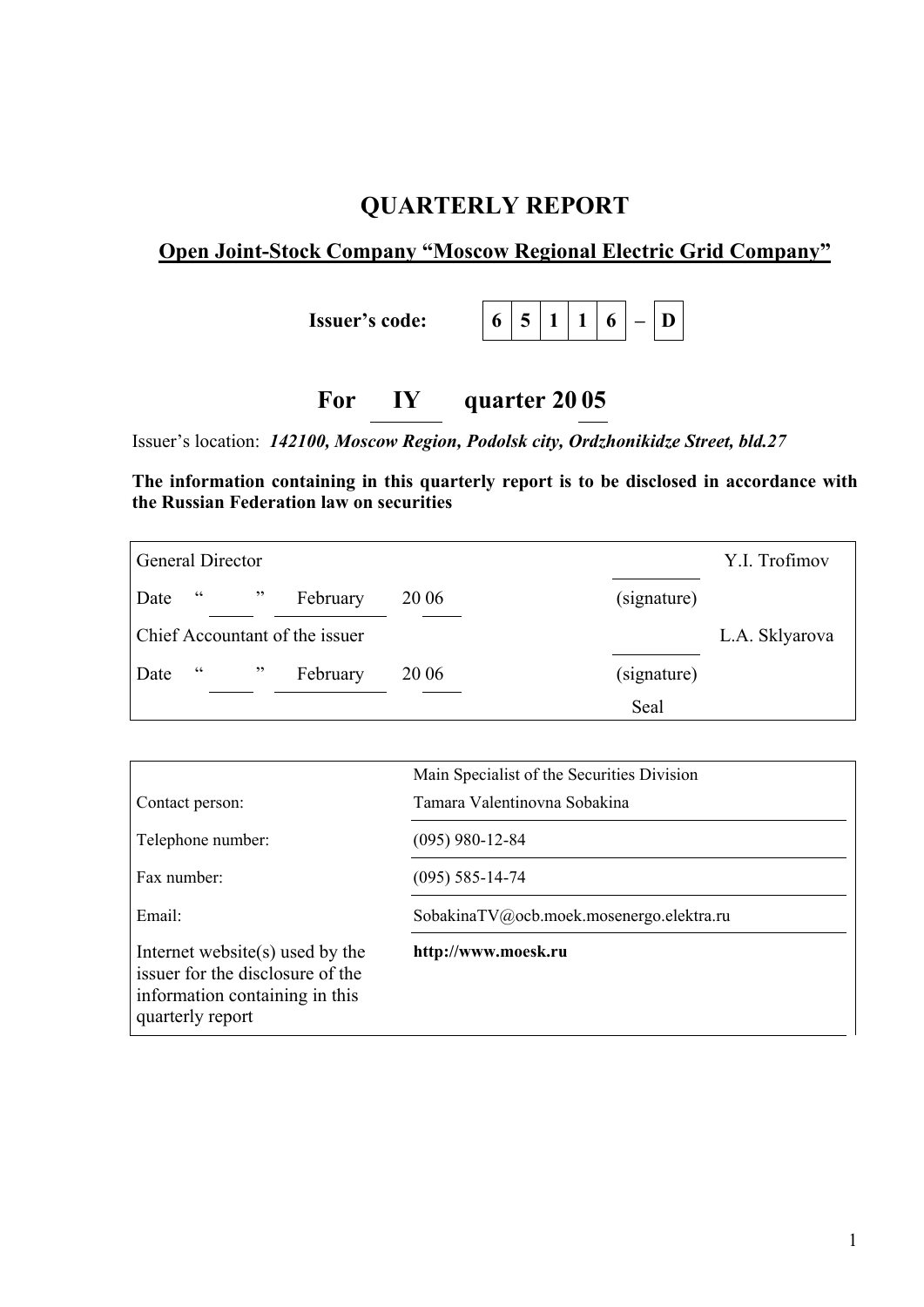# **Contents**

| Brief data on the persons that form part of governance bodies of the issuer, data on bank         |  |
|---------------------------------------------------------------------------------------------------|--|
| accounts, auditor, appraiser and financial adviser of the issuer, and on other persons who signed |  |
|                                                                                                   |  |
|                                                                                                   |  |
|                                                                                                   |  |
|                                                                                                   |  |
|                                                                                                   |  |
|                                                                                                   |  |
|                                                                                                   |  |
|                                                                                                   |  |
|                                                                                                   |  |
|                                                                                                   |  |
|                                                                                                   |  |
|                                                                                                   |  |
|                                                                                                   |  |
| 2.3.3. Liabilities of the issuer from the securing granted to the third parties12                 |  |
|                                                                                                   |  |
|                                                                                                   |  |
| 2.4. The purposes of issue and ways of use of the funds received as a result of placement of      |  |
|                                                                                                   |  |
| 2.5. Risks connected with purchase of equity securities placed (or being in the process of        |  |
|                                                                                                   |  |
|                                                                                                   |  |
|                                                                                                   |  |
|                                                                                                   |  |
|                                                                                                   |  |
|                                                                                                   |  |
| III.                                                                                              |  |
|                                                                                                   |  |
|                                                                                                   |  |
|                                                                                                   |  |
|                                                                                                   |  |
|                                                                                                   |  |
|                                                                                                   |  |
|                                                                                                   |  |
|                                                                                                   |  |
|                                                                                                   |  |
|                                                                                                   |  |
|                                                                                                   |  |
|                                                                                                   |  |
| 3.2.4. Issuer's suppliers who supply not less than 5 percent of all commodities and               |  |
|                                                                                                   |  |
|                                                                                                   |  |
|                                                                                                   |  |
|                                                                                                   |  |
| 3.2.8. Additional requirements to the issuers which are joint-stock investment funds,             |  |
|                                                                                                   |  |
| 3.2.9. Additional requirements to the issuers, the primary activities of subsidiaries and         |  |
|                                                                                                   |  |
|                                                                                                   |  |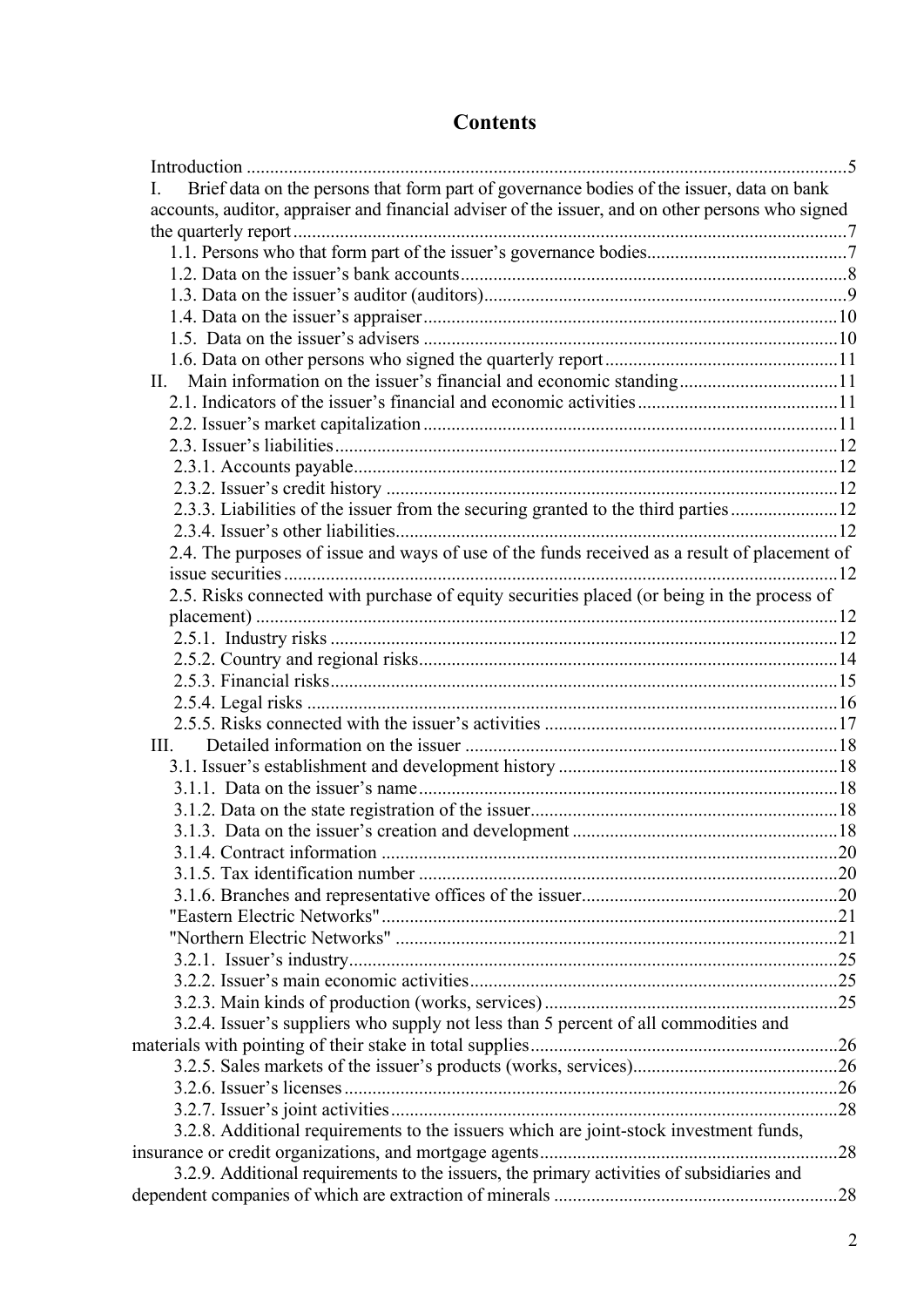| 3.2.10. Additional requirements to the issuers, the primary activities of which are rendering                                                                                                  |      |
|------------------------------------------------------------------------------------------------------------------------------------------------------------------------------------------------|------|
|                                                                                                                                                                                                |      |
|                                                                                                                                                                                                |      |
| 3.4. Participation of the issuer in industrial, bank and financial groups, holdings, concerns                                                                                                  |      |
|                                                                                                                                                                                                |      |
|                                                                                                                                                                                                |      |
| 3.6. Composition, structure and value of the issuer's fixed assets, information on plans for the<br>fixed assets purchase, replacement, retirement, and all facts of the issuer's fixed assets |      |
|                                                                                                                                                                                                |      |
|                                                                                                                                                                                                |      |
|                                                                                                                                                                                                |      |
|                                                                                                                                                                                                |      |
|                                                                                                                                                                                                |      |
| 4.1.2. Factors which influence changing of the amount of proceeds from selling by the                                                                                                          |      |
| issuer of the issuer's goods, products, works, services and profit (loss) from the primary                                                                                                     |      |
|                                                                                                                                                                                                |      |
|                                                                                                                                                                                                |      |
| 4.3. Amount and structure of the issuer's equity and working capital 30                                                                                                                        |      |
| 4.3.1.                                                                                                                                                                                         |      |
| 4.3.2.                                                                                                                                                                                         |      |
|                                                                                                                                                                                                |      |
| V. Detailed data on the persons that form part of the issuer's governance bodies, bodies of                                                                                                    |      |
| the issuer undertaking control over its financial and economic activities, and brief data on the                                                                                               |      |
|                                                                                                                                                                                                |      |
| 5.1. Data on structure and competence of the issuer's governance bodies 34                                                                                                                     |      |
| 5.2. Information on the persons that form part of the issuer's governance bodies41                                                                                                             |      |
| 5.3. Data on amount of remuneration, privileges and \or indemnification of charges                                                                                                             |      |
|                                                                                                                                                                                                |      |
| 5.4. Data on the structure and competence of the issuer's bodies for control over financial                                                                                                    |      |
|                                                                                                                                                                                                |      |
| 5.5. Information on the persons that form part of the issuer's bodies for control over                                                                                                         |      |
|                                                                                                                                                                                                |      |
| 5.6. Data on amount of remuneration, privileges and/or indemnification of charges paid to                                                                                                      |      |
|                                                                                                                                                                                                |      |
| 5.7. Data on the number and the generalized data on education and structure of the issuer's                                                                                                    |      |
| staff (employees), and also on change of number of the staff (employees) of the issuer71                                                                                                       |      |
| 5.8. Data on any obligations of the issuer to the staff (employees) concerning the possibility                                                                                                 |      |
| of their participation in the authorized (joint-stock) capital (share fund) of the issuer71                                                                                                    |      |
| Data on participants (shareholders) of the issuer and on interest-party transactions<br>VI.                                                                                                    |      |
|                                                                                                                                                                                                |      |
|                                                                                                                                                                                                |      |
| 6.2. Data on the issuer's participants (shareholders) owing at least 5 percent of its                                                                                                          |      |
| authorized (joint-stock) capital (share fund) or at least 5 percent of its ordinary shares, and                                                                                                |      |
| data on such persons' participants (shareholders) owing at least 20 percent of the authorized                                                                                                  |      |
| (joint-stock) capital (share fund) or at least 20 percent of their ordinary shares                                                                                                             |      |
| 6.3. Data on the stake of the State or municipal institution in the issuer's authorized (joint-                                                                                                |      |
| stock) capital (share fund), presence of the special right ("golden share")                                                                                                                    |      |
| 6.4. Data on restrictions on participation in the authorized (joint-stock) capital (share fund)                                                                                                |      |
|                                                                                                                                                                                                | . 73 |
| 6.5. Data on changes in the composition and stale of the issuer's shareholders (participants)                                                                                                  |      |
| owing at least 5 percent of its authorized (joint-stock) capital (share fund) or at least 5                                                                                                    |      |
|                                                                                                                                                                                                |      |
|                                                                                                                                                                                                |      |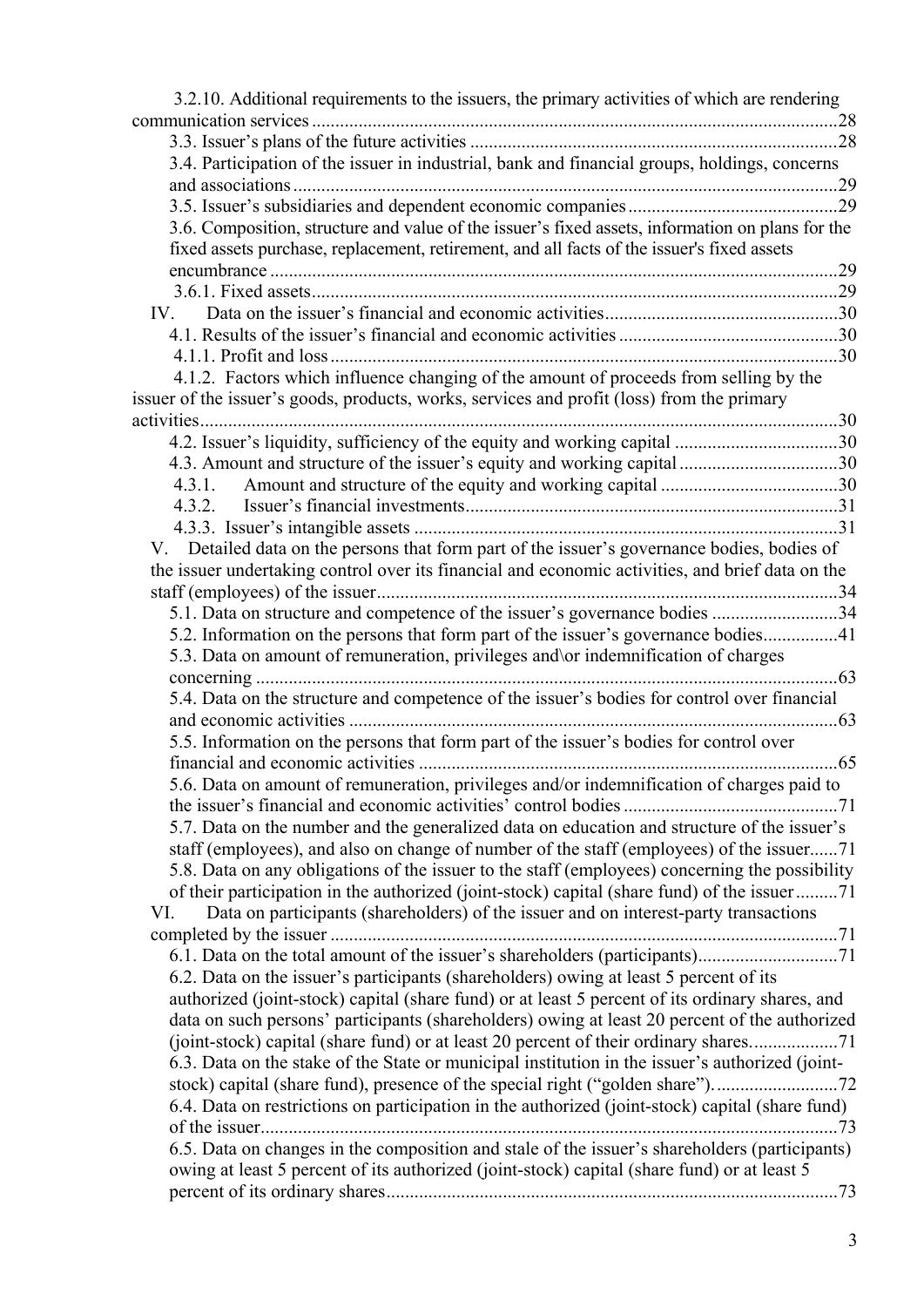| 7.2. Quarterly accounting reports of the issuer for the previous completed reporting quarter   |      |
|------------------------------------------------------------------------------------------------|------|
| 7.3. Summary accounting reports of the issuer for the previous completed financial year74      |      |
| 7.5. Data on total account of the export, and also the share of the export in total amount of  |      |
|                                                                                                |      |
| 7.6. Data on the value of the issuer's real estate and essential changes which occurred in the |      |
| structure of the issuer's property after the date of the previous completed financial year74   |      |
| 7.7. Data on participation of the issuer in litigations if such participation may have a       |      |
|                                                                                                |      |
| VIII. Additional information on the issuer and the placement of the equity securities75        |      |
|                                                                                                |      |
| 8.1.1. Data on the amount, structure of the authorized (joint-stock) capital (share fund) of   |      |
|                                                                                                |      |
| 8.1.2. Data on the change of the amount of the authorized (joint-stock) capital (share fund)   |      |
|                                                                                                |      |
| 8.1.3. Data on formation and use of the reserve fund and other funds of the issuer 76          |      |
| 8.1.4. Data on the procedure of convocation and carried out the meeting (conference) of the    |      |
|                                                                                                |      |
| 8.1.5. Data on the commercial organizations in which the issuer owns at least 5 percent of     |      |
| the authorized (joint-stock) capital (share fund) or at least 5 percent of ordinary shares 78  |      |
|                                                                                                |      |
|                                                                                                |      |
|                                                                                                |      |
| 8.3. Information on preliminary issues of the issuer's equity securities except for the        |      |
|                                                                                                | . 79 |
| 8.3.1. Information on the issues where all equity securities are redeemed (cancelled)79        |      |
|                                                                                                |      |
| 8.3.3. Information on the issues where issuer/s securities obligations were not fulfilled      |      |
| (default)                                                                                      |      |
|                                                                                                |      |
|                                                                                                |      |
| 8.6. Data on the organizations which carry out registration of the rights to the equity        |      |
|                                                                                                |      |
| 8.7. Data on the legislative acts regulating issues of import and export of the capital, which |      |
| may influence payment of dividends, interest and other payments to non-residents80             |      |
| 8.8. ODescription of incomes taxation procedure of the issuer's floated equity securities and  |      |
|                                                                                                |      |
| 8.9. Data on declared (accrued) and paid dividends per the issuer's shares, and also on        |      |
|                                                                                                |      |
|                                                                                                |      |
| ATTACHMENT No. 1 Regulations on inside information of OJSC «Moscow Regional                    |      |
|                                                                                                |      |
| ATTACHMENT No. 2 Regulations on Accounting Policy of OJSC «Moscow Regional                     |      |
|                                                                                                |      |
|                                                                                                |      |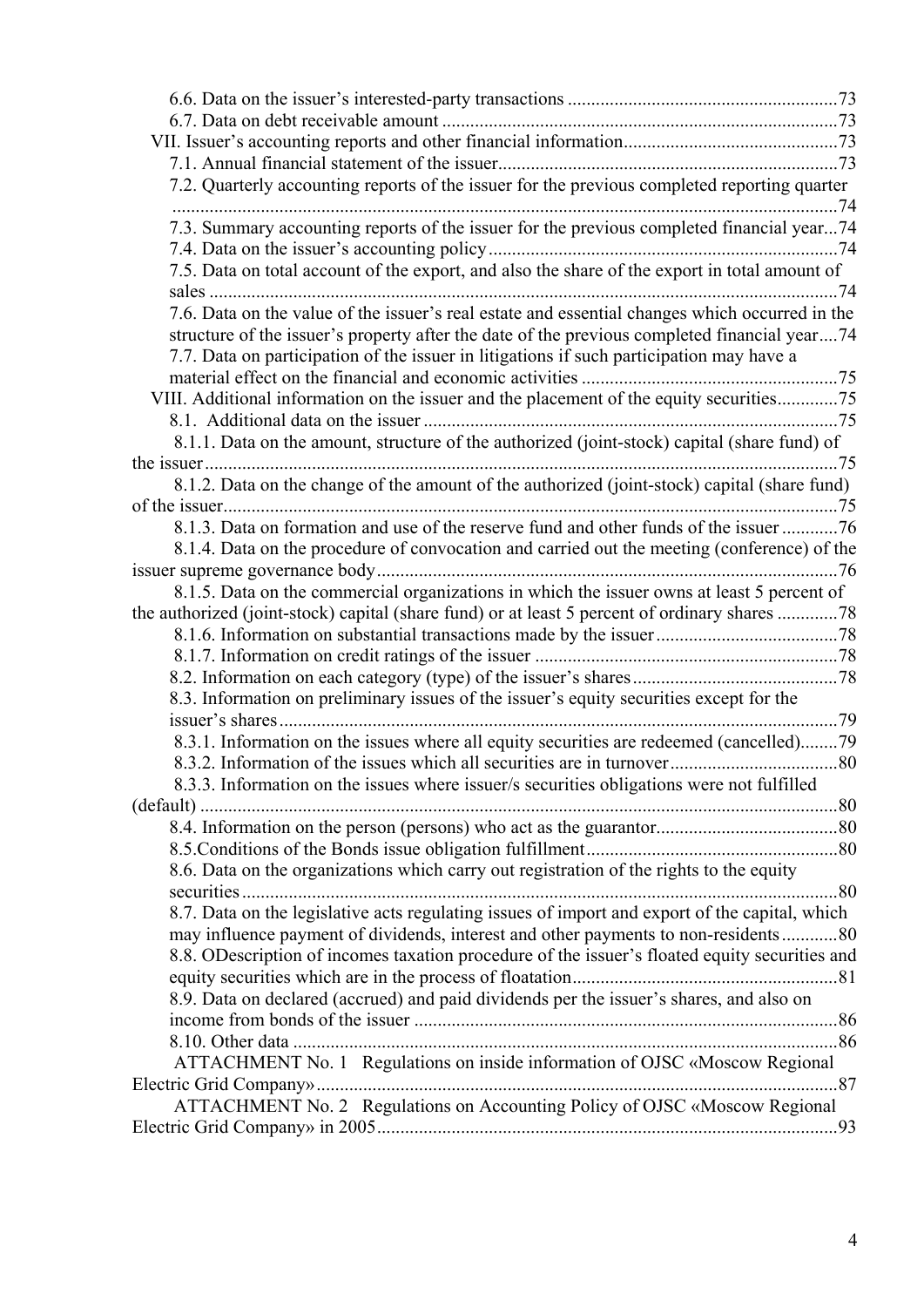## <span id="page-4-0"></span>**Introduction**

a) The issuer's full company name in Russian:

**Открытое акционерное общество «Московская областная электросетевая компания»** 

The issuer's shortened company name: *OJSC «Moscow Regional Electric Grid Company»* 

b) The location of the issuer: *Moscow Region, Podolsk city, Ordzhonikidze Street, bld.27*

c) Contact telephone numbers and emails of the issuer: Telephone number: *(095) 980-12-80;* 

Fax number: *(095) 980-12-55;*

Email*: TomichevichVD@ocb.moek.mosenergo.elektra.ru* 

d) Internet website used by the issuer for the disclosure of the information containing in this quarterly report: *[www.moesk.ru](http://www.moesk.mosenergo.ru/)*

e) Main information on the issuer's securities which are outstanding:

Type: *registered uncertificated shares*

Category (type): *ordinary* 

Quantity of the placed securities: *28,249,359,700 (twenty-eight billion two hundred and forty-nine million three hundred and fifty-nine thousand seven hundred) pieces* 

Par value: *0.5 rubles*

State registration number and date of the state registration of the issue:

## *1-01-65116-D as of 31 May 2005*

The body which carried out the state registration: *Federal Financial Markets Service*

Commencement and closing dates of the securities placement – *1 April 2005;*

*The decision on issuance of securities and the report on results of issuance of securities are registered by The Federal Financial Markets Service on 31 May 2005*

Way of placement of securities – *distribution of shares of the spun-off joint-stock company among shareholders of the joint-stock company reorganized as a result of this spin-off*

*During the reporting quarter, the issue has not implemented placement of securities.* 

е) No other information available.

*This quarterly report contains the issuer authorized governance bodies' estimations and forecasting concerning future events and/or actions, prospects of development of the economy sector, in which the issuer carries out its primary activities, and results of the issuer's activities, including the issuer's*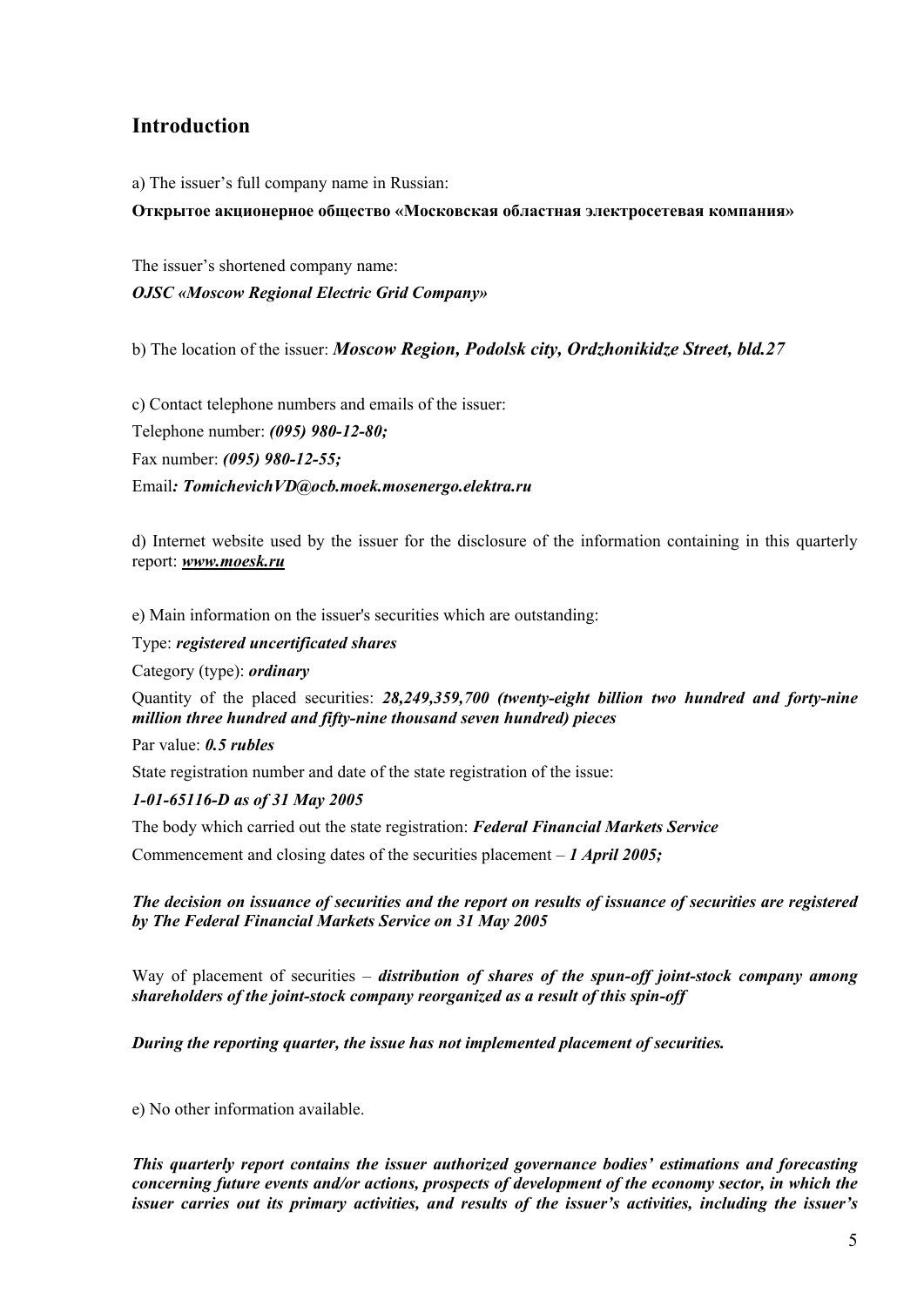*plans, probability of occurrence of certain events and fulfillment of certain actions. Investors should not fully rely on estimations and forecasting provided by the issuer's governance bodies as actual results of the issuer's activities in the future may differ from those predicted for many reasons. Purchase of the issuer's securities is connected with the risks described in this quarterly report.*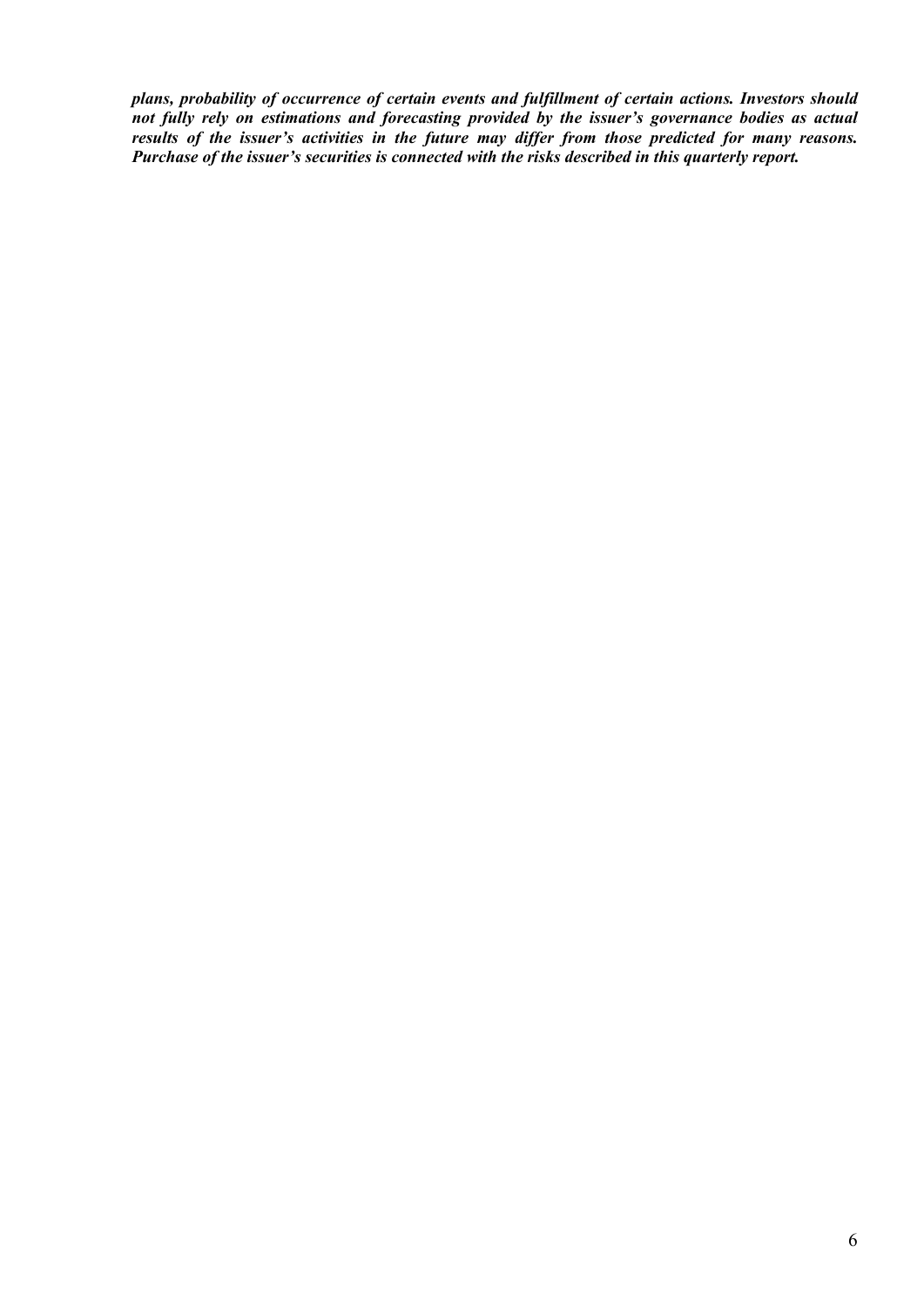- <span id="page-6-0"></span>**I. Brief data on the persons that form part of governance bodies of the issuer, data on bank accounts, auditor, appraiser and financial adviser of the issuer, and on other persons who signed the quarterly report**
- **1.1. Persons who that form part of the issuer's governance bodies**

*Structure of the Board of Directors of OPOSITION "Moscow Regional Electric Grid Company":* 

|                  | Name, patronymic, surname                | <b>Year of birth</b> |
|------------------|------------------------------------------|----------------------|
| $\boldsymbol{l}$ | <b>Anatoly Anatolievich Gavrilenko</b>   | 1972                 |
| $\overline{2}$   | <b>Evstaviev Arkadiy Vyacheslavovich</b> | 1960                 |
| $\mathfrak{z}$   | <b>Kolesnikov Andrey Vladimirovich</b>   | 1968                 |
| $\boldsymbol{4}$ | <b>Kostyuk Mokhail Dmitrievich</b>       | 1952                 |
| 5                | <b>Makarov Evgeniy Fedorovich</b>        | 1955                 |
| 6                | <b>Matveev Alexey Anatolievich</b>       | 1963                 |
| $\overline{7}$   | <b>Neshpa Valeriy Vasilievich</b>        | 1976                 |
| 8                | <b>Andrey Natanovich Rappoport</b>       | 1963                 |
| 9                | <b>Romanovsky Sergey Petrovich</b>       | 1959                 |
| 10               | <b>Wolfgang Skribot</b>                  | 1966                 |
| 11               | <b>Smirnov Pavel Stepanovich</b>         | 1952                 |
| 12               | <b>Alexander Nikolaevich Chistyakov</b>  | 1973                 |
| 13               | <b>Shtykov Dmitry Viktorovich</b>        | 1976                 |

*Chairman of the Board of Directors of OPOSITION "Moscow Regional Electric Grid Company": Rappoport Andrey Natanovich* 

*The sole executive body (General Director), and members of the collegial executive body (Management Board) of the issuer* 

*The General Director of OJSC "Moscow Regional Electric Grid Company":* 

| Name, patronymic, surname       | <b>Year of birth</b> |
|---------------------------------|----------------------|
| <b>Yuriy Ivanovich Trofimov</b> | 1945                 |

*The Charter of the issuer does not provide for the collegial executive body*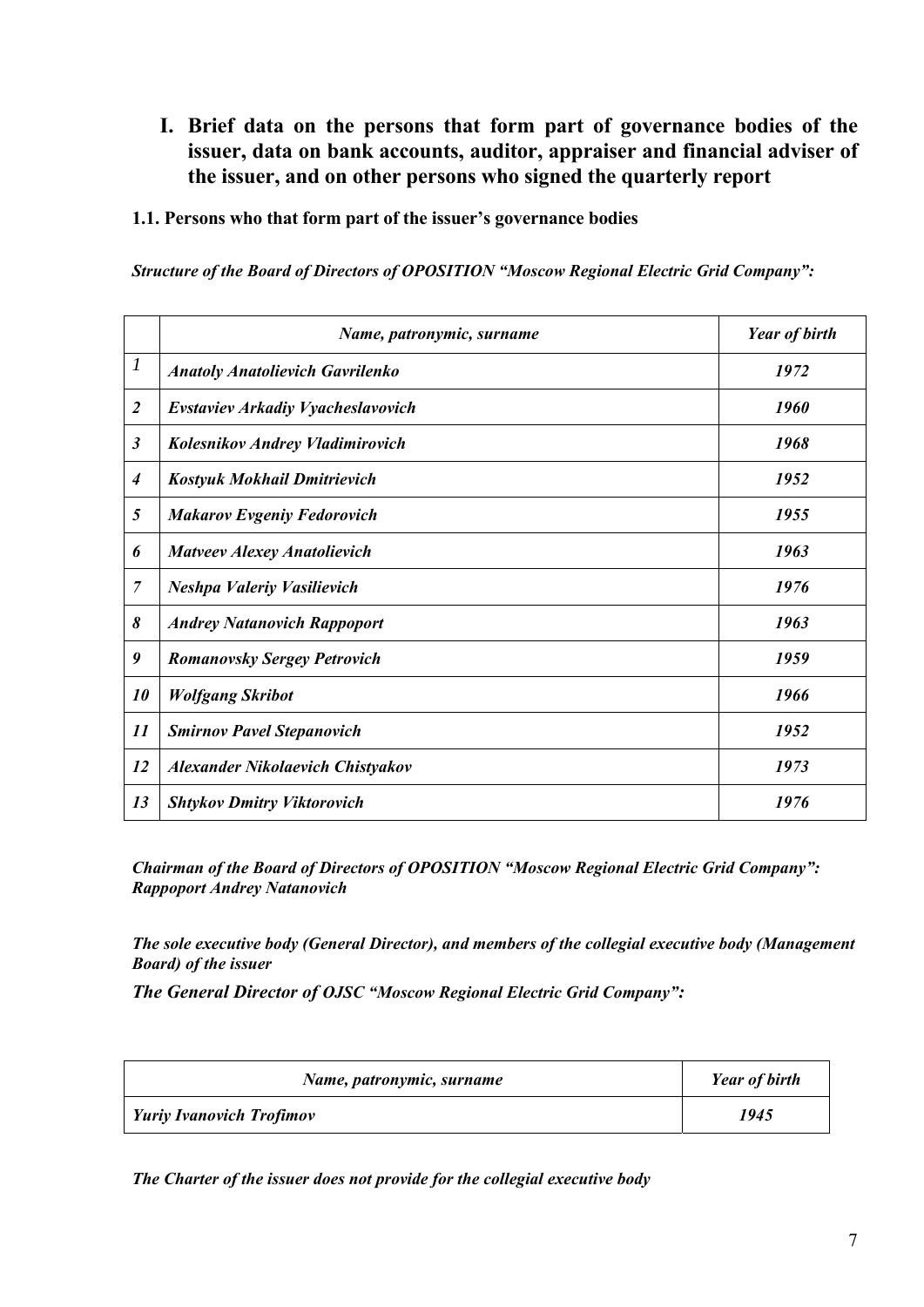<span id="page-7-0"></span>*The Board of Directors was elected at the General Meeting of Shareholders which was held on 28 February 2005.* 

#### **1.2. Data on the issuer's bank accounts**

Full company name of the credit organization: *"Transport Investment Bank" Commercial Bank*, Limited Liability Company Short company name of the credit organization: *Transinvestmank" CB, LLC* Location: *107078, Moscow, Sadovaya-Spasskaya Street, 18, bld.1*  Taxpayer Identification Number (TIN): *7710066672*  Type of account: *ruble settlement account*  Account number**:** *40702810900000600510* Bank Identification Code (BIC): *044579212*  Correspondent account: *30101810500000000212* 

Full company name of the credit organization**:** *The Bank of foreign trade (joint-stock company)*  Short company name of the credit organization: *Vneshtorgbank, POSITION* Location: *190000, Saint Petersburg, Bolshaya Morskaya Street, 29*  TIN:*7702070139*  Type of account: *ruble settlement account*  Account number**:** *40702810500060021123* BIC: *044525187*  Corresponding account: *30101810700000000187* 

Full company name of the credit organization**:** *"Agroimpuls" Joint-stock Company – Commercial Bank*  Short company name of the credit organization: *"Agroimpuls" CB, POSITION, "Moscow" office*  Location: *127106, Moscow, Gostinichnaya Street, 5, building 10*  TIN: *3664036384*  Type of account: ruble settlement account Account number**:** *40702810900010000082* BIC: *044552444*  Corresponding account: *30101810300000000444* 

Full company name of the credit organization**:** *"Agroimpuls" Joint-stock Company – Commercial Bank*  Short company name of the credit organization: *"Agroimpuls" CB, POSITION, "Moscow" office*  Location: *127106, Moscow, Gostinichnaya Street, 5, building 10*  TIN: *3664036384*  Type of account: ruble settlement account Account number**:** *40702810300010000084* BIC: *044552444*  Corresponding account: *30101810300000000444*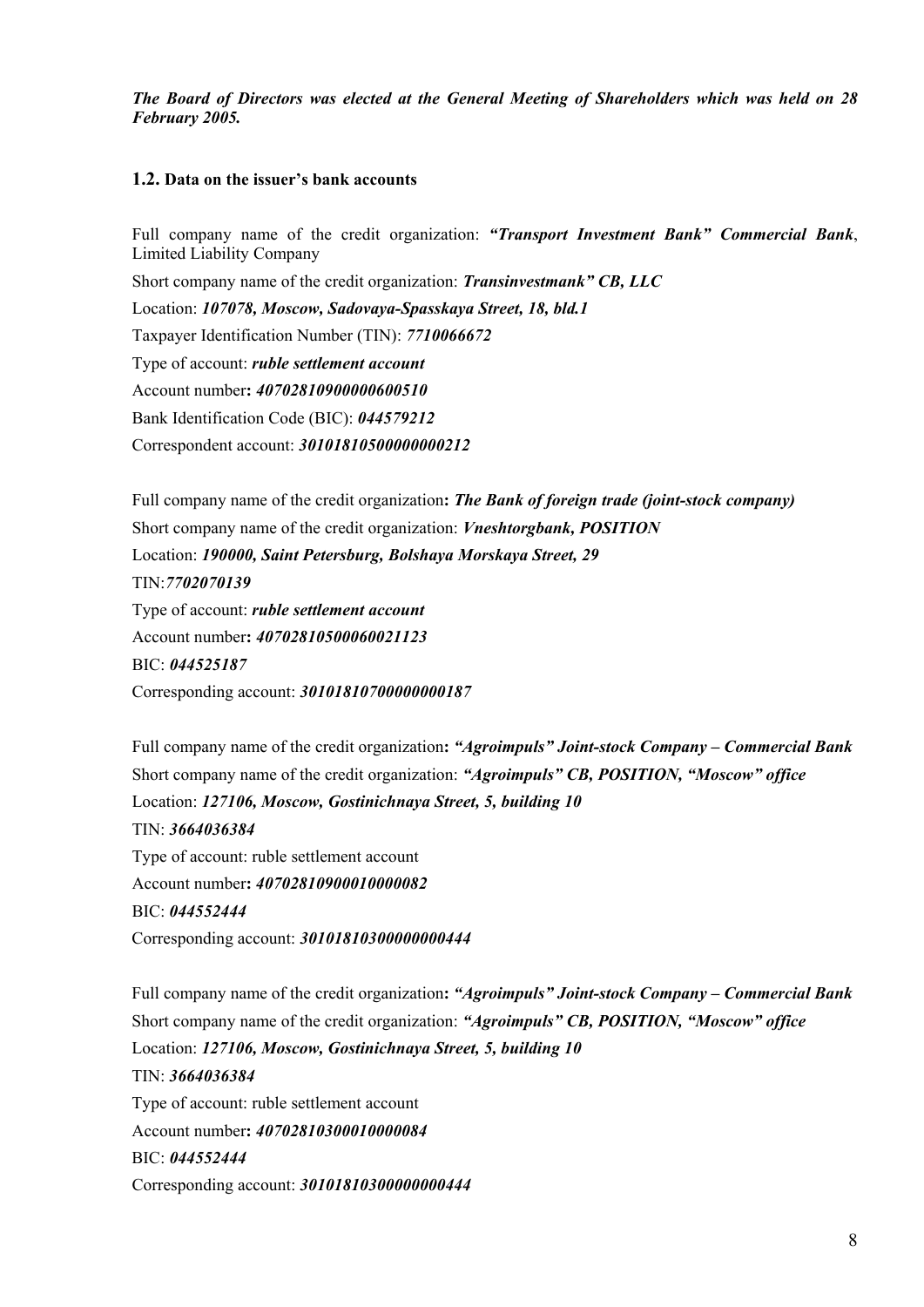<span id="page-8-0"></span>Full company name of the credit organization**:** *"Petrocommerts" Bank – Joint-stock Company*  Short company name of the credit organization: *"Petrocommerts" Bank, POSITION*  Location: *127051, Moscow, Petrovka Street, 24*  TIN: *7707284568*  Type of account: ruble settlement account Account number**:** *40702810400000004712* BIC: *044525352*  Corresponding account: *30101810700000000352* 

## **1.3. Data on the issuer's auditor (auditors)**

Full company name: *Closed Joint-Stock Company «HLB Vneshaudit»*

Short company name: *CJSC « HLB Vneshaudit »* 

*Location of the auditor organization:* 123610, Moscow, Krasnopresnenskaya Naberexhnaya Street, bld.12, entry 3, room 701

*Telephone and fax numbers:* (095) 967 04 95*,* 967 04 97

Email: *info@vneshaudit.ru* 

Number, date of delivery and date of expiry of the license for realization of the auditor activity as well as the body having issued the license:

*license for realization of auditor activities Е 000548; issued on 25 June 2002 by The Ministry of Finance of the Russian Federation, valid till 25 June2012.* 

The fiscal years, for which the auditor held independent check of book keeping and financial (accounting) statements of the issuer:

*Provided that the issuer was registered as a legal entity on 1 April 2005, the auditor carried out examination of reliability of quarter financial (accounting)of the issuer in the III quarter 2005 and accordance with the order of book-keeping by the issuer to legislation of the Russian Federation aimed at preparation of the Prospectus.* 

Factors which may influence independence of auditors from the issuer, including the information on presence of the essential interests connecting auditors (officials of auditors) with the issuer (officials of the issuer):

Presence of stakes of auditors (officials of auditors) in the authorized capital of the issuer – *none*;

Provision of borrowed funds to auditors (officials of auditors) – *none*;

Presence of close business mutual relations (participation in promotion of products (services) of the issuer, joint business activities, etc.) as well as family ties – *none*;

Data on officials of the issues who simultaneously are officials of auditors (or auditors) – *no such officials*;

Data on measures undertaken by the issuer and auditors to decrease the specified factors:

*The main measure undertaken by the issuer to decrease the issuer and the auditor's dependence from each other is a process of thorough examination of the auditor's candidate to ensure its independence from the issuer. The auditor is completely independent from the issuer's governance body according to the requirements of Article 12 of the Federal Law "On Auditor Activity"; the amount of remuneration of the auditor is not made dependent on the results of the check held.*

The procedure of the issuer's auditor selection: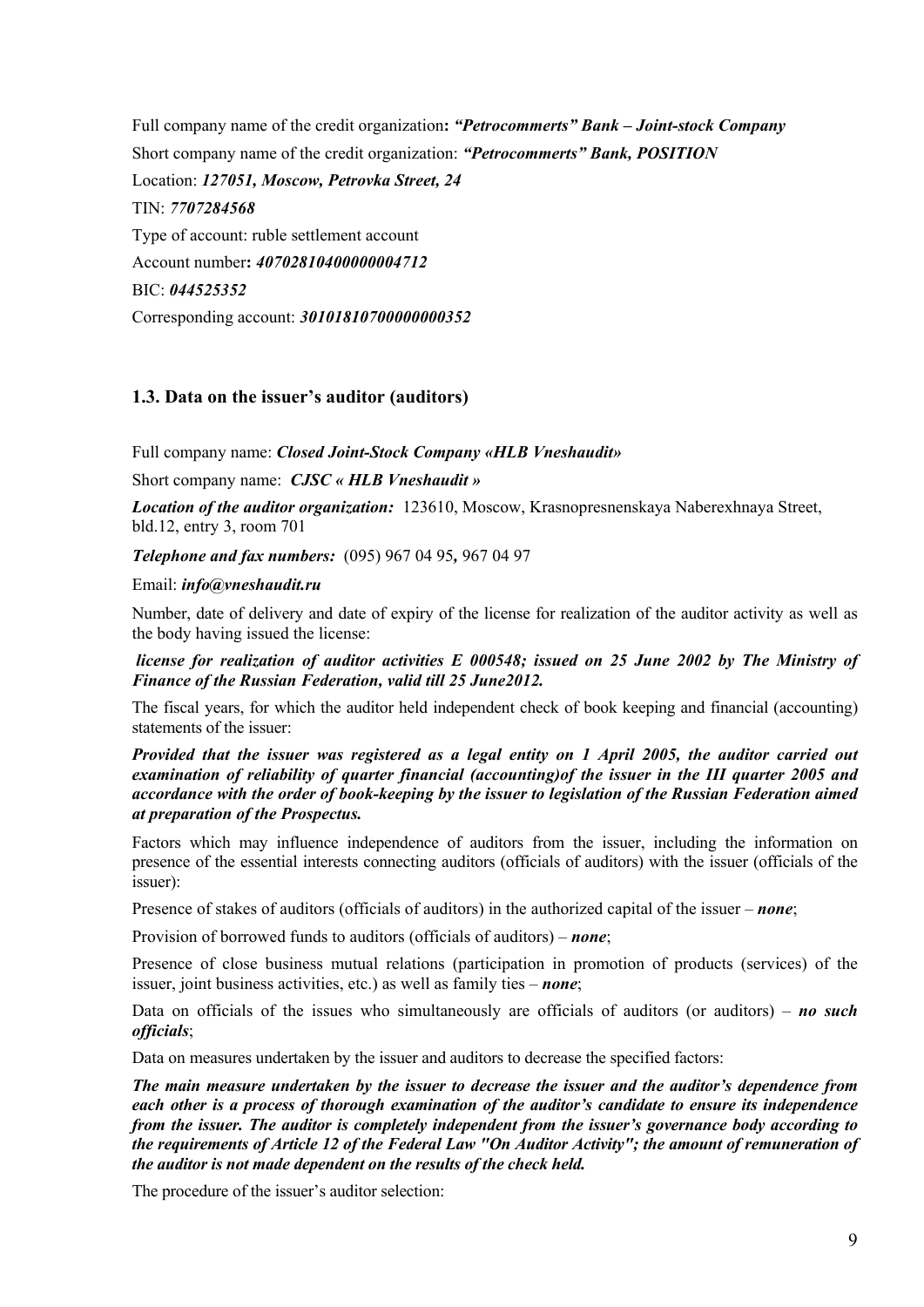<span id="page-9-0"></span>The procedure of the tender connected with selection of the auditor, is not applied now.

The procedure of nomination of the auditor, including the governance body, making the corresponding decision:

*According to item 10.2., Article 10, the issuer's Charter, the competence of the issuer's general meeting of participants includes:* 

*«approval of the Company Auditor».* 

*According to item 15.1. of Article 15 of the issuer's Charter, the competence of the issuer's Board of Directors includes the item:*

*"Recommendations to the Company General Meeting of Shareholders on the amount of remuneration and compensation paid to members of the Company Checkup Commission and definition of the amount of payment for the Auditor's services».* 

The information on the works held by the auditor within the limits of special auditor tasks:

*The Auditor did not hold works within the limits of special auditor tasks.*

The procedure of definition of the auditor's remuneration amount:

*According to item 23.9. of Article 23 of the issuer's Charter, the amount of payment for the auditor's services is defined by the Board of Directors.*

Deferred and back payments for services rendered by the auditor: *absent*

## **1.4. Data on the issuer's appraiser**

## *The issuer did not involve an appraiser for, as follows:*

Definition of the market value of placed securities and traded securities (in relation to which liabilities were not carried out);

Definition of the market price of assets which are subject to deposit under placed bonds of the issuer with mortgage security or placed bonds of the issuer with mortgage security liabilities on which were not implemented;

Determination of the market price of fixed assets or immovable property of the issuer regarding which the issuer has carried out re-evaluation of cost reflected in other sections of the quarterly report;

Rendering of other services on evaluation connected with implementation of securities issue, information on which shall be mentioned in the quarterly report.

## **1.5. Data on the issuer's advisers**

The financial adviser on the securities market that signed the prospectus for securities:

Full company name: *OTKRITIE Brokerage house Joint-stock Company*  Short company name: *OTKRITIE Brokerage house POSITION*  Location: *105066, Moscow, Alexandra Lukyanova Street, 3*  Telephone and fax numbers: (*095) 232-99-66, 203-96-47,* Fax number (*095) 956-47-00* The Internet website used by the financial adviser for disclosing the information on the issuer:: *http://www.broker.open.ru*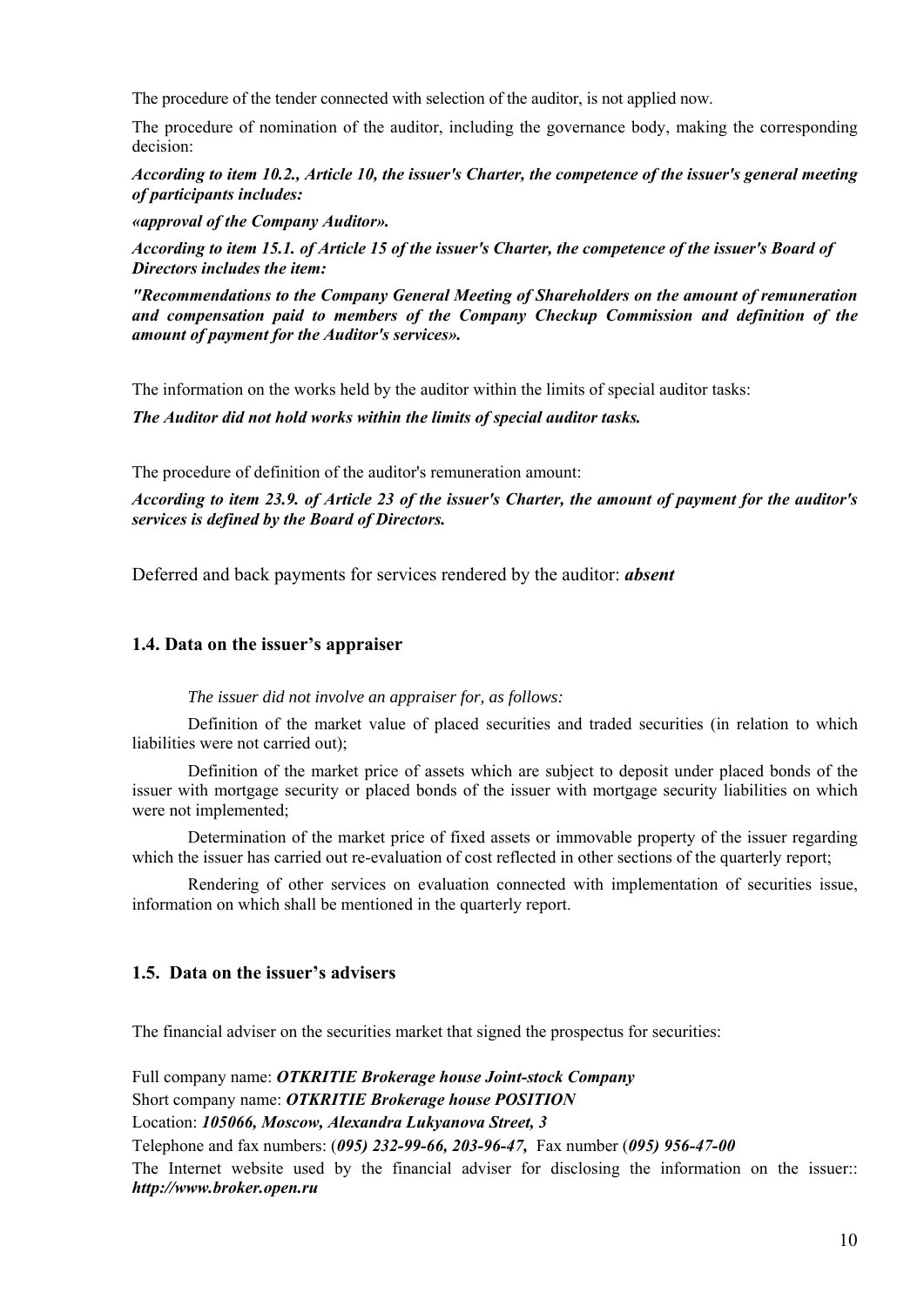<span id="page-10-0"></span>The number, date of issuance and validity of the license for realization of professional activities on the securities market; the agency that granted the specified license:

*The license of the professional participant of the securities market for realization of broker activities No. 177-06097-100000 as of 28 June 2002; issued for an indefinite time; issued by the FCSM of Russia;* 

#### *The license of the professional participant of the securities market for realization of dealer activities No. 177-06100-010000 as of 28 June 2002; issued for an indefinite time; issued by the FCSM of Russia*

The services rendered by the adviser:

- Rendering assistance to the issuer at compilation and registration of the issuer's prospectus for securities;
- Signing the issuer's Prospectus for Securities and the issuer's Report on Results of the Securities Issuance;
- Rendering consultancies to the issuer
	- on the issues of information disclosure;
	- other issues connected with issuance of the issuer's securities.

## **1.6. Data on other persons who signed the quarterly report**

*There are no other persons who signed the issuer's quarterly report .* 

## **II. Main information on the issuer's financial and economic standing**

## **2.1. Indicators of the issuer's financial and economic activities**

#### *In the considered reporting period, information is not provided.*

## **2.2. Issuer's market capitalization**

The information of the issuer's market capitalization during either last five completed financial years or each completed financial year in case the issuer carries out its activities less than five years with pointing of market capitalization as of the date of end of each financial year and the date of end of the last completed reporting period.

*The information on the issuer's market capitalization during last five completed financial years is not given as the issuer was registered in the capacity of legal entity on 1 April 2005.* 

The method of definition of the issuer's market capitalization:

Shares of OPOSITION "Moscow Regional Electric Grid Company" are not outstanding at organized markets. Definition of the market capitalization of the issuer under the method provided in Regulations for the Information Disclosing by Issuers of Equity Securities approved by Order as of 16 March 2005 No. 05-5/pz-n is not possible.

For the purposes of this paragraph, the issuer's market is defined on the basis of the net asset value.

The market capitalization of the issuer in the reporting period:

The market capitalization of the issuer is not calculated in the quarterly report in the IV quarter as accounting report of the issuer is not available as of the moment of drawing up of the quarterly report.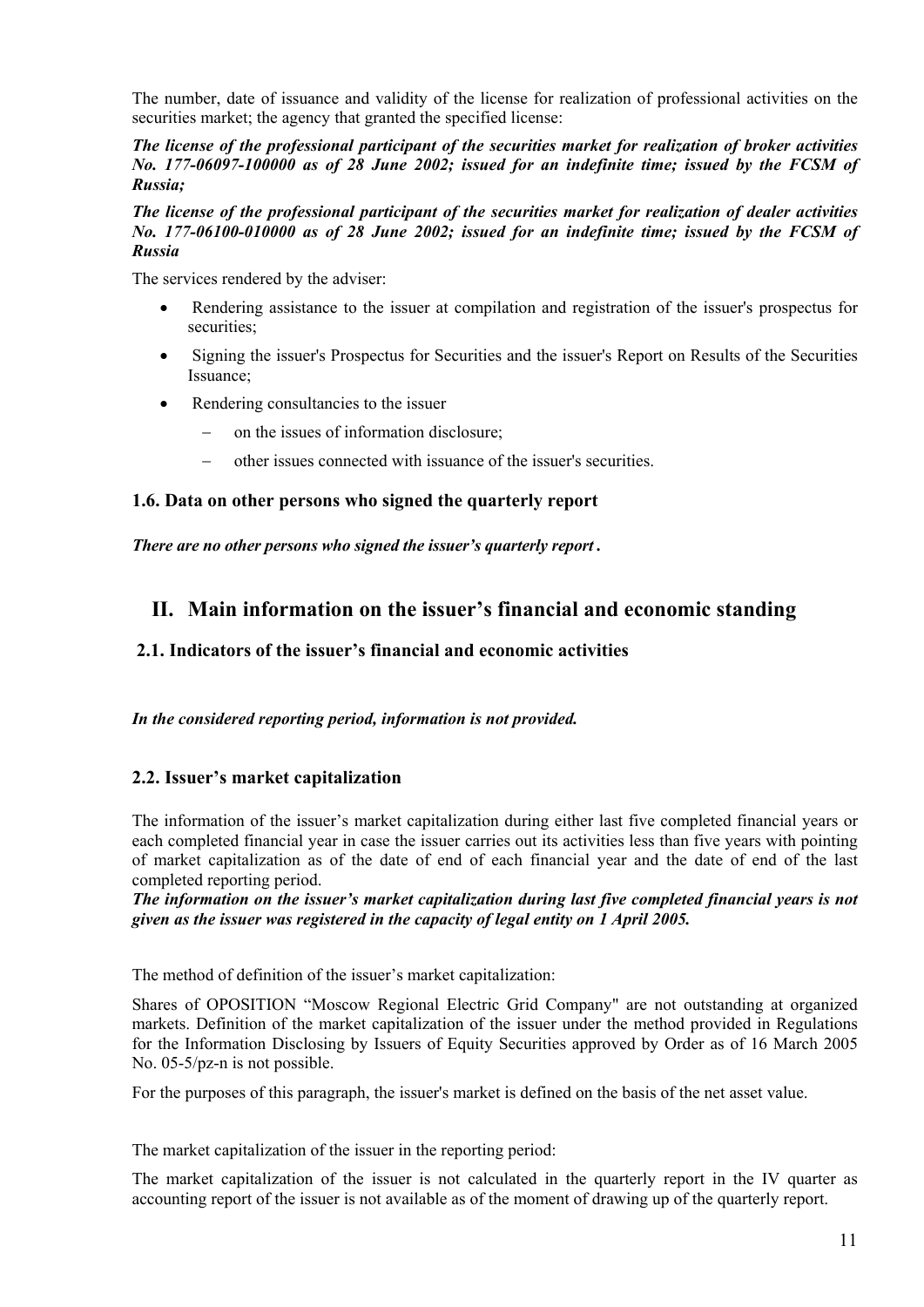## <span id="page-11-0"></span>**2.3. Issuer's liabilities**

## **2.3.1. Accounts payable**

*The information on accounts payable is not give in the reporting period.*

## **2.3.2. Issuer's credit history**

*As of 31 December 2005, operating credit contracts and loan contracts, the amounts of the principle debt under which is equal to, or exceeds 5 (Five) percent of the balance sheet assets of OPOSITION "Moscow Regional Electric Grid Company" are absent.* 

*The issuer did not carry out issue of bonds.* 

## **2.3.3. Liabilities of the issuer from the securing granted to the third parties**

*The issuer did not grant securing to the third parties for the reporting period.* 

## **2.3.4. Issuer's other liabilities**

Agreements of the issuer including futures transactions which are not reflected in its accounting balance sheet which may have a significant effect on the issuer's financial standing, its liquidity, sources of financing and conditions of their use, results of activities and expenses: *none*

## **2.4. The purposes of issue and ways of use of the funds received as a result of placement of issue securities**

The aim of the issue was forming of the issuer's authorized capital.

The issuer was created as a result of reorganization of "Mosenergo", POSITION in the form of spin-off (Minutes No.1 of 29 June 2004 of the Annual General Meeting of Shareholders of "Mosenergo", POSITION).

Additional funds were not involved as a result of placement of issue securities.

Money means and assets transferred in capacity of fee to the authorized capital in accordance with dividing balance sheets will be used for provision of standard activities of the issuer in the field of electric power transmission at the electric power market of Moscow and Moscow Region as well as for implementation of financial and other activities.

The issuer do not place issue securities for financing of a particular transaction (interrelated transactions) or other operations.

## **2.5. Risks connected with purchase of equity securities placed (or being in the process of placement)**

## **2.5.1. Industry risks**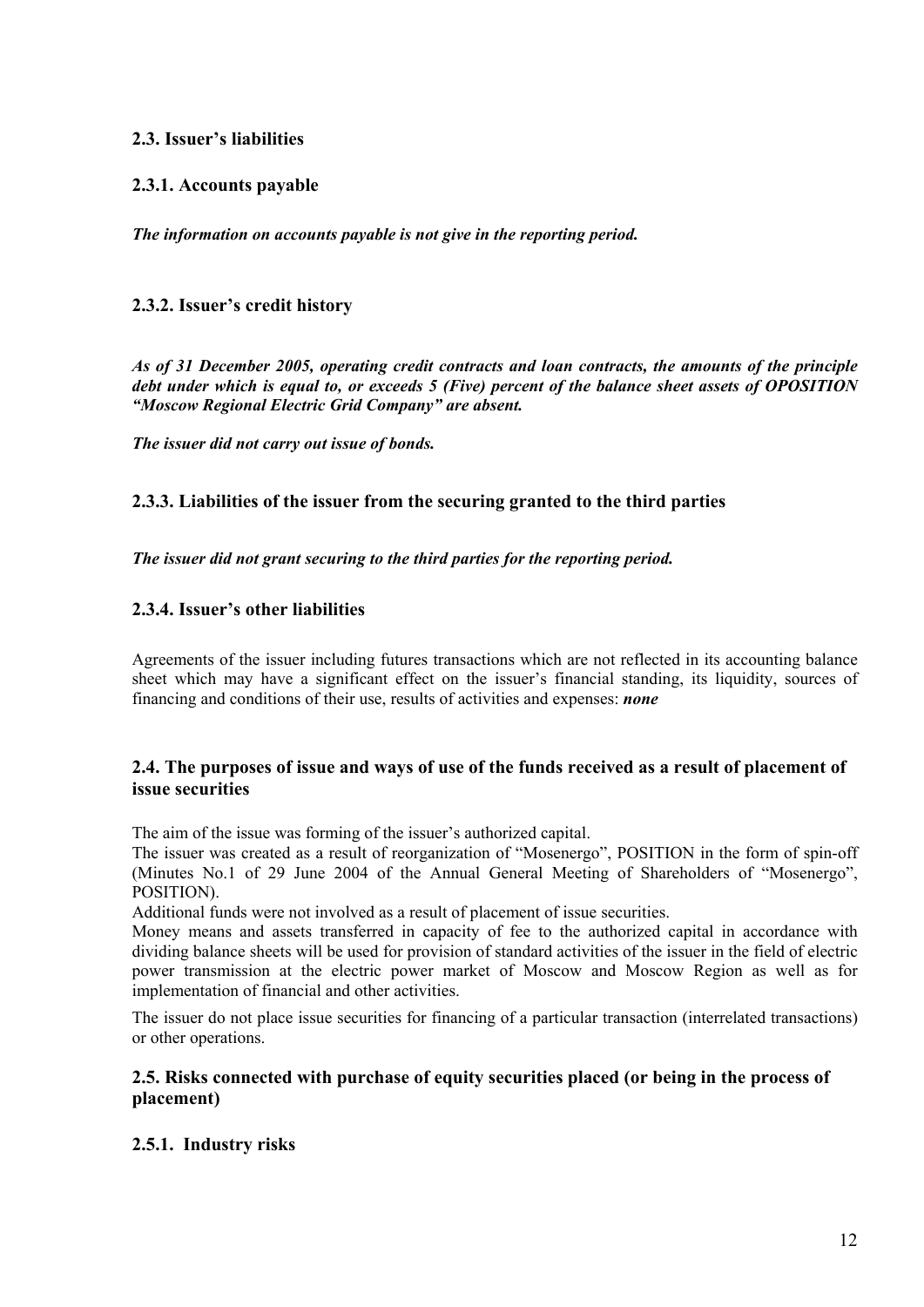Influence of possible deterioration of the situation in the issuer's sector on its activities and execution of obligations under securities:

*The issuer started its economic activities in the second quarter 2005. The basis of the company activities is electric energy transmission to the end user and to adjacent electric grids of other owners, and operation of electric grids on the territory of Moscow and the Moscow region.*

*The most significant changes in the electric power industry for the issuer are:*

 *Changing of tariff policy of electric power transportation that may have an adverse effect on the financial and economic standing of the enterprise.*

*According to the issuer, deterioration of the environment in the sector may be connected with:*

*The operational risks connected with deterioration of the equipment and deterioration of the fixed capital. Possible negative changes in the sector: an opportunity of occurrence of emergencies, loss of reliability of power supply, breaks in manufacture of electric power, decrease in capacity of generating stations.*

The issuer's actions for these risks reduction:

- *Reconstruction of operating and construction of new transmission lines, transformer substations and distribution equipment;*
- *Modernization of fixed capital.*

*Besides, the issuer is subject to industrial risks:*

- *Risk of transition to works with the enforced (accident preventive allowable) cross flow;*
- *Risk of single drastic increase in loading over the planned value on the basis of consumers' applications;*
- *Technical risks connected with operation of the equipment. They are caused by such factors as operation of the equipment with maximum deviations from normative and technical requirements; mistakes of operational personnel; disruption of the dispatching schedule and breach of discipline.*

#### The issuer's actions to reduce these risks:

*The issuer holds analysis of probable risk situations in order to forecast an occurrence of risks at realization of the production program and taking measures on protection against their influence. The main organizational form of reduction and compensation of the damage amount is insurance***.**  *Commercial insurance of the property, hazardous industrial objects, vehicles, civil liability, insurance of the personnel against accidents and illnesses, and medical insurance are carried out***.** 

The risks connected with possible change of the prices for raw material, services used by the issuer in its activities (separately in the internal and external markets) and their influence on the issuer's activities and execution of obligations under securities:

#### *The risks connected with increasing prices for the equipment and other material resources used by the issuer in its activities.*

The issuer's actions to reduce these risks:

- *Creation of the competitive environment in the sphere of works and services purchasing;*
- *Optimization of expenses for repair and operational needs and capital construction;*
- *Elimination of cross purchases;*

The risks connected with possible change of the prices for products and/or the issuer's services (separately in the internal and external markets) and their influence on the issuer's activities and execution of obligations under securities: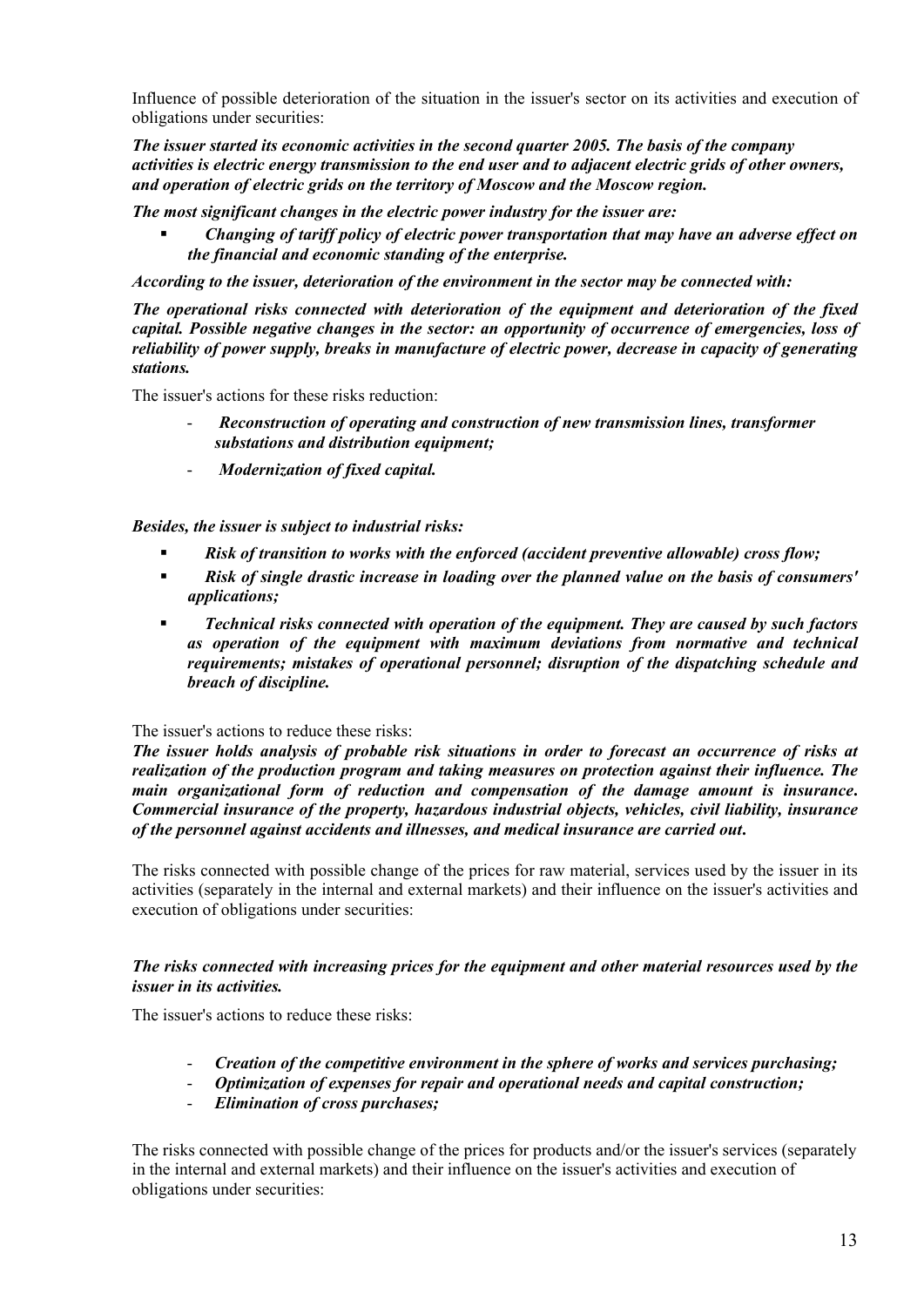<span id="page-13-0"></span>*The risks connected with state regulation of tariffs for the electric power, as a result of which they may be established below the economically feasible level.* 

*Possible influence of negative changes: deterioration of the issuer's financial and economic standing.* 

The issuer's actions to reduce these risks:

- *Carrying out of works on making long-term contracts on electric power transportation;*
- *Carrying out of the balanced financial policy;*
- *Strengthening of works with the state legislative and executive authorities.*

The issuer does not plan to carry out activities on the foreign market, and in this connection the essential negative influence on the issuer's activities may render only global deterioration of the situation in the world fuel and energy market which may also affect Russia.

## **2.5.2. Country and regional risks**

#### *Country risks*

*Negative changes of the situation in Russia which may affect the issuer's economic situation and its activities are not expected in the near future. But the destabilization of the economic situation in the country connected with the crisis in the world financial markets or sharp reduction of prices is entirely possible. Besides, the destabilization of the situation in the country due to occurrence of labour conflicts, increase of the social tension as a result of unpopular actions of the authorities may take place at realization of reforms in the economic sector.* 

#### *Regional risks*

*The issuer was registered as a taxpayer in the Moscow Region. The main industrial activities of the issuer are carried out in Moscow and the Moscow region. This is one of the most developed regions of the country, which rooms a plenty of consumers of the electric power. Thus, the energy consumption constantly grows. All this allows for speaking about the stability of the issuer and its minor susceptibility to regional risks.* 

*The growth of the gross national product and production growth in the country and, in particular, in the most densely populated and historically industrial areas of Moscow and the Moscow region gives grounds for making a positive forecast on the issuer's development. The issuer estimates the political and economic situation in the region as stable. The further improvement in the economic standing of the region will certainly render a positive influence on the issuer's activities and will be favorably reflected in its financial standing. Negative changes of the situation in the region of the issuer's business and in the Russian Federation as a whole which may affect the issuer's activities and economic standing are not expected in the near future.*

The issuer's assumed actions in the event of negative influence of change of the situation in the country and region on its activities:

*The major part of these risks may not be controlled by the issuer due to their global scale. In case of destabilization of the situation in Russia or in a separate region which may affect the issuer's activities, the latter will take a number of measures on anti-recessionary management for the purpose of the maximal decrease in negative influence of the situation on the issuer.*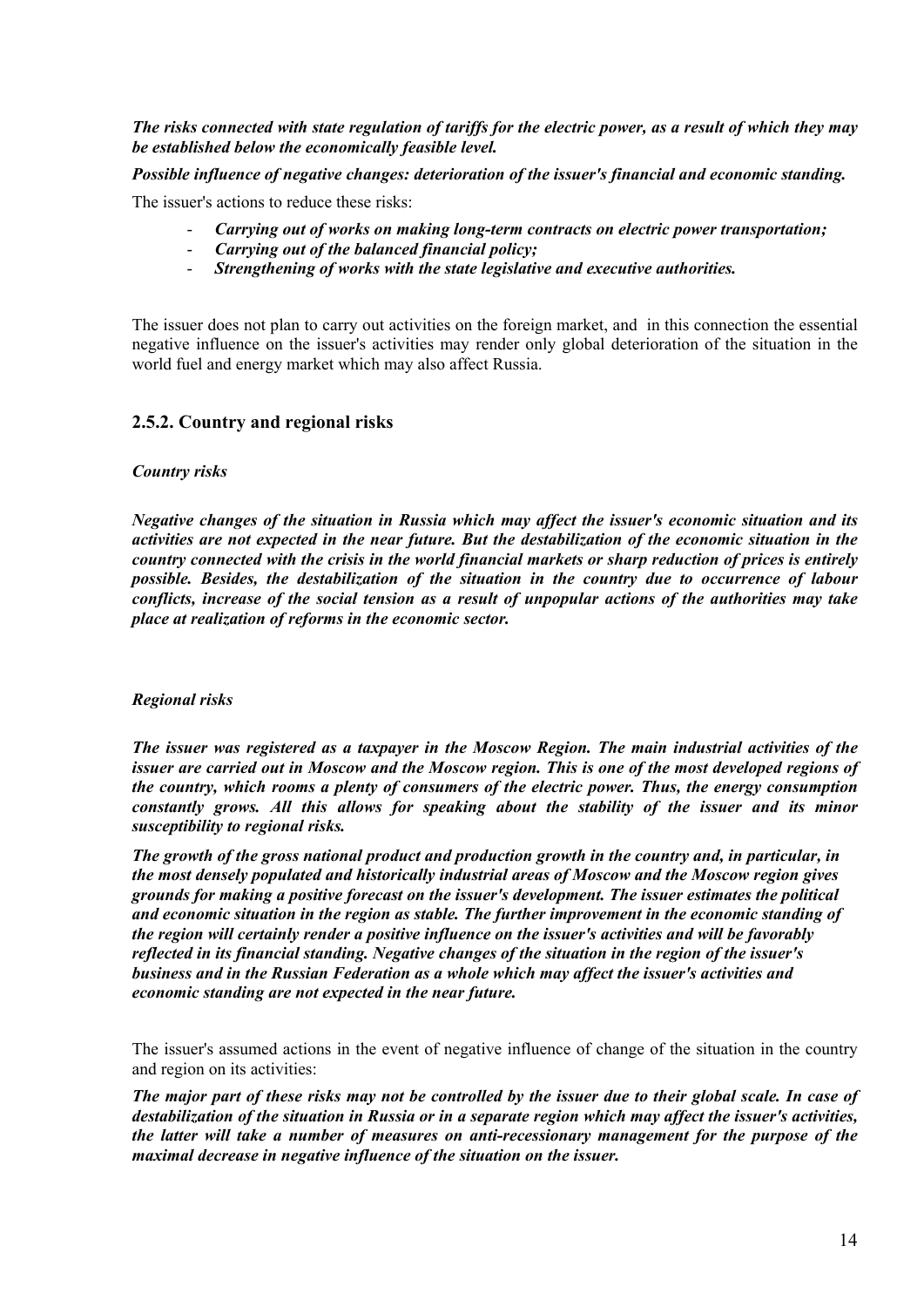<span id="page-14-0"></span>The risks connected with possible military conflicts, introduction of state of emergency and strikes in the country (countries) and region, where the issuer is registered as the tax bearer and/or carries out primary activities:

#### *The risks connected with possible military conflicts, introduction of state of emergency and strikes with reference to the Russian Federation and the Moscow region are estimated by the issuer as minimal.*

The risks connected with geographical features of the country (countries) and region, in which the issuer is registered as the tax bearer and/or carries out primary activities (including the raised danger of acts of nature, possible breaks of the transport communication in connection with a remoteness and/or inaccessibility, etc.):

*The issuer carries out the activities in the region with the developed infrastructure and is not subject to the risks connected with breaks of the transport communication in connection with remoteness and/or inaccessibility.* 

*Influence of the specified risks on the issuer's activities with reference to the Russian Federation and the Moscow region is estimated as minimal.*

*The issuer runs the risks connected with raised danger of acts of nature: breakage of transmission lines during hurricane, a strong snowfall, ice.* 

*The issuer's actions to decrease the influence of these risks are designing of transmission lines in view of features of weather in the region, and insurance.* 

## **2.5.3. Financial risks**

Susceptibility of the issuer to the risks connected with change of interest rates, exchange rate of foreign currencies, in connection with activities of the issuer or in connection with the hedging which is carried out by the issuer in order to decrease adverse consequences of influence of the above-stated risks:

*Within the limits of planned financial and economic policy, the issuer is going to involve various extra means and in due time to carry out repayment of obligations. Hence, the issuer is subject to risk of change of interest rates under interest obligations. This risk is estimated as small.*

*The primary clients who carry out transportation of the electric power are residents of the Russian Federation; the prices for transportation of the electric power are also expressed in the currency of the Russian Federation. In this connection the issuer is poorly subject to risks of change of exchange rates of foreign currencies.*

Susceptibility of the issuer's financial standing (its liquidity, sources of financing, results of activities, etc.) to the exchange rate change:

*The issuer's financial standing, its liquidity, sources of financing, results of activities depend on changes of the rate of exchange, because the issuer's activities are planned to be carried out so that its assets and liabilities are expressed in the national currency. Besides, the issuer does not plan to carry out activities on the foreign market. Therefore, the influence of change of the rate of national currency in relation to US dollar on the issuer's financial standing is estimated as insignificant.* 

The issuer's assumed actions in case of negative influence of change of the exchange rate and interest rates on the issuer's activities:

*Susceptibility of the issuer to the risk of change of the exchange rate of foreign currencies is estimated by the issuer as insignificant, because the issuer's all obligations are expressed in the currency of the Russian Federation.* 

*The issuer runs the risk of change of interest rates. In case of interest rates increase, the expenses for servicing extra means will also go up.*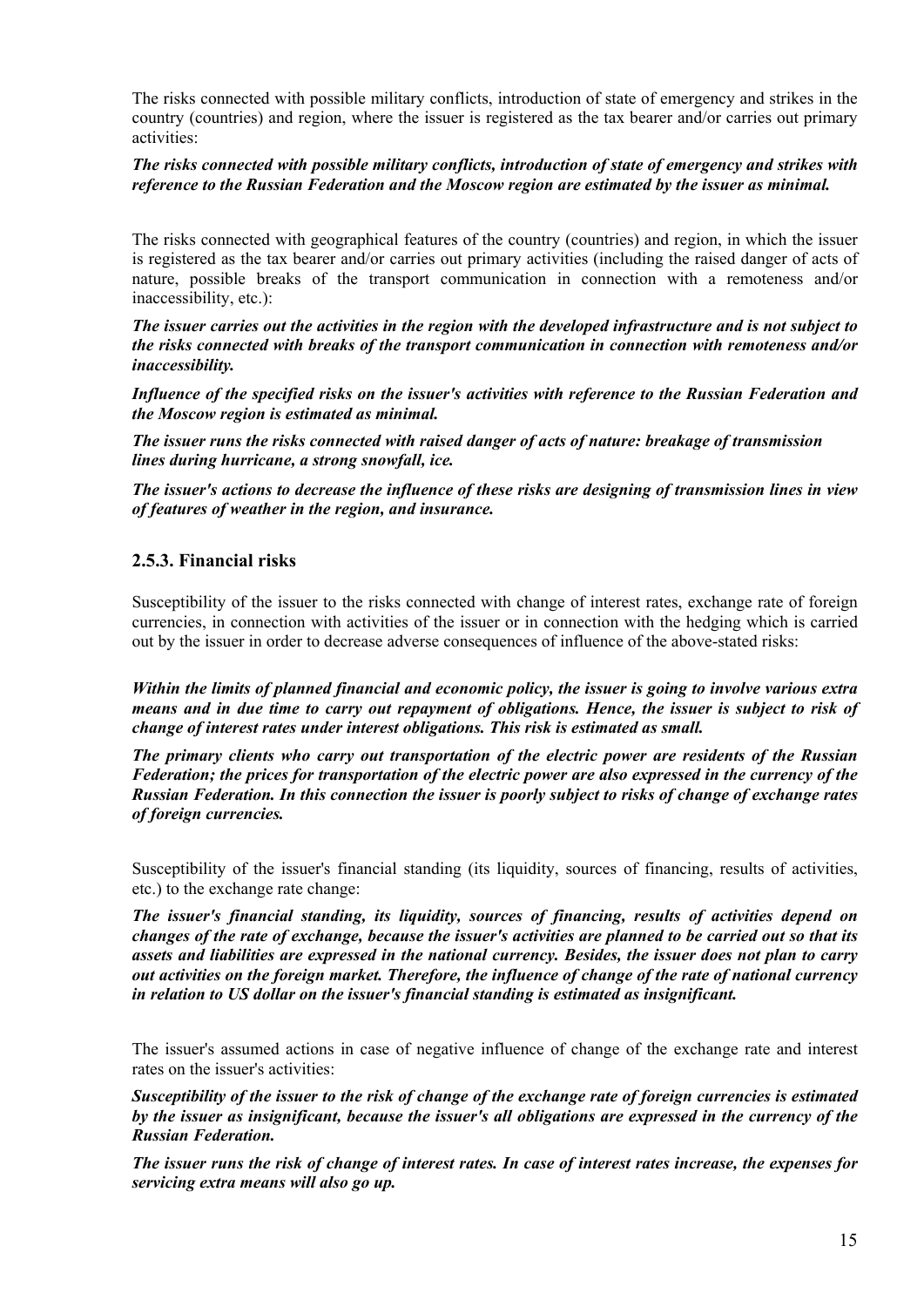<span id="page-15-0"></span>*The issuer's assumed actions in case of negative influence of the interest rates change on its activities:* 

- *Attraction of long-term credits and loans in order to avoid a negative influence of short-term fluctuations of interest rates;*
- *Decrease in the share of credits and loans in the issuer's current assets.*

#### Influence of inflation:

*A negative impact of inflation on the issuer's financial and economic activities may be limited to the following risks:* 

*- Risk of the losses connected with losses in real value of debt receivable at an essential debt rescheduling or a delay in payment;* 

*- Risk of increase in interest payable;* 

*- Risk of increase of the production cost of goods, products, works, services due to an increase in the price for energy, transport charges, wages, etc.;* 

*- Risk of reduction of real value of means under the investment program.* 

The critical value of the inflation, in opinion of the issuer:

*The scheduled rates of inflation established by the Government of the Russian Federation among the purposes of the economic policy, as a whole, are fulfilled and tend to reduction. Nevertheless, at escalation of inflation, the issuer plans to raise the turnover rate of current assets due to changing contractual relations with consumers. In view of the fact that there is a restriction on raising of the issuer's tariffs on electric energy transmission within the limits of no more than 15-25% a year, and potential profitability of activities, in opinion of the issuer, the value of inflation which are a matter of difficulties for the issuer is at least 40% per annum.* 

The issuer's assumed actions to reduce the risk caused by inflation:

*If the value of inflation exceeds the specified critical values, the issuer plans to increase a share of short-term financial instruments in its assets, and to hold actions to reduce internal costs.* 

The indicators of the issuer's financial reporting which are most subject to changes as a result of the specified financial risks' influence:

*The main indicator which is most subject to changes connected with financial risks, is the company profit. Along with a growth of interest rates, the interest payments for using credits of commercial banks increase and, accordingly, the company profit decreases. Besides, the profit does down at an increase in the cost price of electric power transportation and fixing of tariffs at the legislative level.*

The risks influencing the specified indicators of the issuer's financial reporting and probability of their occurrence:

*A substantial growth of interest rates and, as a consequence, growth of expenses for service of the issuer's debts.*

*The probability of their occurrence is estimated as low.* 

## **2.5.4. Legal risks**

The legal risks connected with the issuer's activities:

Changes of the currency regulation:

*Changes of the currency and customs legislation of the Russian Federation do not influence the Company activities and, hence, do not entail occurrence of legal risks on them.*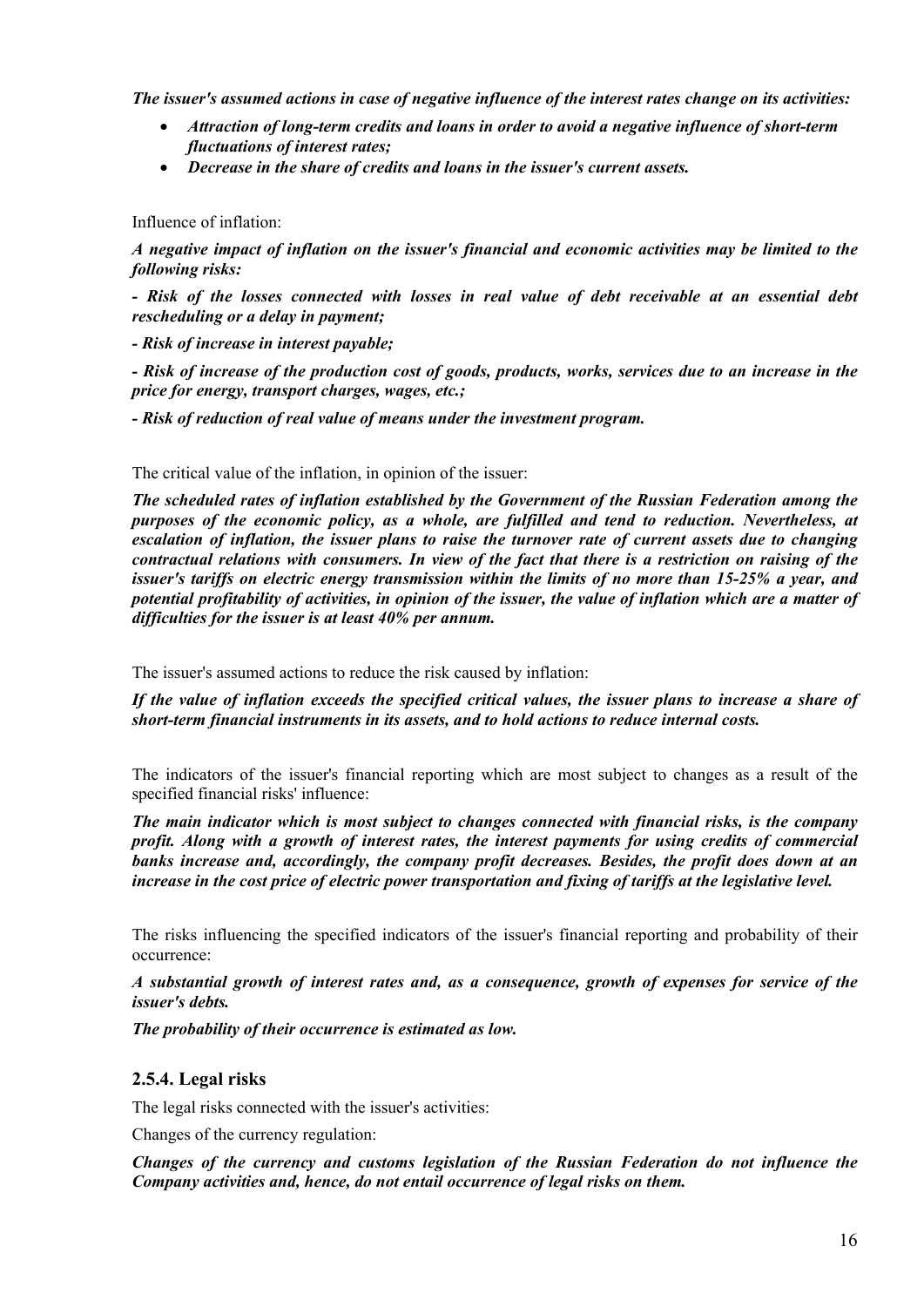<span id="page-16-0"></span>Changes of the tax laws:

*Now the Government of the Russian Federation pursues a policy of decrease in tax load on the Russian tax bearers. In this connection, amending the tax laws regarding an increase in tax rates is not expected in the near future.* 

*This risk is considered as insignificant.* 

*In order to minimize the risk of wrong calculation and/or payment of the taxes caused the varying treatment of norms of the legislation, the Company holds a permanent work on optimization of tax schemes of calculation of tax base in strict compliance with the current legislation of the Russian Federation.*

*In case of amending the operating procedure and terms of the taxation, the issuer aims to plan the financial and economic activities taking in account these changes.* 

Changes of rules of the customs control and duties:

*Changes of rules of the customs control and duties which may create legal risks connected with the issuer's activities are not expected.*

Changes of requirements on licensing the issuer's primary activities issuer or licensing rights to use objects, the availability of which is limited (including natural resources):

*Changes of requirements on licensing the Company primary activities may lead to an increase in the term of preparation of the documents which are necessary for prolongation of the validity of the license, and necessity of the compliance with the requirements established. However, as a whole, this risk should be considered insignificant, except for the cases when the requirements will be set which cannot be met by the Company, or the compliance with which will be connected with excessive expenses for prolongation of the license or for realization of the activities which are subject to licensing, that may lead to the termination of this activities line.*

*In case of change of requirements on licensing the primary activities of the issuer or licensing of rights to use objects, the availability or circulation of which is limited, the issuer will take necessary measures to obtain the respective licenses and permits.*

Changes of the judiciary practice connected with activities of the issuer (including concerning license granting):

*The probability of change of judiciary practice concerning the items connected with the Company activities is insignificant. The legal risk management is based on optimization of the process of legal official registration of papers and support of activities of the Company. For minimization of legal risks, any Company business processes subject to risks (for example, the completion of contracts), pass obligatory legal examination.*

*In case of amending judiciary practice on the issues connected with the issuer's activities, the issuer will plan the financial and economic activities taking into account these changes.*

*In connection with the fact that the issuer does not plan to hold activities on foreign markets, the analysis of influence of the legal risks connected with the issuer's activities on foreign markets is not provided.*

## **2.5.5. Risks connected with the issuer's activities**

The risks which are peculiar exclusively to the issuer:

*There is a risk of a delay in reception of the licenses which are necessary for realization of certain kinds of the company activities in connection with changes of the legislation in the field of license granting with coming in effect of the Federal Law as of 2 July 2005 No. 80-FZ (80-ФЗ) "Amending the Federal Law "On granting licenses for certain activities", the Federal Law "Protection of rights of*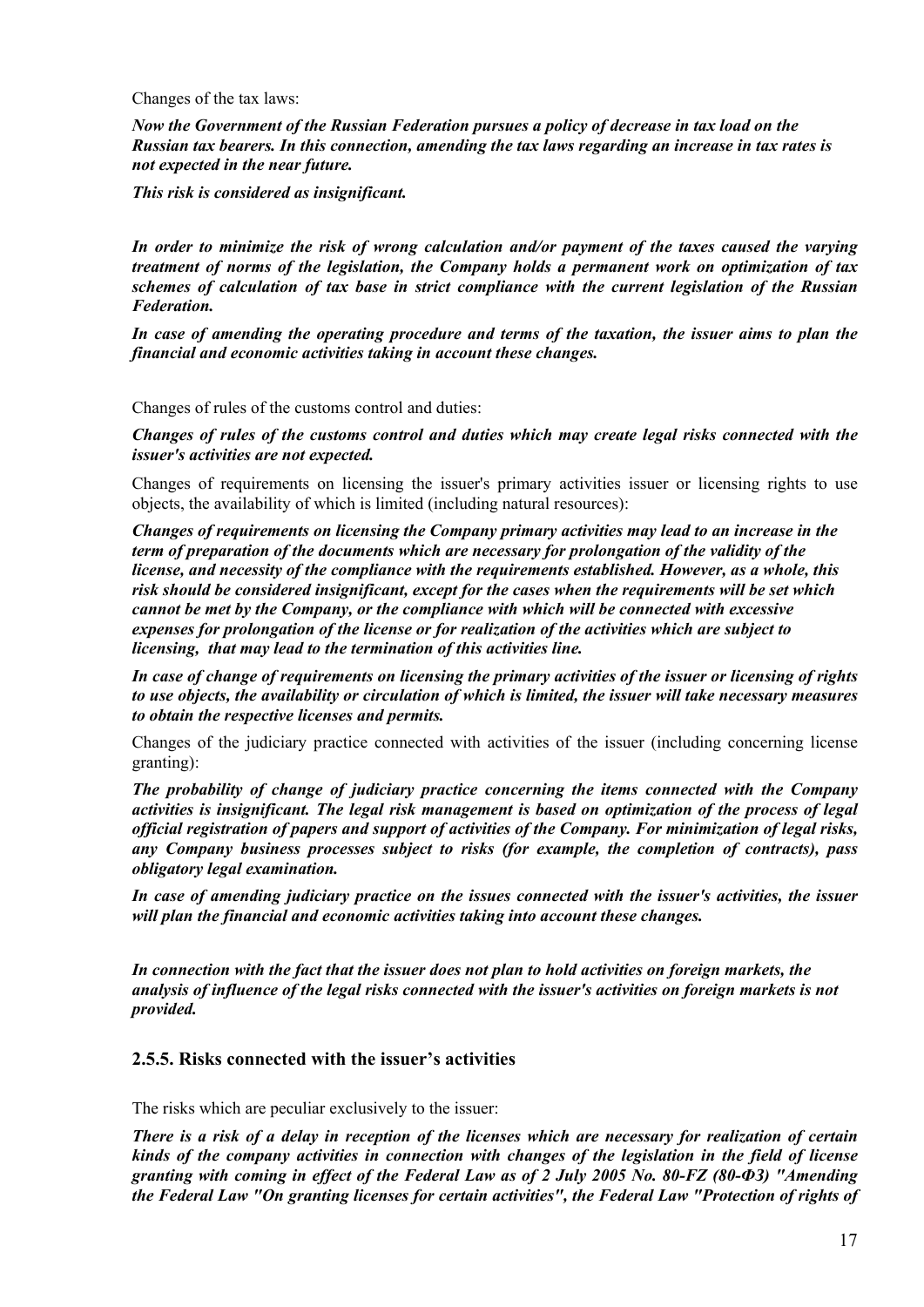<span id="page-17-0"></span>*legal entities and individual businessmen at carrying out the state control (supervision)" and the Administrative Offences Code of the Russian Federation".*

*The issuer estimates risk of non-prolongation of the effect of the issuer's license for holding a certain line of activities or for use of objects, the availability of which is limited (including natural resources) as insignificant.*

*The possible responsibility of the issuer under debts of the third parties also does not render much influence on the issuer's financial standing.*

*The possibility of loss of consumers, the turnover with which is at least 10 percent of the total proceeds from products (works, services) is regarded by the issuer as insignificant.*

*The issuer does not run the risks connected with a seasonal nature of consumption of electric energy* 

*There are no other risks connected with activities of the issuer, which are peculiar exclusively to the issuer.*

This section 2.5 describes only the risks which, in the issuer's opinion, are material. There may be other risks which were not included in this section. Other risks the issuer is unaware of, or which are now not material for the issuer, may have a potential negative impact on the issuer's economic activities.

## **III. Detailed information on the issuer**

## **3.1. Issuer's establishment and development history**

## **3.1.1. Data on the issuer's name**

The issuer's full company name:

#### **Open Joint-Stock Company "Moscow Regional Electric Grid Company"**

The issuer's shortened company name:

#### **OPOSITION "Moscow Regional Electric Grid Company"**

Full and shortened company names of the issuer are similar to Name of another legal entity established as a result of reorganization of "Mosenergo", POSITION which is "Moscow City Electric Grid Company", POSITION.

*Company name of the issued is not registered as a trademark or service mark.* 

*During its existence, the issued has not changed the company name.* 

## **3.1.2. Data on the state registration of the issuer**

Primary state registration number of the legal entity (PSRN): *1057746555811* Date of state registration: *1 April 2005*

Name of registering body according to the data specified in the certificate on making an entry in the Uniform State Register of Legal Entities: *Interdistrict Inspection of the Federal Tax Service no. 46 in Moscow.* 

## **3.1.3. Data on the issuer's creation and development**

*Time of existence of the issuer from the date of its state registration (1 April 2005) is 9 months. The issuer was established for an indefinite time.*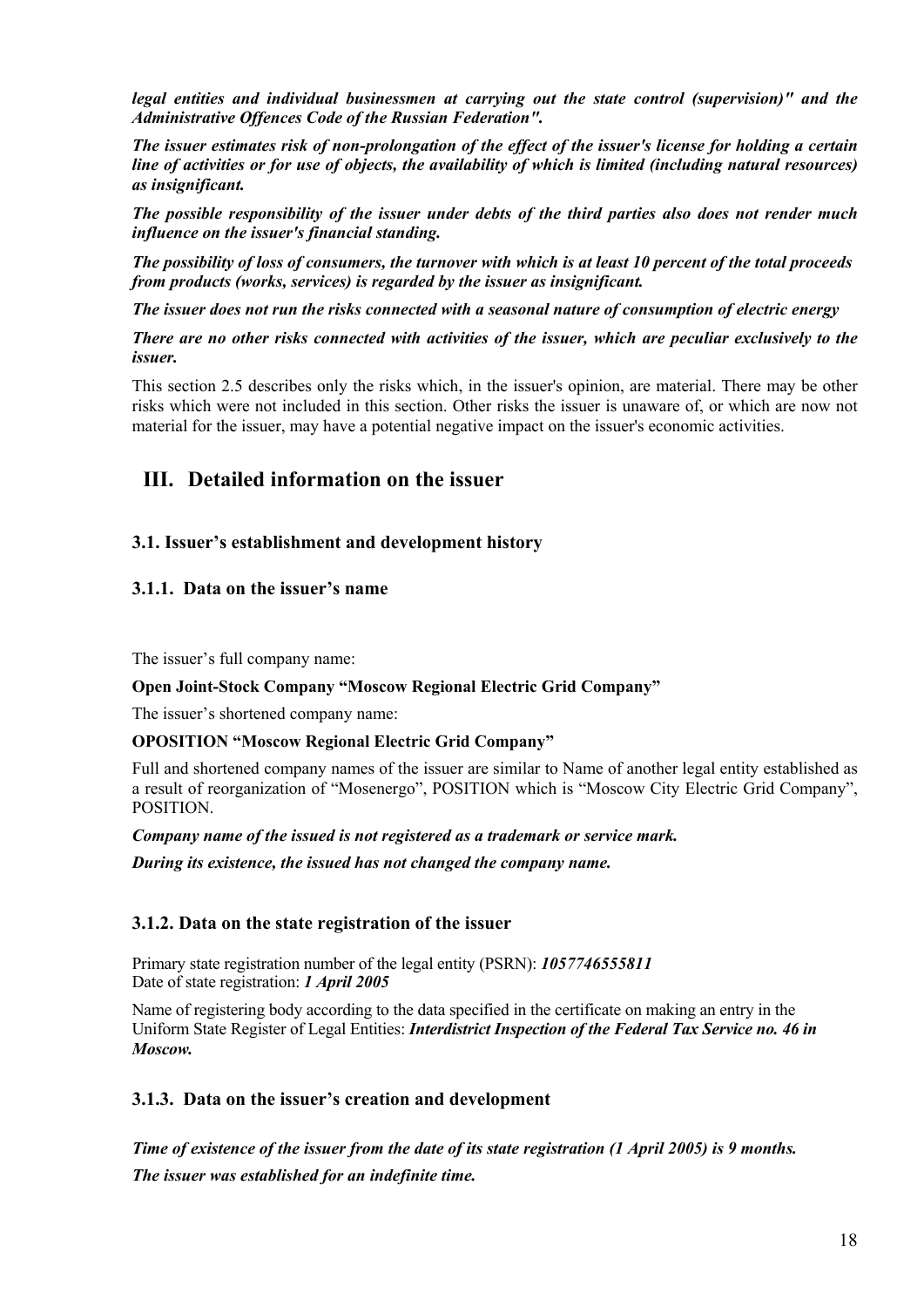The brief description of the history of the issuer's creation and development:

The issuer was created as a result of reorganization of "Mosenergo", POSITION in the form of spin-off (Minutes No.1 of 29 June 2004 of the Annual General Meeting of Shareholders of "Mosenergo", POSITION).

*The Company is a legal successor with regard to a part of the rights and duties of OAO Mosenergo according to the separation balance sheet of OAO Mosenergo approved by the annual General Meeting of Shareholders of OAO Mosenergo (Minutes No. 1 as of 29 June 2004)*

The purpose of creation of the issuer: *according to the issuer's Charter (item 3.1. Article 3), the main purpose of the Company's activities is profit making.*

According to the issuer's Charter (item 3.2. Article 3), the Company's activities are as follows:

*- rendering services on gathering, transmission and processing of the technological information, including the measurements and registration;* 

*-rendering services on connection to electric grids;* 

*- rendering services on collection, transmission and proceeding of the technical information including data of measurements and account;* 

*- diagnostics, operation, repair of electric grids and other objects of electric grid facilities as well as technical management by them;* 

*- diagnostics, operation, repair of technological communication networks, means of measurements and calculation, equipment of relay protection and emergency preventive automatics and other technological equipment connected with operation of grid facilities and technological management by them;* 

*- development of long-term forecasting, perspective and current plans of development of the electric grid complex, target complex scientific and technical, economic and social programs;* 

*- development of electric grids and other electric grid facilities including designing, engineering researches, construction, reconstruction, modernization, installation and adjustment;* 

*- operation of explosive, chemically and fire-dangerous industrial objects connected with functioning of electric grid facilities;* 

*- activities for prevention and extinguishing of fires, installation, repair and servicing of means of maintenance of fire safety of buildings and constructions connected with functioning of electric grid facilities;* 

*- realization of the technological control, carrying out of examination of industrial safety and labour safety at electric grid facilities;* 

*- storage of oil products used for the technological purposes;* 

*- realization of foreign trade activities, trade and economic and scientific and technical cooperation with foreign firms, in order to support the Company activities stipulated by its Charter;* 

*- educational activity for the purpose of preparation, retraining and training of the personnel, including examination by the personnel of rules of technical operation, fire prevention rules, and other normative documents;* 

*- transportation of cargoes and passengers by automobile, railway and air vehicles for the technological purposes;* 

*- operation, maintenance works and repair of automobile, railway and air vehicles and the loadlifting mechanisms used for the technological purposes;* 

*- security activities exclusively in interests of own safety within the limits of security service created by the Company which in its activities is guided by the Law of the Russian Federation "On private detective and security activities in the Russian Federation" and the current legislation of the Russian Federation;* 

*- organization and carrying out of defensive actions concerning mobilization preparation, civil defense, extreme situations and protection of the state secret information, according to the current legislation of the Russian Federation;* 

*- other lines of activities which are not forbidden by the legislation of the Russian Federation.*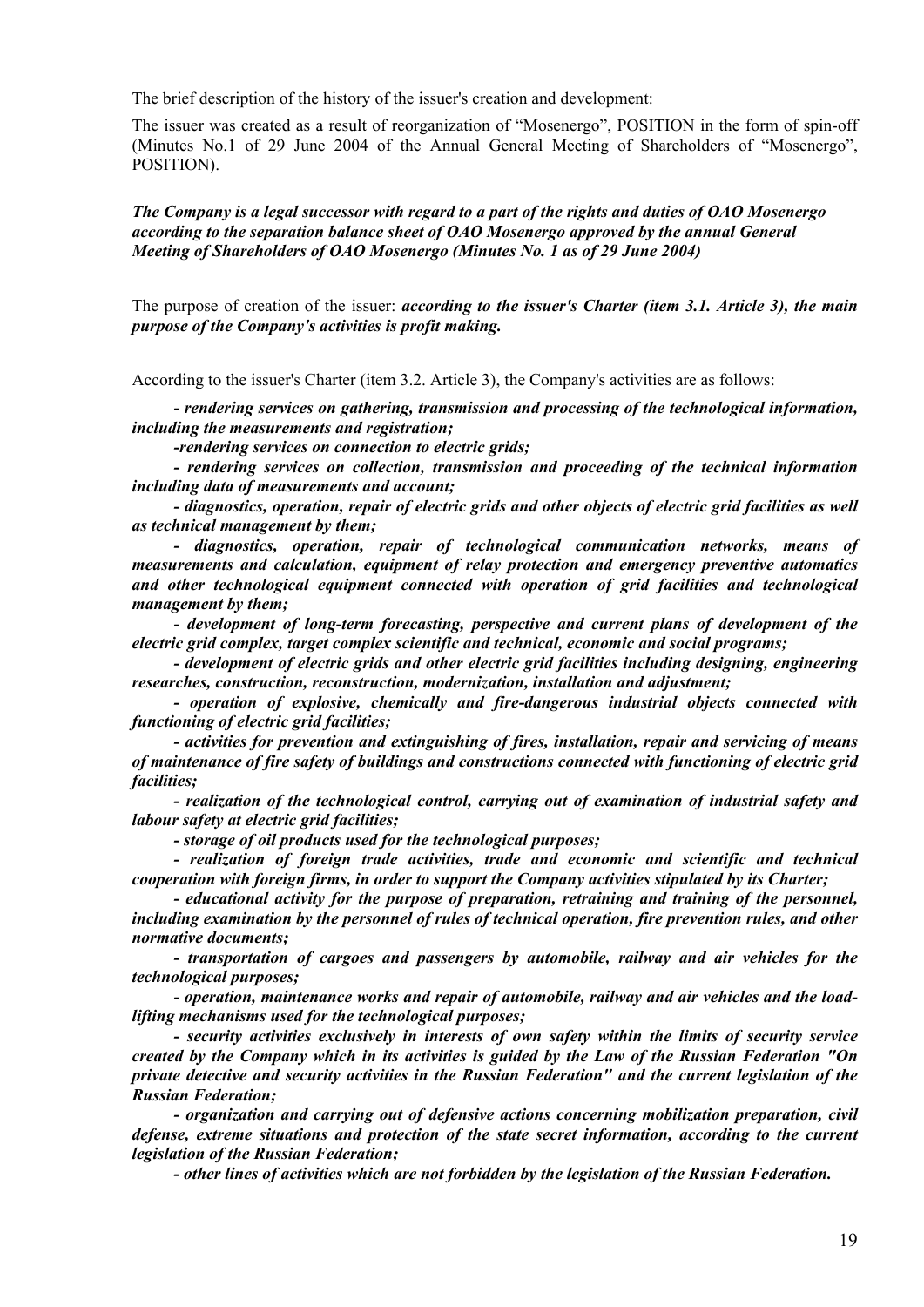<span id="page-19-0"></span>The Company may be engaged in certain kinds of activities defined by federal laws only on the basis of a special permit (license).

The issuer's mission: *the issuer's mission is not defined by the issuer's internal documents.* 

Other information on the issuer's activities which is important at taking a decision on the issuer's securities purchasing: *none*.

## **3.1.4. Contract information**

The location of the issuer: *142100, Moscow region, Podolsk city, Ordzhonikidze street, 27*

The location of the issuer's constantly operating executive body:

*115114, Moscow, 2nd Paveletsky passage, 3, bld. 2*

Contact telephone numbers of the issuer**:** *(095) 980-12-80;* 

Fax humber**:** *(095) 980-12-55;*

#### Email**:** *TomichevichVD@ocb.moek.mosenergo.elektra.ru*

The Internet website where the information on the issuer and the securities issued by it is available**:** *www.moesk.ru*

The functions of the issuer's special division for works with shareholders and investors are assigned to the Department for Corporate Management and Relations with Shareholders of OPOSITION "Moscow Regional Electric Grid Company"

Location**:** *115114, Moscow, 2nd Paveletsky passage, 3, bld. 2*

Telephone numbers: *(095) 980-12-64, 980-12-65* 

Fax number: *(095) 585-14-74*

Email: *SobakinaTV@ocb.moek.mosenergo.elektra.ru* 

The Internet site: *[www.moesk.ru](http://www.moesk..ru/)* 

## **3.1.5. Tax identification number**

## *TIN 5036065113*

## **3.1.6. Branches and representative offices of the issuer**

| Name of the representative office/branch                                                                          | "Southern Electric Networks"                                                                                                                |
|-------------------------------------------------------------------------------------------------------------------|---------------------------------------------------------------------------------------------------------------------------------------------|
| Date of opening                                                                                                   | 1 April 2005                                                                                                                                |
| Location                                                                                                          | 115201, Moscow city, Kashirskoe Shoxsse<br>Street, 18                                                                                       |
| Full name of the director of the representative office/<br>branch,<br>Term of the effect of the power of attorney | <b>Alexander Igorevich Raev</b><br>Term of the effect of the power of attorney:<br><b>Till 31 December 2006</b><br>No. 52-D of 27 July 2005 |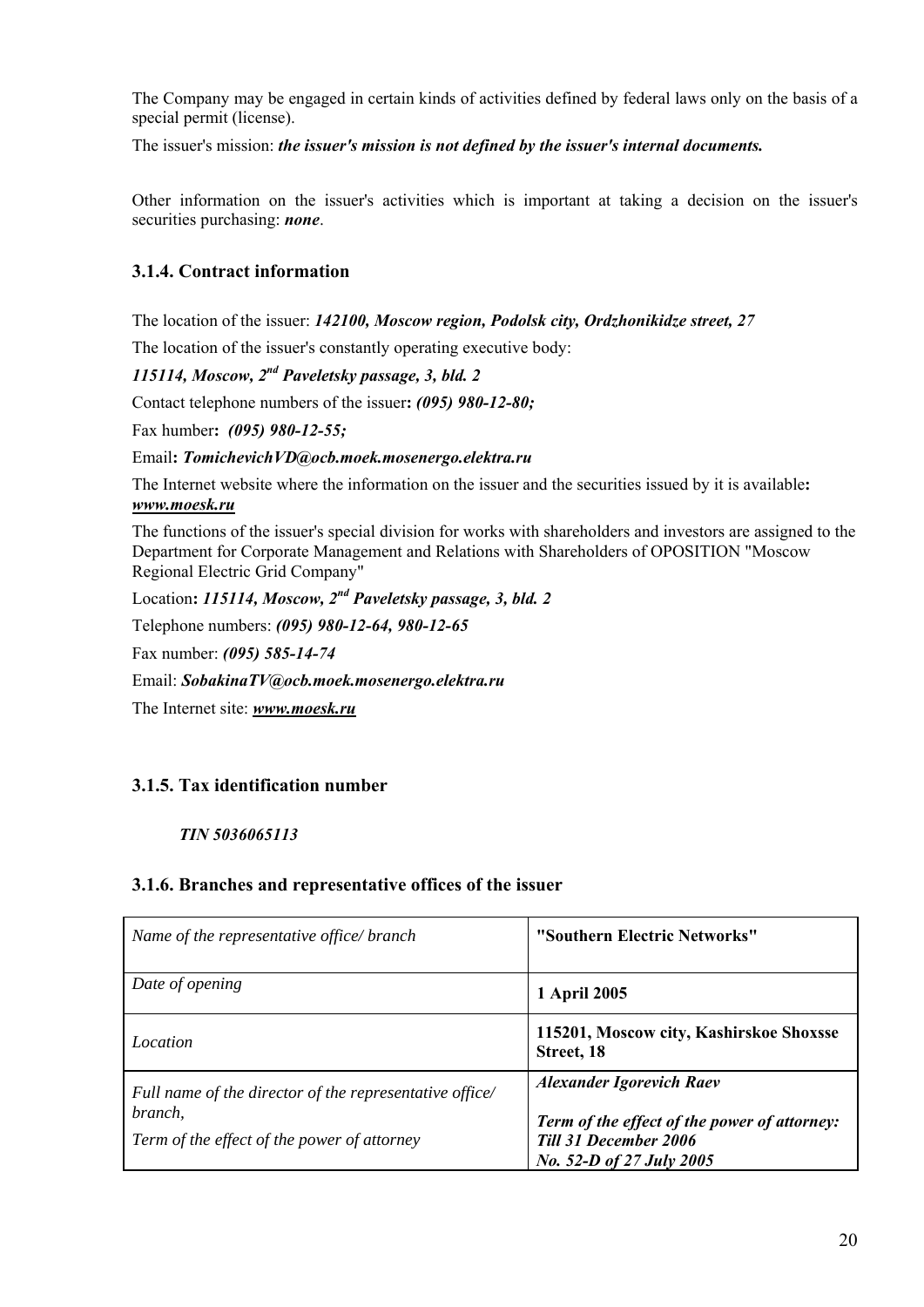<span id="page-20-0"></span>

| Name of the representative office/ branch                                                                         | "Eastern Electric Networks"                                                  |
|-------------------------------------------------------------------------------------------------------------------|------------------------------------------------------------------------------|
| Date of opening                                                                                                   | 1 April 2005                                                                 |
| Location                                                                                                          | 107140, Moscow city, Nizhnyaya<br>Krasnoselskaya Street, 1                   |
|                                                                                                                   | Korchak Vadim Mikhailovich                                                   |
| Full name of the director of the representative office/<br>branch,<br>Term of the effect of the power of attorney | Term of the effect of the power of attorney:<br><b>Till 31 December 2006</b> |
|                                                                                                                   | No. 47-D of 27 July 2005                                                     |

| Name of the representative office/ branch                                                                         | <b>October Electric Grids</b>                                                                                                              |
|-------------------------------------------------------------------------------------------------------------------|--------------------------------------------------------------------------------------------------------------------------------------------|
| Date of opening                                                                                                   | 1 April 2005                                                                                                                               |
| Location                                                                                                          | 127254, Moscow city, Rustaveli Street, 2                                                                                                   |
| Full name of the director of the representative office/<br>branch.<br>Term of the effect of the power of attorney | <b>Mazurov Andrey Isaevich</b><br>Term of the effect of the power of attorney:<br><b>Till 31 December 2006</b><br>No. 48-D of 27 July 2005 |

| Name of the representative office/branch                                                                          | "Northern Electric Networks"                                                                                                                    |
|-------------------------------------------------------------------------------------------------------------------|-------------------------------------------------------------------------------------------------------------------------------------------------|
| Date of opening                                                                                                   | 1 April 2005                                                                                                                                    |
| Location                                                                                                          | 141070, Moscow region, Korolev city,<br>Gagarina street, 4                                                                                      |
| Full name of the director of the representative office/<br>branch.<br>Term of the effect of the power of attorney | Bodyakin Valentin Mikhailovich<br>Term of the effect of the power of<br>attorney:<br>Till 31 December 2006<br><b>No. 3-D of 11 January 2006</b> |

| Name of the representative office/branch                                                                          | <b>Noginsk Electric Grids</b>                                |
|-------------------------------------------------------------------------------------------------------------------|--------------------------------------------------------------|
| Date of opening                                                                                                   | <i>1 April 2005</i>                                          |
| Location                                                                                                          | 142400, Moscow Region, Noginsk city,<br>Radchenko Street, 13 |
| Full name of the director of the representative office/<br>branch,<br>Term of the effect of the power of attorney | <b>Danilkin Leonid Nikolaevich</b>                           |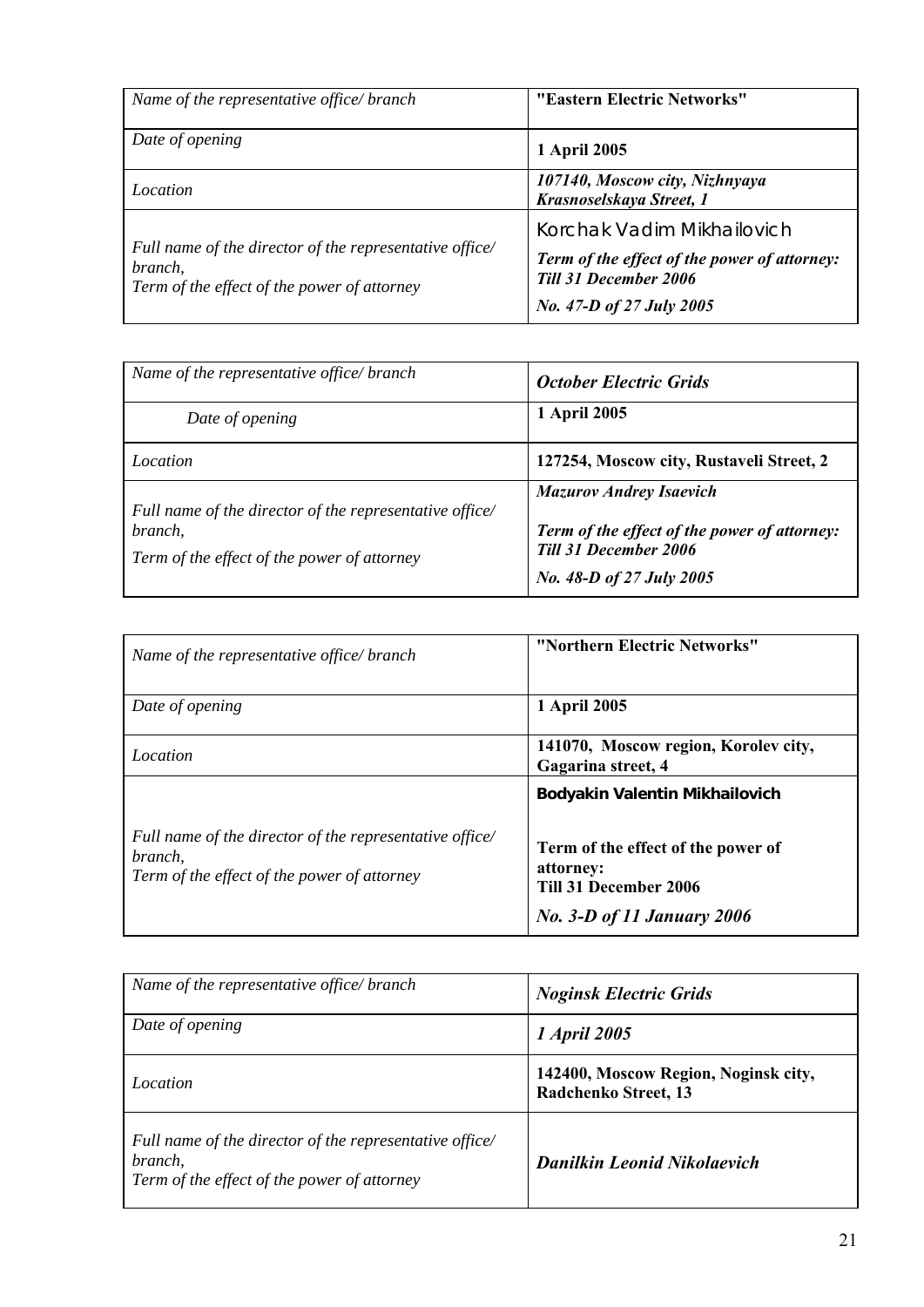| Name of the representative office/ branch | <b>Noginsk Electric Grids</b>                                                |
|-------------------------------------------|------------------------------------------------------------------------------|
|                                           | <b>Term of the effect of the power of attorney:</b><br>Till 31 December 2006 |
|                                           | No. 46-D of 27 July 2005                                                     |

| Name of the representative office/ branch               | <b>Podolsk Electric Grids</b>                                                        |
|---------------------------------------------------------|--------------------------------------------------------------------------------------|
| Date of opening                                         | 1 April 2005                                                                         |
| Location                                                | 142117, Moscow Region, Podolsk city,<br>Kirova Street, 65                            |
| Full name of the director of the representative office/ | <b>Filipov Alexander Nikolaevich</b><br>Term of the effect of the power of attorney: |
| branch, Term of the effect of the power of attorney     | <b>Till 31 December 2006</b>                                                         |
|                                                         | No. 56-D of 27 July 2005                                                             |

| Name of the representative office/branch                                                                       | Kolomna Electric Grids                                                                                                                         |
|----------------------------------------------------------------------------------------------------------------|------------------------------------------------------------------------------------------------------------------------------------------------|
| Date of opening                                                                                                | 1 April 2005                                                                                                                                   |
| Location                                                                                                       | 140408, Moscow Region, Kolomna city,<br>Oktyabrskoy Revolyutsii Street, 381A                                                                   |
| Full name of the director of the representative office/<br>branch, Term of the effect of the power of attorney | <b>Nagin Alexander Vasilievich</b><br>Term of the effect of the power of attorney:<br><b>Till 31 December 2006</b><br>No. 50-D of 27 July 2005 |

| Name of the representative office/ branch                                                                      | <b>Shatura Electric Grids</b>                                                                                                                         |
|----------------------------------------------------------------------------------------------------------------|-------------------------------------------------------------------------------------------------------------------------------------------------------|
| Date of opening                                                                                                | 1 April 2005                                                                                                                                          |
| Location                                                                                                       | 140700, Moscow Region, Shatura city,<br>Sportivnaya Street, 12                                                                                        |
| Full name of the director of the representative office/<br>branch, Term of the effect of the power of attorney | <b>Smirnov Vladimir Alexeevich</b><br><b>Term of the effect of the power of attorney:</b><br><b>Till 31 December 2006</b><br>No. 53-D of 27 July 2005 |

| Name of the representative office/branch | <b>East Electric Grids</b> |
|------------------------------------------|----------------------------|
| Date of opening                          | 1 April 2005               |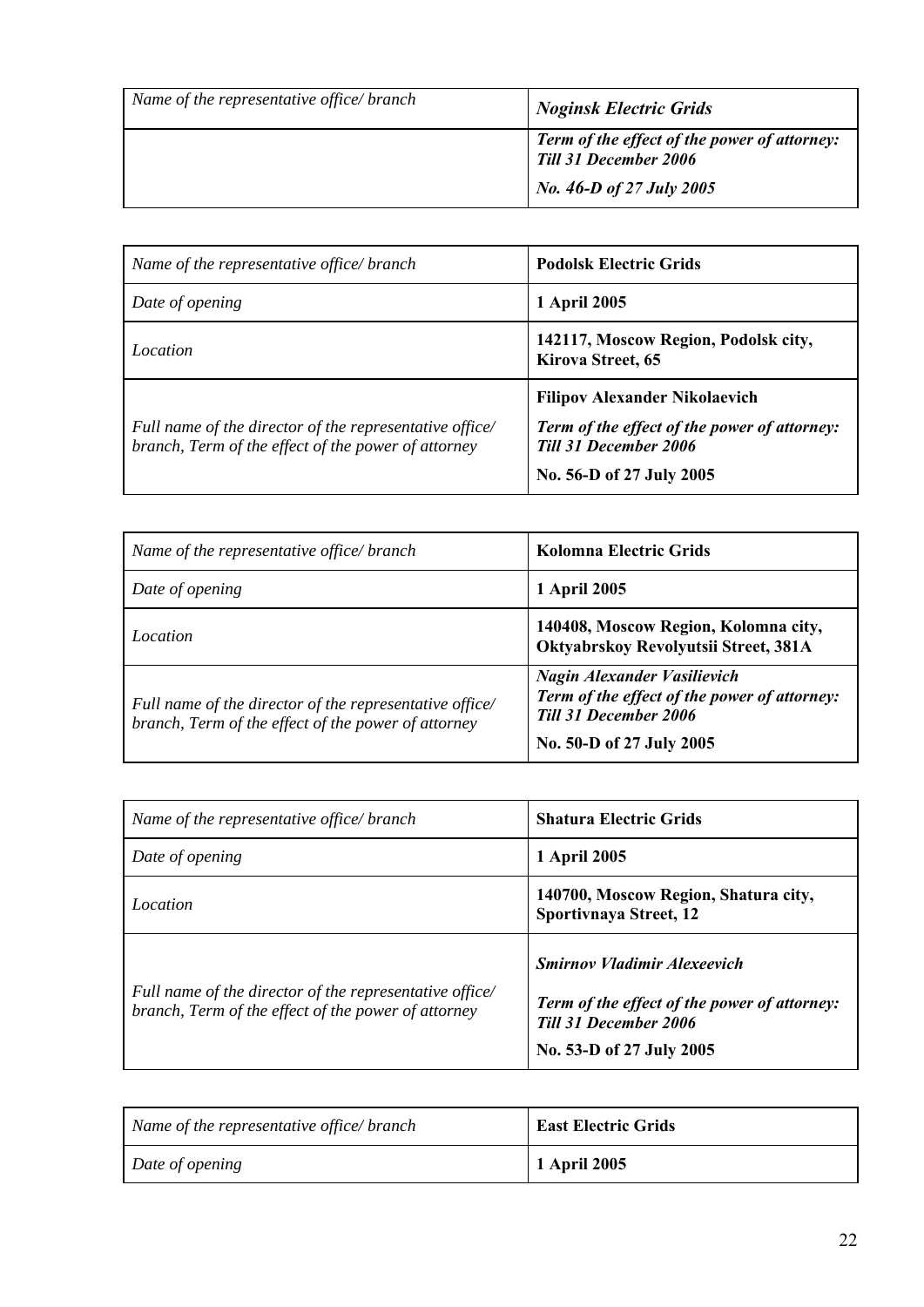| Name of the representative office/ branch                                                                      | <b>East Electric Grids</b>                                                                                                                |
|----------------------------------------------------------------------------------------------------------------|-------------------------------------------------------------------------------------------------------------------------------------------|
| Location                                                                                                       | 119992, Moscow city, 1812 Goda Street, 15                                                                                                 |
| Full name of the director of the representative office/<br>branch, Term of the effect of the power of attorney | Yakunin Alexander Igorevich<br>Term of the effect of the power of attorney:<br><b>Till 31 December 2006</b><br>No. 64-D of 27 August 2005 |

| Name of the representative office/ branch                                                                      | <b>Kashira Electric Grids</b>                                                                                                                       |
|----------------------------------------------------------------------------------------------------------------|-----------------------------------------------------------------------------------------------------------------------------------------------------|
| Date of opening                                                                                                | 1 April 2005                                                                                                                                        |
| Location                                                                                                       | 142900, Moscow Region, Kashira city,<br>Klubnaya Street, 4                                                                                          |
| Full name of the director of the representative office/<br>branch, Term of the effect of the power of attorney | <b>Varfolomeev Alexander Semenovich</b><br>Term of the effect of the power of attorney:<br><b>Till 31 December 2006</b><br>No. 45-D of 27 July 2005 |

| Name of the representative office/ branch                                                                      | <b>Mozhaysk Electric Grids</b>                                                                                                                  |
|----------------------------------------------------------------------------------------------------------------|-------------------------------------------------------------------------------------------------------------------------------------------------|
| Date of opening                                                                                                | 1 April 2005                                                                                                                                    |
| Location                                                                                                       | 143200, Moscow Region, Mozhaysk city,<br>Mira Street, 107                                                                                       |
| Full name of the director of the representative office/<br>branch, Term of the effect of the power of attorney | <b>Boyar Alexander Mikhailovich</b><br>Term of the effect of the power of attorney:<br><b>Till 31 December 2006</b><br>No. 44-D of 27 July 2005 |

| Name of the representative office/ branch                                                                      | <b>Dmitrov Electric Grids</b>                                                                              |
|----------------------------------------------------------------------------------------------------------------|------------------------------------------------------------------------------------------------------------|
| Date of opening                                                                                                | 1 April 2005                                                                                               |
| <i>Location</i>                                                                                                | 141800, Moscow Region, Dmitrov city,<br><b>Kosmonavtov Street, 27</b>                                      |
| Full name of the director of the representative office/<br>branch, Term of the effect of the power of attorney | <b>Shitin Vladimir Alexeevich</b><br>Term of the effect of the power of attorney:<br>Till 31 December 2006 |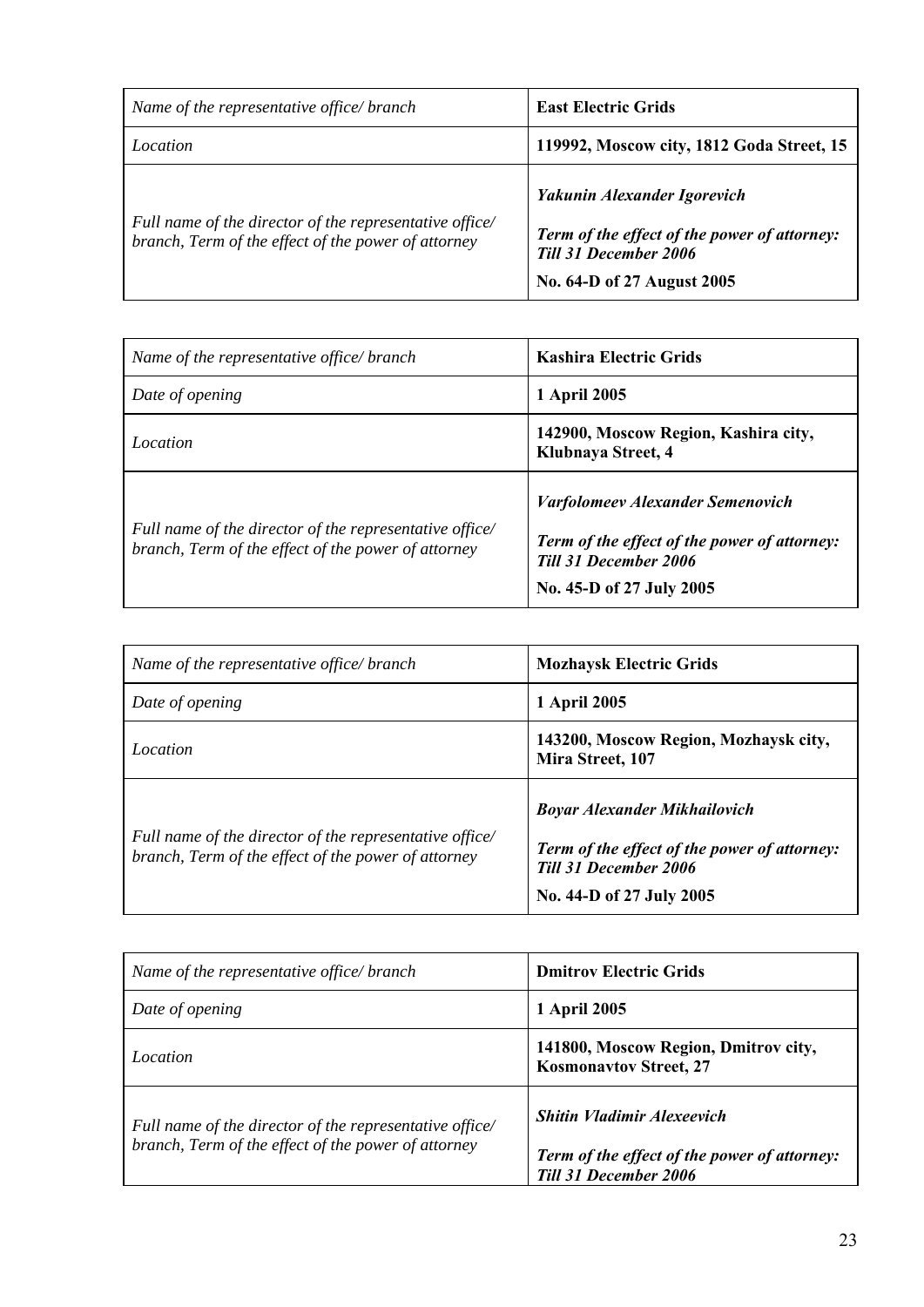| Name of the representative office/branch | <b>Dmitrov Electric Grids</b> |
|------------------------------------------|-------------------------------|
|                                          | No. 124-D of 25 November 2005 |

| Name of the representative office/branch                                                                       | <b>Volokolamsk Electric Grids</b>                                                                                                               |
|----------------------------------------------------------------------------------------------------------------|-------------------------------------------------------------------------------------------------------------------------------------------------|
| Date of opening                                                                                                | 1 April 2005                                                                                                                                    |
| <i>Location</i>                                                                                                | 143600, Moscow Region,<br>Volokolamsk city, Novosoldatskaya Street,<br>58                                                                       |
| Full name of the director of the representative office/<br>branch, Term of the effect of the power of attorney | <b>Malakhov Vladimir Antonovich</b><br>Term of the effect of the power of attorney:<br><b>Till 31 December 2006</b><br>No. 49-D of 27 July 2005 |

| Name of the representative office/branch                                                                       | Moskabelenergoremont (MKER)                                                                                                                   |
|----------------------------------------------------------------------------------------------------------------|-----------------------------------------------------------------------------------------------------------------------------------------------|
| Date of opening                                                                                                | 1 April 2005                                                                                                                                  |
| Location                                                                                                       | 115522, Moscow city, Moskvorechye<br>Street, 14B                                                                                              |
| Full name of the director of the representative office/<br>branch, Term of the effect of the power of attorney | <b>Panin Sergey Alexandrovich</b><br>Term of the effect of the power of attorney:<br><b>Till 31 December 2006</b><br>No. 54-D of 27 July 2005 |

| Name of the representative office/branch                                                                       | <b>Electric Technical Equipment Repair</b><br><b>Plant (RETO)</b>                                                                               |  |
|----------------------------------------------------------------------------------------------------------------|-------------------------------------------------------------------------------------------------------------------------------------------------|--|
| Date of opening                                                                                                | 1 April 2005                                                                                                                                    |  |
| <i>Location</i>                                                                                                | 152201, Moscow city, Starokashinskoe<br><b>Shosse Street, 4A</b>                                                                                |  |
| Full name of the director of the representative office/<br>branch, Term of the effect of the power of attorney | <b>Vasilyev Alexander Petrovich</b><br>Term of the effect of the power of attorney:<br><b>Till 31 December 2006</b><br>No. 43-D of 27 July 2005 |  |

| Name of the representative office/branch | Moskabelsetmontazh (MKSM) |
|------------------------------------------|---------------------------|
|------------------------------------------|---------------------------|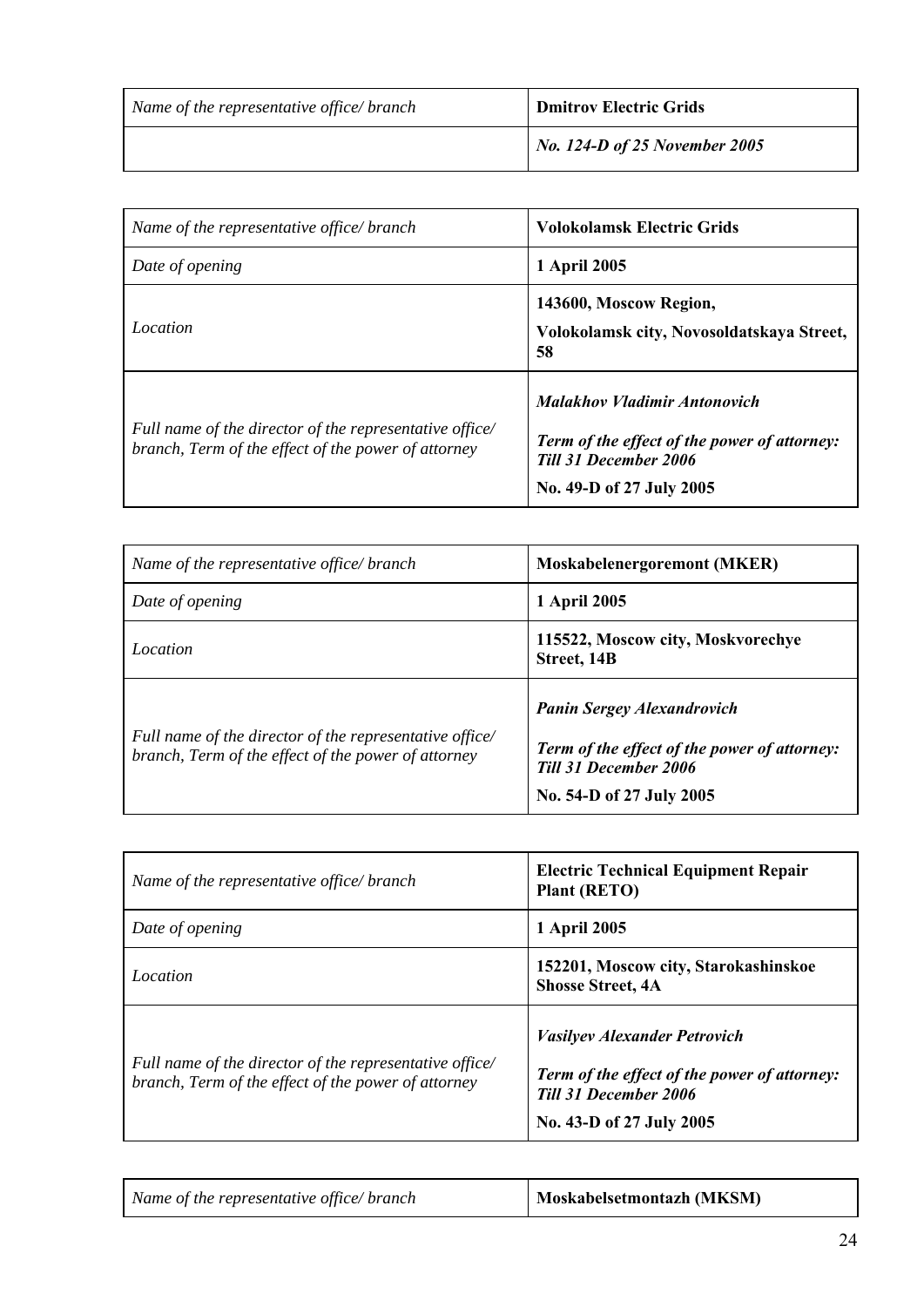<span id="page-24-0"></span>

| Name of the representative office/ branch                                                                      | Moskabelsetmontazh (MKSM)                                                                                                                        |  |
|----------------------------------------------------------------------------------------------------------------|--------------------------------------------------------------------------------------------------------------------------------------------------|--|
| Date of opening                                                                                                | 1 April 2005                                                                                                                                     |  |
| Location                                                                                                       | 115114, Moscow city, 2 <sup>nd</sup> Paveletsky<br>passage, 4/6 bld.2                                                                            |  |
| Full name of the director of the representative office/<br>branch, Term of the effect of the power of attorney | <b>Artamonov Vlasimir Sergeevich</b><br>Term of the effect of the power of attorney:<br><b>Till 31 December 2006</b><br>No. 41-D of 27 July 2005 |  |

| Name of the representative office/ branch                                                                      | <b>High-Voltage Cable Grids</b>                                                                                                                       |  |
|----------------------------------------------------------------------------------------------------------------|-------------------------------------------------------------------------------------------------------------------------------------------------------|--|
| Date of opening                                                                                                | 1 April 2005                                                                                                                                          |  |
| Location                                                                                                       | 107140, Moscow city, Nizhnyaya<br>Krasnoselskaya Street, 6, bld.1                                                                                     |  |
| Full name of the director of the representative office/<br>branch, Term of the effect of the power of attorney | <b>Trakhtenberg Gennady Emmanuilovich</b><br>Term of the effect of the power of attorney:<br><b>Till 31 December 2006</b><br>No. 55-D of 27 July 2005 |  |

*The Board of Directors (Minutes No.9 dated 20 September 2005) adopted the decision on liquidation of Magistral Electric Grids, a branch of the Company.* 

## **3.2.1. Issuer's industry**

**Codes of the main kinds of economic activities of the issuer under the All-Russian Classifier of Economic Activities (OKVED):** *40.10.2 28.11 31.10.9 31.20 31.20.9 31.62.9 33.20 40.10.3 41.00 45.11 45.2 45.3 45.4 55.12 55.23 55.51 60.10 63.12 63.21.2 63.40 64.20 70.12 70.20 90.00* 

## **3.2.2. Issuer's main economic activities**

*In the considered reporting period, information is not provided.* 

**3.2.3. Main kinds of production (works, services)** 

*In the considered reporting period, information is not provided.*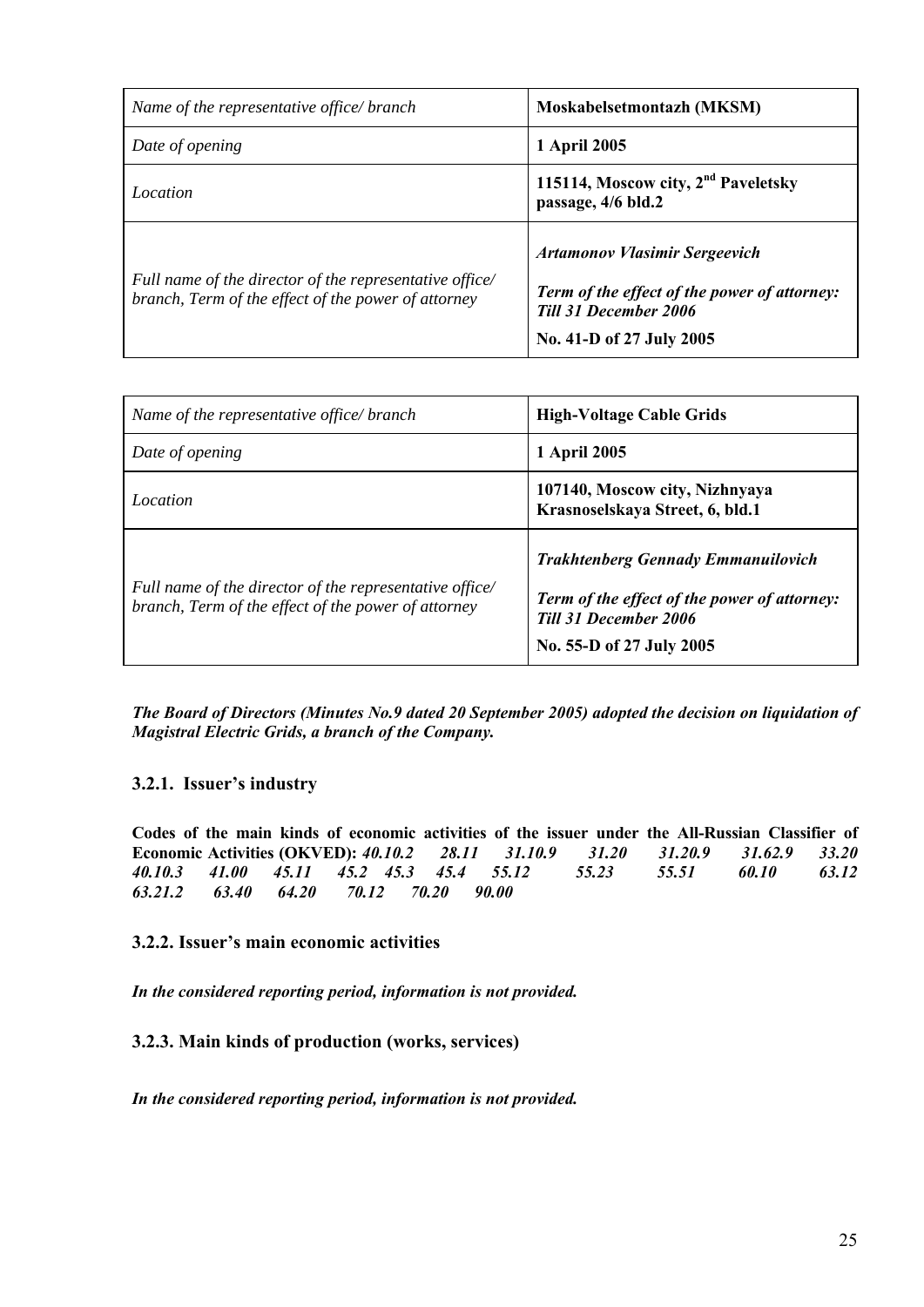## <span id="page-25-0"></span>**3.2.4. Issuer's suppliers who supply not less than 5 percent of all commodities and materials with pointing of their stake in total supplies**

*In the considered reporting period, information is not provided.* 

## **3.2.5. Sales markets of the issuer's products (works, services)**

The main markets on which the issuer carries out its activities:

*In accordance with the aims of establishment, the issuer carried out its major activities on rendering services in transmission of electric energy for fee in Moscow city and Moscow Region where it the largest organization in the field is.* 

Possible factors which may negatively influence selling of production (works, services) by the issuer, and the issuer's possible action aimed at reduction of the influence:

*Main factors which may negatively influence selling of production (works, services) by the issuer are incomplete and not timely payment for services on main activities and occurrence of accidents at the issuer's electric grids.* 

*In order to reduce the influence of negative factors on the issuer's activities, the primary goals are: widening of the market of service selling; optimization of production processes. Reduces of costs for electric energy transmission; building and modernization of equipment with usage of advances technologies.* 

## **3.2.6. Issuer's licenses**

*As of 31 December 2005, the issuer disposes of the following special permits (licenses):* 

1. Number: *No. EE-00-005288 (E);* 

Date of issue: *18 April 2005;* 

Period of validity: *Till 18 April 2010;* 

Authority that issued the special permit (licens): *Federal Service for Ecological, Technological and Atomic Supervision;* 

Business line: *operation of electric grids (accepting, transmission and distribution of electric energy; technical maintenance and repair of electric grids).* 

2. Number: *No. ET-00-005244 (K);* 

Date of issue: *12 April 2005;* 

Period of validity: *12 April 2010;* 

Authority that issued the special permit (license): *Federal Service for Ecological, Technological and Atomic Supervision;* 

Business line: *operation of electric grids (accepting, transmission and distribution of electric energy; technical maintenance and repair of electric grids).* 

3. Number: *No. HN-02-000430 (X);* 

Date of issue: *24 June 2005;*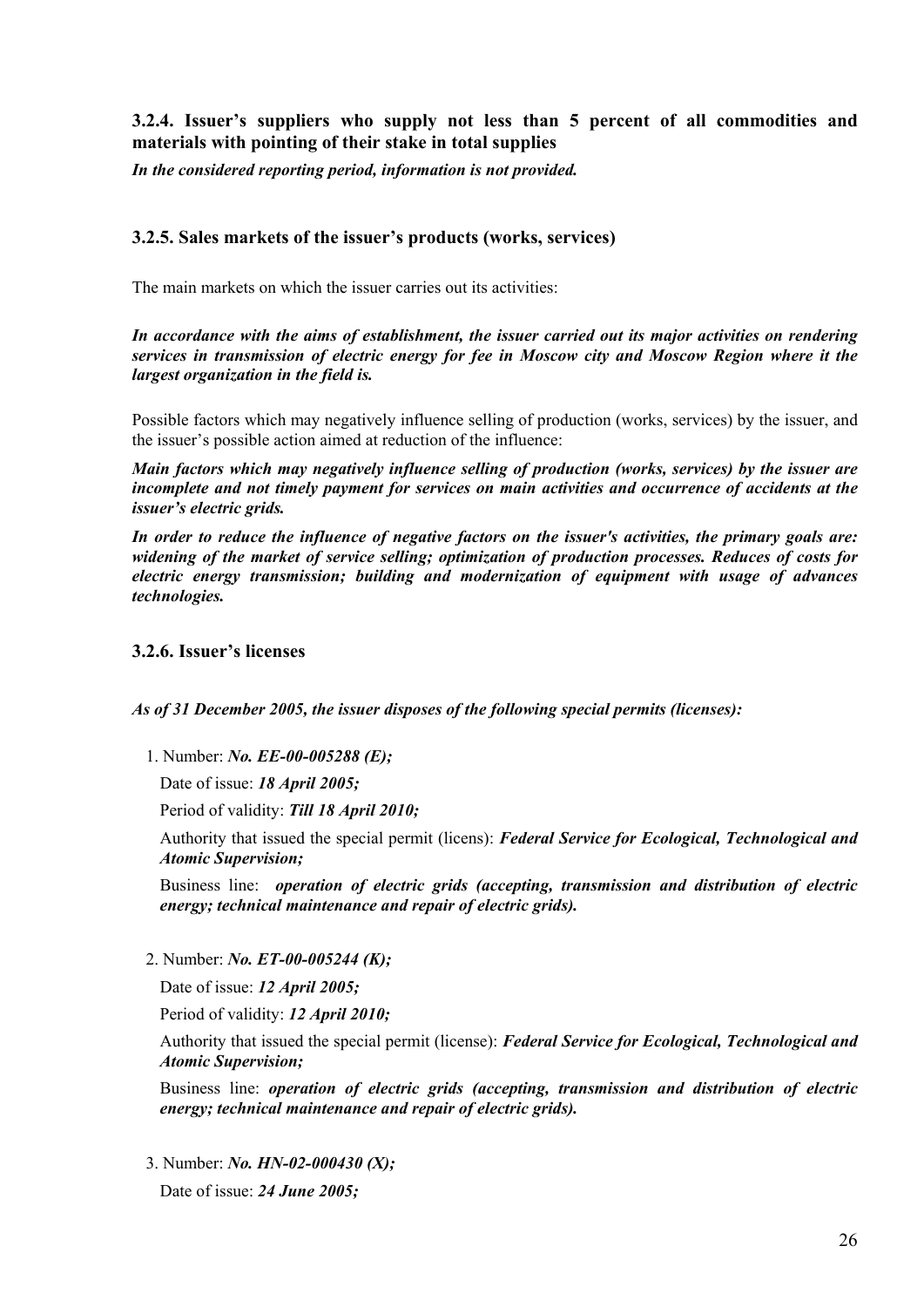Period of validity: *Till 24 June 2010;* 

Authority that issued the special permit (license): *Federal Service for Ecological, Technological and Atomic Supervision;* 

Business line: *oil, gas and conversion products storage.* 

4. Number: *No. 1/08123;* 

Date of issue: *8 July 2005;* 

Period of validity: *Till 8 July 2010;* 

Authority that issued the special permit (license): *The Central Administration of The RF-EMERCOM State Fire-Fighting Service;* 

Business line: *activities on fire prevention and fighting.* 

5. Number: *No. 2/13373;* 

Date of issue: *8 July 2005;* 

Period of validity: *till 8 July 2010;* 

Authority that issued the special permit (license): *The Central Administration of the RF-EMERCOM State Fire-Fighting Service;* 

Business line*: manufacturing of works on assembling, repair and servicing of fire safety devices of buildings and structures.* 

6. Number: *No. 3/01238;* 

Date of issue: *17 June 2005;* 

Period of validity: *till 17 June 2010;* 

Authority that issued the special permit (license): *The Central Administration of the RF-EMERCOM State Fire-Fighting Service;* 

Business line: *maintenance of fire-hazardous industrial facilities.* 

7. Number: *No. GS-1-50-02-27-0-5036065113-028482-1;*

Date of issue: *12 September 2005;*

Period of validity: *Till 12 September 2010;*

 Authority that issued the special permit (license): *The Federal Agency for Construction and Housing and Communal Services;* 

 Business line: *construction of buildings and structures of I and II responsibility levels in accordance with the state standards.*

8. Number: *No. GS-1-50-02-26-0-5036065113-028481-1;*

Date of issue: *29 August 2005;*

Period of validity: *Till 29 August 2010;* 

 Authority that issued the special permit (license): *The Federal Agency for Construction and Housing and Communal Services;* 

 Business line: *construction of buildings and structures of I and II responsibility levels in accordance with the state standards.*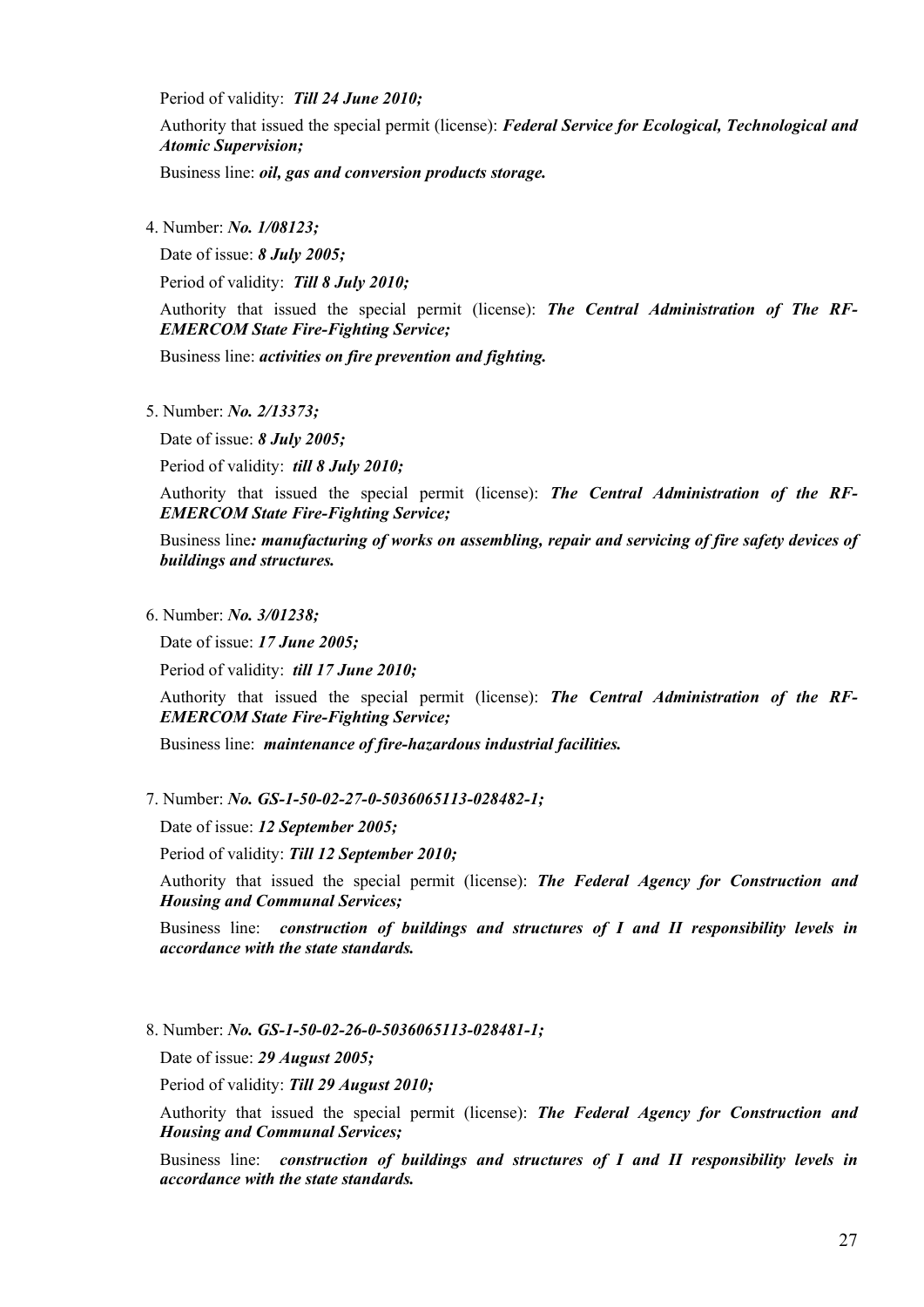<span id="page-27-0"></span>9. Number: *No. 001162-R;*

 Date of issue: *26 July 2005;* Period of validity: *26 July 2010;* Authority that issued the special permit (license): *The Federal Technical Regulation and Metrology Agency;* Business line: *activities on measurement devices repairing.*

 *The issuer plans to obtain a number of additional special permits (licenses) which are necessary for its normal functioning.* 

The issuer's forecast on a probability of prolongation of a special permit (license): *The issuer estimates the risk of non-prolongation of the available special permits (licenses) as minimal.* 

## **3.2.7. Issuer's joint activities**

*The issuer is not engaged in the joint activities with other organizations.* 

**3.2.8. Additional requirements to the issuers which are joint-stock investment funds, insurance or credit organizations, and mortgage agents** 

*Information is not provided as the issuer is not a joint-stock investment fund or a insurance organization.* 

## **3.2.9. Additional requirements to the issuers, the primary activities of subsidiaries and dependent companies of which are extraction of minerals**

*The information is not presented, as the issuer does not carry out extraction of minerals, including extraction of precious metal and jewel, and has no subsidiaries or dependent entities which conduct activities on extraction of the specified minerals.* 

## **3.2.10. Additional requirements to the issuers, the primary activities of which are rendering communication services**

*The information is not presented, as the issuer's primary activities do not include rendering* 

*communication services.*

## **3.3. Issuer's plans of the future activities**

The brief description of the issuer's plans concerning the future activities

*In conformity with the Charter, the main goal of the issuer's activities is profit making. On this basis, the issuer plans to continue works in the field of the primary activities - electric energy transmission.* 

*As may be necessary, in the event of a growth of loading and deterioration, activities on re-equipment and reconstruction of the fixed assets will be held.*

The sources of the future incomes:

*OPOSITION "Moscow Regional Electric Grid Company" plans the following sources of incomes:*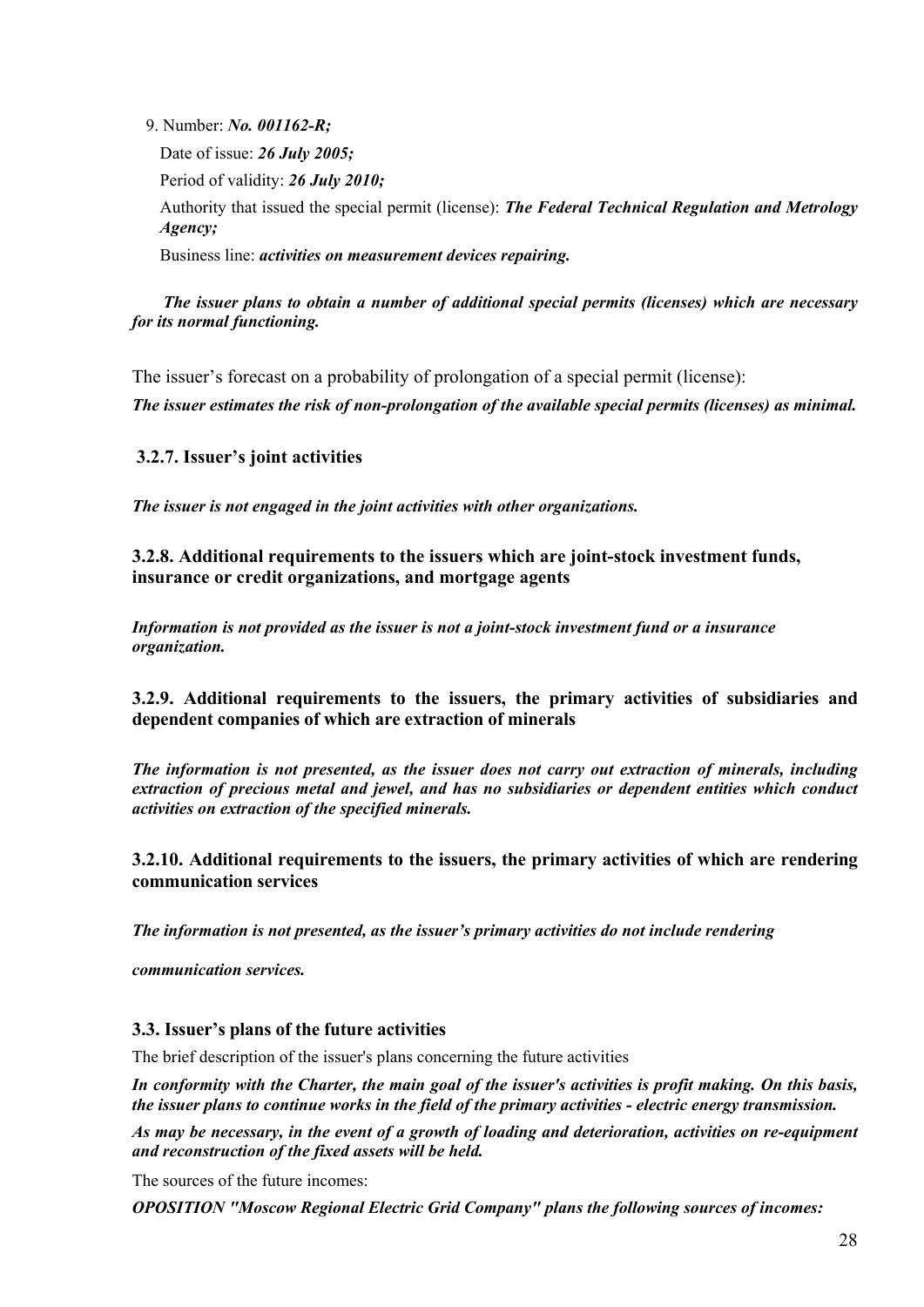- <span id="page-28-0"></span>*- Transmission and distribution of electric energy;*
- *Incomes from leasing out buildings and constructions;*
- *Technological connection to electric networks;*
- *Other incomes.*

Plans of the organization of new production, expansion or reduction of production, development of new kinds of products, re-equipment and reconstruction of the fixed assets:

*OPOSITION "Moscow Regional Electric Grid Company" foresees to carry on works on reconstruction and technical re-equipment of acting electric grids and corresponding equipment in future.* 

*IN future, investments are technically aimed at replacement of existing depreciated equipment for new high-productive advanced ones.* 

Possible changing of primary activities.

*The issuer's activities are connected with the electric power transmission. The issuer does not plan to change primary activities.*

**3.4. Participation of the issuer in industrial, bank and financial groups, holdings, concerns and associations** 

*The issuer affiliates the holding OAO RAO «UES of Russia». The term of affiliation of the issuer in the holding: Starting from 1 April 2005 (the date of state registration of the issuer).* 

## **3.5. Issuer's subsidiaries and dependent economic companies**

*The issuer has no subsidiaries and dependent economic companies.* 

## **3.6. Composition, structure and value of the issuer's fixed assets, information on plans for the fixed assets purchase, replacement, retirement, and all facts of the issuer's fixed assets encumbrance**

## **3.6.1. Fixed assets**

Information on the initial (recovery) value of fixed assets in the amount of the accrued depreciation:

*In the considered reporting period, information is not provided.* 

*Starting from the date of the state registration of the issuer as a legal entity (1 April 2005), reevaluation of fixed and long-term borrowed fixed assets has not been carried out.* 

Information on the method of amortization under the fixed asset objects: *Amortization under the fixed asset objects is made by linear way, proceeding from the terms of efficient application of these objects.* 

Plans for purchase, replacement, retirement of the fixed assets, the value of which is at least 10 percent of the issuer's fixed assets value and other fixed assets under the discretion of the issuer:

*The issuer currently has no plans for purchase, replacement, retirement of the fixed assets, the value of which is at least 10 percent of the issuer's fixed assets value and other fixed assets under the discretion.*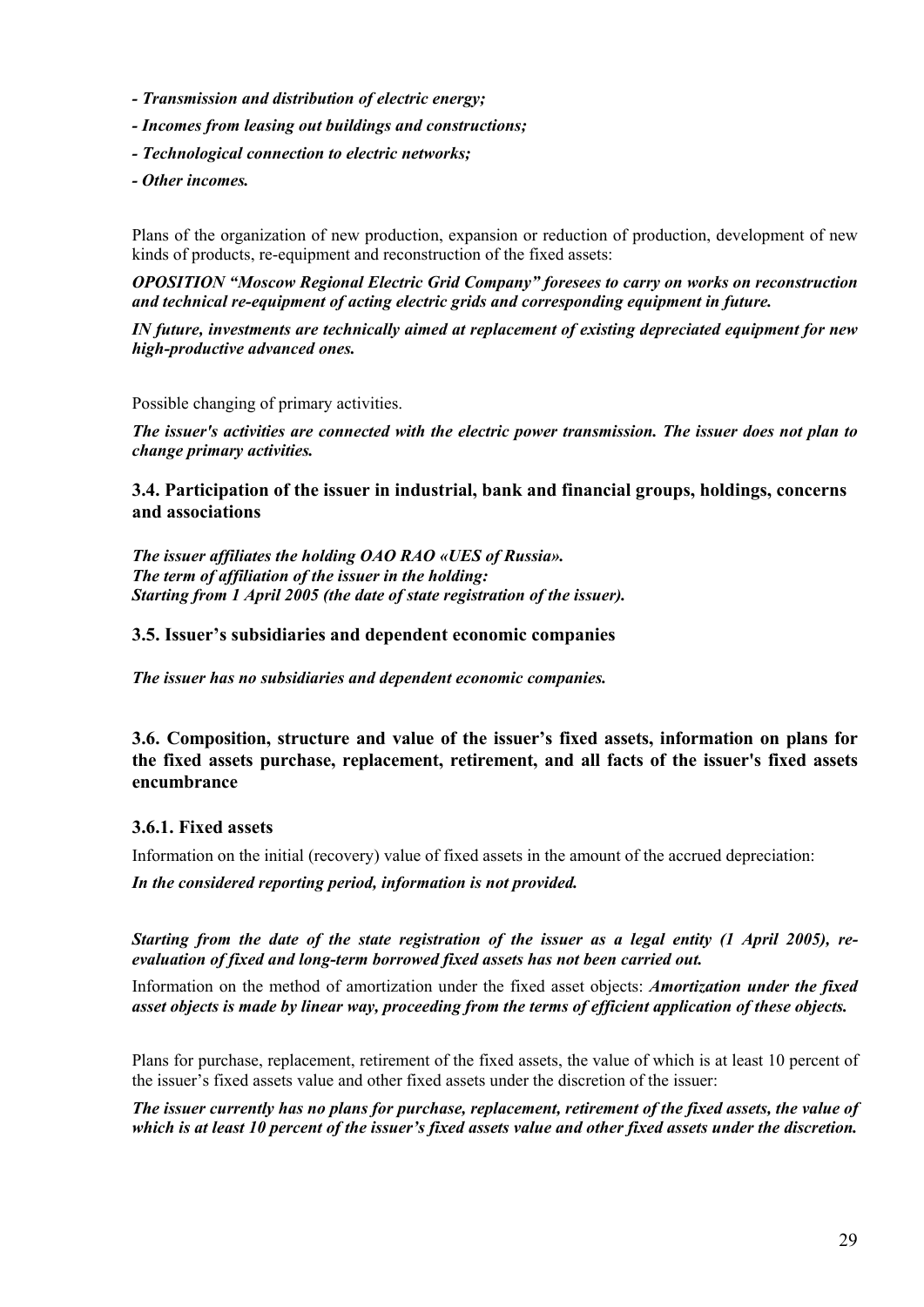## **IV. Data on the issuer's financial and economic activities**

## <span id="page-29-0"></span>**4.1. Results of the issuer's financial and economic activities**

## **4.1.1. Profit and loss**

*In the considered reporting period, information is not provided.* 

**4.1.2. Factors which influence changing of the amount of proceeds from selling by the issuer of the issuer's goods, products, works, services and profit (loss) from the primary activities** 

*In the considered reporting period, information is not provided.* 

## **4.2. Issuer's liquidity, sufficiency of the equity and working capital**

*In the considered reporting period, information is not provided.* 

**4.3. Amount and structure of the issuer's equity and working capital** 

## **4.3.1. Amount and structure of the equity and working capital**

а) amount of the issuer's authorized capital, RUR: *14,124,679,850 (Fourteen billion, one hundred and twenty four million, six hundred and seventy nine thousand, eight hundred and fifty).*

*The amount of authorized capital provided for in the paragraph corresponds with the issuer's Charter.* 

b) total cost of stocks (shares) of the issuer purchased by the issuer for repurchase (transmission) with pointing of percent of the stocks (shares) from outstanding shares (authorized capital) of the issuer: *there are no such stocks (shares)*

c) amount of the issuer's reserve operating surplus, RUR: *till final forming of accounting report, it is not available*

d) amount of additional capital of the issuer reflecting additions revealed as a result of reevaluation as well as sum of difference between selling value (offering price) and par value (stake) of the company by means of selling of stocks (shares) at price exceeding the par price, RUR: *till final forming of accounting report, it is not available*

e) amount of undistributed net profit of the issuer: *it is not available in this reporting period*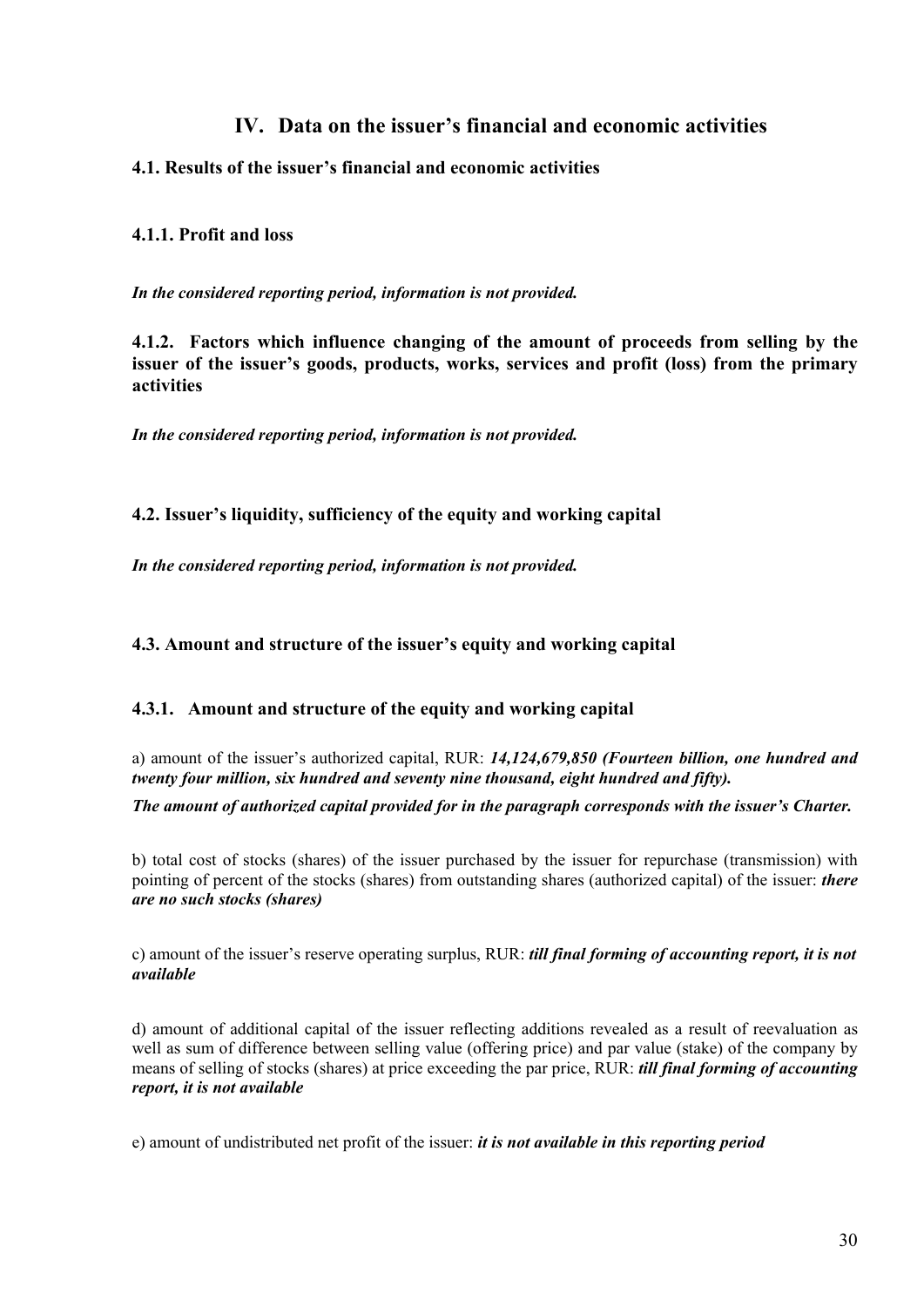<span id="page-30-0"></span>е) amount of the issuer's earmark funds including amount of funds for implementation of purpose measures, funds from other organizations and persons, budget funds, etc., RUR: *till final forming of accounting report, it is not available*

f) total amount of the issuer's capital: *it is not available in this reporting period*

Structure and amount of the issuer's working assets in accordance with the accounting reports: *till final forming of accounting report, it is not available* 

Sources of financing of the issuer's working assets: *own assets, borrowings, loans*

The issuer's policy towards financing of working assets as well as factor which may lead to changes in the policy towards financing of working assets and evaluation of possibility of their occurrence:

*OPOSITION "Moscow Regional Electric Grid Company" uses both own sources of financing of current assets, and extra sources. The own sources are enough for realization of the current financial and economic activities; however, the company also uses extra sources in order to provide an effective realization of the investment program. The current assets financing policy is based on principles of minimization of loans value, availability of credit resources, maximization of the company profit, etc. Formation of the delayed debt (i.e. breaking the terms of the contracts concluded by the issuer regarding the terms of transfer of money resources) is not allowed.* 

*The issuer does not project an occurrence of factors which may entail changes in the policy of financing of the current assets.*

## **4.3.2. Issuer's financial investments**

*In the considered reporting period, information is not provided.* 

#### **4.3.3. Issuer's intangible assets**

*In the considered reporting period, information is not provided.* 

**4.4. Data on the issuer's policy and expenses in the field of scientific and technical development, licenses and patents, new development and research.** 

*Provided that the issuer was registered as a legal entity on 1 April 2005, the policy of the issuer in the field of scientific and technical development and expenses for implementation of scientific and technical development by means of own funds is not available as of the end of the IV quarter 2005.* 

*The issuer neither created nor got the legal protection of the main objects of the intellectual property.* 

*There were no risk factors connected with the possibility of the validity expiration of the basic patents and licenses for trade marks use.* 

#### **4.5. Analysis of tendencies of development in the sphere of the issuer's primary activities**

Main tendencies of development of the field of economics in which the issuer carried out its main activities: during either last five completed financial years or each completed financial year in case the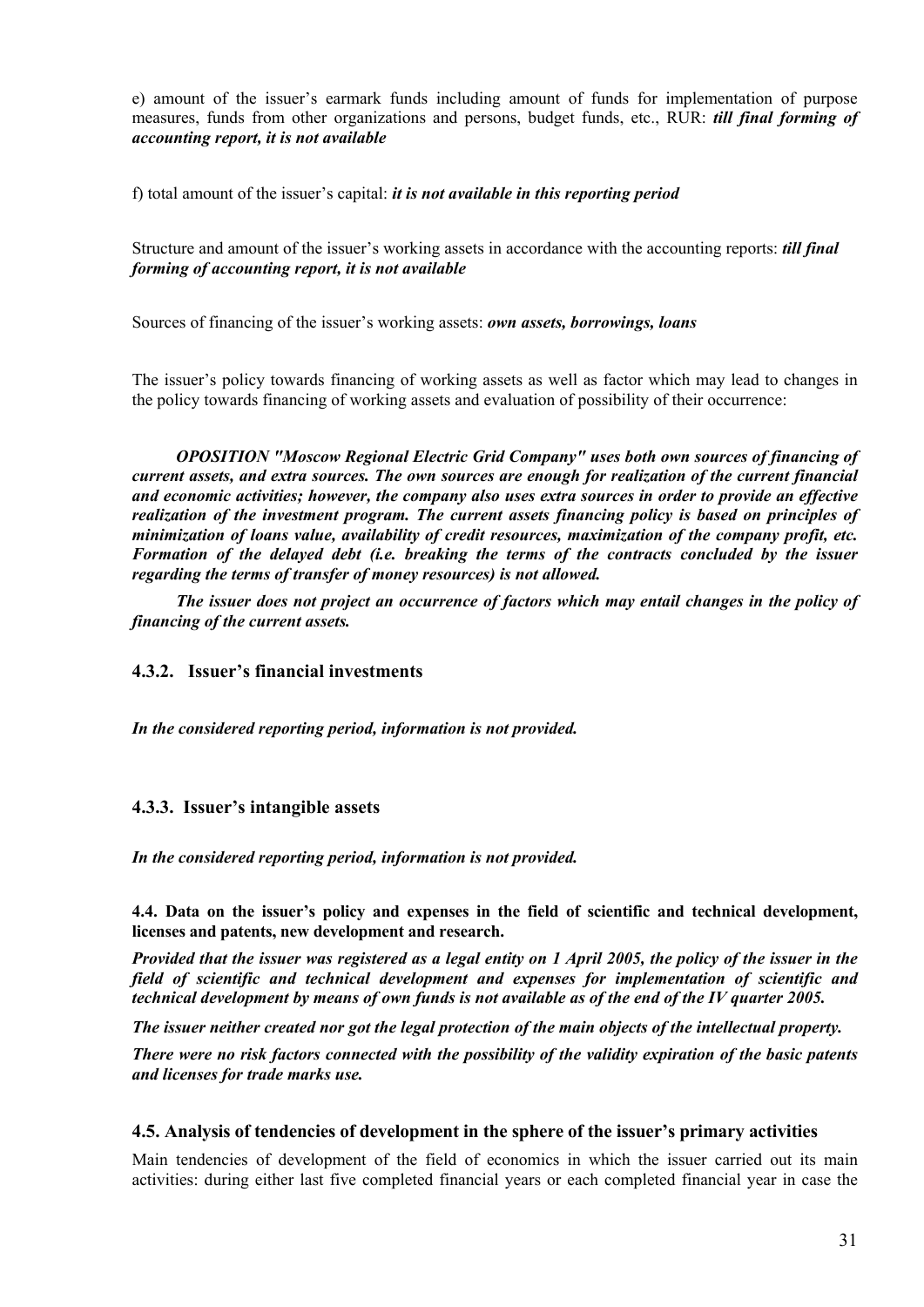issuer carries out its activities less than five years as well as main factors which may influence state of the industry:

*Electric energy is one of the case industries of the economics as a part of fuel and energy complex (FEC). Its share in the gross domestic product is 10-11%. As other sectors of the FEC, electric power industry is currently characterized by dominating position in the sphere of production.* 

| Year |              | Electric energy production, kW/h billion    |                                      |
|------|--------------|---------------------------------------------|--------------------------------------|
|      | <b>Total</b> | <b>Including OAO RAO</b><br>«UES of Russia» | <b>Including</b><br><b>Mosenergo</b> |
| 2001 | 890.8        | 626.8                                       | 71.4                                 |
| 2002 | 889          | 617.4                                       | 71.2                                 |
| 2003 | 916.3        | 635.8                                       | 75.1                                 |
| 2004 | 931          | 651.9                                       | 72.7                                 |

## *Electric energy sector of Russia in 2001-2004*

*Source: OAO RAO «UES of Russia»; "Mosenergo", POSITION, Goskomstat RF (Federal* 

*State Statistics Service)* 

*As it appears from the mentioned data, production of electric energy at electric stations of Russia increased in 2004 by 4.5% in comparison with the year 2001 (by 4% at enterprises of OAO RAO «UES of Russia»).* 

*Nevertheless, in spite of growth of production and tariffs, energy companies go through a serious lack of means necessary for implementation of repair and modernization of depreciating equipment. In 1998 OAO RAO «UES of Russia» started development of the program of reformation of the industry fro involvement of investment and creation of investment-attractive industry. Main principles of reformation were provided for by the Main directions of electric energy reformation in Russia approved by the Order of the Government on 11 July 2001 No.526. On 29 May 2003, the Board of Directors of OAO RAO "UES of Russia" approved the "5+5" Strategy Concept of OAO RAO "UES of Russia" which determined and specified aims and purposes of the reformation.* 

The result of started transformations are, as follows:

- *Forming and sound functioning of Federal Wholesale Electric Power Market (FOREM);*
- *Sound operation of "FGC UES", POSITION and "SO-CDU UES", POSITION;*

- *Reformation of regional energy companies in accordance with base principle of reorganization of AO-energy by spin-off of new joint-stock companies with proportional allotment of shares of the created companies among their shareholders. Generating, grid, selling assets are allocated at separate companies;* 

- *Start of forming of wholesale generating companies on the base of large federal stations belonging to OAO RAO "UES of Russia" and AO-energo;* 

- *Continuation of forming of regional grid, distributive and selling companies.* 

Main factors which may influence the state of the industry:

*During the last five years, one can point out the following tendencies specific for the industry in whole:*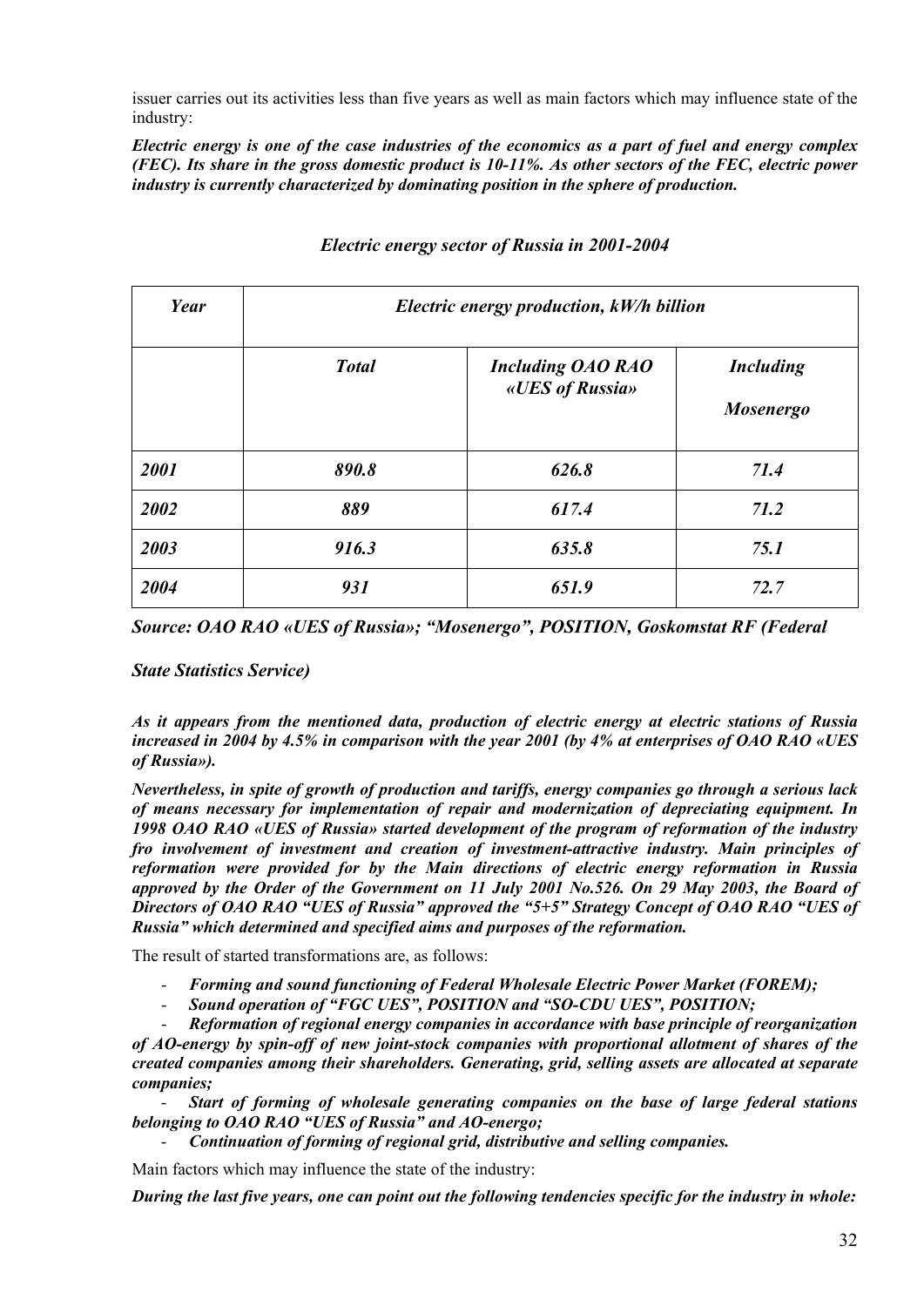- − *Significant increase in electric energy consumption from the beginning of the 90th and corresponding increase in production of heat and electric energy;*
- − *Increase in payment discipline of consumers of heat and electric energy;*
- − *Improvement of financial results of energy companies activities;*
- − *Improvement of the balance structure of regional energy grids;*
- − *Reduction of the cross-subsidy level;*
- − *Depreciation of the main equipment (electric stations, electric and heat grids) of energy companies, lack of investment resources for maintenance of generating capacities.*

General assessment of results of activities of the issuer in the industry, evaluation of correspondence of results of activities of the issuer with tendencies of development of the industry, as well as the reasons proving the received results of the activities:

*Due to short-term activities of the issuer (the issuer was registered as a legal entity on 1 April 2005 and starter independent business activities only in the II quarter 2005), evaluation of results of activities of the issuer and its correspondence with tendencies of development of the industry is not possible.* 

Factors and conditions which may influence activities of the issuer and results of activities as well as forecast regarding duration of the pointed factors and conditions:

*Factors and conditions influencing activities of the issuer are, as follows:* 

- − *A significant level of state regulation in the industry including regulation of tariffs for heat and electric energy;*
- − *Increase in electric energy consumption in the place of location of the issuer;*
- − *Increase in payment discipline of consumers of heat and electric energy;*
- − *Reduction of the cross-subsidy level;*
- − *Depreciation of the main equipment of the issuer, lack of investment resources for maintenance of transmission capacities.*

*The energy reform may also be considered a factor of uncertainty under the issuer's development variation forecasting.* 

*Action of the factors will influence activities of the issuer during future several years.* 

Measures carried out by the issuer and measures the issuer plans to carry out in future to use the factors and conditions effectively are, as follows:

- *Modernization of fixed assets;*
- *Prevention of violations in payment discipline by contractors;*

- *Provision of permanent increase in effectiveness of all branches of the issuer's production chain.* 

Methods carried out by the issuer and methods the issuer plans to carry out in future to reduce the negative effect of factors and conditions influencing its activities:

- *Development of modern system of transmission and distribution of electric energy;*
- *Reduce of electric energy losses;*
- *Strengthening of financial control and implementation of the program for reduce of costs.*

Significant events/factors which may most negatively influence ability of the issuer to get the same high or higher results in future in comparison with the results received in the last reporting period as well as possibility of the events (occurrence of factors):

*Significant events/factors which may most negatively influence ability of the issuer to get the same high or higher results in future are, as follows:*

− *Fall of living standards;*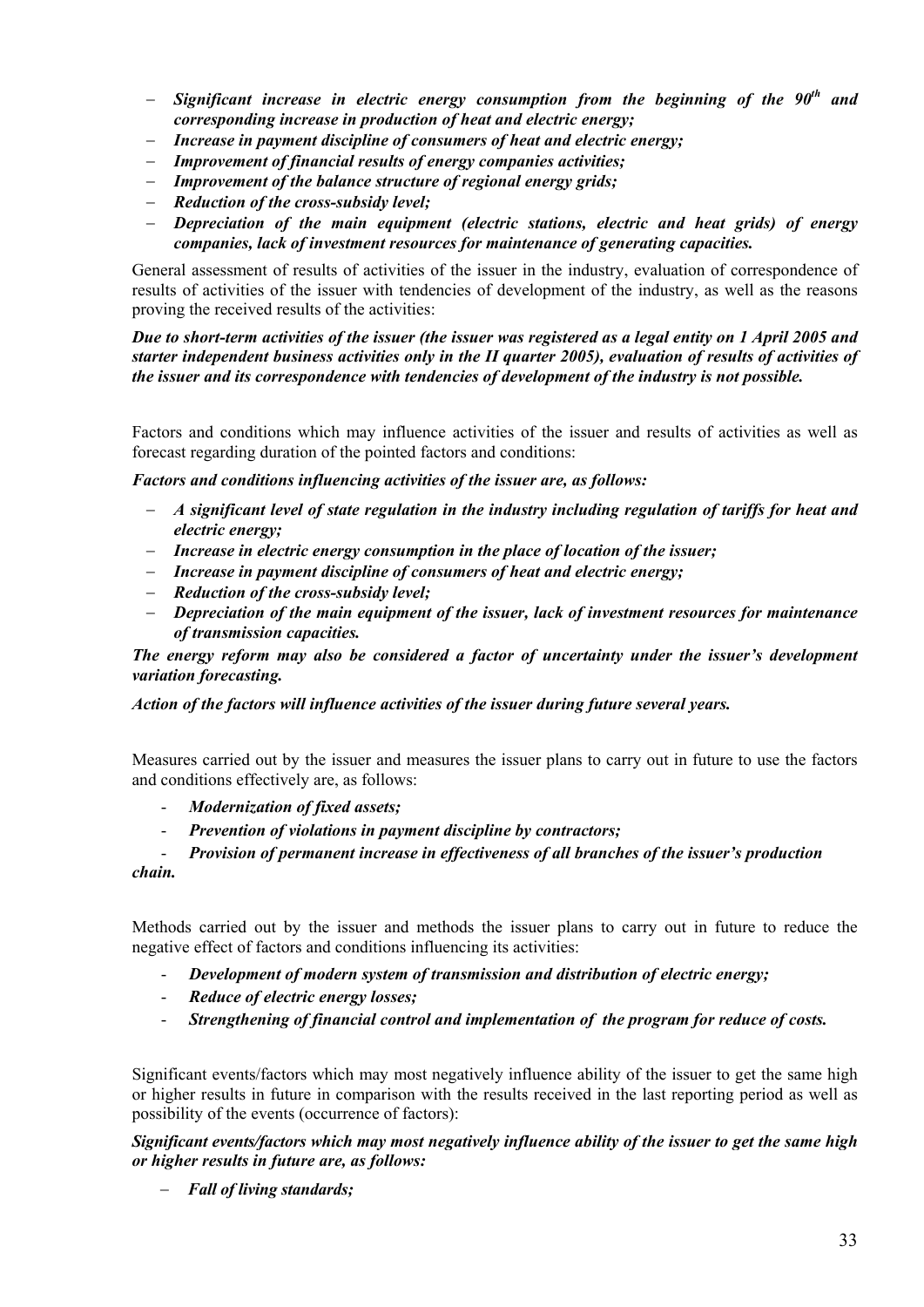- <span id="page-33-0"></span>− *Growth of competitiveness;*
- − *Growth of cost of raw materials and equipment.*

*The issuer valuates possibility of occurrence of the factors as low regarding first two factors. The possibility is high concerning cost of raw materials and materials.* 

Information on main existing and assumed competitors of the issuer concerning main kinds of activities:

*In accordance with the "5+5" Strategy Concept of OAO RAO "UES of Russia" for 2003-2008, independent competitive companies will be established at every segment of electric energy market of Russia (generation, transmission and selling). In the Moscow Region, most possible competitor of the issuer will be POSITION "Moscow city Electric Grid Company". In future, occurrence of other players at the electric energy transmission market is possible.* 

List of factors of the issuer's competitive ability with description of their influence over competitiveness of the production (works, service) according to the issuer:

*Due to short-term activities of the issuer (the issuer was registered as a legal entity on 1 April 2005 and starter independent business activities only in the II quarter 2005), evaluation factors of the issuer's competitive ability is not possible.* 

Significant events/factors which may improve results of the issuer's activities and possibility of their occurrence as well as their duration:

*There are no obvious factors which may improve main activities of the issuer which is electric energy transmision.* 

*Opinions of the issuer's management bodies concerning the presented information are identical.* 

## **V. Detailed data on the persons that form part of the issuer's governance bodies, bodies of the issuer undertaking control over its financial and economic activities, and brief data on the staff (employees) of the issuer**

## **5.1. Data on structure and competence of the issuer's governance bodies**

A comprehensive description of the issuer's governance bodies in accordance with the issuer's Charter (documents of incorporation):

*The governance bodies of the issuer (hereinafter referred to as the Company) in accordance with its Charter (paragraph 9.1. of article 9) are, as follows:* 

- *General Meeting of Shareholders;*
- *Board of Directors;*
- *General Director.*

*General Meeting of Shareholders is the highest governance body of the issuer.* 

The competence of the issuer's General Meeting of Shareholders in accordance with its Charter.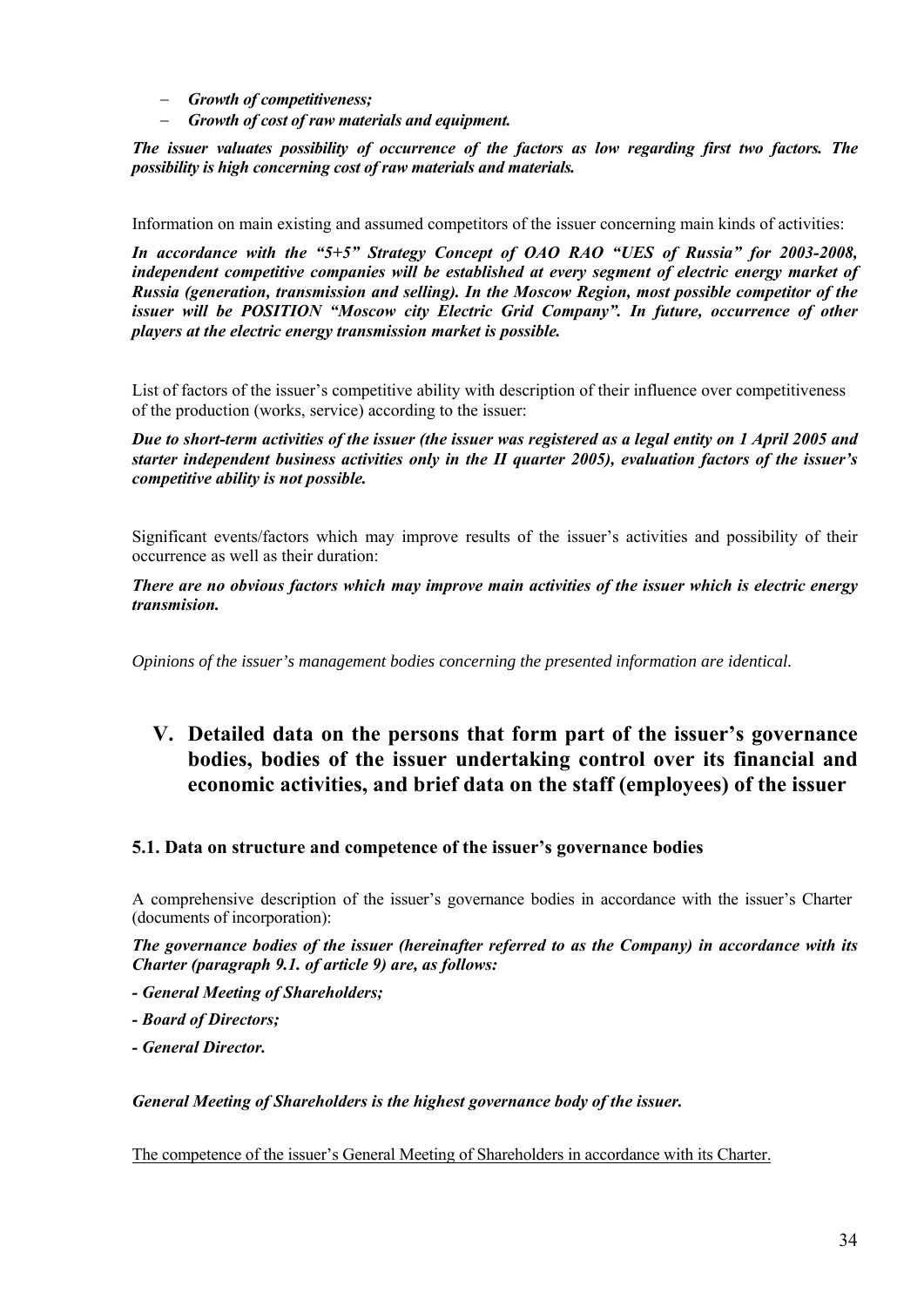*The issues which fall within the competence of the General Meeting of Shareholders shall not be delegated for decision to the Company Board of Directors or General Director (item 10.3., Article 10, the issuer's Charter).* 

*In accordance with item 10.2 of the issuer's Charter, the competence of the issuer's General Meeting of Shareholders includes the following issues:* 

*1) amending of the Charter and approval of the revised Charter;* 

*2) restructuring of the Company;* 

*3) liquidation of the Company; appointment of the liquidation commission and the approval of the interim and final liquidation balances;* 

*4) determination of the quantity, par value, category (type) of the declared shares and the rights provided by these shares;* 

*5) increase of the authorized capital by an increase of the par value of shares or by a placement of additional shares;* 

*6) reduction of the Company authorized capital by a reduction of the par value of the shares, through the acquisition by the Company of a part of shares in order to reduce their total amount, or by repayment of the shares redeemed or acquired by the Company;* 

*7) fractioning and consolidation of the Company shares;* 

*8) making the decision on the placement by the Company of bonds converted into shares and other equity securities convertible into shares;* 

*9) election of the members of the Board of Directors and the early termination of their powers;* 

*10) election of the members of the Auditing Committee of the Company and the early termination of their powers;* 

*11) approval of the Company Auditor;* 

*12) making the decision on the transfer of powers of the Company sole executive body to the managing organization (managing director) and on the early termination of his/her powers;* 

*13) approval of annual reports, annual accounting reports, including the Company income statements, and distribution of its profit (including payment (declaring) of dividends, except for the profit distributed as a dividend following the results of the first quarter, half a year, nine months of the financial year) and the Company loss following the results of the financial year;* 

*14) payment (declaring) of dividends following the results of the first quarter, half a year, nine months of the financial year;* 

*15) determination of the procedure for holding the Company General Shareholder Meeting;* 

*16) making the decision on the approval of transactions in cases envisaged by Article 83 of the Federal Law "On Joint-stock Companies";* 

*17) making the decision on the approval of large transactions in cases envisaged by Article 79 of the Federal Law "On Joint-stock Companies";* 

*18) making the decision on the participation in financial and industrial groups, associations and other unions of for-profit organizations;* 

*19) approval of the internal documents regulating the activities of the Company bodies;* 

*20) making the decision on payment remuneration and/or compensation to the members of the Company Auditing Committee;* 

*21) making the decision on payment of remuneration and/or compensation to the members of the Company Board of Directors;* 

*22) solution of other issues envisaged by the Federal Law "On Joint-stock Companies".* 

#### The competence of the issuer's Board of Directors in accordance with its Charter.

*In accordance with item 15.1 of the issuer's Charter, the Company Board of Directors carries out general management of the Company activities, except for the decision of issues which are referred by the Federal*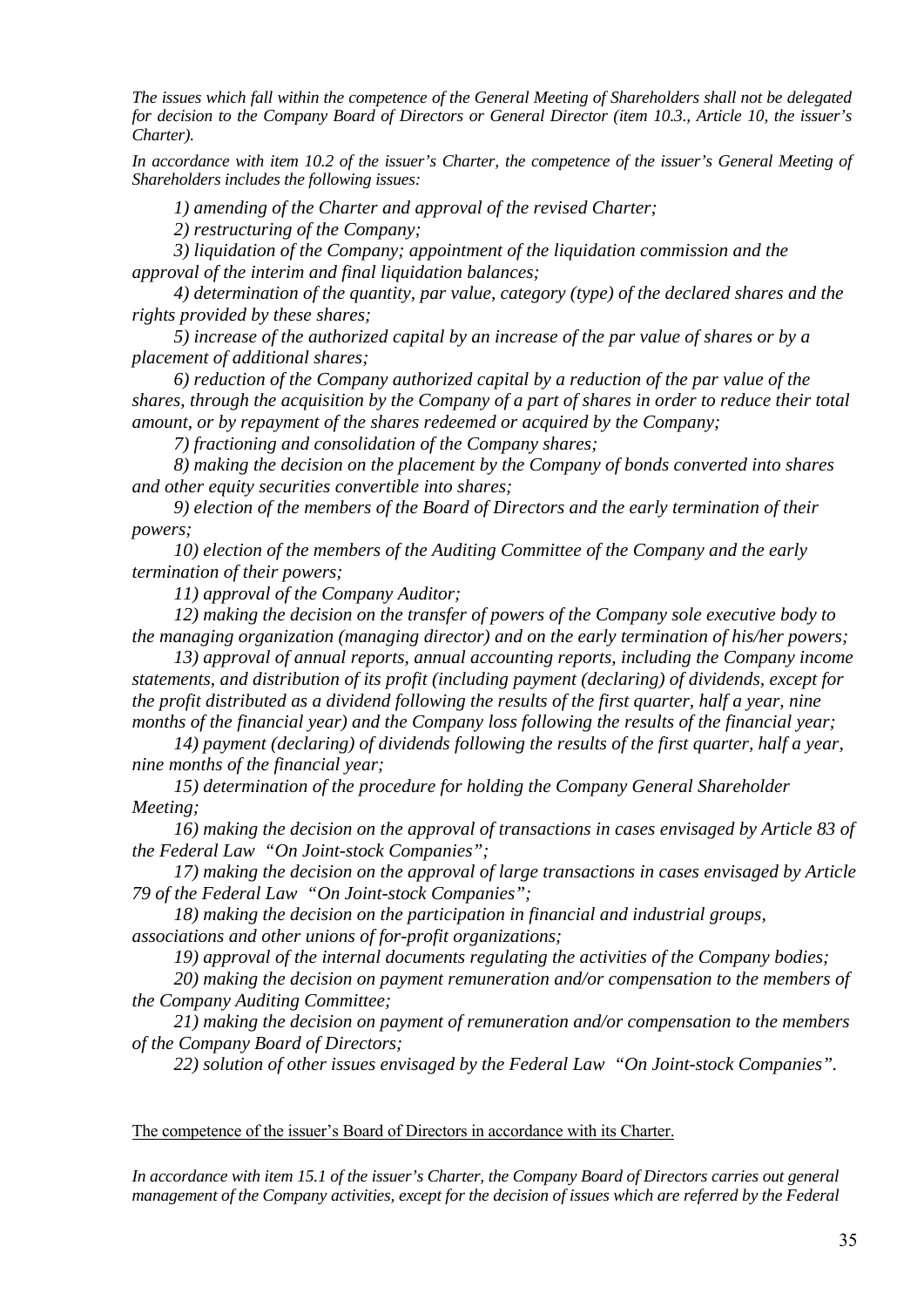Law "On Joint-stock Companies" and the Charter to the competence of the General Meeting of *Shareholders.* 

*The Company Board of Directors' competence includes the following issues:* 

*1) setting the priority directions of the Company activities;* 

*2) convocation of the Company annual and extraordinary general shareholder meetings, except for the cases stipulated by item 14.8 of Article 14 of this Charter;* 

*3) Approval of the Company general shareholder meeting agenda;* 

*4) election of the secretary of the Company general shareholder meeting;* 

*5) determining of the date of drawing up the list of persons entitled to participate in the Company general shareholder meeting, and solution of other issues connected with preparation and carrying out of the Company general shareholder meeting;* 

*6) submission for the decision of the Company general shareholder meeting of issues envisaged by subparagraphs 2,5,7,8,12-20 of Item 10.2 of Article 10 of this Charter, as well as on the reduction of the Company authorized capital through the reduction of the par value of the shares;* 

*7) placement by the Company of bonds and other equity securities except for the cases stipulated by the legislation of the Russian Federation and this Charter;* 

*8) approval of the resolution authorizing issuance of securities, prospectus for securities, and report on the results of the securities issuance, approval of the reports on the results of the shares acquisition from the Company shareholders, reports on the redemption of shares, reports on the results of presentation the demands by the Company shareholders on the redemption of the shares owned by them;* 

*9) determining the price (monetary value) of the property, the price of the placement and redemption of equity securities in cases envisaged by the Federal Law "On Joint-stock Companies" as well as while solving issues stipulated in subitems 11, 20, 21, and 38 of Item 15.1. of Article 15 of this Charter;* 

*10) acquisition of the shares, bonds and other securities placed by the Company in cases envisaged by the Federal Law "On Joint-stock Companies";* 

*11) carve-out (selling) of the Company shares which are placed at the disposal of the Company as a result of their acquisition or redemption from the Company shareholders, as well as in other cases envisaged by the Federal Law "On Joint-stock Companies";* 

*12) election of the Company General Director and early termination of his/her powers including taking the decision on early termination of the labor contract with him/her;* 

*13) recommendations to the Company general shareholder meeting on the amount of remunerations and compensations paid to the members of the Auditing Committee and fixing the amount of remuneration of the Auditor's services;* 

*14) recommendations on the amount of the dividend per shares and the procedure for its payment;* 

*15) approval of the Company internal documents determining the procedure for the formation and use of the Company funds;* 

*16) decision-making on the use of the Company funds; approval of the cost estimates for the use of special-purpose funds and consideration of the results of the implementation of cost estimates for the use of special-purpose funds;* 

*17) approval of the Company internal documents except for internal documents, the approval of which is referred to the competence of the Company general shareholder meeting and other Company internal documents, the approval of which is referred to the competence of the Company executive bodies;* 

*18) approval of the business plan (revised business plan) and the report on the results of its implementation, as well as approval (revising) of the list and values of the Company cash flow benchmarks;*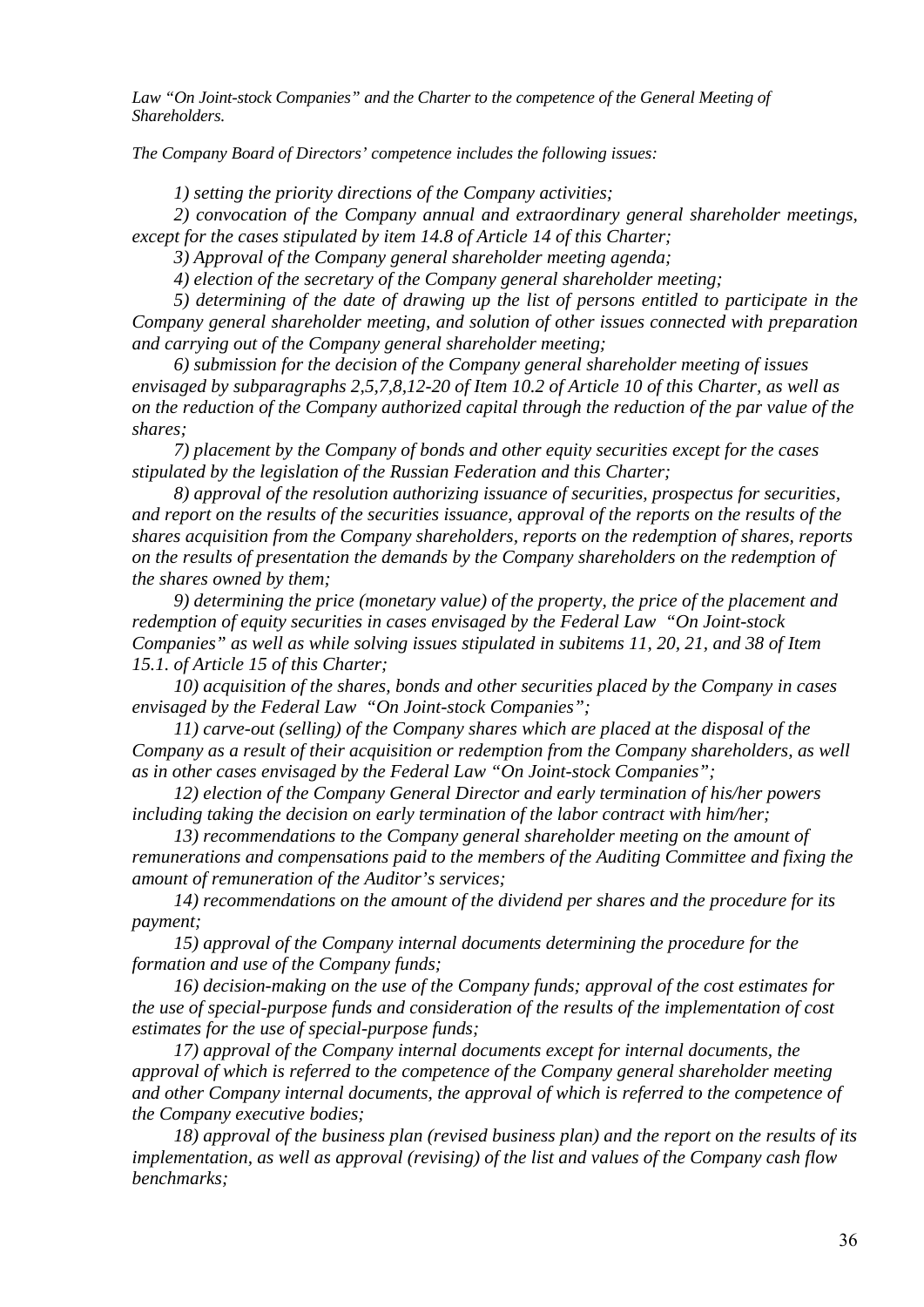*19) foundation of the Company branches and opening of the Company representative offices, their liquidation, as well as amending the Company Charter in connection with the foundation of the Company branches and opening of the Company representative offices (including changing of the information on the names and locations of the Company branches and representative offices) and their liquidation;* 

*20) participation of the Company in other organizations (including coordination of constituent documents and candidates for the governance bodies of newly founded organizations, and in view of provision 21, item 15.1., Article 15 of this Charter) and change of the stake (number of shares, amount of contributions, equities), carve-out of shares (equities) and termination of the Company's participation in other organizations;* 

*21) making the decision on one or several associated transactions of the Company on the carve-out, pledging or other encumbrance of shares and stakes of SDE (subsidiaries and dependent entities) which are not engaged in production, transmission, dispatching, distribution and selling of electric and thermal energy in case if the market value of shares or stakes being the subjects of the deal determined according to the report of the independent appraiser exceeds 30 million rubles and in other cases (amount) determined by the separate decisions of the Company Board of Directors;* 

*22) determination of the Company credit policy as to provision by the Company of loans, making credit contracts and loan contracts, issuing of guarantees, acquisition of liabilities on bills (issuing of ordinary and transfer bill), pledging of property and making the decision on the above mentioned transactions of the Company in cases when the procedure for the decisionmaking of them is not determined by the Company credit policy as well as decision-making in accordance with the order envisaged by the Company credit policy on bringing the debt situation of the Company within the limits determined by the Company credit policy;* 

*23) decision-making on completion of the transactions, the subject of which is the property, works and services, the value of which is from 5 to 25 per cent of the Company balance sheet assets which is defined at the date of decision-making on completion of the transaction, except for the transactions completed in the process of the Company ordinary economic activities;* 

*24) approval of the large transactions in cases envisaged by Chapter X of the Federal Law "On Joint-stock Companies";* 

*25) approval of transactions in cases envisaged by Chapter XI of the Federal Law "On Joint-stock Companies";* 

*26) approval of the Company Registrar, terms of the contract concluded with it and termination of the contract concluded with it; approval of an estimate of expenses for carrying out the* 

*Company General Shareholder Meeting;* 

*27) election of the Company Board of Directors Chairperson and the early termination of his/her powers;* 

*28) election of the Company Board of Directors Deputy Chairperson and the early termination of his/her powers;* 

*29) election of the Company Board of Directors Secretary and the early termination of his/her powers;* 

*30) tentative approval of decisions on the Company transactions connected with the gratuitous transfer of the Company property or property rights (demands) to itself or the third party; transactions connected with the liberation from property liabilities to itself or the third party; transactions connected with the gratuitous provision of services by the Company (carrying out of works) to the third parties, in cases (amount) determined by separate decisions of the Company Board of Directors, and decision-making on these transactions by the Company in cases when the above-mentioned cases (amount) are not determined;* 

*31) decision-making on suspending of the powers of the managing organization (managing director);*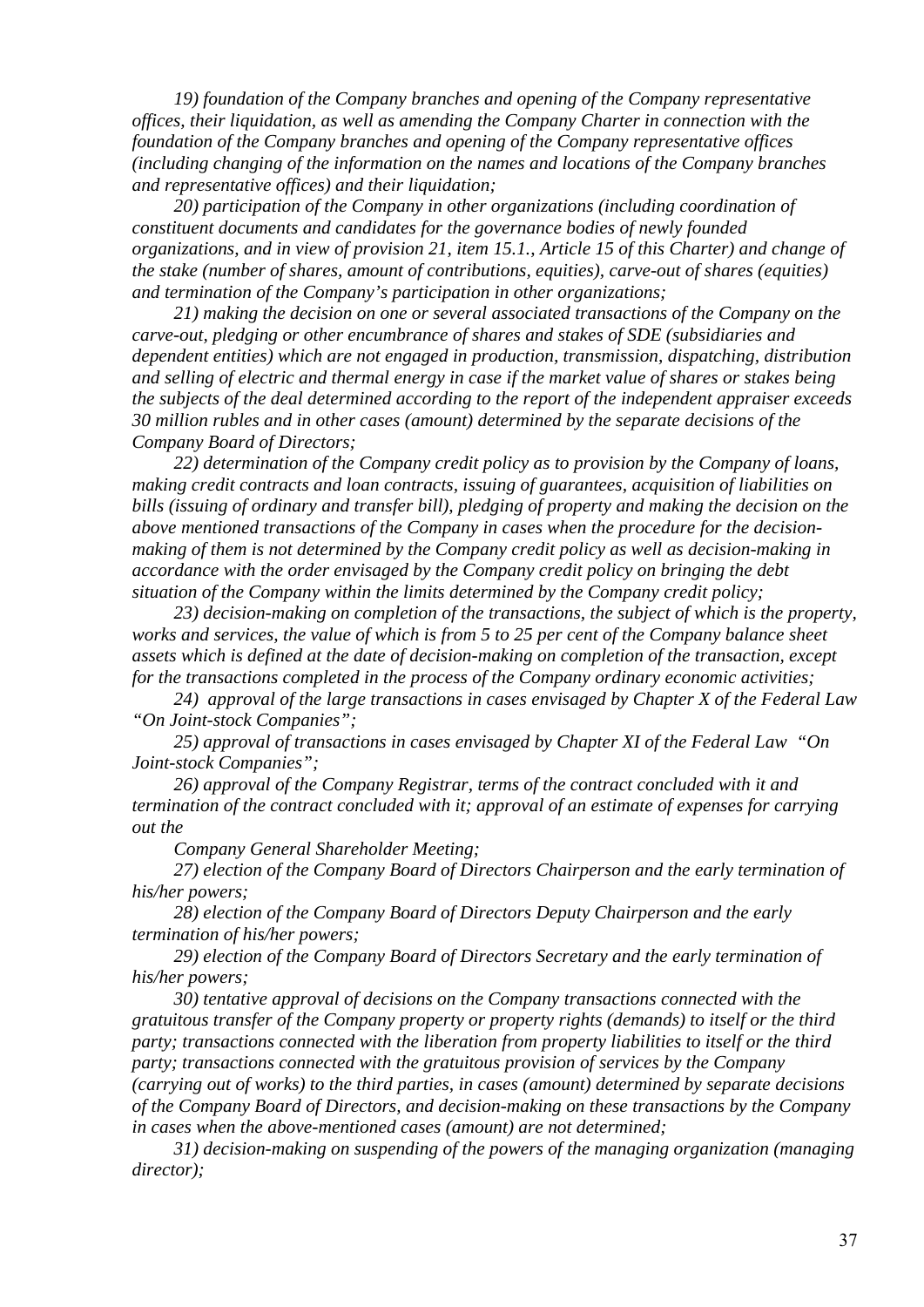*32) decision-making on the appointment of the Acting General Director of the Company and his/her calling to an account;* 

*33) calling to an account of the Company General Director and his/her remuneration in accordance with the labor legislation of the Russian Federation;* 

*34) consideration of the General Director's reports on the Company activities (including the report on exercising his/her functions, on the implementation of the decisions of the Company General Meeting and its Board of Directors);* 

*35) approval of the procedure of the Company's interaction with the organizations, in which the Company participates;* 

*36) Definition of the Company's position (Company's representatives), including the assignment to take or not to take part in voting on the agenda items, to vote under draft decisions "for", "against" or "abstained", on the following items of the agenda of general shareholder (participant) meetings of subsidiaries and dependent entities (further on called SDE) (except for the cases when the functions of the SDE general shareholder meetings are exercised by the Company Board of Directors), and meetings of the SDE boards of directors (except for an item on approval of the agenda of the SDE general shareholder meetings when functions of the SDE general shareholder meeting are carried out by the Company Board of Directors):* 

*i) on the determination of the agenda of the general shareholder meeting (participants) of SDE;* 

*ii) on the reorganization and liquidation of SDE;* 

*iii) on the determination of the quantitative structure of the SDE Board of Directors, nomination and election of its members and the early termination of their powers;* 

*iv) on the determination of the number, par value, category (type) of the SDE declared shares and the rights granted by these shares;* 

*v) on the increase of the SDE authorized capital through the increase of the par value of shares or through the placement of additional shares;* 

*vi) on the placement of the SDE securities convertible into ordinary shares;* 

*vii) on the fractioning and consolidation of the SDE shares;* 

*viii) on the approval of large transactions made by the SDE;* 

*ix) on the participation of SDE in other organizations (on entering the existing organization or on the foundation of the new one), as well as on the acquisition, carve-out, encumbrance of shares and stakes in the authorized capitals of the organizations, in which SDE participates, changes of the stake in the authorized capital of the respective organization;* 

*x) on the transactions made by SDE (including several associated transactions) connected with the carve-out or the possibility of carve-out of property, representing fixed assets, intangible assets, objects of incomplete construction, the purpose of the use of which is production, transmission, dispatching, distribution of electric and thermal energy in cases (amount) defined by the procedure of interrelation of the Company with organizations in which the Company participates, approved by the Company Board of Directors;* 

*xi) on amending the SDE constituent documents;* 

*xii) on the determination of the procedure of remuneration payment to the members of the SDE Board of Directors and Auditing Committee;* 

*37) determination of the position of the Company (representatives of the Company) on the following items of the agenda of the SDE board of directors' meetings (including the assignment to participate or not to participate in voting on the items of the agenda, to vote on draft decisions "for" or "against", or "abstain":* 

*i) on the determination of the SDE representatives' position on the items of the agenda of the general meetings of shareholders (participants) and the meetings of the Board of Directors of the subsidiaries and dependent entities in respect of SDE, concerning the completion (approval) of transactions (including several associated transactions) connected with carve-out or a possibility of carve-out of the property representing fixed assets, intangible assets, objects of incomplete construction, the purpose of the use of which is production, transmission,*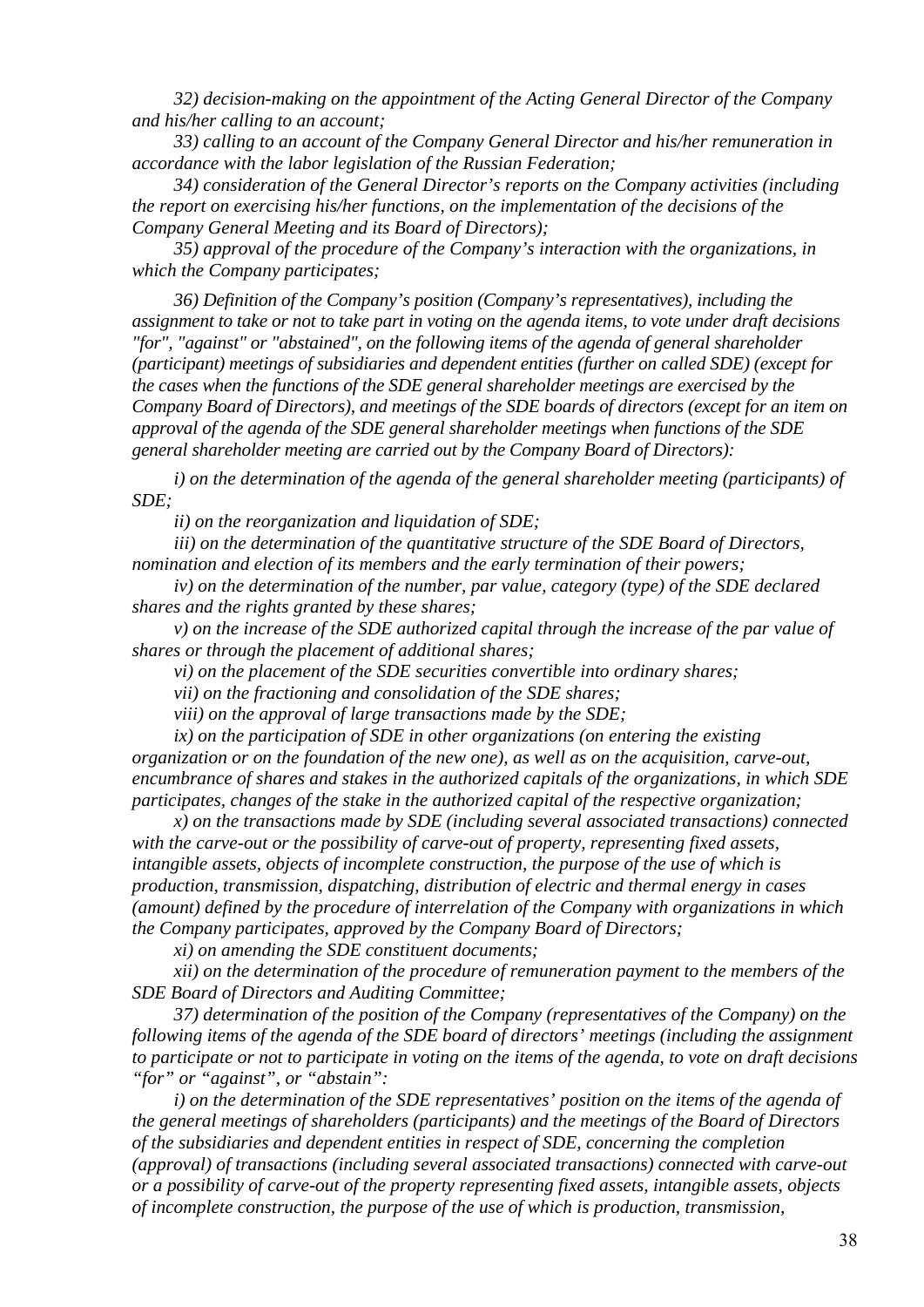*dispatching, distribution of electric and thermal energy in cases (amount) determined by the procedure of interrelations of the Company with organizations in which the Company participates, approved by the Company Board of Directors;* 

*ii) on the determination of the SDE representatives' position on the items of the agenda of the general meetings of shareholders (participants) and the meetings of the Board of Directors of the subsidiaries and dependent entities in respect of SDE, participating in production, transmission, dispatching, distribution of electric and thermal energy, on reorganization, liquidation, increase of the authorized capital of these entities through the increase of the par value of shares or through the placement of additional shares, securities convertible into ordinary shares;* 

*38) tentative approval of the decisions on the completion by the Company:* 

*i) of transactions, the subject of which shall be the Company non-current assets in the amount exceeding 10 percent of the balance sheet value of these assets as of the date of decisionmaking on the completion of this transaction;* 

*ii) of transactions (including several associated transactions) connected with carve-out or an opportunity of carve-out of the property forming the fixed assets, intangible assets, objects of incomplete construction, the purpose of use of which is production, transmission, dispatching, distribution of electric and thermal energy in the cases (amount) determined by separate decisions of the Company Board of Directors;* 

*iii) of transactions (including several associated transactions) connected with carve-out or an opportunity of carve-out of the property forming the fixed assets, intangible assets, objects of incomplete construction, the purpose of use of which is not production, transmission, dispatching, distribution of electric and thermal energy in the cases (amount) determined by separate decisions of the Company Board of Directors;* 

*39) nomination by the Company of persons for the election to the position of the sole executive body, to other management bodies, bodies of control, and candidates for the Auditor of the organizations, in which the Company participates, which carry out production, transmission, dispatching, distribution and selling of electric and thermal energy, as well as repair and maintenance activities;* 

*40) making the decisions on issues refereed to competence of top management bodies of business associations 100 (One hundred) percent of authorized capital of which belong to the Company;* 

*41) determination of the lines of provision of the Company with insurance coverage including the approval of the Company Insurer;* 

*42) approval of the candidate to the position of the independent appraiser(s) for definition of the value of shares, property and other Company assets in the cases envisaged by the Federal Law "On Joint-stock Companies", Charter, and separate decisions of the Company Board of Directors;* 

*43) tentative approval of the collective agreement, the agreements concluded by the Company within the limits of the regulation of social and labor relations;* 

*44) approval of the candidate for the financial consultant involved in accordance with the Federal Law "On the Securities Market" as well as the candidates of securities issuance organizers and consultants on transactions directly connected with the attraction of means in the form of public loans*

*45) working-out of recommendation on selecting the Auditor which carries out an audit of the Company financial statements prepared under the International Financial Reporting Standards, approval of the contract terms with it, and monitoring of carrying out the audit of the Company financial statements prepared under the International Financial Reporting Standards;* 

*46) ) approval of the document determining the rules and approaches to disclosing of the information on the Company; document on use of the information on the Company activities, on the Company securities and transactions with them, which is not accessible to the public and the disclosure of which may render a material influence on the Company securities value; document*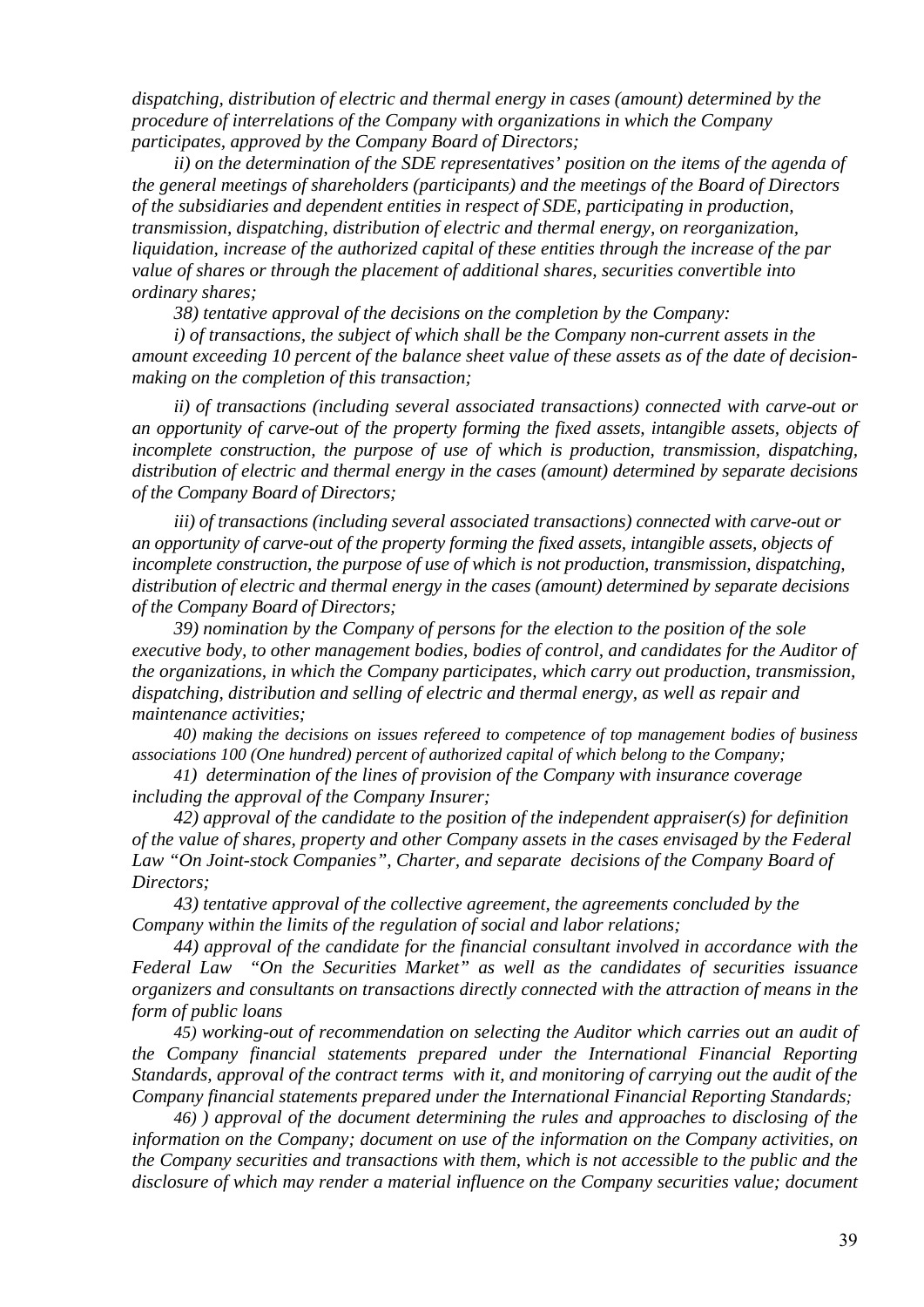*determining the procedures of the internal control over the Company financial and economic activities;* 

*47) approval of prospective (up to 5 years), annual and quarterly major construction schedules, schedules of goods and services purchases, projects of new construction, technical reequipment and reconstruction, and the reports on their implementation;* 

*54) other issues falling within the competence of the Board of Directors in accordance with the Federal Law "On Joint-stock Companies" and the Company Charter.* 

The competence of the issuer's Management Board in accordance with its Charter.

*In accordance with item 20.1, Article 20 of the issuer's Charter, the Company's current activities management shall be carried out by the sole executive body – General Director.* 

*The General Director of the Company shall be accountable o the General Meeting of Shareholders and the Board of Directors of the Company.* 

*According to item 22.2., Article 22 of the issuer's Charter, the competence of the General Director shall include all the issues of the Company current activities management, except for the issues referred to the competence of the General Shareholder Meeting and the Board of Directors.* 

*The Company General Director shall act without a power of attorney on behalf of the Company taking into account the limitations envisaged by the legislation of the Russian Federation, this Charter and the decisions of the Company Board of Directors. The Company General Director shall* 

*- ensure the fulfillment of the Company activity plans which are necessary for the solution of his/her tasks;* 

*- organize bookkeeping and accounting in the Company;* 

*- dispose of the Company property, complete transactions on behalf of the Company, issue powers of attorney, opens settlement and other accounts of the Company in banks, other credit organizations (and in cases specified in the law – in organizations which are professional participants of the securities market);* 

*- issue orders, approve (accept) instructions, local normative enactments and other internal documents of the Company on the issues of his/her competence, give instructions necessary for the execution by all employees of the Company;* 

*- approve Regulations on branches and representative offices of the Company;* 

*- approve the Company organizational structure, staff list and official salaries of the Company employees;* 

*- exercise in respect of the Company's employees the rights and obligations of the employer, envisaged by the labor law;* 

*- distribute obligations among the Deputies of the Director General;* 

*- submit for the consideration of the Board of Directors the reports on financial and economic activities of subsidiaries and dependent companies, the shares (stakes) of which are owned by the Company, as well as the information on other organizations, in which the Company participates;* 

*- not later than 45 (forty five) days prior to the holding of the Company annual General Shareholder Meeting, submit for the consideration of the Company Board of Directors the annual report, accounting balance sheet, the income statement of the Company and distribution of profit and loss of the Company;* 

*- solve other issues of the Company current activities, except for the issues referred to the competence of the Company General Shareholder Meeting and the Company Board of Directors.* 

*The Charter of the issuer does not provide for a collegial executive body.* 

*The issuer has no Corporate Conduct (Management) Code or any other similar document.*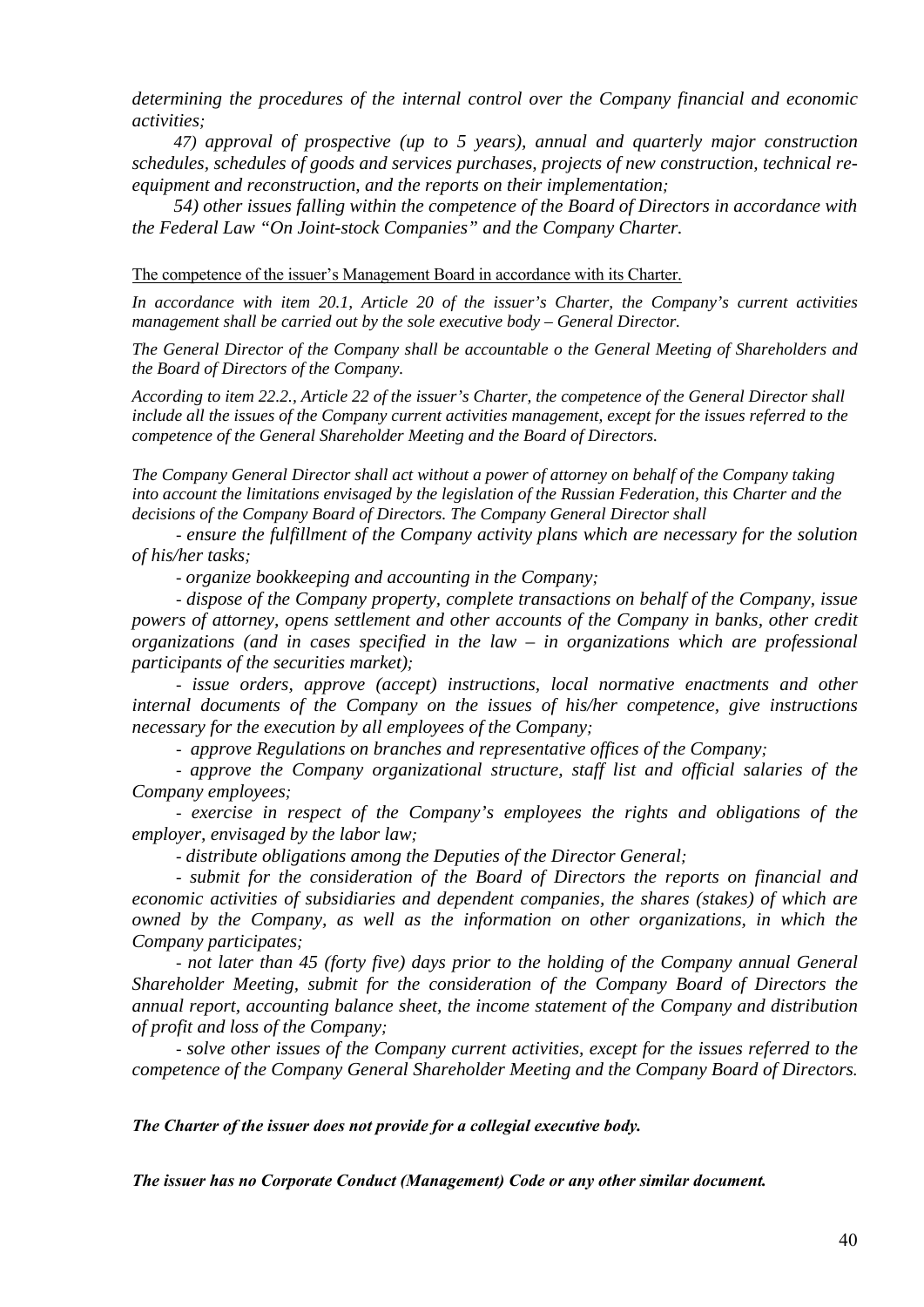*In accordance with the decision of the Board of Directors of OPOSITION "Moscow Regional Electric Grid Company" (Minutes No.9 dated 20 September 2005), the Company Charter was amended as follows: the Main Electric Grids branch was excluded from the list of the Company's branches (Appendix No.1 to the Charter).* 

*The issuer did not approve any internal document for regulation of activities of the issuer's branches. The Internet website containing the text of the effective edition of the issuer's Charter and the internal documents regulation the activities of the issuer's bodies:* 

*[www.moesk.ru](http://www.moesk.ru/)* 

# **5.2. Information on the persons that form part of the issuer's governance bodies**

*Personnel structure of the Board of Directors of OPOSITION "Moscow Regional Electric Grid Company":* 

*1. Gavrilenko Anatoliy Anatolievich*  Year of birth: *1972*  Education: *higher*  Positions for the part 5 years:

Period: *1998 – 2004*  Organization: *CPOSITION «Alor-Invest»*  Position: *Director for Strategic Financial Planning* 

Period: *2001 – current*  Organization: *ООО «Алор+»*  Position: *Deputy General Director (по совместительству)* 

Period: *2004 – current*  Organization: *CPOSITION «Lider»*  Position: *General Director* 

Period: *2005 – current*  Organization: *JSC «Moscow Heat Grid Company»*  Position: *member of the Board of Directors* 

Period: *2005 – current*  Organization: *OJSC «Moscow Unified Electric Grid Company»*  Position: *member of the Board of Directors* 

Stake in the issuer's authorized capital: *0%*  The issuer's ordinary shares belonging to the person: *0%*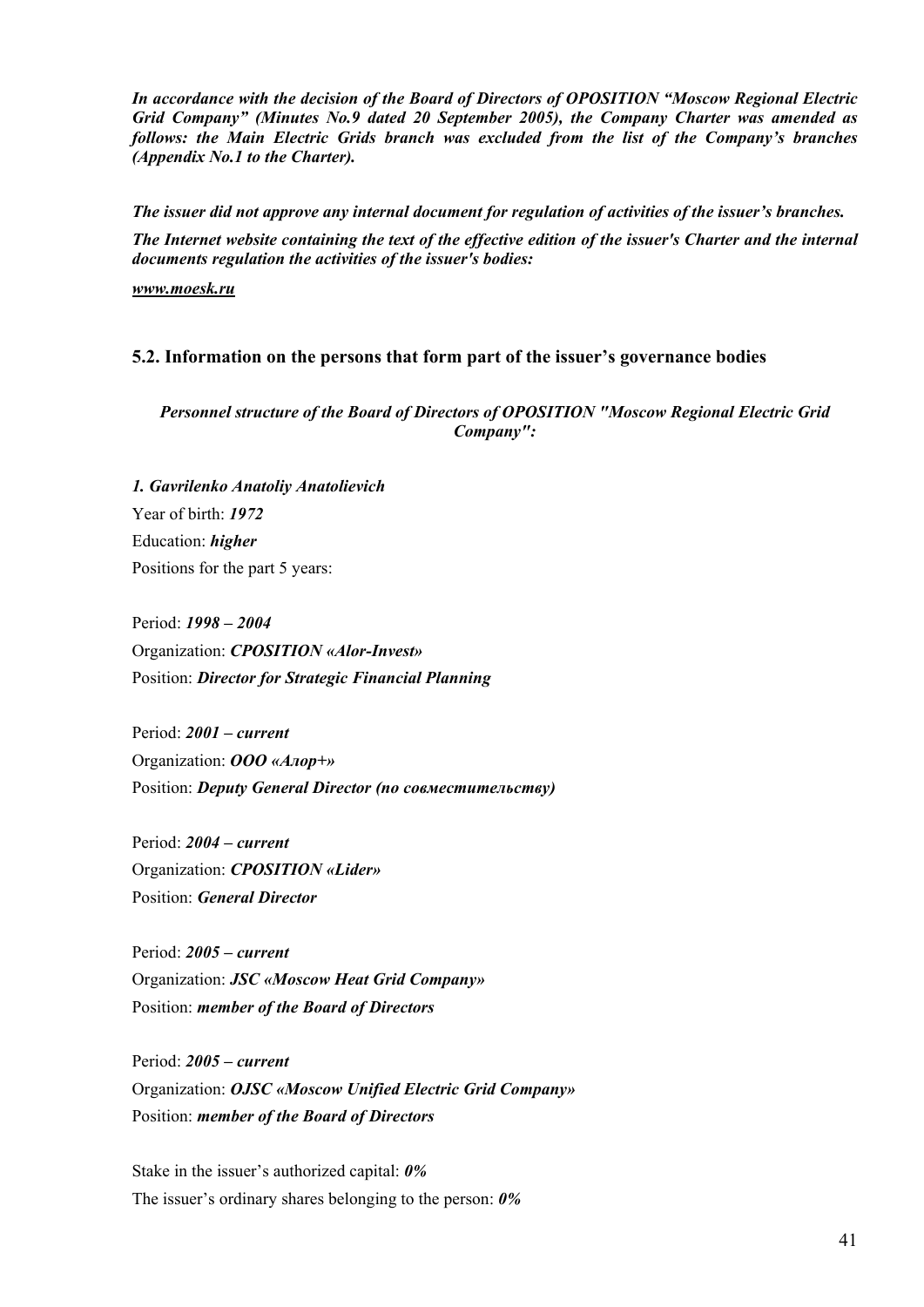Number of the company's shares of each category (type) which may be acquired as a result of exercising the rights under the issuer's options belonging to the person: *0* 

Stake in the authorized capital of the issuer's subsidiaries and dependent entities: *0%*

Number of ordinary shares of the issuer's subsidiaries and dependent entities belonging to the person: *0%*

Number of shares of the issuer's subsidiary and dependent entity, of each category (type), which may be acquired as a result of exercising the rights under the issuer subsidiary or dependent entity's options belonging to the person: *0*

Any sibs with other persons who form a part of the issuer's governance bodies and/or issuer's bodies for control over financial and economic activities: *no sibs*

# *2. Evstafiev Arkadiy Vyacheslavovich*

Year of birth: *1960*  Education: *higher*  Positions for the past 5 years:

Period: *1999 - 2000* Organization: *НО Фонд «Center for Private Property Protection», Non-state Organization – Foundation*

Position: *General Director*

Period: *2000-2001* 

Organization: *JSC «Mosenergoо»* 

Position: *Deputy General Director for Relations with State Authorities Bodies and Mass Media, Authorized Representative of the General Director* 

Period*: 2001-2002*  Organization: *JSC «Mosenergo»*  Position: *acting General Director* 

Period*: 2002-2005*  Organization: *JSC «Mosenergo»*  Position: *General Director, Chairman of the Management Board* 

Period: *2005 – current*  Organization: *JSC «Mosenergosbyt»*  Position: *member of the Board of Directors* 

Period: *2005 – current*  Organization: *JSC «Moscow Heat Grid Company»*  Position: *member of the Board of Directors* 

Period: *2005 – current*  Organization: *OJSC «Moscow Unified Electric Grid Company»*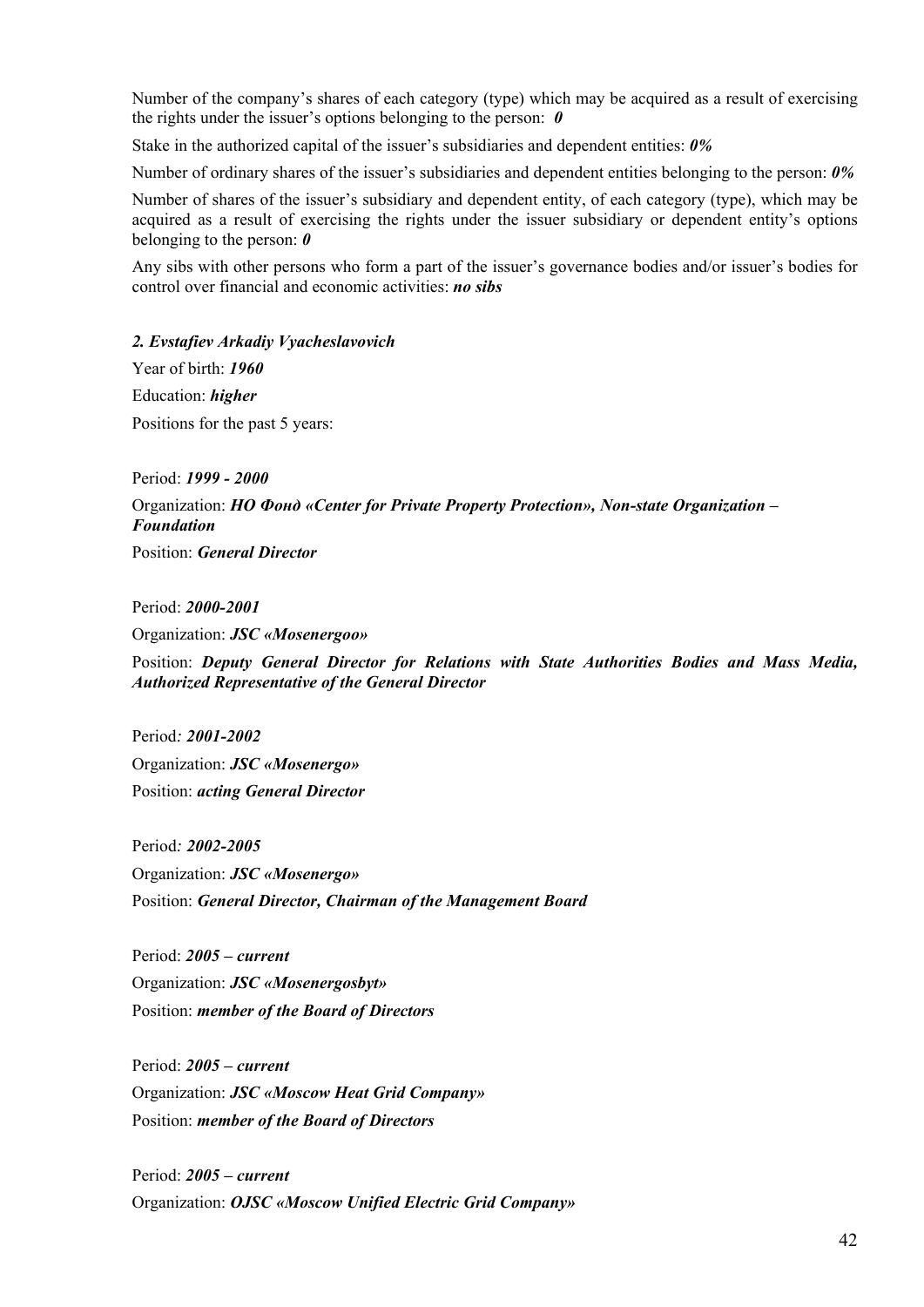Stake in the issuer's authorized capital: *0%* 

The issuer's ordinary shares belonging to the person: *0%*

Number of the company's shares of each category (type) which may be acquired as a result of exercising the rights under the issuer's options belonging to the person: *0* 

Stake in the authorized capital of the issuer's subsidiaries and dependent entities: *0%*

Number of ordinary shares of the issuer's subsidiaries and dependent entities belonging to the person: *0%*

Number of shares of the issuer's subsidiary and dependent entity, of each category (type), which may be acquired as a result of exercising the rights under the issuer subsidiary or dependent entity's options belonging to the person: *0*

Any sibs with other persons who form a part of the issuer's governance bodies and/or issuer's bodies for control over financial and economic activities: *no sibs*

*3. Kolesnikov Andrey Bladimirovich* 

Year of birth: *1968*  Education: *higher* Positions for the past 5 years:

Period: *1999-2000*  Organization: *CJSC «VDNKH Bank»*  Position: *Manager (Head) of the Customer Division under the Department for Client Relations*

Period: *2000-2002* 

Organization: *JSC RAO "UES of Russia"*  Position: *Senior Specialist of the Division for Restructurization and Realization of Strategy Programs under the Corporate Strategy Department* 

Period: *2002-2003* 

Organization: *JSC RAO "UES of Russia"* 

Position: *начальник отдела реструктуризации и реализации стратегических программ Департамента корпоративной стратегии*

Period: *2003-2005*  Organization: *JSC RAO "UES of Russia"*  Position: *Assistant of the Director of the Center for Realization of AO-energo Reformation Projects* 

Period: *2005 - current*  Organization: *JSC RAO "UES of Russia"*  Position: *Head of the Direction under the Managing Director Back Office of the Business Unit No.1* 

Period: *2005 – current*  Organization: *OJSC «Moscow Regional Electric Grid Company»*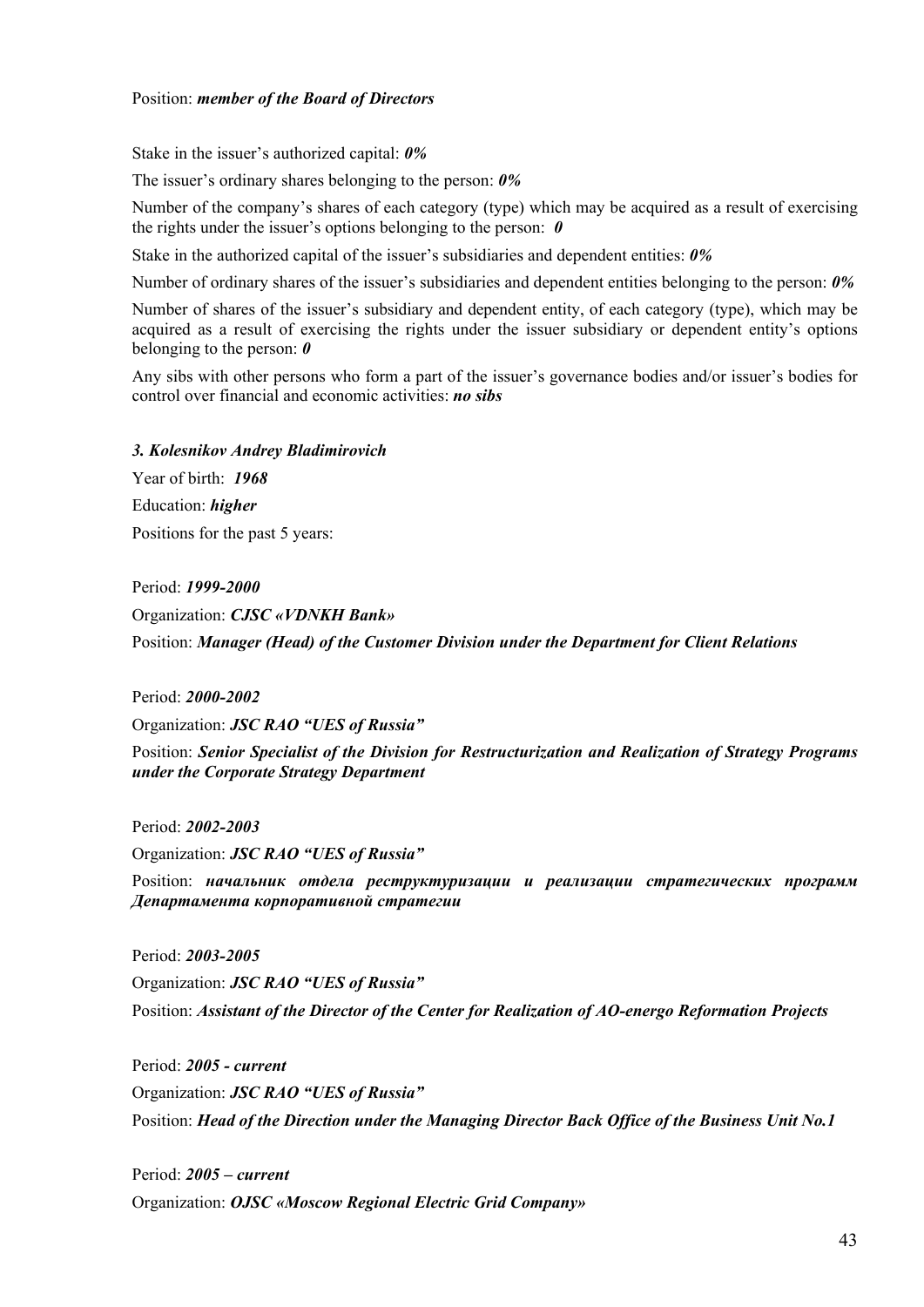Stake in the issuer's authorized capital: *0%* 

The issuer's ordinary shares belonging to the person: *0%*

Number of the company's shares of each category (type) which may be acquired as a result of exercising the rights under the issuer's options belonging to the person: *0* 

Stake in the authorized capital of the issuer's subsidiaries and dependent entities: *0%*

Number of ordinary shares of the issuer's subsidiaries and dependent entities belonging to the person: *0%*

Number of shares of the issuer's subsidiary and dependent entity, of each category (type), which may be acquired as a result of exercising the rights under the issuer subsidiary or dependent entity's options belonging to the person: *0*

Any sibs with other persons who form a part of the issuer's governance bodies and/or issuer's bodies for control over financial and economic activities: *no sibl*

### *4. Kostyuk Mikhail Dmitrievich*

Year of birth: *1952* Education: *higher* Positions for the past 5 years:

Period: *1998-2001* Organization: *JSC «Krasnoyarskenergo»*  Position: *Head of the Department for Shareholders Capital* 

Period: *2001-2003*

Organization: *Office of JSC RAO "UES of Russia" for Management of "Sibirenergo" Joint-Stock Companies of the Siberian Region of Russia* 

Position: *Advisor fot he General Director of the Office on Activities of the Board of Directors* 

Period: *2003- current*  Organization: *«Institution of Professional Directors» Foundation*  Position: *Adviser* 

Period: *2005- current*  Organization: *JSC «Altayenergo»*  Position: *member of the Board of Directors* 

Period: *2005- current*  Organization: *JSC «Buryatenergo»*  Position: *member of the Board of Directors* 

Period: *2005- current*  Organization: *JSC «Sverdlovenergoо»*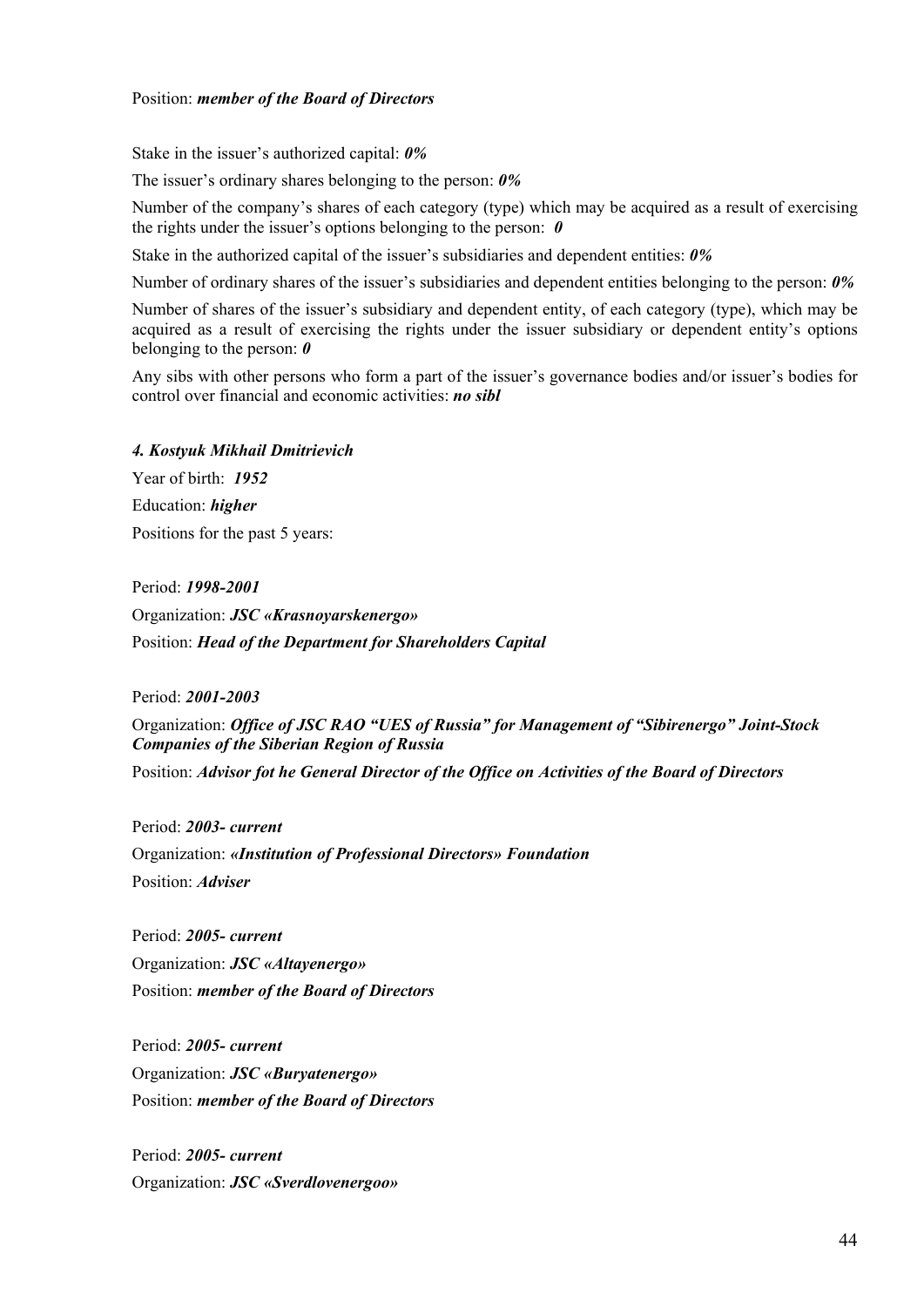Period: *2005- current*  Organization: *JSC «Chitaenergo»*  Position: *member of the Board of Directors* 

Period: *2005- current*  Organization: *JSC «Special-Purpose Planning and Design Office for Repair and Reconstruction»*  Position: *member of the Board of Directors* 

Period: *2005- current*  Organization: *JSC «Nizhniy Novgorod Energy Repair Company»*  Position: *member of the Board of Directors* 

Period: *2005- current*  Organization: *JSC «Smolensk Generating Company»*  Position: *member of the Board of Directors* 

Period: *2005- current*  Organization: *JSC «Smolensk Management Energy Company»*  Position: *member of the Board of Directors* 

Period: *2005- current*  Organization: *JSC «Smolensk Energy Repair Company»*  Position: *member of the Board of Directors* 

Period: *2005- current*  Organization: *JSC «Smolenskenergosbyt»*  Position: *member of the Board of Directors* 

Period: *2005- current*  Organization: *JSC «Kursk Generating Company»*  Position: *member of the Board of Directors* 

Period: *2005- current*  Organization: *JSC «Tver Management Energy Company»*  Position: *member of the Board of Directors* 

Period: *2005- current*  Organization: *JSC УК «Volgo-Donsk Energy Complex» Management Company*  Position: *member of the Board of Directors*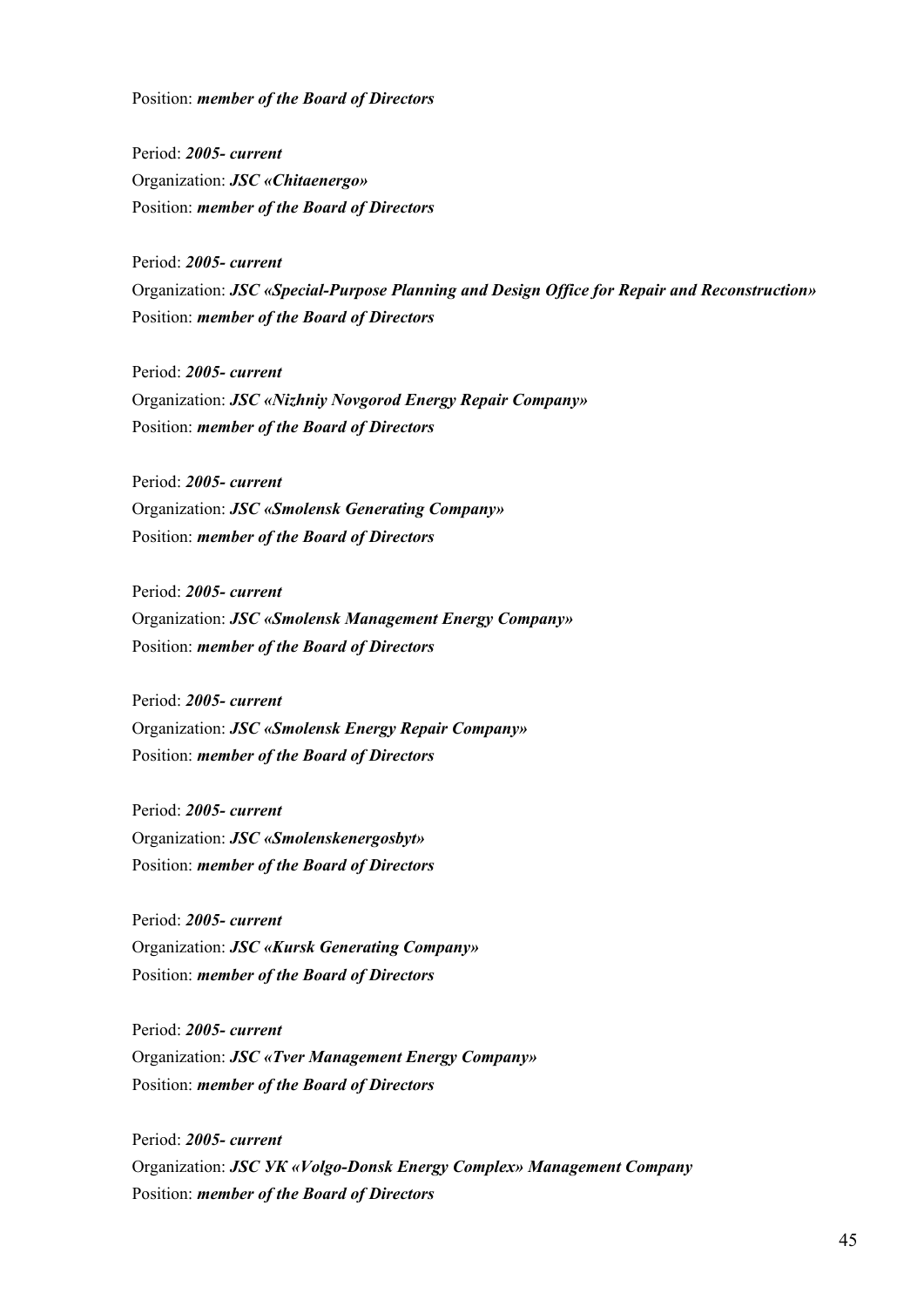Period: *2005- current*  Organization: *JSC «Dalenergospetsremont»*  Position: *member of the Board of Directors* 

Period: *2005- current*  Organization: *JSC «Kamchatskie CHP»*  Position: *member of the Board of Directors* 

Period: *2005- current*  Organization: *JSC «Krasnoyarskenergoremont»*  Position: *member of the Board of Directors* 

Period: *2005- current*  Organization: *JSC «Khakass Service Repair Company»*  Position: *member of the Board of Directors* 

Period: *2005- current*  Organization: *JSC «Kuzbassetremont»*  Position: *member of the Board of Directors* 

Period: *2005- current*  Organization: *JSC «Building and Installation Management»*  Position: *member of the Board of Directors* 

Period: *2005- current*  Organization: *JSC «Altayelectrosetremont»*  Position: *Chairman of the Board of Directors* 

Period: *2005- current*  Organization: *JSC «Altayenergotekhremont»*  Position: *Chairman of the Board of Directors* 

Period: *2005- current*  Organization: *JSC «Altayenergospetskomplekt»*  Position: *Chairman of the Board of Directors* 

Period: *2005- current*  Organization: *JSC «Avtoenergoservis»*  Position: *Deputy Chairman of the Board of Directors*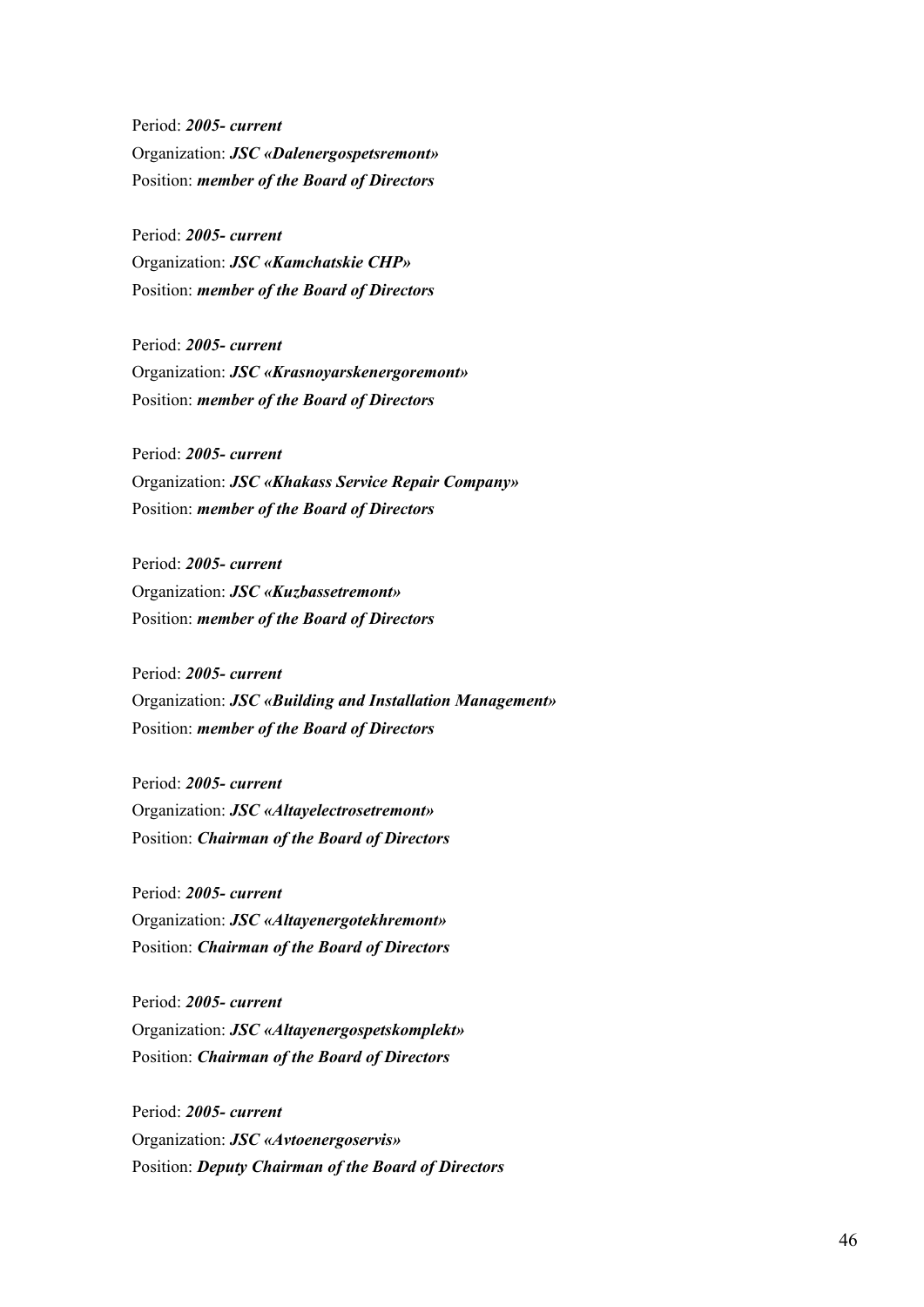Period: *2005- current*  Organization: *JSC «Energoservis»*  Position: *Deputy Chairman of the Board of Directors* 

Period: *2005- current*  Organization: *JSC «Engineering and Analysis Center»*  Position: *member of the Board of Directors* 

Period: *2005- current*  Organization: *JSC «Severovostokenergo»*  Position: *member of the Board of Directors* 

Period: *2005- current*  Organization: *JSC «Buryatsetremont»*  Position: *member of the Board of Directors* 

Period: *2005- current*  Organization: *JSC «Sotssfera»*  Position: *Chairman of the Board of Directors* 

Period: *2005 – current*  Organization: *OJSC «Moscow Regional Electric Grid Company»*  Position: *member of the Board of Directors* 

Stake in the issuer's authorized capital: *0%* 

The issuer's ordinary shares belonging to the person: *0%*

Number of the company's shares of each category (type) which may be acquired as a result of exercising the rights under the issuer's options belonging to the person: *0* 

Stake in the authorized capital of the issuer's subsidiaries and dependent entities: *0%*

Number of ordinary shares of the issuer's subsidiaries and dependent entities belonging to the person: *0%*

Number of shares of the issuer's subsidiary and dependent entity, of each category (type), which may be acquired as a result of exercising the rights under the issuer subsidiary or dependent entity's options belonging to the person: *0*

Any sibs with other persons who form a part of the issuer's governance bodies and/or issuer's bodies for control over financial and economic activities: *no sibs*

*5. Makarov Evgeniy Fedorovich* 

Year of birth: *1955*  Education: *higher* Positions for the past 5 years:

Period: *1997-2005*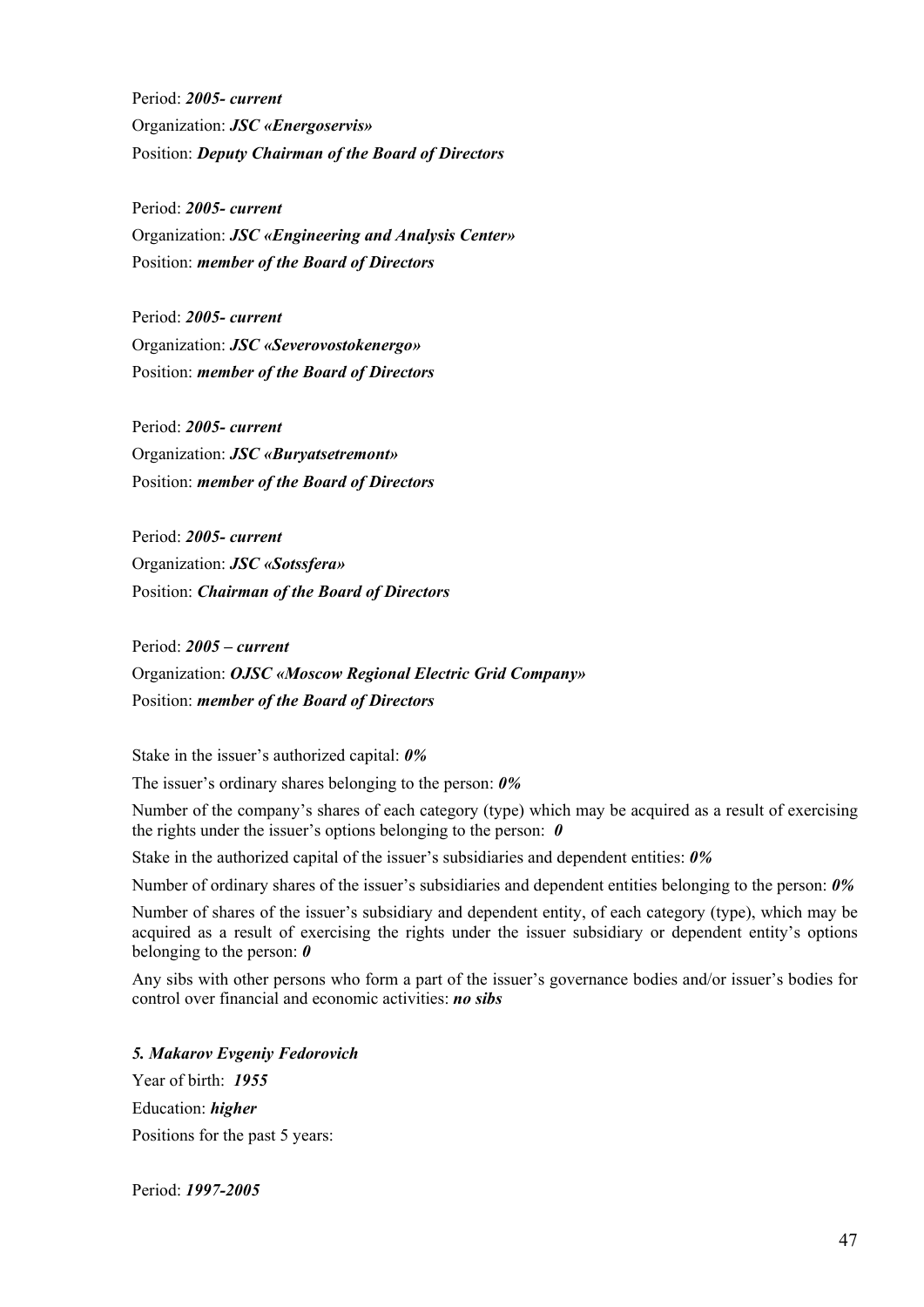Organization: *JSC «Belgorodenergo»*  Position: *General Director*

Period: *2004 - current* Organization: *IDGC of Centre and Northen Caucasus, JSC*  Position: *General Director* 

Period: *2005 – current*  Organization: *OJSC «Moscow Regional Electric Grid Company»*  Position: *member of the Board of Directors* 

Stake in the issuer's authorized capital: *0%* 

The issuer's ordinary shares belonging to the person: *0%*

Number of the company's shares of each category (type) which may be acquired as a result of exercising the rights under the issuer's options belonging to the person: *0* 

Stake in the authorized capital of the issuer's subsidiaries and dependent entities: *0%*

Number of ordinary shares of the issuer's subsidiaries and dependent entities belonging to the person: *0%*

Number of shares of the issuer's subsidiary and dependent entity, of each category (type), which may be acquired as a result of exercising the rights under the issuer subsidiary or dependent entity's options belonging to the person: *0*

Any sibs with other persons who form a part of the issuer's governance bodies and/or issuer's bodies for control over financial and economic activities: *no sibs*

# *6. Matveev Alexey Anatolievich*

Year of birth: *1963*  Education: *higher*  Positions for the past 5 years:

Period: *1999 - 2001*  Organization: *CJSC «Fleming USB»*  Position: *Head of the Department for Investment and Banking Operations* 

Period: *2001 - 2003*  Organization: *CJSC «Troika – Dialog Investment Company»*  Position: *Managing Director* 

Period: *2003 - current*  Organization: *«Gazprombank» Joitn Stock Bank (CJSC)*  Position: *Deputy Chairman of the Managemeng Board* 

Period: *2005 – current*  Organization: *JSC «Mosenergosbyt»*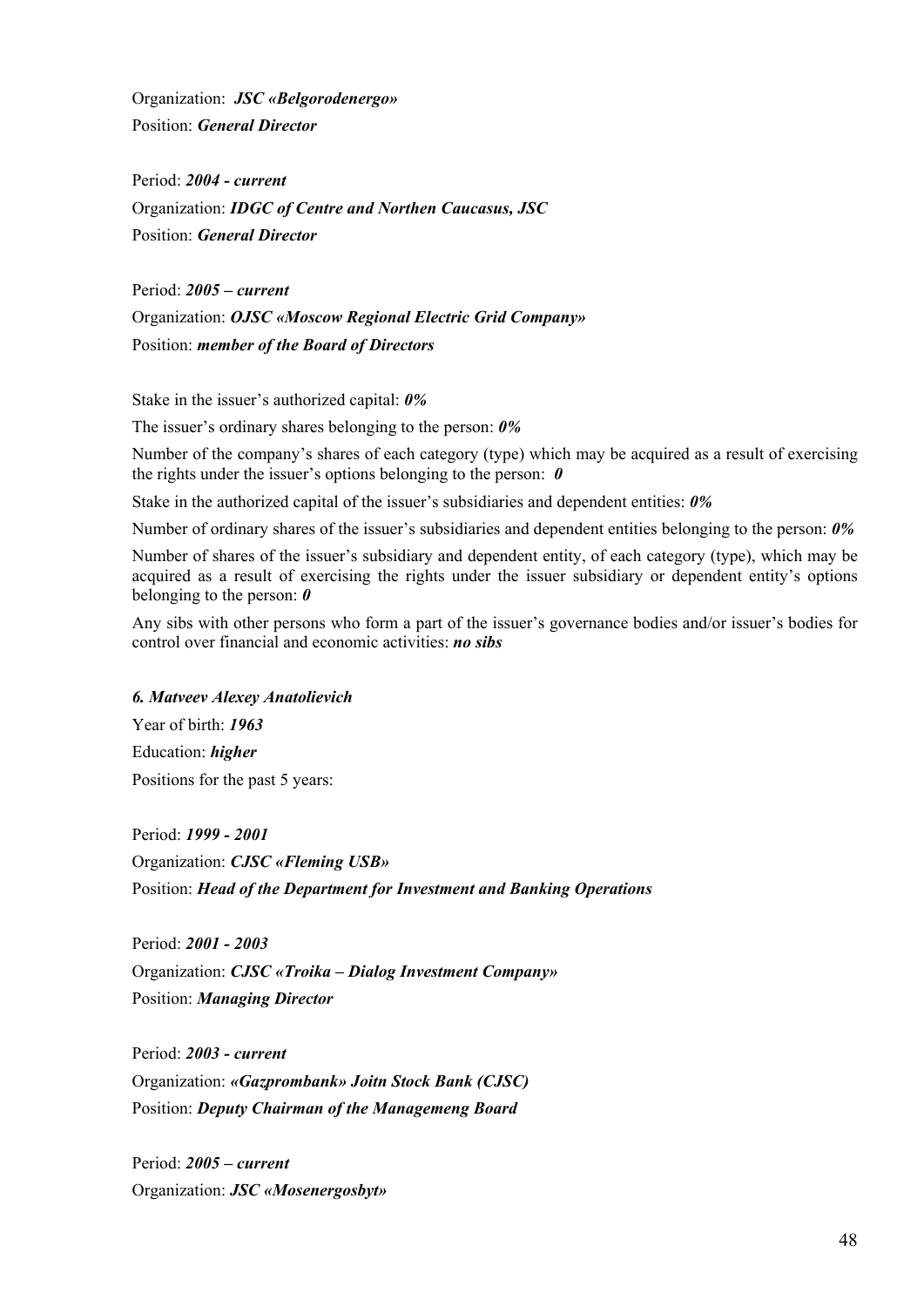Period: *2005 – current*  Organization: *JSC «Moscow Heat Grid Company»*  Position: *member of the Board of Directors* 

Period: *2005 – current*  Organization: *OJSC «Moscow Regional Electric Grid Company»*  Position: *member of the Board of Directors* 

Stake in the issuer's authorized capital: *0%* 

The issuer's ordinary shares belonging to the person: *0%*

Number of the company's shares of each category (type) which may be acquired as a result of exercising the rights under the issuer's options belonging to the person: *0* 

Stake in the authorized capital of the issuer's subsidiaries and dependent entities: *0%*

Number of ordinary shares of the issuer's subsidiaries and dependent entities belonging to the person: *0%*

Number of shares of the issuer's subsidiary and dependent entity, of each category (type), which may be acquired as a result of exercising the rights under the issuer subsidiary or dependent entity's options belonging to the person: *0*

Any sibs with other persons who form a part of the issuer's governance bodies and/or issuer's bodies for control over financial and economic activities: *no sibs*

*7. Nepsha Valeriy Vasilievich*  Year of birth: *1976*  Education: *higher* Positions for the past 5 years:

Period: *2000 – 2003*  Organization: *JSC RAO "UES of Russia"*  Position:*Senior Specialist of the Corporate Policy Department* 

Period: *2003 – current*  Organization: *«Institution of Professional Directors» Foundation*  Position: *Deputy General Director* 

Period: *2004 – current*  Organization: *JSC «OGC-5»*  Position: *member of the Board of Directors* 

Period: *2005 - current*  Organization: *JSC «OGC-4»*  Position: *member of the Board of Directors*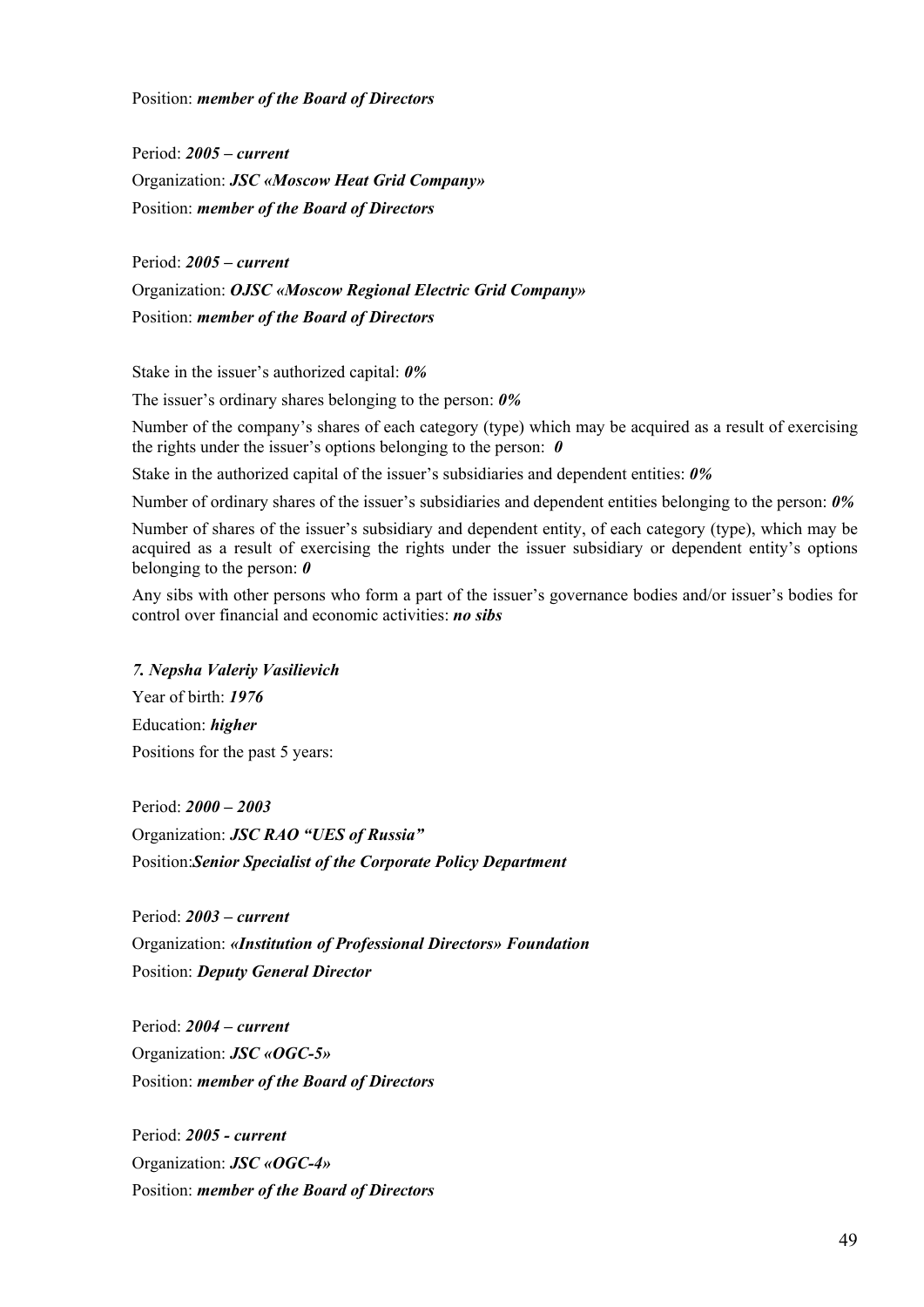Period: *2005 - current*  Organization: *JSC «Kurskenergo»*  Position: *Chairman of the Board of Directors* 

Period: *2005 - current*  Organization: *JSC «Belgorod Selling Company»*  Position: *member of the Board of Directors* 

Period: *2005 - current*  Organization: *JSC «Bryansk Generating Company»*  Position: *member of the Board of Directors* 

Period: *2005 - current*  Organization: *JSC «Voronezhenergo»*  Position: *member of the Board of Directors* 

Period: *2005 - current*  Organization: *JSC «Dalenergoremont»*  Position: *member of the Board of Directors* 

Period: *2005 - current*  Organization: *JSC «Ekaterinburg Electric Grid Company»*  Position: *member of the Board of Directors* 

Period: *2005 - current*  Organization: *JSC «Zhigulevskaya HPP»*  Position: *member of the Board of Directors* 

Period: *2005 - current*  Organization: *JSC «Zagorsk PSP»*  Position: *member of the Board of Directors* 

Period: *2005 - current*  Organization: *JSC «Ivenergo»*  Position: *member of the Board of Directors* 

Period: *2005 - current*  Organization: *JSC «Kaluga Generating Company»*  Position: *member of the Board of Directors*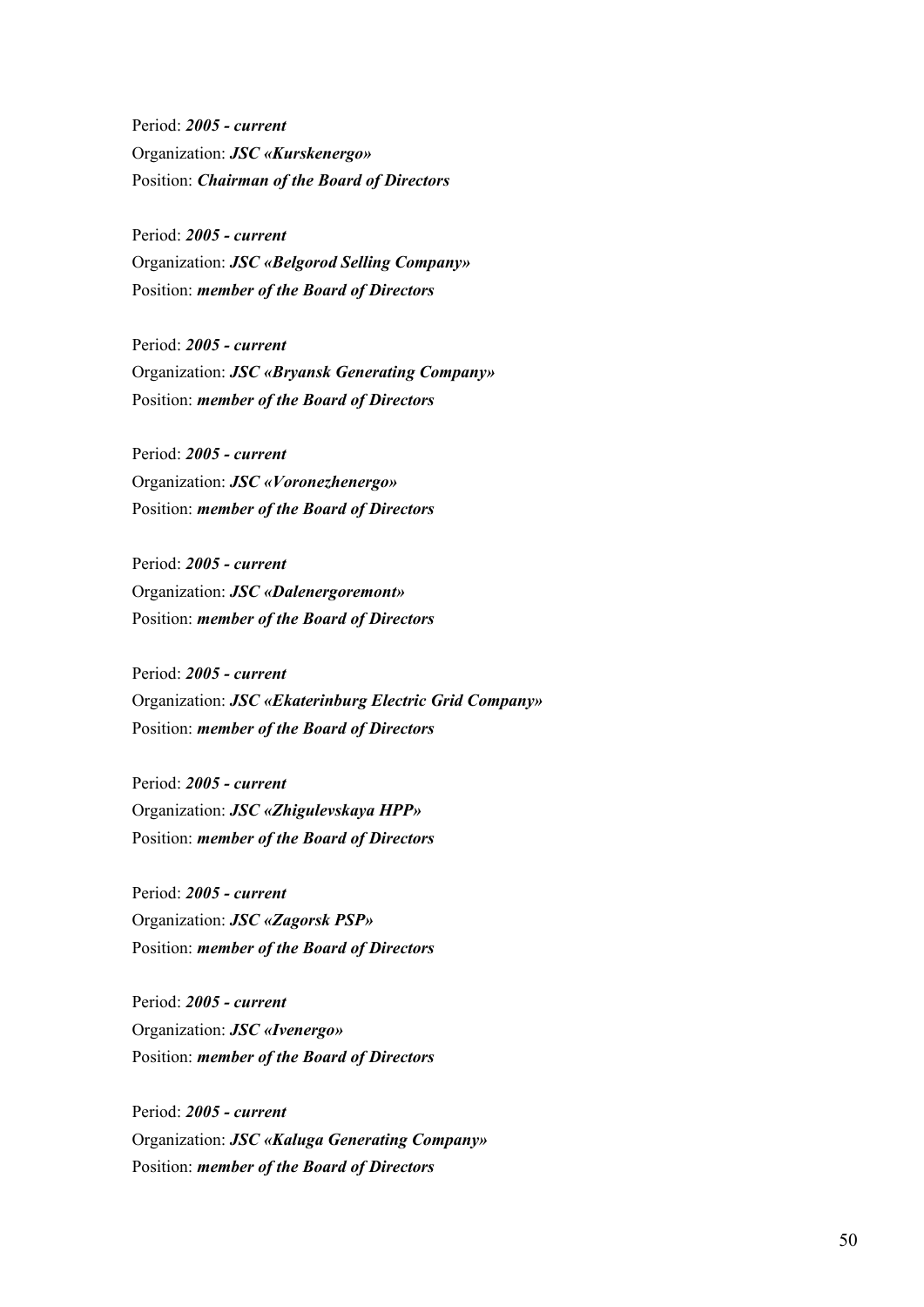Period: *2005 - current*  Organization: *JSC «Kirovenergosbyt»*  Position: *member of the Board of Directors* 

Period: *2005 - current*  Organization: *JSC «Kostroma GRES»*  Position: *member of the Board of Directors* 

Period: *2005 - current*  Organization: *JSC «Kostroma Generating Company»*  Position: *member of the Board of Directors* 

Period: *2005 - current*  Organization: *JSC «Lipetsk Generating Company»*  Position: *member of the Board of Directors* 

Period: *2005 - current*  Organization: *JSC «Mari El Regional Generating Company»*  Position: *member of the Board of Directors* 

Period: *2005 - current*  Organization: *JSC «Мостеплосетьэнергоремонт»*  Position: *member of the Board of Directors* 

Period: *2005 - current*  Organization: *JSC «Nizhnovenergo»*  Position: *member of the Board of Directors* 

Period: *2005 - current*  Organization: *JSC «Novgorodenergo»*  Position: *member of the Board of Directors* 

Period: *2005 - current*  Organization: *JSC «Orelenergoremont»*  Position: *member of the Board of Directors* 

Period: *2005 - current*  Organization: *JSC «Orlovo Generating Company»*  Position: *member of the Board of Directors* 

Period: *2005 - current*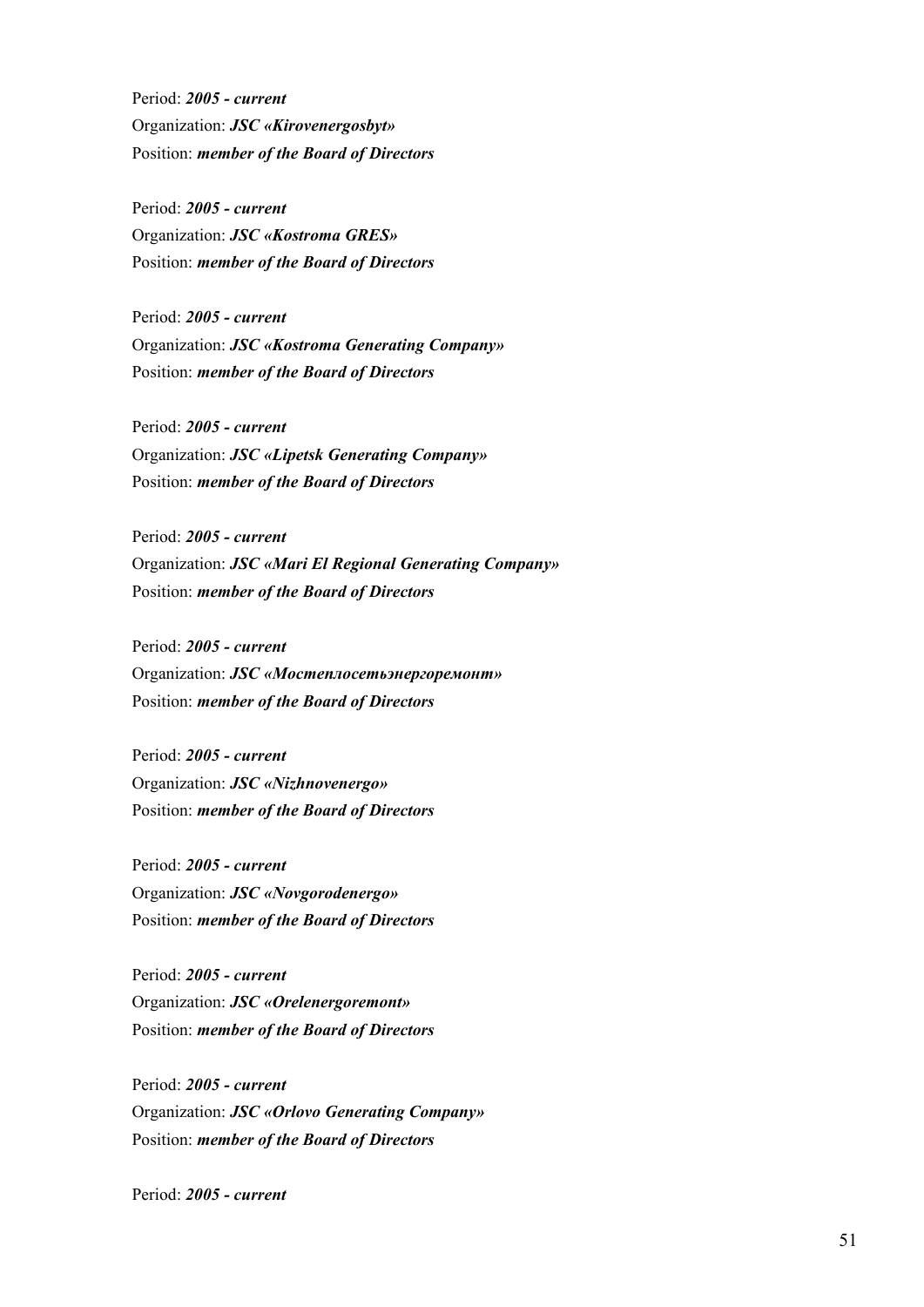Organization: *JSC «Peredvizhnaya Energetika»*  Position: *member of the Board of Directors* 

Period: *2005 - current*  Organization: *JSC «Permenergotrans»*  Position: *member of the Board of Directors* 

Period: *2005 - current*  Organization: *JSC «Pskov GRES»*  Position: *member of the Board of Directors* 

Period: *2005 - current*  Organization: *JSC «Ryazan Heat Supplying Company»*  Position: *member of the Board of Directors* 

Period: *2005 - current*  Organization: *JSC «Smolensk Main System»*  Position: *member of the Board of Directors* 

Period: *2005 - current*  Organization: *JSC «Tambov Generating Company»*  Position: *member of the Board of Directors* 

Period: *2005 - current*  Organization: *JSC «Tverenergoо»*  Position: *member of the Board of Directors* 

Period: *2005 - current*  Organization: *JSC «Udmurtiya Main System»*  Position: *member of the Board of Directors* 

Period: *2005 - current*  Organization: *JSC «South Ural GRES»*  Position: *member of the Board of Directors* 

Period: *2005 - current*  Organization: *JSC «Yaroslavl Management Energy Company»*  Position: *member of the Board of Directors* 

Period: *2005 - current*  Organization: *OJSC «Moscow Regional Electric Grid Company»*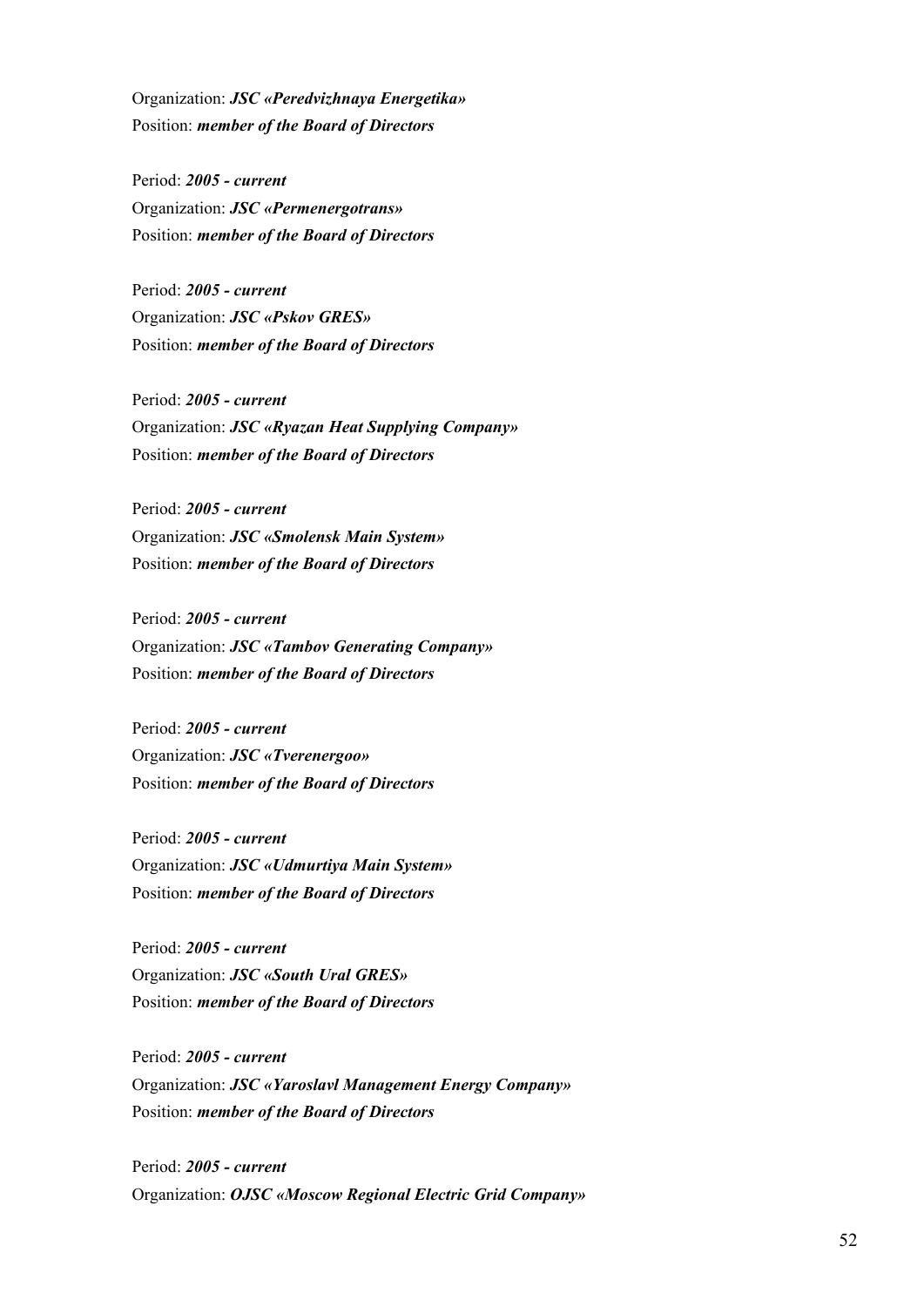Stake in the issuer's authorized capital: *0%* 

The issuer's ordinary shares belonging to the person: *0%*

Number of the company's shares of each category (type) which may be acquired as a result of exercising the rights under the issuer's options belonging to the person: *0* 

Stake in the authorized capital of the issuer's subsidiaries and dependent entities: *0%*

Number of ordinary shares of the issuer's subsidiaries and dependent entities belonging to the person: *0%*

Number of shares of the issuer's subsidiary and dependent entity, of each category (type), which may be acquired as a result of exercising the rights under the issuer subsidiary or dependent entity's options belonging to the person: *0*

Any sibs with other persons who form a part of the issuer's governance bodies and/or issuer's bodies for control over financial and economic activities: *no sibs*

*8. Rappoport Andrey Nikolaevich* 

Year of birth: *1963* Education: *higher* Positions for the past 5 years:

Period: *1998 - 2004* Organization: *JSC RAO "UES of Russia"* Position: *Deputy Chairman of the Management Board*

Period: *2004 – current* Organization: *JSC RAO "UES of Russia"* Position: *member of the Management Board*

Period: *2002 – current* Organization: *JSC «FGC UES»* Position: *Chairman of the Management Board, member of the Board of Directors*

Period: *2004 – 2005* Organization: *JSC «Volgogradenergo»* Position: *member of the Board of Directors*

Period: *2004 – current* Organization: *JSC «Mosenergo»* Position: *member of the Board of Directors*

Period: *2004 – current* Organization: *JSC «Yantarenergo»* Position: *Chairman of the Board of Directors*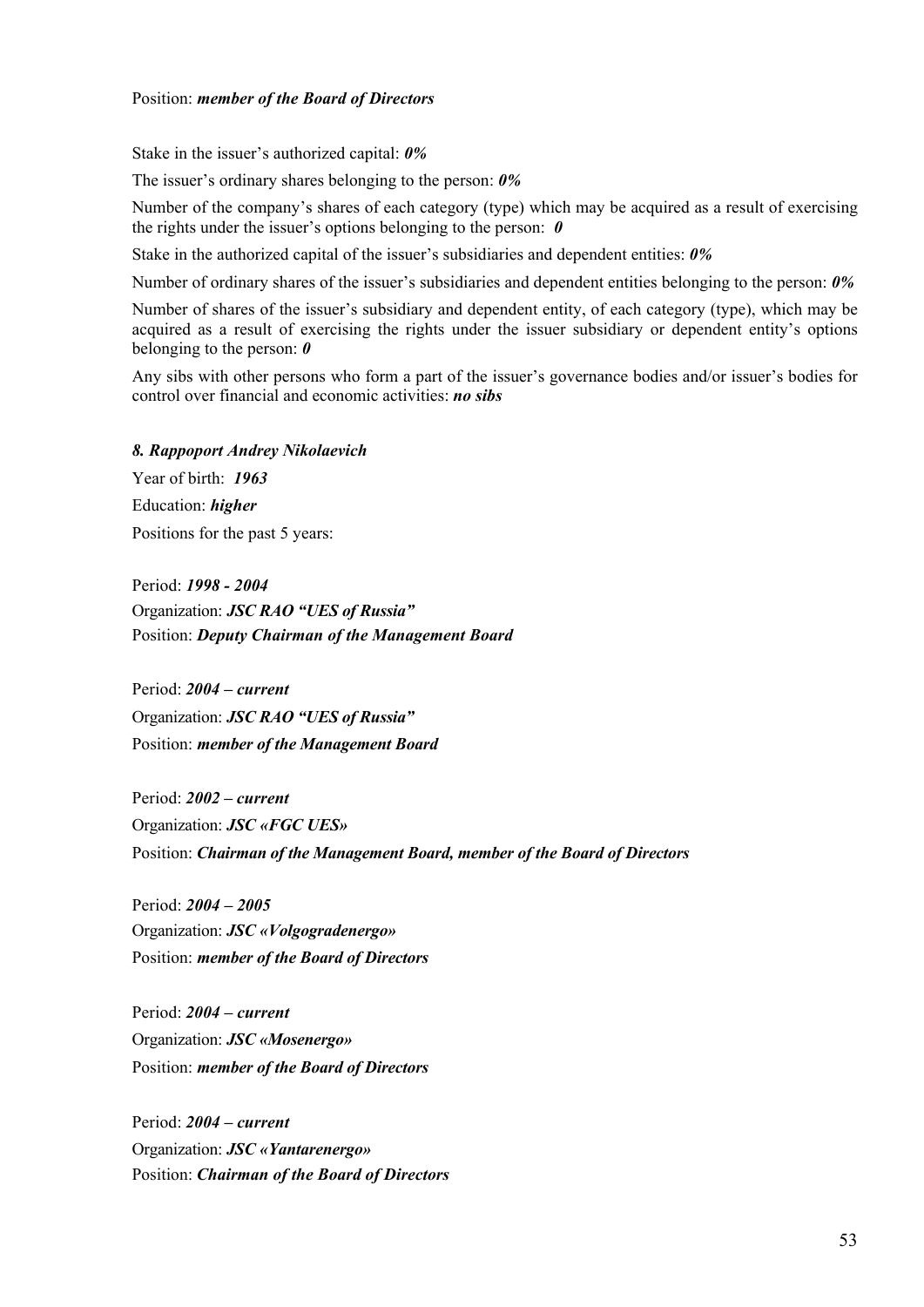Period: *2004 – current* Organization: *CJSC «INTER RAO UES»* Position: *Chairman of the Board of Directors*

Period: *2004 – current* Organization: *JSC «SO-CDU UES»* Position: *member of the Board of Directors*

Period: *2004 – current* Organization: *CJSC «INTER RAO UES Balkany»* Position: *member of the Board of Directors*

Period: *2004 – current* Organization: *CJSC «Armenian Nuclear Electric Station»* Position: *member of the Board of Directors*

Period: *2004 – current* Organization: *ООО «REN-TV Media Holding»* Position: *member of the Board of Directors*

Period: *2004 – current* Organization: *«GruzRosenergo» United Energy System Joint-stock Company* Position: *member of the Supervisory Council*

Period: *2004 – current* Organization: *«AES Telasi» Joint-stock Company* Position: *member of the Board of Directors*

Period: *2004 – current* Organization: *IDGC of Centre and Northern Caucasus, JSC* Position: *member of the Board of Directors*

Period: *2005 – current* Organization: *JSC «Federal Hudro Generating Company»*  Position: *member of the Board of Directors* 

Period: *2005 – current* Organization: *RAO Nordic OY*  Position: *member of the Board of Directors*

Period: *2005 – current* Organization: *OJSC «Moscow Regional Electric Grid Company»*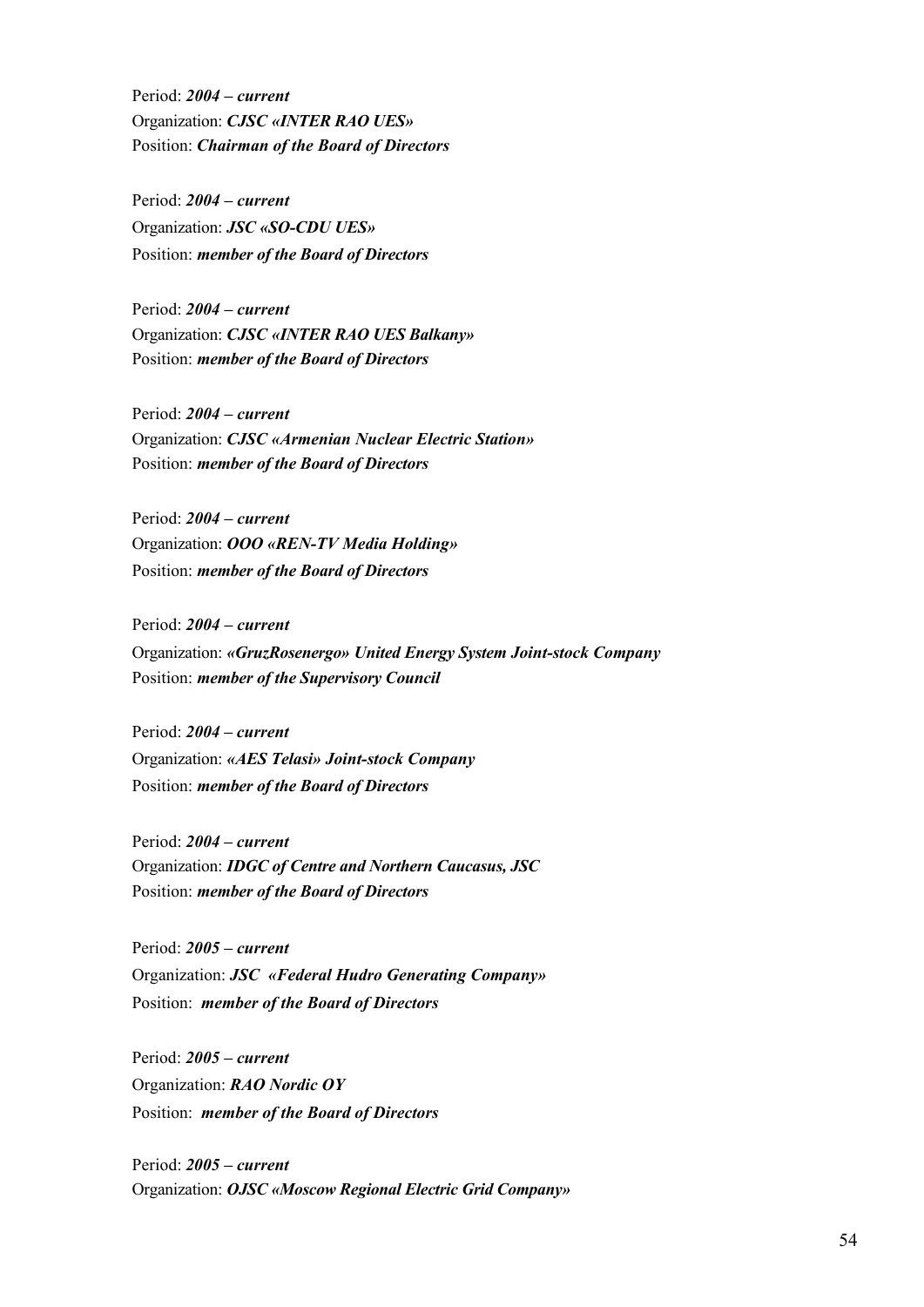### Position: *Chairman of the Board of Directors*

Stake in the issuer's authorized capital: *0%* 

The issuer's ordinary shares belonging to the person: *0%*

Number of the company's shares of each category (type) which may be acquired as a result of exercising the rights under the issuer's options belonging to the person: *0* 

Stake in the authorized capital of the issuer's subsidiaries and dependent entities: *0%*

Number of ordinary shares of the issuer's subsidiaries and dependent entities belonging to the person: *0%*

Number of shares of the issuer's subsidiary and dependent entity, of each category (type), which may be acquired as a result of exercising the rights under the issuer subsidiary or dependent entity's options belonging to the person: *0*

Any sibs with other persons who form a part of the issuer's governance bodies and/or issuer's bodies for control over financial and economic activities: *no sibs*

*9. Romanovsky Sergey Petrovich*  Year of birth: *1959*  Education: *higher* Positions for the past 5 years:

Period: *1996-2002* Organization: *JSC «Mosenergo»*  Position: *Deputy General Director* 

Period: *2002 - current* Organization: *Moscow city Department of Fuel and Energy Household*  Position: *First Deputy Head of the Department* 

Period: *2005 - current*  Organization: *OJSC «Moscow Regional Electric Grid Company»*  Position: *member of the Board of Directors* 

Stake in the issuer's authorized capital: *0,000035 %* 

The issuer's ordinary shares belonging to the person: *0,000035 %*

Number of the company's shares of each category (type) which may be acquired as a result of exercising the rights under the issuer's options belonging to the person: *0* 

Stake in the authorized capital of the issuer's subsidiaries and dependent entities: *0%*

Number of ordinary shares of the issuer's subsidiaries and dependent entities belonging to the person: *0%*

Number of shares of the issuer's subsidiary and dependent entity, of each category (type), which may be acquired as a result of exercising the rights under the issuer subsidiary or dependent entity's options belonging to the person: *0*

Any sibs with other persons who form a part of the issuer's governance bodies and/or issuer's bodies for control over financial and economic activities: *sibs*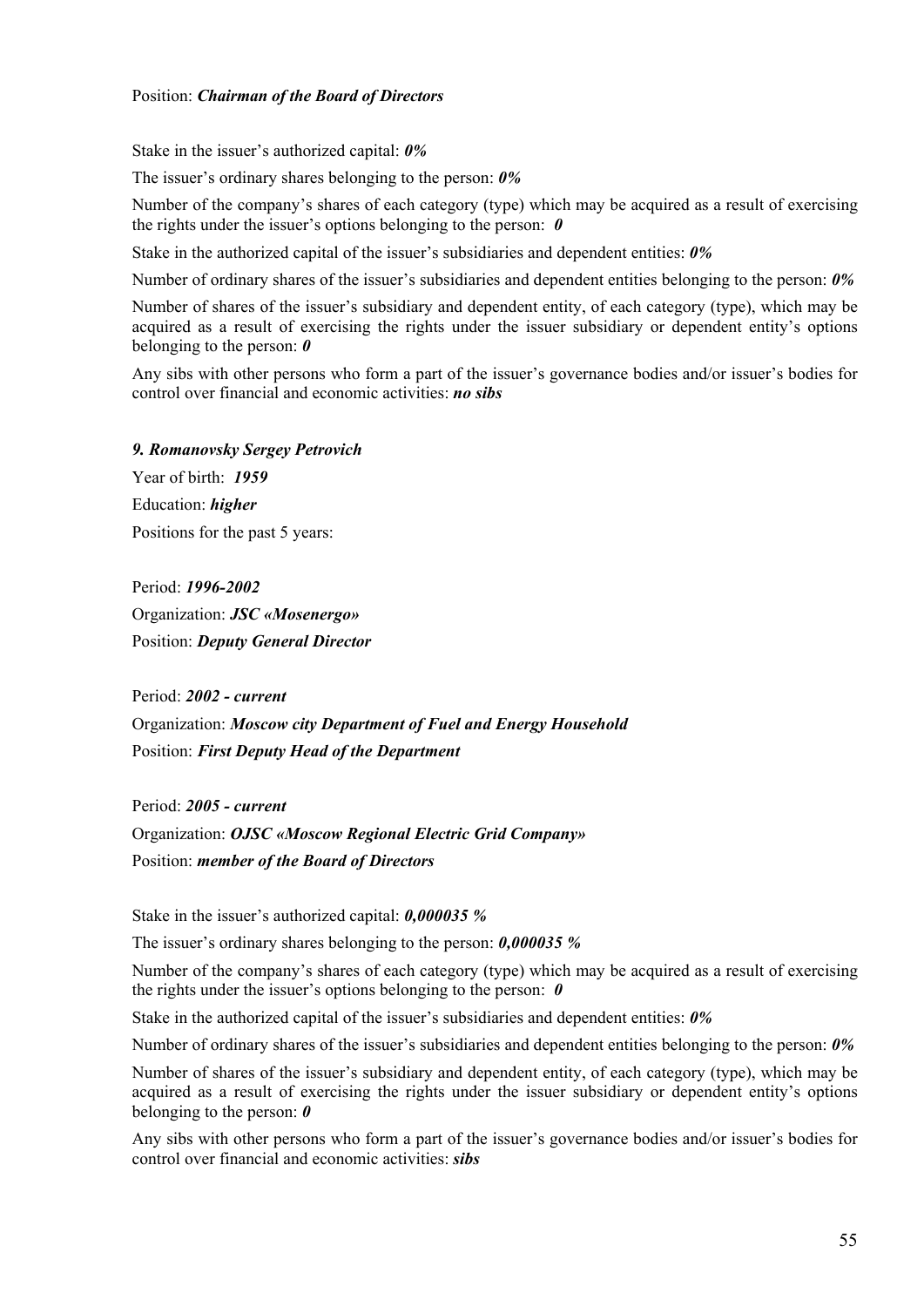*10. Skribot Wolvgang*  Year of birth: *1966*  Education: *higher*  Positions for the past 5 years:

Period: *2000-2001* Organization: *Enron Europe Ltd.* Position: *Director for Fuel Markets of Eastern Europe and Russia* 

Period: *2001-2003* Organization: *CJSC «OFG»* Position: *Director of the Department for Corporate Financing* 

Period: *2003 - 2004*  Organization: *«Gazprombank-Invest» LLC*  Position: *Deputy General Director* 

Period: *2004 - current*  Organization: *«Gazprombank» Joitn Stock Bank (CJSC)* Position: *Director of the Department for Corporate Financing* 

Period: *2005 - current*  Organization: *JSC «GRES-24»*  Position: *member of the Board of Directors* 

Period: *2005 - current*  Organization: *JSC «Moscow Heat Grid Company»*  Position: *member of the Board of Directors* 

Period: *2005 - current*  Organization: *OJSC «Moscow Regional Electric Grid Company»*  Position: *member of the Board of Directors* 

Stake in the issuer's authorized capital: *0%* 

The issuer's ordinary shares belonging to the person: *0%*

Number of the company's shares of each category (type) which may be acquired as a result of exercising the rights under the issuer's options belonging to the person: *0* 

Stake in the authorized capital of the issuer's subsidiaries and dependent entities: *0%*

Number of ordinary shares of the issuer's subsidiaries and dependent entities belonging to the person: *0%*

Number of shares of the issuer's subsidiary and dependent entity, of each category (type), which may be acquired as a result of exercising the rights under the issuer subsidiary or dependent entity's options belonging to the person: *0*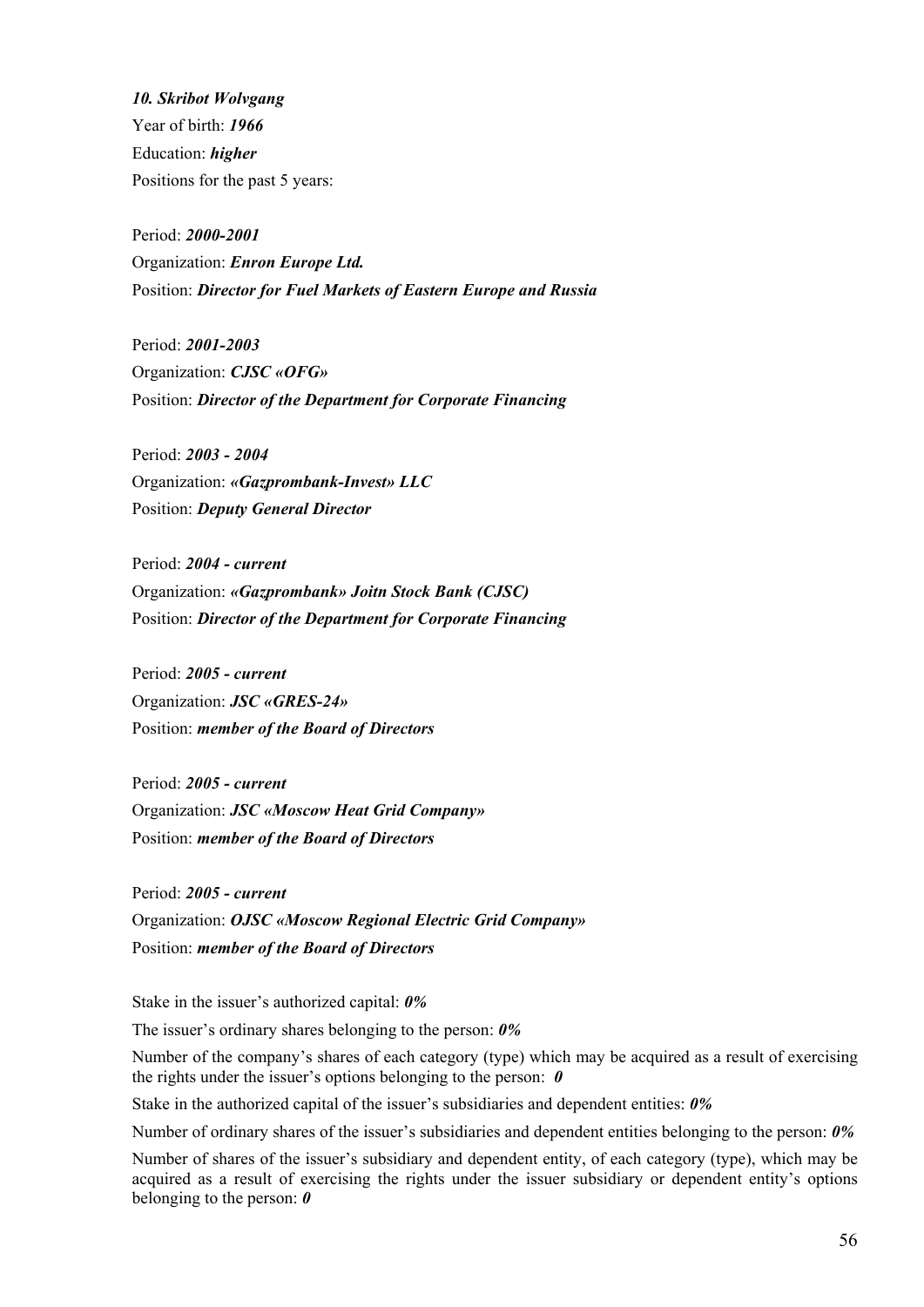Any sibs with other persons who form a part of the issuer's governance bodies and/or issuer's bodies for control over financial and economic activities: *no sibs*

*11. Smirnov Pavel Stepanovich*  Year of birth: *1952* 

Education: *higher*  Positions for the past 5 years:

Period: *1998-2000*  Organization: *The Russian Federation Central Bank*  Position: *Advisor of the Chairman, Director of the Department for International Financial and Economic Relations* 

Period: *2001- current*  Organization: *JSC RAO "UES of Russia"*  Position: *member of the Management Board* 

Period: *2005 – current*  Organization: *JSC «Mosenergosbyt»*  Position: *member of the Board of Directors* 

Period: *2005 – current*  Organization: *JSC «Moscow Heat Grid Company»*  Position: *member of the Board of Directors* 

Period: *2005 - current*  Organization: *OJSC «Moscow Regional Electric Grid Company»*  Position: *member of the Board of Directors* 

Stake in the issuer's authorized capital: *0%* 

The issuer's ordinary shares belonging to the person: *0%*

Number of the company's shares of each category (type) which may be acquired as a result of exercising the rights under the issuer's options belonging to the person: *0* 

Stake in the authorized capital of the issuer's subsidiaries and dependent entities: *0%*

Number of ordinary shares of the issuer's subsidiaries and dependent entities belonging to the person: *0%*

Number of shares of the issuer's subsidiary and dependent entity, of each category (type), which may be acquired as a result of exercising the rights under the issuer subsidiary or dependent entity's options belonging to the person: *0*

Any sibs with other persons who form a part of the issuer's governance bodies and/or issuer's bodies for control over financial and economic activities: *no sibs*

# *12. Chistyakov Alexander Nikolaevich*

Year of birth: *1973*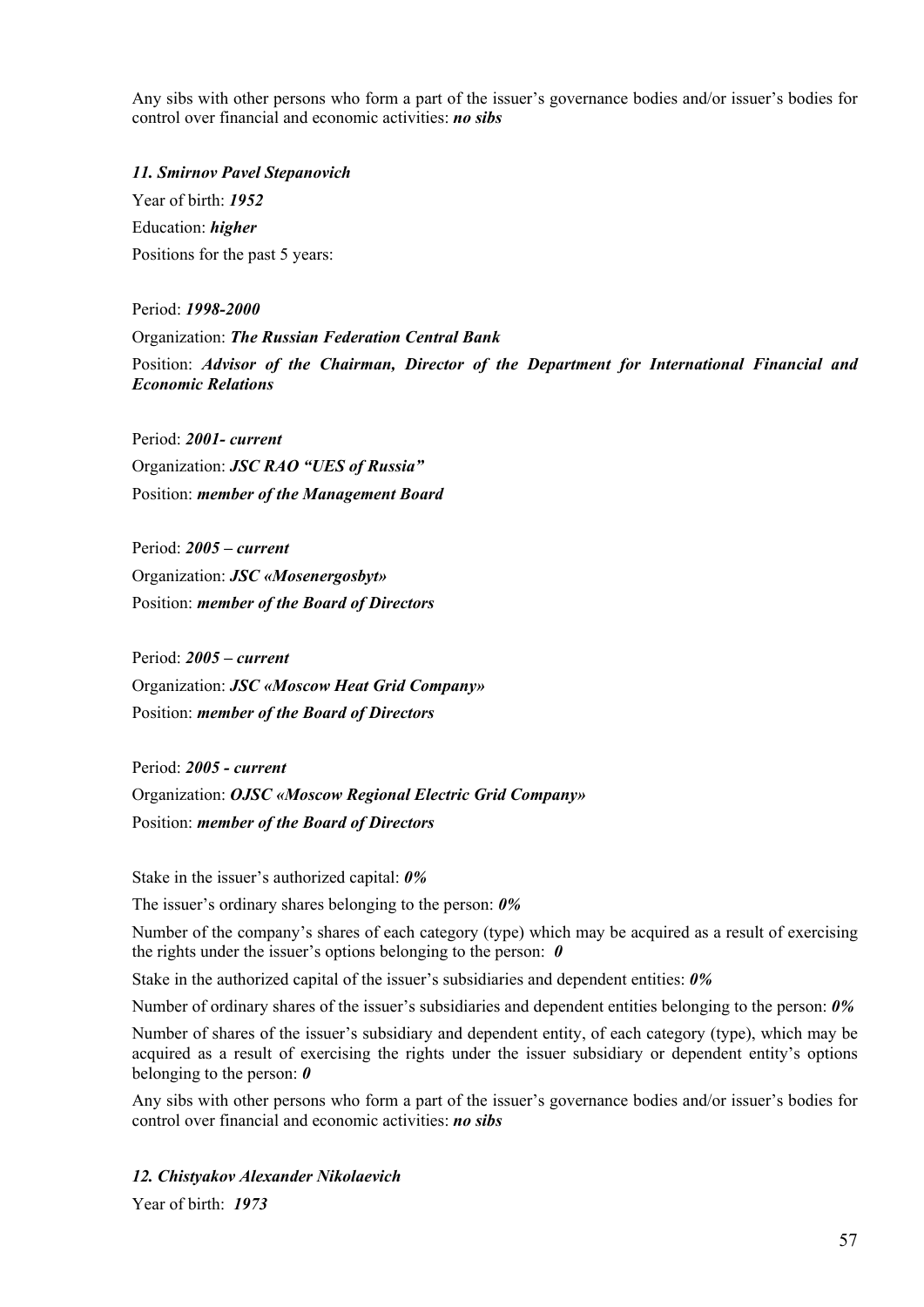Education: **higher** Positions for the past 5 years:

Period: *1999 - 2000*  Organization: *JSC RAO "UES of Russia"*  Position: *Head of the Department for Project and Trade Financing* 

Period: *2000 - 2001*  Organization: *JSC RAO "UES of Russia"*  Position: *Director for Investment Policy* 

Period: *2001 - 2002*  Organization: *JSC RAO "UES of Russia"*  Position: *member of the Management Board, Директор по инвестиционной политике*

Period: *2002 – current*  Organization: *JSC «FGC UES»*  Position: *First Deputy Chairman of the Management Board* 

Period: *2003 - 2005*  Organization: *JSC «Kolenergo»*  Position: *member of the Board of Directors* 

Period: *2003 – current*  Organization: *JSC «Hurenergo»*  Position: *Chairman of the Board of Directors* 

Period: *2003 - 2005*  Organization: *JSC «Energostroynabkomplekt UES»*  Position: *member of the Board of Directors* 

Period: *2004 – current*  Organization: *IDGC of Ural and Volga, JSC*  Position: *member of the Board of Directors* 

Period: *2004 – current*  Organization: *IDGC of Centre and Northern Caucasus, JSC*  Position: *member of the Board of Directors*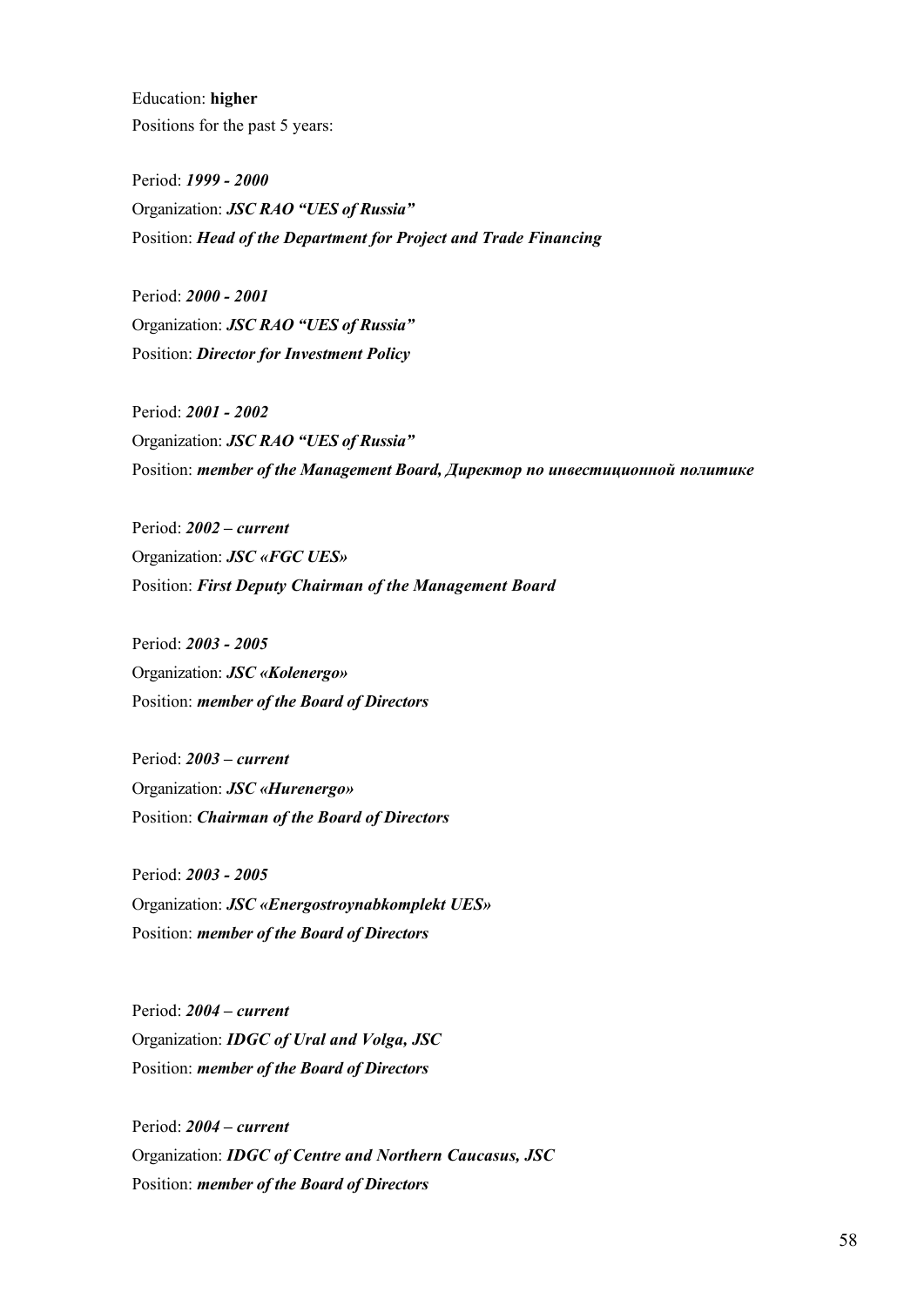Period: *2004 – current*  Organization: *IDGC of the North-West, JSC*  Position: *member of the Board of Directors* 

Period: *2005 – current*  Organization: *JSC «Tyumenenergo»* Position: *member of the Board of Directors*

Period: *2005 – current*  Organization: *IDGC of Siberia, JSC* Position: *Chairman of the Board of Directors*

Period: *2005 – current*  Organization: *JSC «Moscow City Electric Grid Company»*  Position: *member of the Board of Directors* 

Period: *2005 – current*  Organization: *OJSC «Moscow Regional Electric Grid Company»*  Position: *member of the Board of Directors* 

Stake in the issuer's authorized capital: *0%* 

The issuer's ordinary shares belonging to the person: *0%*

Number of the company's shares of each category (type) which may be acquired as a result of exercising the rights under the issuer's options belonging to the person: *0* 

Stake in the authorized capital of the issuer's subsidiaries and dependent entities: *0%*

Number of ordinary shares of the issuer's subsidiaries and dependent entities belonging to the person: *0%* 

Number of shares of the issuer's subsidiary and dependent entity, of each category (type), which may be acquired as a result of exercising the rights under the issuer subsidiary or dependent entity's options belonging to the person: *0*

Any sibs with other persons who form a part of the issuer's governance bodies and/or issuer's bodies for control over financial and economic activities: *no sibs*

*13. Shtykov Dmitry Viktorovich* 

Year of birth: *1976*  Education: *higher*  Positions for the past 5 years:

Period: *1999-2003* Organization: *JSC RAO "UES of Russia"*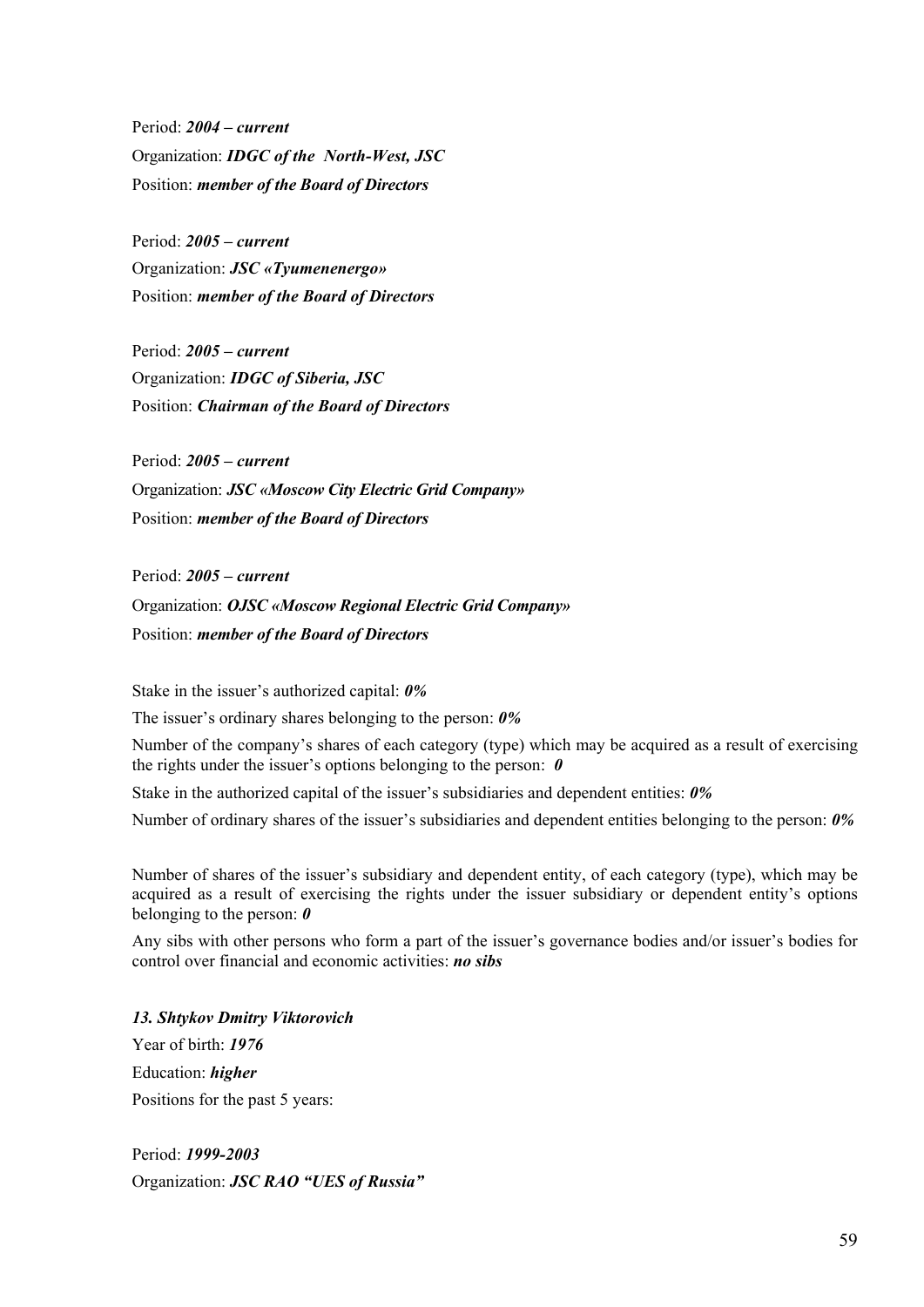Position: *Leading Specialist, Major Specialist, acting Head of the Department, Head of the Department* 

Period: *2003 – current*  Organization: *«Institution of Professional Directors» Foundation, Moscow city*  Position: *General Director* 

Period: *2004 – current*  Organization: *JSC «Orelenergo»*  Position: *Chairman of the Board of Directors* 

Period: *2003 – current*  Organization: *JSC «Pecherskaya GRES»*  Position: *Chairman of the Board of Directors* 

Period: *2004 – current*  Organization: *JSC «Vologdaenergo»*  Position: *member of the Board of Directors* 

Period: *2004 – current*  Organization: *JSC «Kamchatskenergo»*  Position: *member of the Board of Directors* 

Period: *2004 – current*  Organization: *JSC «Lenenergo»*  Position: *member of the Board of Directors* 

Period: *2003 – current*  Organization: *JSC «Nizhnovenergo»*  Position: *member of the Board of Directors* 

Period: *2003 – current*  Organization: *JSC «Samaraenergo»*  Position: *member of the Board of Directors* 

Period: *2004 – current*  Organization: *JSC «Tulaenergo»*  Position: *member of the Board of Directors* 

Period: *2003 – current*  Organization: *JSC «Zhigulevskaya HPP»*  Position: *member of the Board of Directors*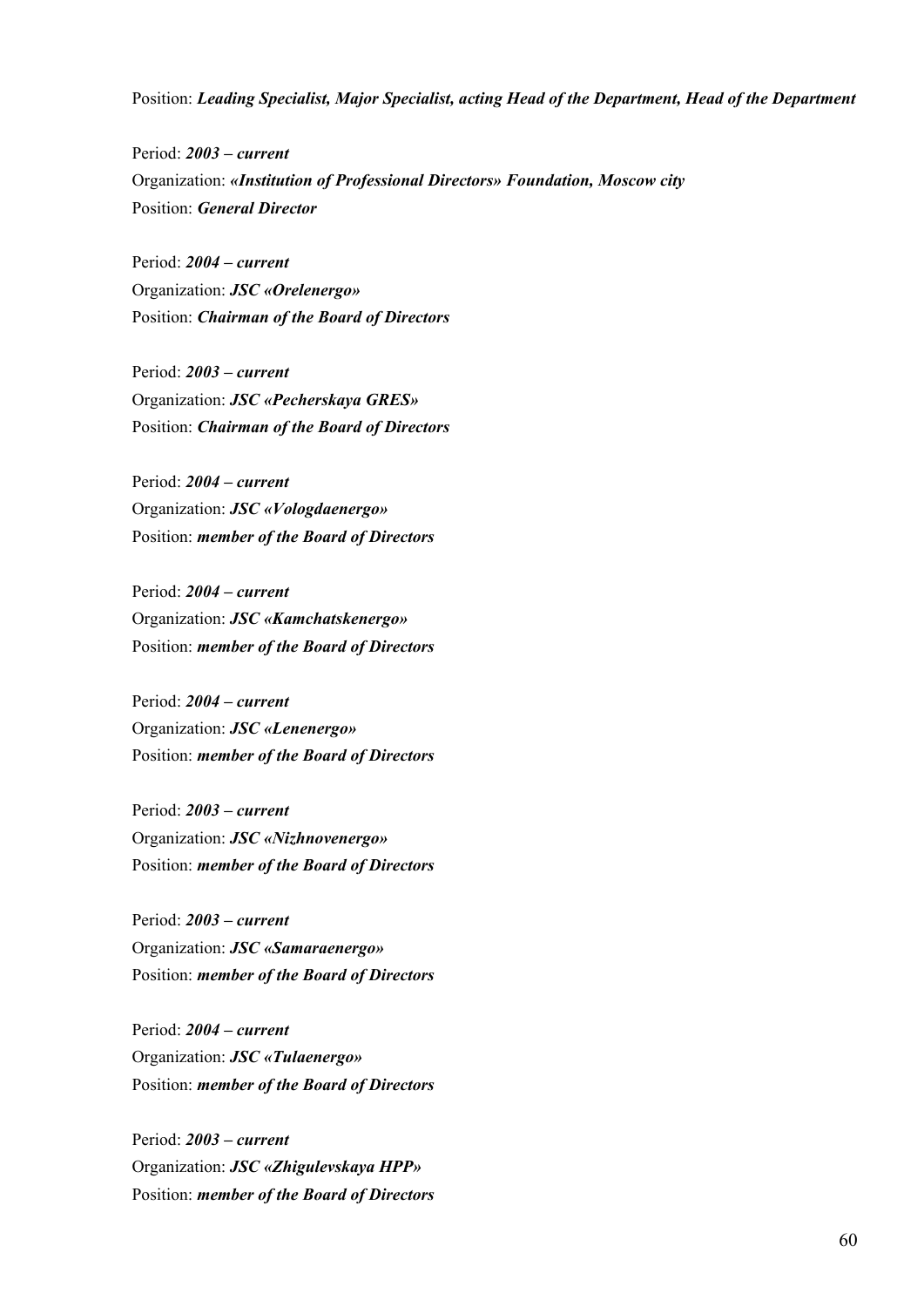Period: *2004 – current*  Organization: *JSC «Kostromna GRES»*  Position: *member of the Board of Directors* 

Period: *2004 – current*  Organization: *JSC «Sayano-Shushenskaya GRES»*  Position: *member of the Board of Directors* 

Period: *2002 – current*  Organization: *JSC «Cherepetsk GRES»*  Position: *member of the Board of Directors* 

Period: *2004 – current*  Organization: *JSC «Bryansk Generating Company»*  Position: *member of the Board of Directors* 

Period: *2004 – current*  Organization: *JSC «Sakhenergo»*  Position: *member of the Board of Directors* 

Period: *2004 – current*  Organization: *JSC «Primorenergoremont Production and Repair Enterprise»*  Position: *member of the Board of Directors* 

Period: *2004 – current*  Organization: *JSC «Волгоградэнерго»*  Position: *member of the Board of Directors* 

Period: *2004 – current*  Organization: *JSC «Serovo GRES»*  Position: *member of the Board of Directors* 

Period: *2005 – current*  Organization: *JSC «TGC-8»*  Position: *member of the Board of Directors* 

Period: *2005 – current*  Organization: *JSC «TGC-9»*  Position: *member of the Board of Directors*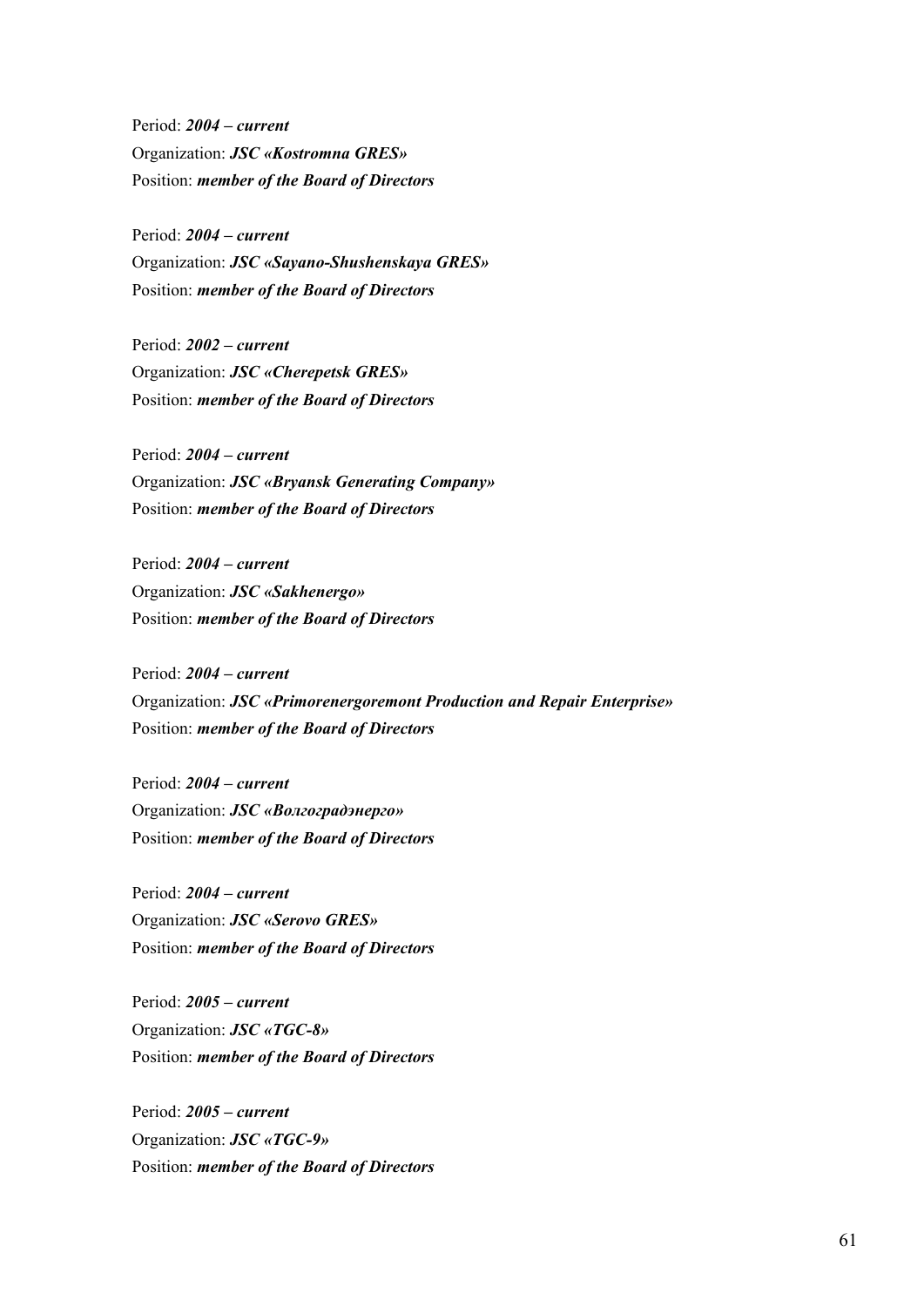Period: *2005 – current*  Organization: *JSC «OGC-1»*  Position: *member of the Board of Directors* 

Period: *2005 – current*  Organization: *JSC «OGC-4»*  Position: *member of the Board of Directors* 

Period: *2004 – current*  Organization: *JSC «OGC-5»*  Position: *member of the Board of Directors* 

Period: *2005 - current*  Organization: *JSC «GRES-24»*  Position: *member of the Board of Directors* 

Period: *2005 – current*  Organization: *OJSC «Moscow Regional Electric Grid Company»*  Position: *member of the Board of Directors* 

Stake in the issuer's authorized capital: *0%* 

The issuer's ordinary shares belonging to the person: *0%*

Number of the company's shares of each category (type) which may be acquired as a result of exercising the rights under the issuer's options belonging to the person: *0* 

Stake in the authorized capital of the issuer's subsidiaries and dependent entities: *0%*

Number of ordinary shares of the issuer's subsidiaries and dependent entities belonging to the person: *0%*

Number of shares of the issuer's subsidiary and dependent entity, of each category (type), which may be acquired as a result of exercising the rights under the issuer subsidiary or dependent entity's options belonging to the person: *0*

Any sibs with other persons who form a part of the issuer's governance bodies and/or issuer's bodies for control over financial and economic activities: *no sobs*

The issuer's Charter does not provide for a collegial executive body.

The person who exercises the functions of the issuer's sole executive body: *General Director OJSC «Moscow Regional Electric Grid Company»* 

*Yury Ivanovich Trofimov*  Year of birth: *1945* Education: *higher* Positions for the past 5 years: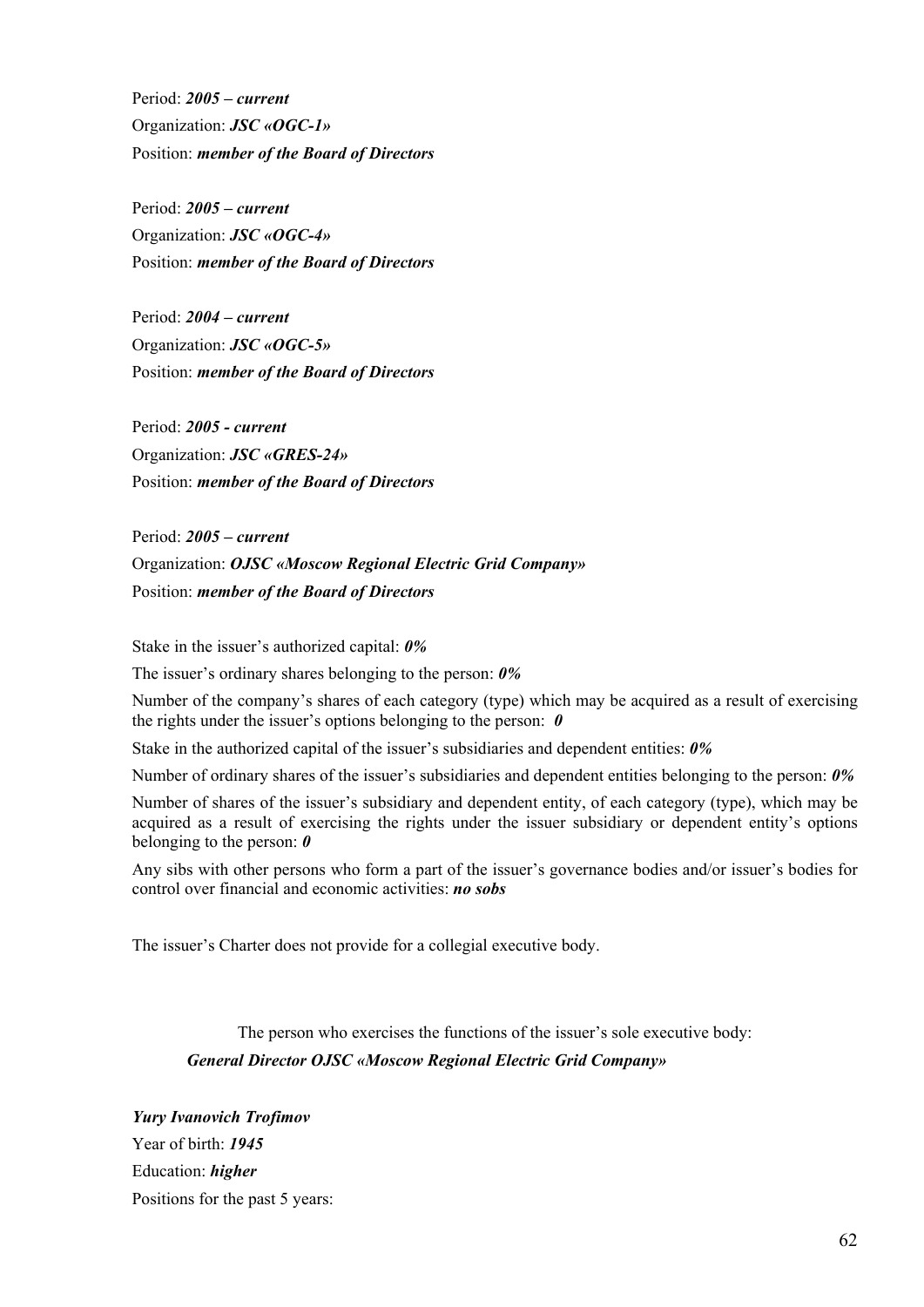Period: *1999-2005* Organization: *JSC «Orenburgenergo»*  Position: *General Director* 

Period: *1999 – current*  Organization: *JSC «Orenburgenergo»*  Position: *member of the Board of Directors* 

Period: *2005 – 2005*  Organization: *JSC «Transmission Grid Company»*  Position: *Acting General Director* 

Period: *2005 – current*  Organization: *OJSC «Moscow Regional Electric Grid Company»*  Position: *General Director* 

Stake in the issuer's authorized capital: *0%* 

The issuer's ordinary shares belonging to the person: *0%*

Number of the company's shares of each category (type) which may be acquired as a result of exercising the rights under the issuer's options belonging to the person: *0* 

Stake in the authorized capital of the issuer's subsidiaries and dependent entities: *0%*

Number of ordinary shares of the issuer's subsidiaries and dependent entities belonging to the person: *0%*

Number of shares of the issuer's subsidiary and dependent entity, of each category (type), which may be acquired as a result of exercising the rights under the issuer subsidiary or dependent entity's options belonging to the person: *0*

Any sibs with other persons who form a part of the issuer's governance bodies and/or issuer's bodies for control over financial and economic activities: *no sibs*

# **5.3. Data on amount of remuneration, privileges and\or indemnification of charges concerning**

*The issuer did not pay remuneration, privileges and/or indemnification to members of the Board of Directors during the last completed financial year.* 

# **5.4. Data on the structure and competence of the issuer's bodies for control over financial and economic activities**

The comprehensive description of the structure of the bodies for control over the issuer's financial and economic activities and their competence according to the issuer's Charter (constituent documents):

### *According to Article 21 of the issuer's Charter:*

*21.1. In order to ensure control over the Company financial and economic activities, the General Shareholder Meeting shall elect the Checkup Committee of the Company for the period till the next annual General Shareholder Meeting..*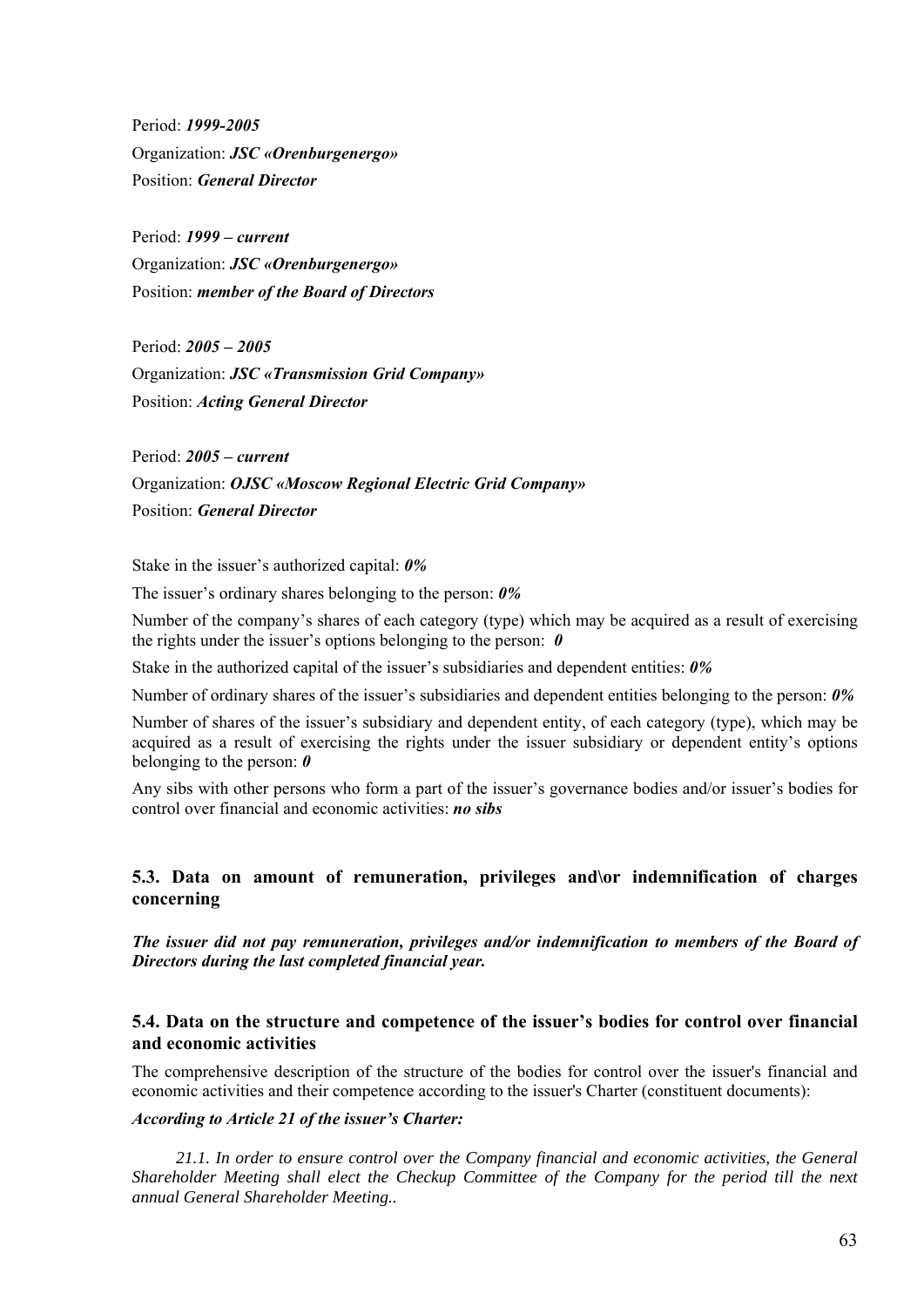*Should the Checkup Committee of the Company be elected at the extraordinary meeting of shareholders, the members of the Checkup Committee shall be considered elected for the period till the date of the holding of the Company annual General Shareholder Meeting.* 

*The quantitative structure of the Checkup Committee shall be 5 (five) people.* 

*21.2. By the decision of the Company General Shareholder Meeting, the powers of all or separate members of the Company Checkup Committee may be terminated early.* 

*21.3. The competence of the Company Checkup Committee shall include the following:* 

- *confirmation of the correctness of the information contained in the annual report, accounting balance sheet, income statement of the Company;*
- *analysis of the Company financial standing, revealing of the reserves for the improvement of the financial situation in the Company and working out of recommendations for the Company management bodies;*
- *organization and carrying out of an examination (audit) of the Company financial and economic activities, in particular:*
- *examination (audit) of the financial, accounting, settlement and other documentation of the Company which is connected with carrying out by the Company of financial and economic activities in order to ensure its compliance with the Russian Federation laws, the Charter, internal and other documents of the Company;*
- *control over safe keeping and use of fixed capital;*
- *control over the adherence to the order of writing off the insolvent debtors' debt to the Company losses;*
- *control over cash spending of the Company in accordance with the approved business plan and budget of the Company;*
- *control over the building up and use of the reserve and other specialized funds of the Company;*
- *examination of correctness and timely attributing and payment of dividends per the Company shares, interest per bonds and earnings per other securities;*
- *examination of the regulations issued earlier on the correction of violations and shortages revealed by the previous examinations (audits);*
- *carrying out of other actions (measures) connected with the examination of the Company financial and economic activities.*

*21.4.All decisions on the issues referred to the competence of the Checkup Committee shall be made by the simple majority of the votes from the total number of its members.* 

*21.5. The Checkup Committee shall be entitled and, in case of the revealed serious violations of the Company financial and economic activities, obliged to demand the convening of the Company extraordinary general shareholder meeting.* 

*21.6. The procedure of the Company Checkup Committee's activities shall be determined by the internal document of the Company approved by the Company General Shareholder Meeting.* 

*The Checkup Committee in accordance with the decision on carrying out an examination (audit) in order to carry out the given examination (audit), shall be entitled to involve specialists in the respective field of law, economy, finance, accounting, management, economic security and other organizations, including the specialized ones.* 

*21.7. The examination (audit) of the Company financial and economic activities may be carried out at any time at the initiative of the Company Checkup Committee, by the decision of the Company General Shareholder Meeting, the Company Board of Directors or upon the demand of the Company shareholder (shareholders) possessing in total at least 10 percent of the Company voting shares.* 

*21.8. For the examination and approval of the Company annual financial reports, the Company General Shareholder Meeting shall annually approve the Company Auditor.* 

*21.9. The amount of the remuneration of the services of the Auditor shall be determined by the Company Board of Directors.* 

*21.10. The Company Auditor shall carry out the examination of the Company financial and economic activities in accordance with the requirements of the Russian Federation laws and on the grounds of the Contract signed with him/her.* 

*21.11. Following the results of the examination of the Company financial and economic activities, the Company Checkup Committee, the Company Auditor shall compile a report, which shall contain:* 

• *confirmation of the correctness of the information contained in the Company reports and other financial documents;*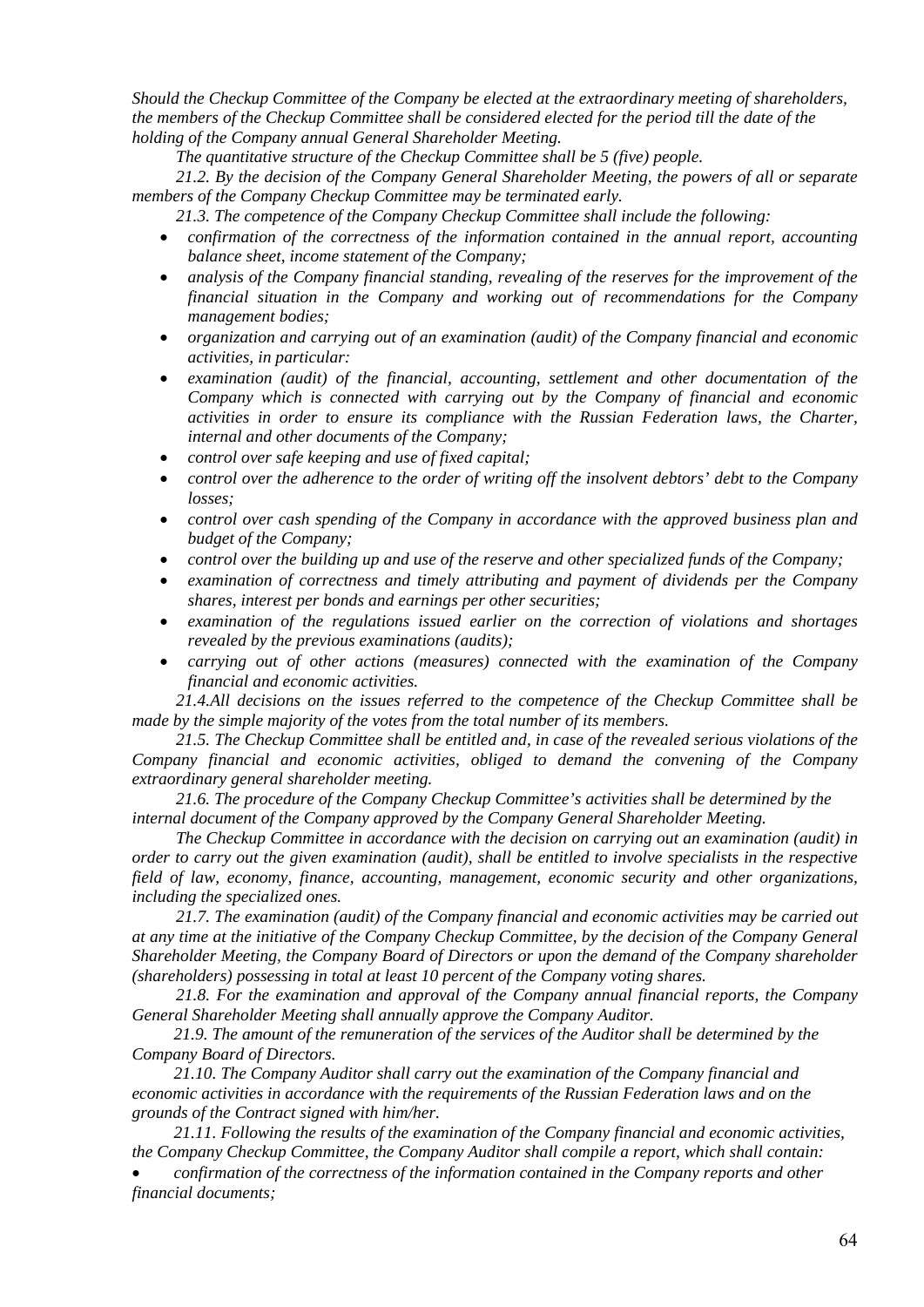• *information on the facts of violation by the Company of the accounting procedures and submission of financial reports envisaged by legal regulations of the Russian Federation, as well as normative enactments of the Russian Federation while carrying out by the Company of financial and economic activities.* 

*The procedure and the period for compiling the report on the results of the examination of the Company financial and economic activities shall be determined by the normative enactments of the Russian Federation and the Company internal documents.* 

The information on the system of internal control over the issuer's financial and economic activities; the information on availability of the internal audit service, time of its work and its key staff:

*The Internal Control Service of the issuer is on the stage of formation.* 

Data on presence of the issuer's internal document establishing the rules on prevention of use of service (insider) information:

*The issuer's internal document establishing the rules for prevention of the use of service (insider information was approved by the Board of Directors of OJSC «Moscow Regional Electric Grid Company» (Minutes No.11 of 3 November 2005) "Regulations for Insider Information of OJSC "Moscow Regional Electric Grid Company".* 

*A copy of the above mentioned document is attached to the quarterly report (Appendix No.1).* 

**5.5. Information on the persons that form part of the issuer's bodies for control over financial and economic activities** 

The personnel structure of the Checkup Committee:

*1. Anatoly Valerievich Baitov*  Year of birth: *1977* Education: *higher* Positions for the past 5 years:

Period: *1999-2001* Organization: *Financial Department under the Kurgan Region Administration*  Position: *Senior Specialist of the Division for Control and Audit* 

Period: *2001-2002* Organization: *CJSC « "Index" Bureau for Independent Supervision» (Moscow city)*  Position: *Head of the Department* 

Period: *2002-2003*  Organization: *Representative office of RAO UESR "Centrenergo"*  Position: *Adviser for checkup committees' work* 

Period: *2003 - 2004*  Organization: *The "Institute of Professional Directors" Foundation*  Position: *Deputy General Director*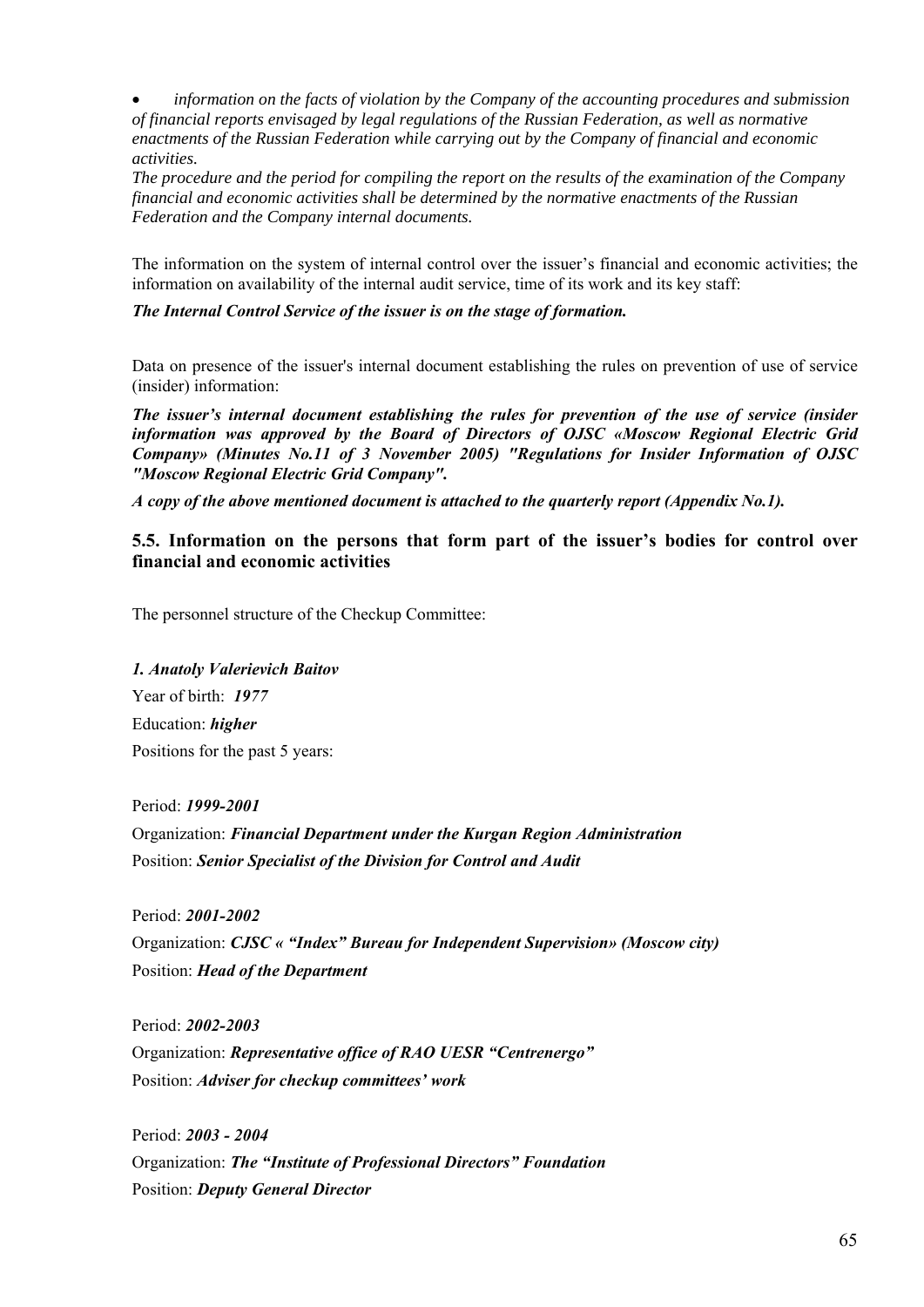Period: *2004- current*  Organization: *«FGC UES», JSC* Position: *Head of the Financial Control and Internal Audit Directorate* 

Period: *2005 – current*  Organization: *OJSC «Moscow Regional Electric Grid Company»*  Position: *member of the checkup committee* 

Stake in the issuer's authorized capital: *0%* 

The issuer's ordinary shares belonging to the person: *0%*

Number of the company's shares of each category (type) which may be acquired as a result of exercising the rights under the issuer's options belonging to the person: *0* 

Stake in the authorized capital of the issuer's subsidiaries and dependent entities: *0%*

Number of ordinary shares of the issuer's subsidiaries and dependent entities belonging to the person: *0%*

Number of shares of the issuer's subsidiary and dependent entity, of each category (type), which may be acquired as a result of exercising the rights under the issuer subsidiary or dependent entity's options belonging to the person: *0*

Any sibs with other persons who form a part of the issuer's governance bodies and/or issuer's bodies for control over financial and economic activities: *no sibs*

#### *2. Tatiana Petrovna Dronova*

Year of birth: *1954*  Education: *higher* Positions for the past 5 years:

Period: *2000 - 2001* Organization: *"Rosenergoatom"*  Position: *Deputy Senior Accountant*

Period: *2001 – current* Organization: *JSC «Mosenergo»* Position: *Senior Accountant*

Period: *2005 – current*  Organization: *OJSC «Moscow Regional Electric Grid Company»*  Position: *member of the checkup committee* 

Stake in the issuer's authorized capital: *0,00354 %* 

The issuer's ordinary shares belonging to the person: *0,00354 %*

Number of the company's shares of each category (type) which may be acquired as a result of exercising the rights under the issuer's options belonging to the person: *0*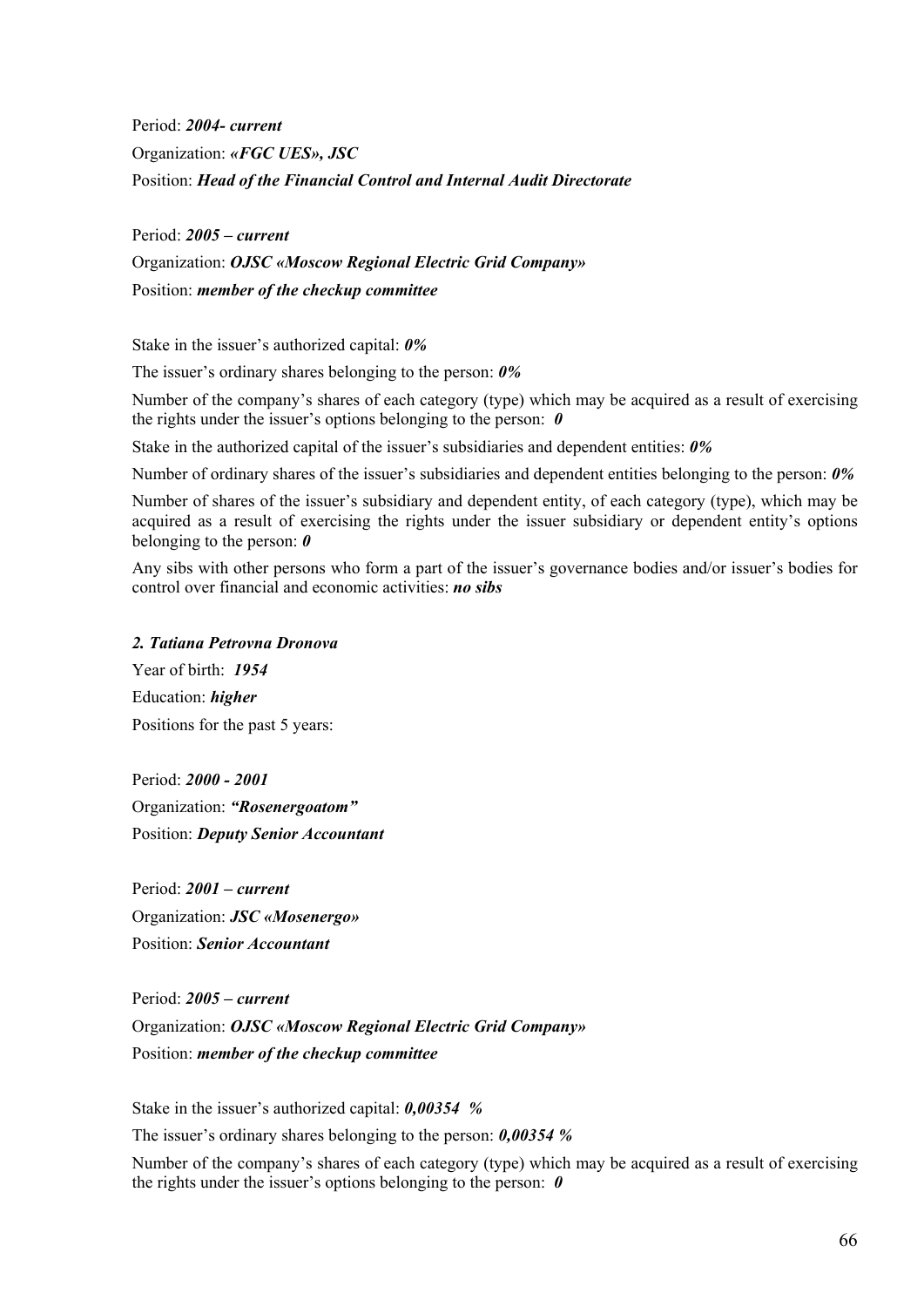Stake in the authorized capital of the issuer's subsidiaries and dependent entities: *0%*

Number of ordinary shares of the issuer's subsidiaries and dependent entities belonging to the person: *0%*

Number of shares of the issuer's subsidiary and dependent entity, of each category (type), which may be acquired as a result of exercising the rights under the issuer subsidiary or dependent entity's options belonging to the person: *0*

Any sibs with other persons who form a part of the issuer's governance bodies and/or issuer's bodies for control over financial and economic activities: *no sibs*

### *3. Igor Alikovich Zenyukov*

Year of birth: *1966* Education: *higher* Positions for the past 5 years:

Period: *1991-2001* Organization: *JSC «Yarenergo»*  Position: *Shift Chief at the CHP-3*

Period: *2001-2004* Organization: *JSC «Yarenergo»*  Position: *Senior Specialist of the Corporate Policy Department*

Period: *2004-2005* Organization: *JSC RAO "UES of Russia"*  Position: *Head of the Department for Corporate Information* 

Period: *2005 – 2005* Organization: *JSC RAO "UES of Russia"*  Position: *Head of the Department for Corporate Information Services*

Period: *2005 – current* Organization: *JSC RAO "UES of Russia"*  Position: *Head of the Department for Information and Analysis*

Period: *2005 – current* Organization: *JSC «Rostovenergo Management Company»*  Position: *Member of the Board of Directors* 

Period: *2005 – current* Organization: *JSC «Belgorod Selling Company»*  Position: *Member of the Board of Directors*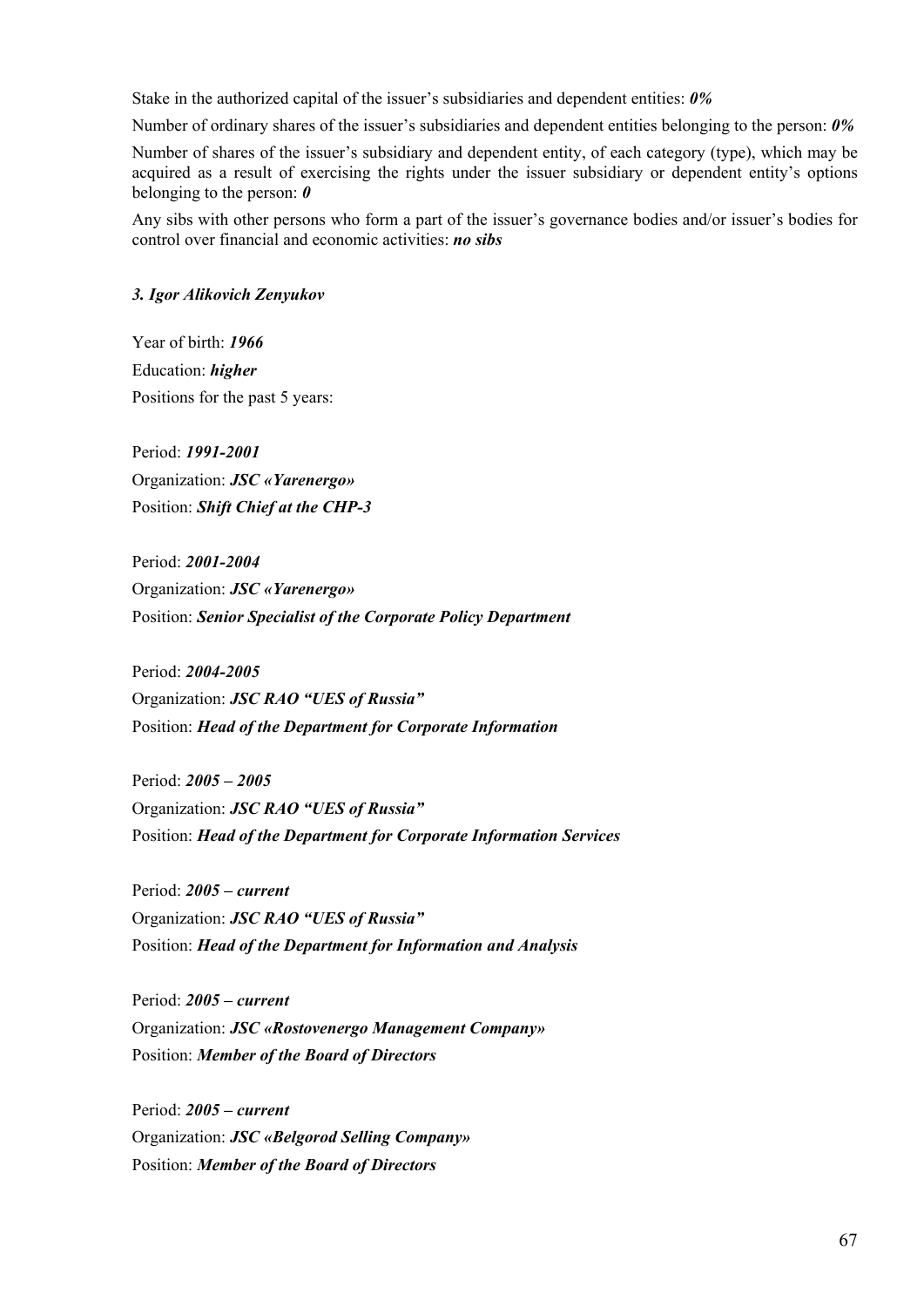Period: *2005 – current* Organization: *JSC «Perm Generating Company»*  Position: *Member of the Board of Directors* 

Period: *2005 – current* Organization: *JSC «Yaroslavl Energy Company»*  Position: *Member of the Board of Directors* 

Period: *2005 – current* Organization: *JSC «Prioksk Territorial Generating Company»*  Position: *Member of the Board of Directors* 

Period: *2005 – current* Organization: *JSC «Orenburg Heat generating Company»*  Position: *Member of the Board of Directors* 

Period: *2005 – current* Organization: *JSC «TGC-2»*  Position: *Member of the Board of Directors* 

Period: *2005 – current* Organization: *JSC «Tver Generating Company»*  Position: *member of the Board of Directors* 

Period: *2005 – current* Organization: *JSC «Kursk Generating Company»*  Position: *member of the Board of Directors* 

Period: *2005 – current* Organization: *JSC «Surgut GRES-2»*  Position: *member of the Board of Directors* 

Period: *2005 – current* Organization: *JSC «Corporate Governance Institute»*  Position: *Chairman of the Board of Directors* 

Period: *2005 – current* Organization: *JSC «Yareletrosetremont»*  Position: *member of the Board of Directors* 

Period: *2005 – current*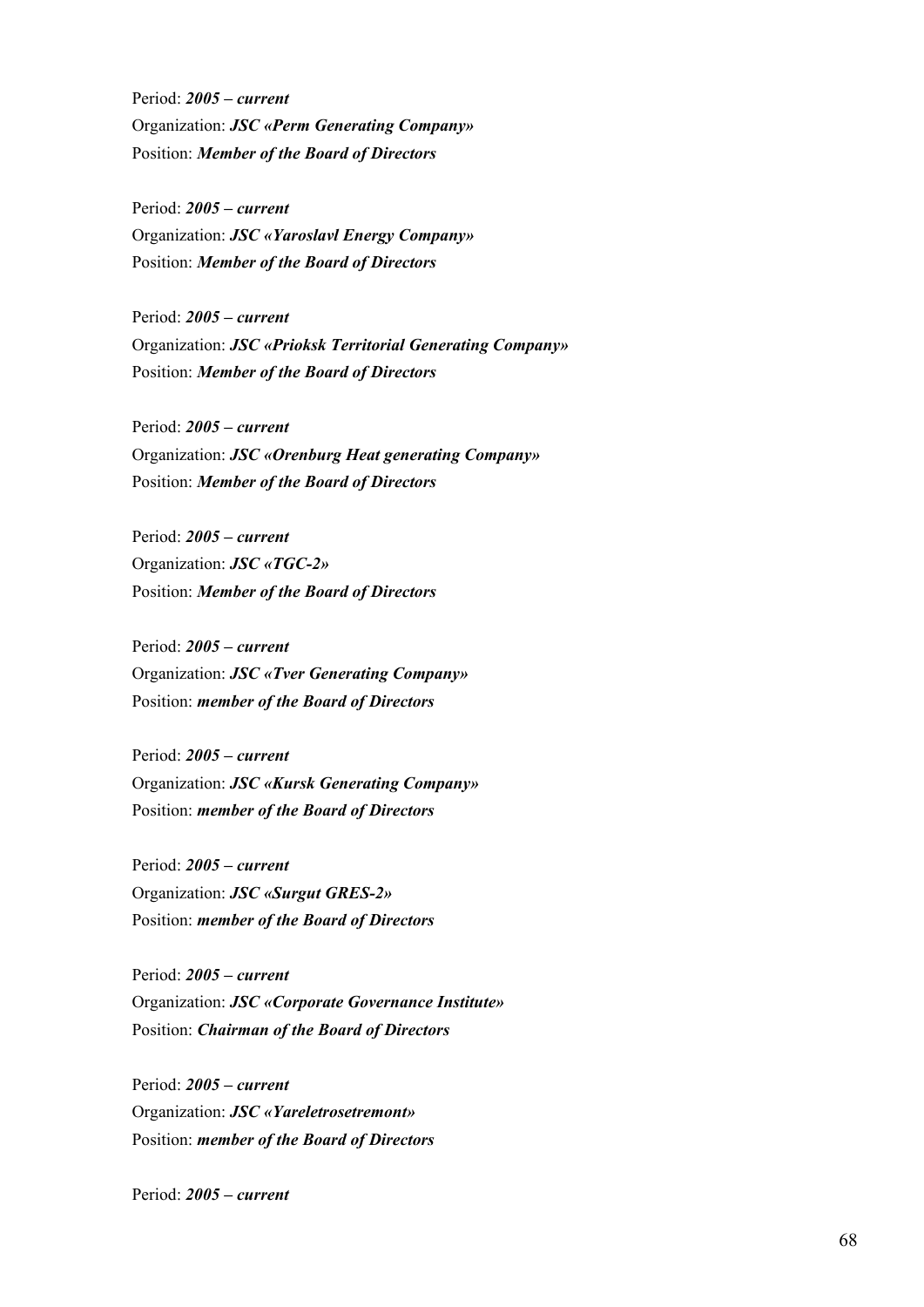Organization: *JSC «GVC Energetiki»*  Position: *member of the Board of Directors* 

Period: *2005 – current* Organization: *JSC «Moscow City Electric Grid Company»*  Position: *member of the Board of Directors* 

Period: *2005 – current*  Organization: *OJSC «Moscow Regional Electric Grid Company»*  Position: *member of the checkup committee* 

Stake in the issuer's authorized capital: *0%* 

The issuer's ordinary shares belonging to the person: *0%*

Number of the company's shares of each category (type) which may be acquired as a result of exercising the rights under the issuer's options belonging to the person: *0* 

Stake in the authorized capital of the issuer's subsidiaries and dependent entities: *0%*

Number of ordinary shares of the issuer's subsidiaries and dependent entities belonging to the person: *0%*

Number of shares of the issuer's subsidiary and dependent entity, of each category (type), which may be acquired as a result of exercising the rights under the issuer subsidiary or dependent entity's options belonging to the person: *0*

Any sibs with other persons who form a part of the issuer's governance bodies and/or issuer's bodies for control over financial and economic activities: *no sibs*

# *4. Marina Alexeevna Lelekova*

Year of birth: *1961*  Education: *higher Positions for the past 5 years:* 

Period: *2000-2001*  Organization: *«Dalenergosbyt», a branch of JSC «Dalenergo»* Position: *Chief Accountant* 

Period: *2001-2004*  Organization: *"AKFA" Auditing Company*  Position: *Director for Audit* 

Period: *2001-2003* 

Organization: *"Vostokenergo", a representative office of OAO RAO "UES of Russia" for management of joint-stock companies at the Eastern Region of Russia*  Position: *Advisor of the General Director of the Representative office for work of checkup committees*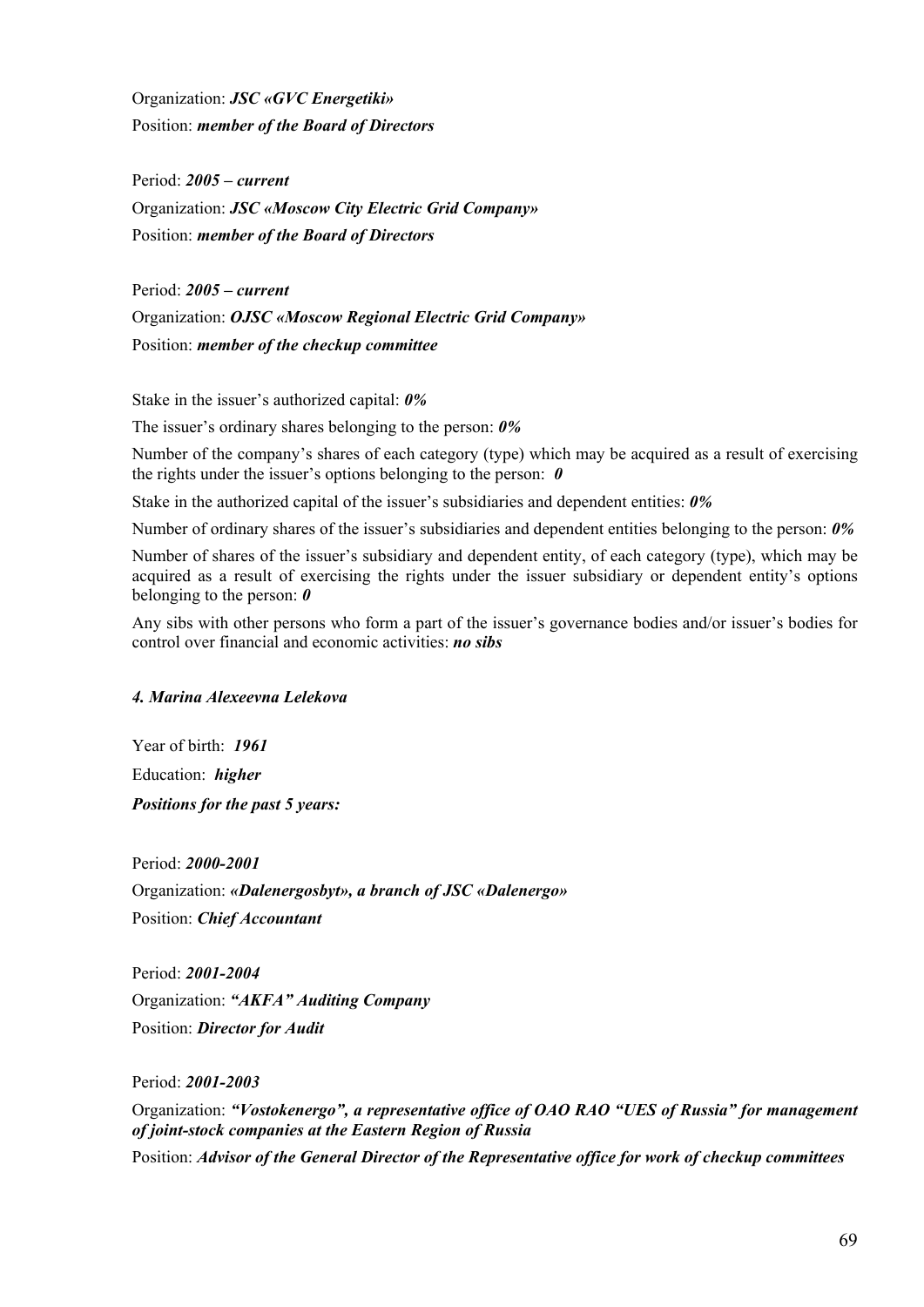Period: *2003-2004*  Organization: *«Institute of Professional Directors» Foundation*  Position: *Advisor for work of checkup committees* 

Period: *2004-current* 

Organization: *JSC «FGC UES»*  Position: *Deputy Director, Senior Expert, Senior Specialist of the Direction for Financial Control and Internal Audit* 

Period: *2005 – current*  Organization: *OJSC «Moscow Regional Electric Grid Company»*  Position: *member of the checkup committee* 

Stake in the issuer's authorized capital: *0%* 

The issuer's ordinary shares belonging to the person: *0%*

Number of the company's shares of each category (type) which may be acquired as a result of exercising the rights under the issuer's options belonging to the person: *0* 

Stake in the authorized capital of the issuer's subsidiaries and dependent entities: *0%*

Number of ordinary shares of the issuer's subsidiaries and dependent entities belonging to the person: *0%*

Number of shares of the issuer's subsidiary and dependent entity, of each category (type), which may be acquired as a result of exercising the rights under the issuer subsidiary or dependent entity's options belonging to the person: *0*

Any sibs with other persons who form a part of the issuer's governance bodies and/or issuer's bodies for control over financial and economic activities: *no sibs*

# *5. Lyudila Romanovna Matyunina*

Year of birth: *1950* Education: *higher*  Positions for the past 5 years:

Period: *1998-2004*  Organization: *JSC RAO "UES of Russia"*  Position: *Deputy Head of the Department for Financial Audit* 

Period: *2004-current* Organization: *JSC RAO "UES of Russia"* Position: *First Deputy Head of the Department for Internal Audit under the Corporate Center* 

Period: *2005 – current*  Organization: *OJSC «Moscow Regional Electric Grid Company»*  Position: *member of the checkup committee*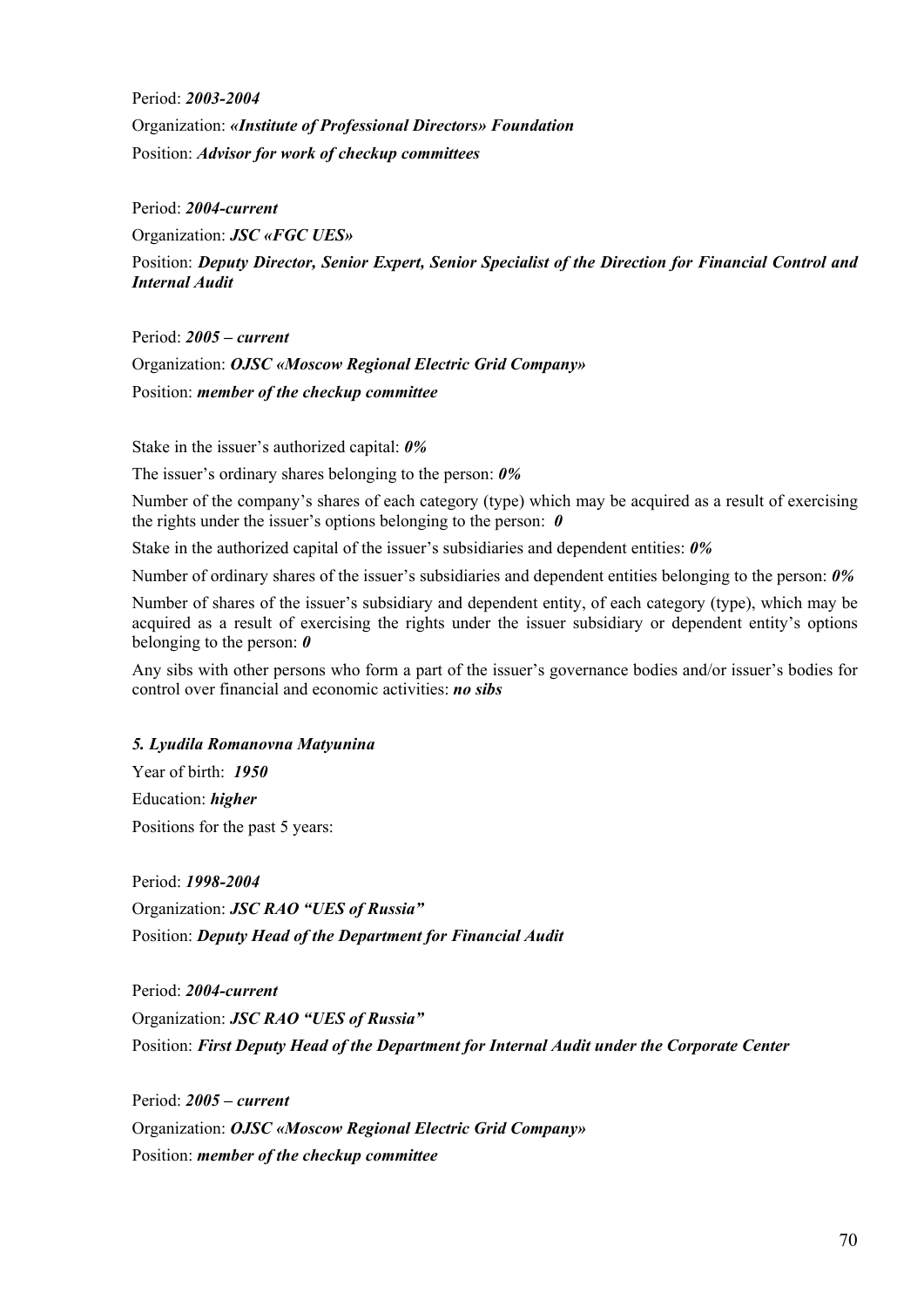Stake in the issuer's authorized capital: *0%* 

The issuer's ordinary shares belonging to the person: *0%*

Number of the company's shares of each category (type) which may be acquired as a result of exercising the rights under the issuer's options belonging to the person: *0* 

Stake in the authorized capital of the issuer's subsidiaries and dependent entities: *0%*

Number of ordinary shares of the issuer's subsidiaries and dependent entities belonging to the person: *0%*

Number of shares of the issuer's subsidiary and dependent entity, of each category (type), which may be acquired as a result of exercising the rights under the issuer subsidiary or dependent entity's options belonging to the person: *0*

Any sibs with other persons who form a part of the issuer's governance bodies and/or issuer's bodies for control over financial and economic activities: *no sibs*

# **5.6. Data on amount of remuneration, privileges and/or indemnification of charges paid to the issuer's financial and economic activities' control bodies**

*The issuer paid no remuneration, privileges and/or indemnification of charges to members of the Checkup Commission* 

*There are no corresponding agreements on payment of remuneration, privileges and/or indemnification of charges to members of the Checkup Commission in 2005.* 

**5.7. Data on the number and the generalized data on education and structure of the issuer's staff (employees), and also on change of number of the staff (employees) of the issuer** 

*In the considered reporting period, information is not provided.* 

**5.8. Data on any obligations of the issuer to the staff (employees) concerning the possibility of their participation in the authorized (joint-stock) capital (share fund) of the issuer** 

*The issuer has no agreements and obligations concerning an opportunity of participation of the issuer's employees (staff) in its authorized capital.*

*The issuer's options were not provided to employees (staff). The issuer did not approve and register the issuer's options.*

# **VI. Data on participants (shareholders) of the issuer and on interest-party transactions completed by the issuer**

# **6.1. Data on the total amount of the issuer's shareholders (participants)**

Total amount of persons recorded in the shareholders' register of the issuer for the date of the end of the IV quarter – *18,640* 

Total amount of the issuer's nominee shareholders - *23* 

**6.2. Data on the issuer's participants (shareholders) owing at least 5 percent of its**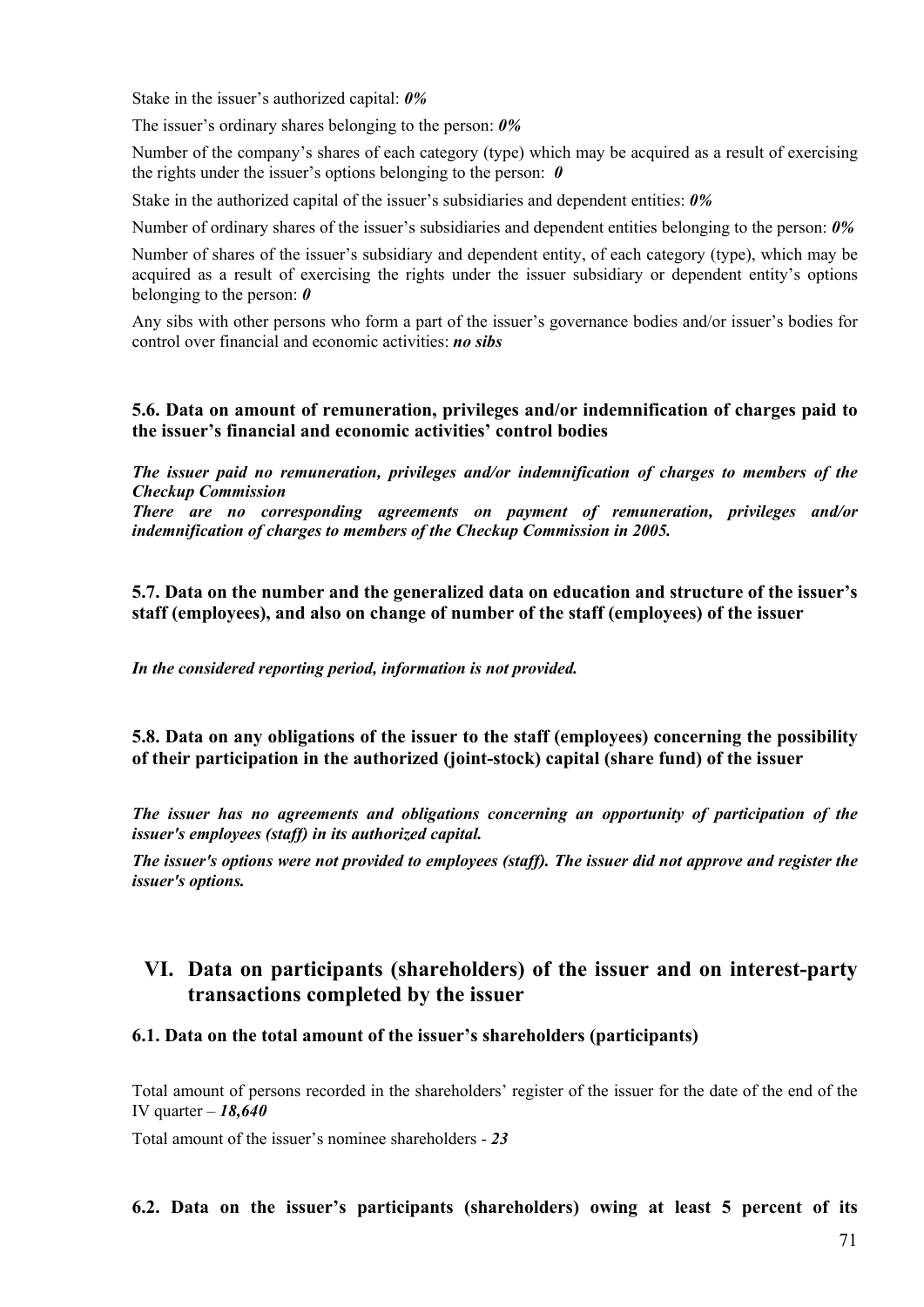**authorized (joint-stock) capital (share fund) or at least 5 percent of its ordinary shares, and data on such persons' participants (shareholders) owing at least 20 percent of the authorized (joint-stock) capital (share fund) or at least 20 percent of their ordinary shares.** 

*Shareholders (participants), possessing at least 5 per cent of the authorized capital of the issuer:* 

1. *The share of the authorized capital of the issuer accounting for 29.62% is registered in the shareholders' register in the name of the nominee shareholder:*

Full name of the company: *Closed Joint-Stock Company "Depositary Clearing Company" (DCC)* 

Short name of the company: *CJSC "DCC"*

Location: *31 Shabolovka street, Building B, Moscow, Russian Federation, 115162.*

Phone: *(095) 956-0999, 411-8338* Fax: *(095) 232-68-04* E-mail: *[dcc@dcc.ru](mailto:dcc@dcc.ru)*

*License No. 177-06236-000100 of the professional participant of the securities market for the implementation of the depositary activity as of October 9, 2002 It was issued by the FFMS of Russia. The license duration is unlimited.* 

Amount of ordinary shares of the issuer belonging to the given body – *8,368,631,229 pieces (nominee shareholder)* 

2. *The share of the authorized capital of the issuer in the amount of 7.58% is registered in the issuer's shareholders register in the name of the nominee shareholder:*

Full company name: *Noncommercial Partnership "The National Depositary Center"* 

Short company name: *NDC*

Location: *1/13 Sredniy Kislovskiy sidestreet, Building 4, Moscow*

Phone: **(0***95) 956-2-659* Fax: *(095) 965-09-38* E-mail: *[info@ndc.ru](mailto:info@ndc.ru)*

*License No. 177-03431-000100 of the securities market professional participant for the implementation of the depositary activity as of December 4, 2000. Issued by the Federal Securities Market Commission. The license duration is unlimited.* 

Amount of ordinary shares belonging to the given body – *2,141,081,921 pieces (nominee shareholder)* 

3. *The share of the authorized capital of the issuer in the amount of 50.9047 % is registered in the issuer's shareholders register in the name of the nominee shareholder:* 

Full name of the company: *Limited Liability Company "Depositary and Corporate Technologies"* 

Short company name: *LLC "DCT"* 

Location: *17 Ramenkie street, Building 1, Moscow, 119607*

Phone: *(095) 641-30-31*, Fax: *(095) 641-30-31*; E-mail: *Dkt @depotech.ru* 

*License No. 077-08381-000100 of the professional participant of the securities market for the implementation of the depositary activity given as of April 21, 2005. It was issued by the FFMS of Russia. The license duration is up to April 21, 2008.* 

Amount of ordinary shares belonging to the given body – *14,379,166,000 pieces (nominee shareholder)* 

# **6.3. Data on the stake of the State or municipal institution in the issuer's authorized (jointstock) capital (share fund), presence of the special right ("golden share").**

Share of the issuer's authorized capital being in state (federal, Russian Federation component units'), municipal ownership: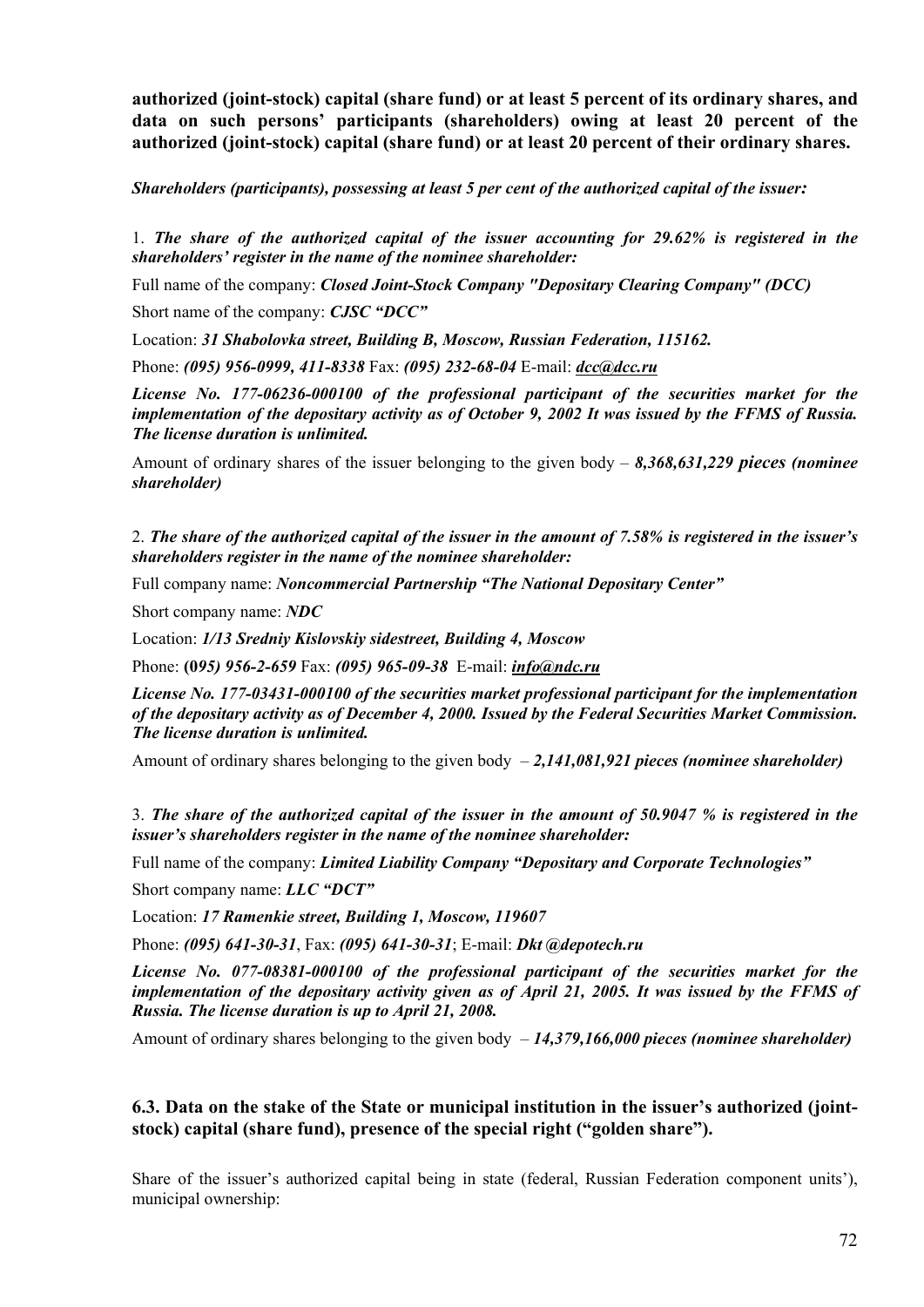*0.000036% is in ownership of the Moscow Region* 

Holder of the parcel of shares:

Name: *Ministry of Property Relations of the Moscow Region*

Location: *54 Yubileiniy prospect, town of Reutov, Moscow Region, 143969*.

Postal address: *18 Lesteva street, Moscow, 115162*

Body fulfilling on behalf of the RF component unit the functions of the issuer's shareholder: *Ministry of Property Relations of the Moscow Region.* 

Special Right for the participation of the Russian Federation, subjects of the Russian Federation, municipal formations in the issuer's administration: *no*

## **6.4. Data on restrictions on participation in the authorized (joint-stock) capital (share fund) of the issuer**

The limiting of shares amount belonging to one shareholders and/or their total nominal value, and/or maximum amount of votes presented to one shareholder: *no* 

Limitation for the share of the foreign persons' participation in the authorized capital of the issuer: *no* 

Other limitations connected with the participation in the authorized (share) capital (share fund) of the issuer: *no*

**6.5. Data on changes in the composition and stale of the issuer's shareholders (participants) owing at least 5 percent of its authorized (joint-stock) capital (share fund) or at least 5 percent of its ordinary shares** 

*Information on the structure and amount of the issuer's shareholders participation possessing at least 5% of his/her ordinary shares and for 5 past completed financial years is not presented concerning the fact that the issuer is registered as a legal body on April 1, 2005.* 

## **6.6. Data on the issuer's interested-party transactions**

*In the IV quarter 2002, the Board of Directors approved 5 interested-party transactions for the total amount of RUR 170,479,114.54 and Euro 879,430.40 which is 0.6638% o the balance cost of the issuer's assets determined in accordance with data of the issuer's accounting report as of 30 September 2005.* 

## **6.7. Data on debt receivable amount**

*In the considered reporting period, information is not provided.* 

# **VII. Issuer's accounting reports and other financial information**

**7.1. Annual financial statement of the issuer**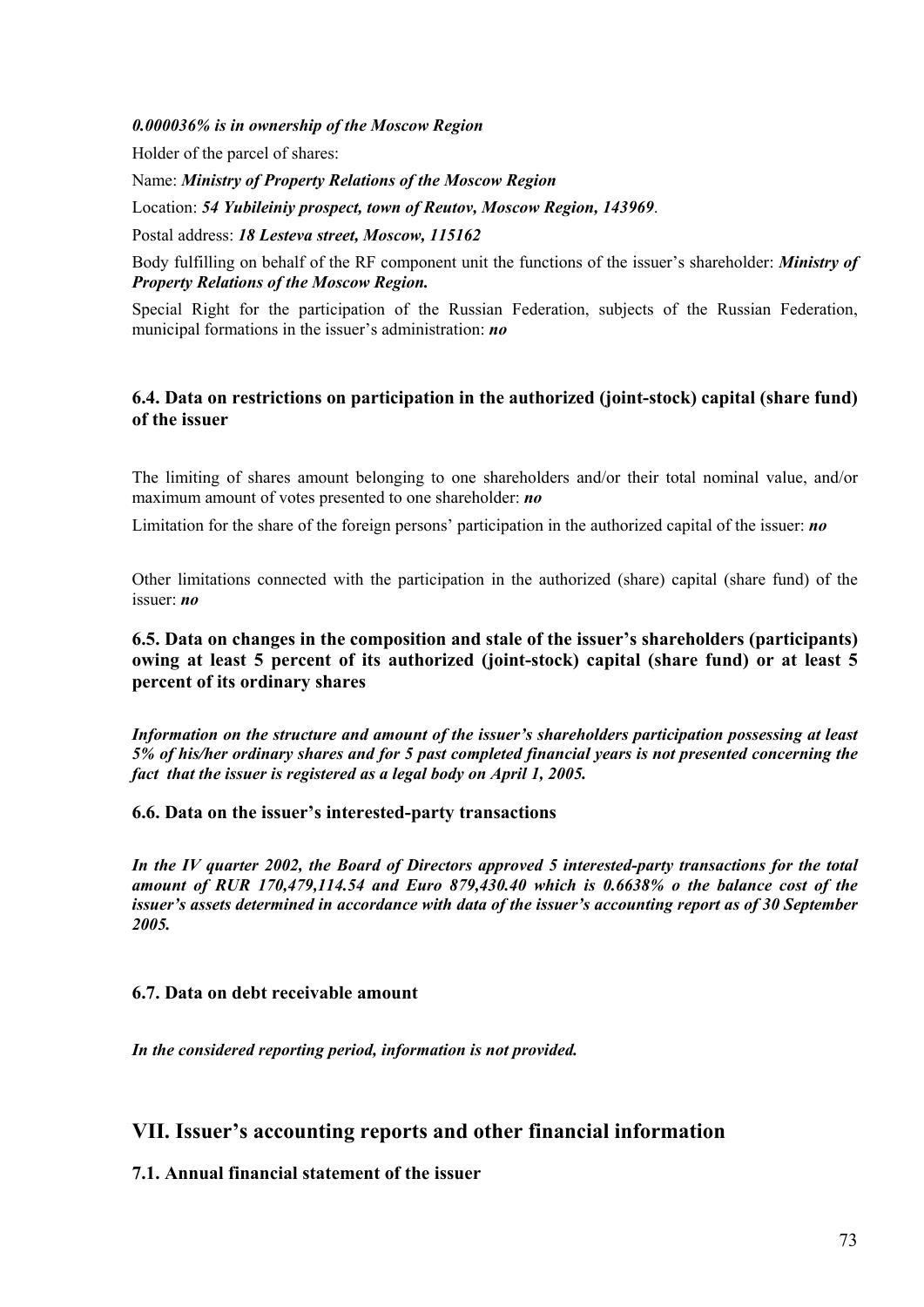*In the considered reporting period, information is not provided.* 

*The issuer does not make annual accounting statement in accordance with the International Accounting Reporting Standards or the US Generally Accepted Accounting Principles.* 

**7.2. Quarterly accounting reports of the issuer for the previous completed reporting quarter** 

*In the considered reporting period, information is not provided.* 

**7.3. Summary accounting reports of the issuer for the previous completed financial year** 

*Provided that the issuer has no subsidiary and/or dependent entities, the issuer does not make summary accounting reports.* 

*The issuer did not make summary accounting reports in accordance with the International Accounting Reporting Standards.*

## **7.4. Data on the issuer's accounting policy**

*Regulations on accounting policy of OJSC «Moscow Regional Electric Grid Company» for 2005, approved by the order of the General Director No.409-48 of 20 May 2005 is presented in Appendix No.2 to the quarterly report .* 

**7.5. Data on total account of the export, and also the share of the export in total amount of sales**

*In the considered reporting period, information is not provided.* 

## **7.6. Data on the value of the issuer's real estate and essential changes which occurred in the structure of the issuer's property after the date of the previous completed financial year**

The total value of the fixed assets and the amount of the accumulated depreciation for the date of the reporting quarter end:

*It is not possible to provide for the information on the total value of the fixed assets and the amount of the accumulated depreciation for the date of the reporting quarter end prior to complete forming of the accounting report.* 

*Information as of the end of the III quarter 2005 is provided:* 

RUR thousand

| thousand) |
|-----------|
|-----------|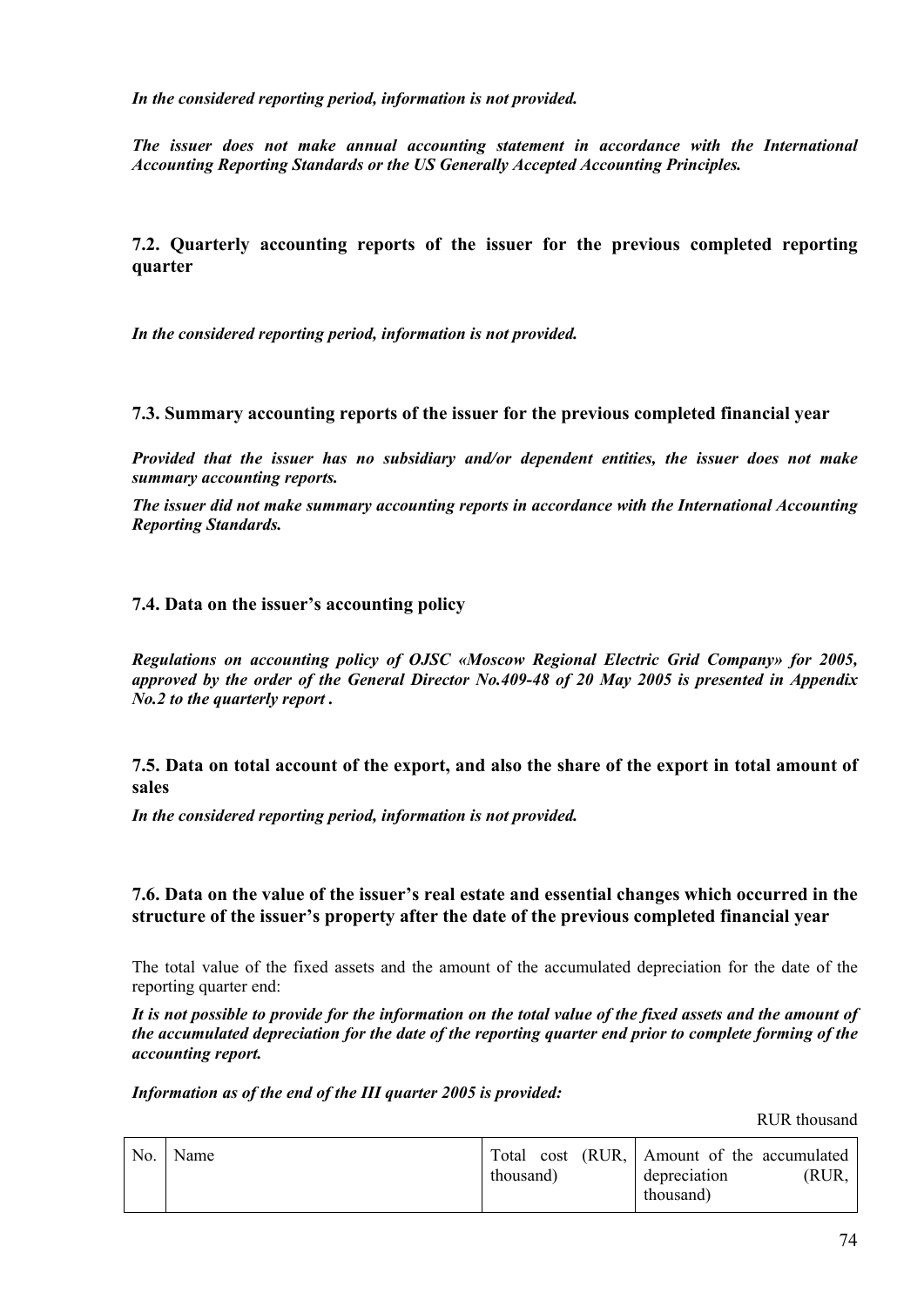| <b>Buildings, construction and transmission</b><br>devices | 26,648,766 | 16,477,377 |
|------------------------------------------------------------|------------|------------|

#### *During 12 months before the date of the reporting quarter end the assessment of the fixed assets owned or rented for the long term by the issuer was not carried out by the appraiser.*

Information on any change in the structure of intangible assets of the issuer as well as information on any purchases or retirement on any reason of any asset of the issuer provided that balance cost of the assets exceeds 5 percent of balance cost of assets of the issuer as well as information on any other changes significant for the issuer which tool place after the ending date of the last completed financial year prior to the ending date of the reporting quarter: *no such information* 

## **7.7. Data on participation of the issuer in litigations if such participation may have a material effect on the financial and economic activities**

*There were no judicial proceedings which could considerably influence the financial and industrial activity of the Company.* 

# **VIII. Additional information on the issuer and the placement of the equity securities**

## **8.1. Additional data on the issuer**

## **8.1.1. Data on the amount, structure of the authorized (joint-stock) capital (share fund) of the issuer**

Information on the authorized capital of the issuer:

Amount of the authorized capital is *RUR 14,124,679,850 (Fourteen billion, one hundred and twenty four million, six hundred and seventy nine thousand, eight hundred and fifty).* 

Ordinary shares: *28,249,359,700 (Twenty eight billion, two hundred and forty nine million, three hundred and fifty nine thousand, seven hundred) pieces*

Total par value of the ordinary shares: *RUR 14,124,679,850 (Fourteen billion, one hundred and twenty four million, six hundred and seventy nine thousand, eight hundred and fifty).*

Share of the ordinary shares in the authorized capital of the issuer: **100%** 

Par value of each share: **RUR 0.5** 

*Shares of the issuer do not circulate beyond the boundaries of the Russian Federation.* 

## **8.1.2. Data on the change of the amount of the authorized (joint-stock) capital (share fund) of the issuer**

*From the moment of the state registration of the issuer as a legal entity (1 April 2005) amount of its authorized capital did not change.*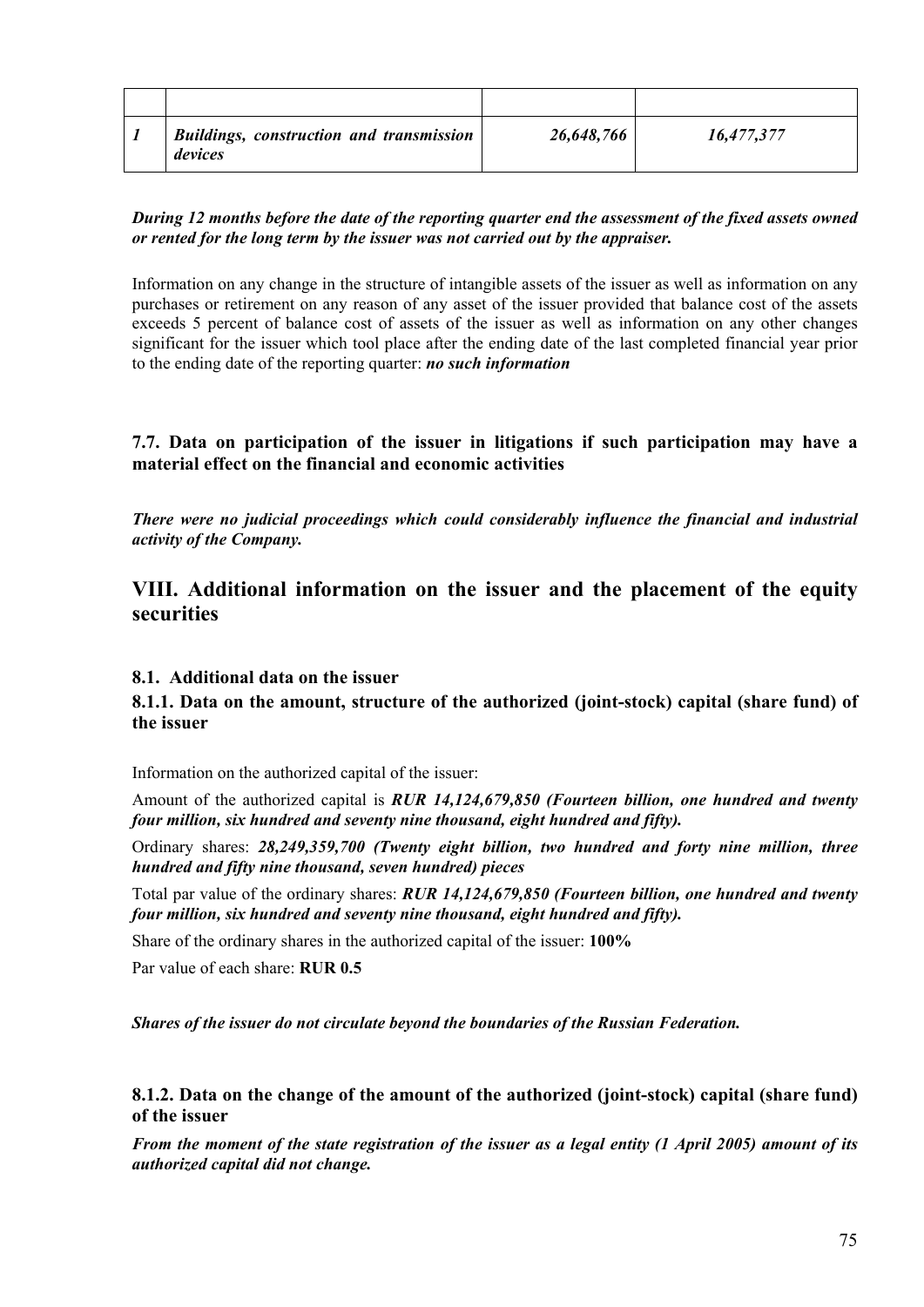## **8.1.3. Data on formation and use of the reserve fund and other funds of the issuer**

The name of the fund is the **reserve fund.** 

Amount of the fund established in accordance with the authorized documents: *in accordance with the articles of the Issuer, the creation of the Reserve fund is determined in the amount of 5% form the issuer's authorized capital.* 

*Amount of obligatory annual allocation to the reserve fund of the Company is not less than 5 (Five) percent from net profit of the Company until reaching of the set amount of the reserve fund.* 

Amount of the fund in monetary means as of the ending date of the corresponding reporting period, and in percent from authorized (joint-stock) capital (share fund):

*Until complete forming of the accounting report, it is not available.* 

#### **8.1.4. Data on the procedure of convocation and carried out the meeting (conference) of the issuer supreme governance body**

Name of the top body of the issuer's management: *General meeting of shareholders* 

The order of shareholders' notifying on meeting (session) carrying out of the top body of the issuer's management in accordance with the Articles:

*11.5. Notification on the General Meeting of shareholders carrying out is addressed to (or handled to) each person indicated in the list of persons possessing the right to take part in the General meeting of shareholders and also shall be published by the Company at least 30 days prior to the date of its carrying out in socio-political newspaper "Izvestia".* 

 *If the nominee shareholder is registered in the Company's shareholder's register the notification on the General meeting of shareholders carrying out is directed to the nominee shareholder if the list of persons possessing the right for participation in the General meeting of shareholders does not contain other postal addresses the notification on the General meeting of shareholders shall be directed to.* 

 *11.6 Agenda issues voting bulletins shall be sent via postal special delivery to the address indicated in the list of persons possessing the right to participate in the general meeting of shareholders or given against signature to each person indicated in the list of persons possessing the right to participate in the General meeting of shareholders if there is no other address the notification on the General meeting of shareholders carrying out shall be sent to.* 

 *Each person included into the list shall be presented one copy of the bulletin for voting concerning all items or one copy of two and more bulletins for voting concerning different issues.* 

 *12.4 Notification on the General Meeting of shareholders carrying out by means of the absentee voting shall be published by the Company in the socio-political newspaper "Izvestia" at least 30 (Thirty) days prior to the date of the bulletin acquisition deadline.* 

 *12.5. Agenda questions voting bulletins shall be sent via postal special delivery to the address indicated in the list of persons possessing the right to participate in the general meeting of shareholders or given against signature to each person indicated in the list of persons possessing the right to participate in the General meeting of shareholders at least 20 (Twenty) days prior to the date of the Company's bulletins acquisition deadline.* 

 *Each person included into the list shall be presented one copy of the bulletin for voting covering all agenda items or one copy of two and more bulletins for voting concerning different issues.* 

 *The order of persons' familiarization with agenda items information (materials) concerning the agenda of the General meeting of shareholders and the list of such information (materials) shall be determined by the decision of the Company's Board of Directors.* 

Persons (bodies) entitled to convene (require holding) of the extraordinary meeting (session) of the issuer's top management body and also the order of the direction (presentation) of such requirements in accordance with the Articles: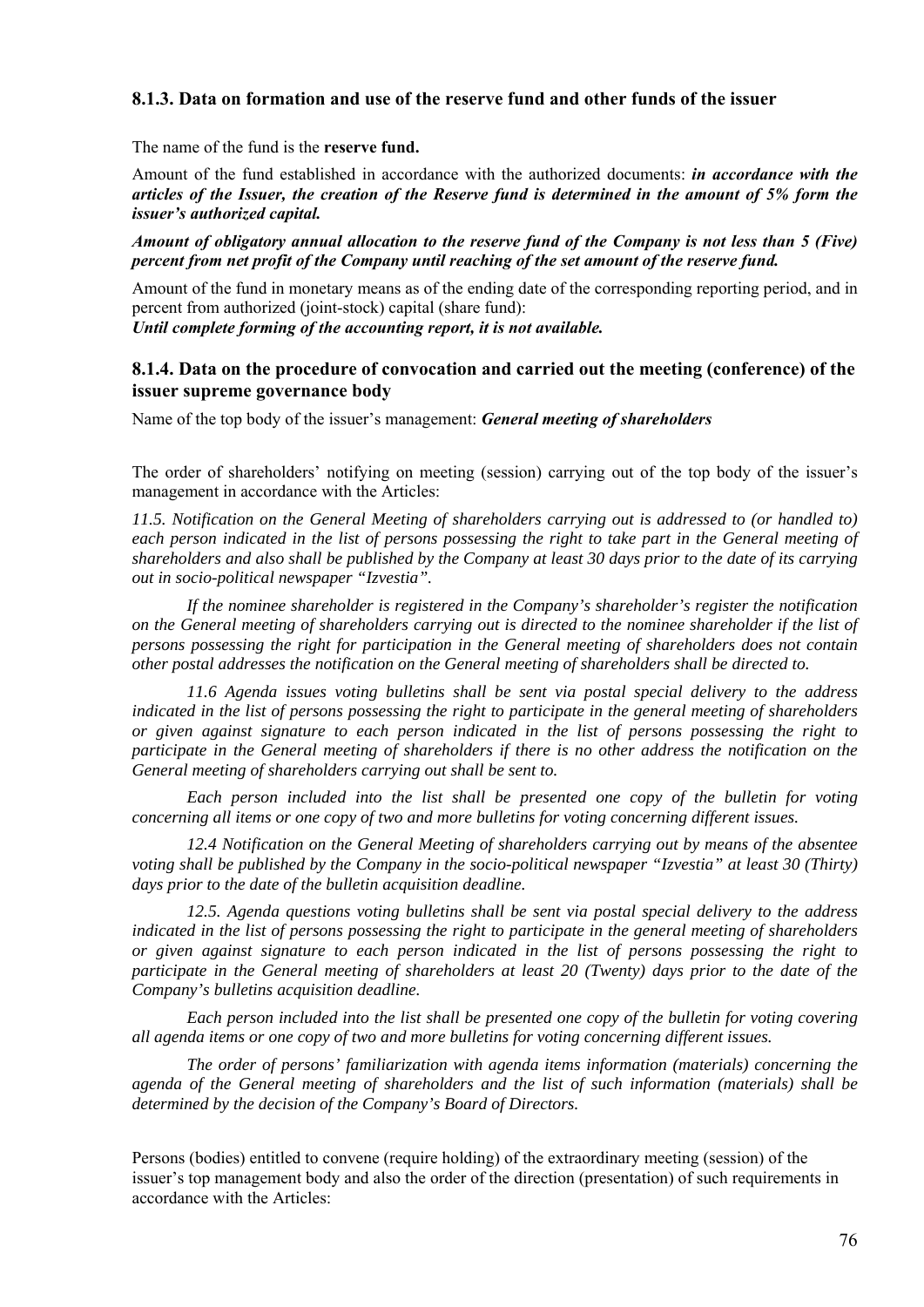*14.2. Extraordinary General Meeting of Shareholders shall be carried out by the decision of the Board of Directors of the Company on the basis of their own initiative, requirements of the Checkup Committee of the Company, Company's Auditor and also a shareholder (shareholders) of the Company possessing at least 10 (Ten) per cent of the voting shares of the Company for the date of the requirement presentation.* 

 *14.4 Items that are to be included into the agenda of the Company's General Meeting of Shareholders shall be presented in the requirement of the Company's General meeting of shareholders carrying out.* 

 *14.5. If the requirement to hold the Extraordinary General Meeting of shareholders of the Company is presented by the shareholder (shareholders), it shall contain the name (description) of the shareholder (shareholders) requiring the meeting carrying out indicating the quality, category (type) of the Company's shares belonging to them.* 

 *Requirements of the company's extraordinary General Meeting of shareholders convening shall be signed by a person (persons) who require the Company's Extraordinary General Meeting of shareholders.* 

The order of the meeting date of the Issuer's top management body determination is carried out in accordance with the Articles:

*11.1. Annual General meeting of shareholders of the Company shall be carried out not earlier than two months after and not later than six months after the financial year end.* 

*Annual General meeting of shareholders must solve the issues of the election of the Board of Directors, and Checkup committee. It must also approve the Auditor of the Company, Annual report of the Company presented by the Company's Board of Directors together with reports on profits and losses (income statement) of the Company, and also profit distribution (including the payment (declaration) of dividends except for profit distributed as dividends concerning the results of the first quarter, half year, nine months of the financial year) and losses of the Company concerning the results of the financial year.* 

 *14.3. Convening of the General Meeting of shareholders by the requirement of the Checkup Committee of the Company, Auditor of the Company and shareholder (shareholders) being the owners of at least 10 (Ten) percent of the Company's voting shares is carried out by the Company's Board of Directors.* 

 *Such General meeting of shareholders shall be carried out within 40 (Forty) days since the moment of the requirement presentation on the Company's General Meeting of shareholders carrying out, except for the case determined by paragraph 14.9 of the Articles.* 

Persons who are entitled to introduce suggestions to the agenda of the issuer's top management body meeting and also the order of such suggestions introduction according to the Articles:

*13.1. Shareholders (shareholder) being the owners of at least 2 per cent of the company's voting shares possess the right to introduce the amendments to the agenda to the Annual general meeting of shareholders and promote candidates to the Company's Board of Directors and Checkup committee, which amount can not exceed the qualitative structure amount of the correspondent body. Such proposals shall be introduced to the Company not later than 60 (Sixty) days after the financial year end.* 

 *13.2. The suggestion to introduce the issues to the agenda of the General Meeting of shareholders and the suggestion on the candidates promotion shall be presented in the written form with the indication of the name (description) of the shareholders (shareholder) representing them, amount and category (type) of shares belonging to them and are to be signed by the shareholders (shareholder).* 

 *13.3. The suggestion to present the items to the agenda of the General meeting of shareholders shall contain the wording of each proposed item, and the proposal on candidates' promotion shall contain the name and data of the document of identification (series and (or) number of the document, date and place of its issue and the body issued the document) of each promoted candidate, and the name of the body he/she is promoted to.*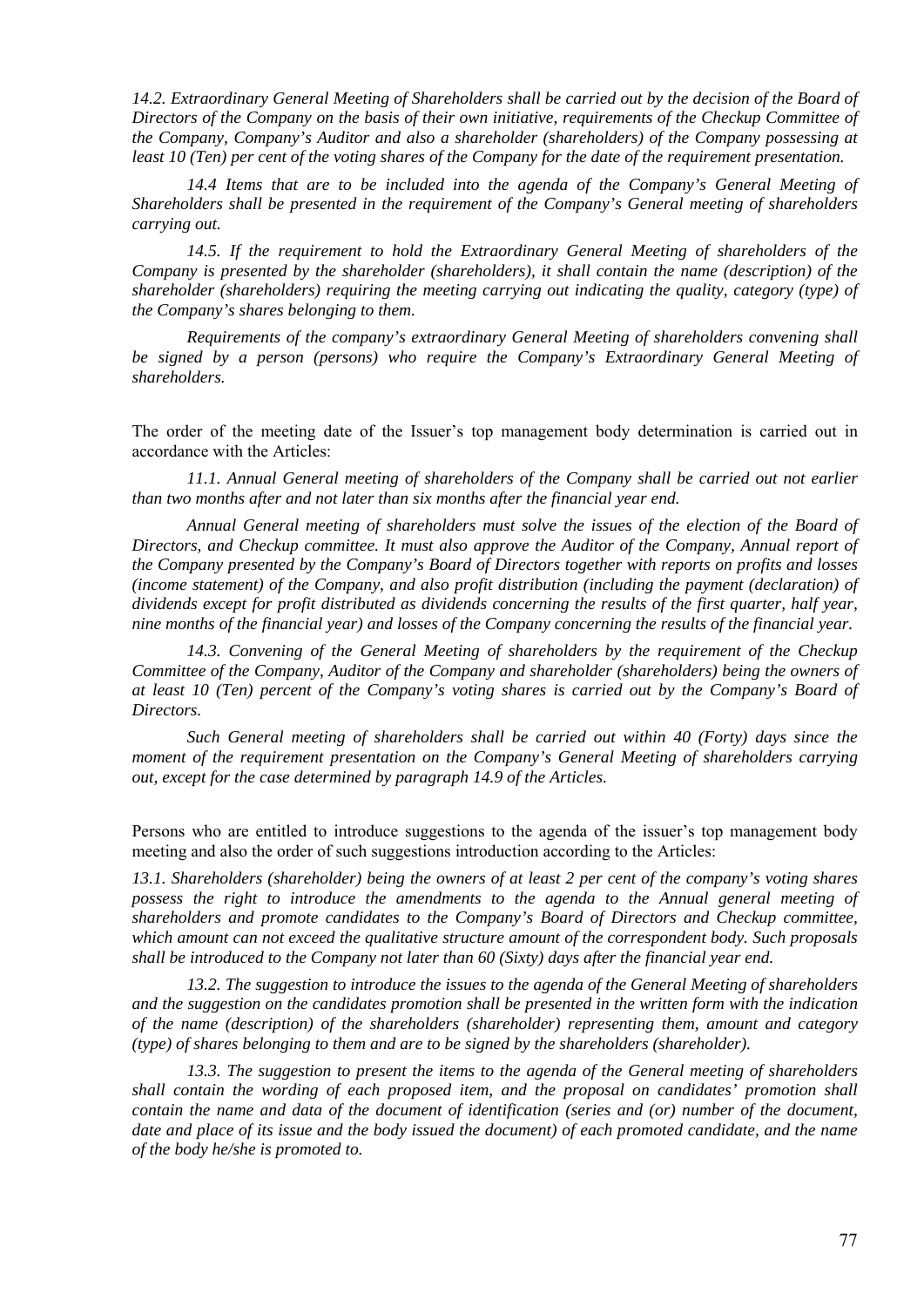Persons that possess the right to familiarize themselves with information (materials), presented for the preparation and carrying out of the meeting (session) of the top management body of the issuer and also the order of familiarization with such information (materials) in accordance with the Articles:

11.7. Information (materials) concerning the agenda items of the General Meeting of *shareholders 20 (Twenty) days prior, or should the General Meeting of shareholders agenda contain the item on the Company's restructuring - 30 (Thirty) days prior to the General Meeting of Shareholders carrying out shall be available for the persons entitled to take part in the General Meeting of shareholders for them to familiarize themselves in the office of the General Meeting of shareholders. The abovementioned information (materials) shall be available for the persons entitled to take part in the General meeting of shareholders during its carrying out.* 

 *The order of the persons entitled to take part in the General meeting of shareholders familiarization with information (materials) concerning the agenda items of the General meeting of shareholders and the list of such information shall be determined by the Company's Board of Directors.* 

**8.1.5. Data on the commercial organizations in which the issuer owns at least 5 percent of the authorized (joint-stock) capital (share fund) or at least 5 percent of ordinary shares** 

*There are no commercial organizations in which the issuer owns at least 5 percent of the authorized (joint-stock) capital (share fund) or at least 5 percent of ordinary shares as of the end of the IV quarter..*

**8.1.6. Information on substantial transactions made by the issuer** 

*In the reporting quarter, the issuer did not make substantial transactions (group of interconnected transactions) which amount of obligations accounts for 10 and more per cent of the balance value of the issuer's assets concerning the date of his/her financial statement for the past accounting period prior the transaction making.* 

**8.1.7. Information on credit ratings of the issuer** 

*The issuer and/or its securities were given no credit ratings.* 

#### **8.2. Information on each category (type) of the issuer's shares**

Category: *ordinary registered shares*

Nominal value of each share: *RUR 0.5*

Amount of outstanding shares (amount of shares canceled or void): *28,249,359,700 (twenty-eight billion two hundred and forty-nine million three hundred and fifty-nine thousand seven hundred) pieces* 

Amount of additional outstanding shares being in the process of placement (amount of shares of the additional issue which did not go through the state registration of the report on the results of the issue): *no such shares*

Amount of declared shares: *no such shares* 

Amount of shares being on the issuer's balance: *no such shares*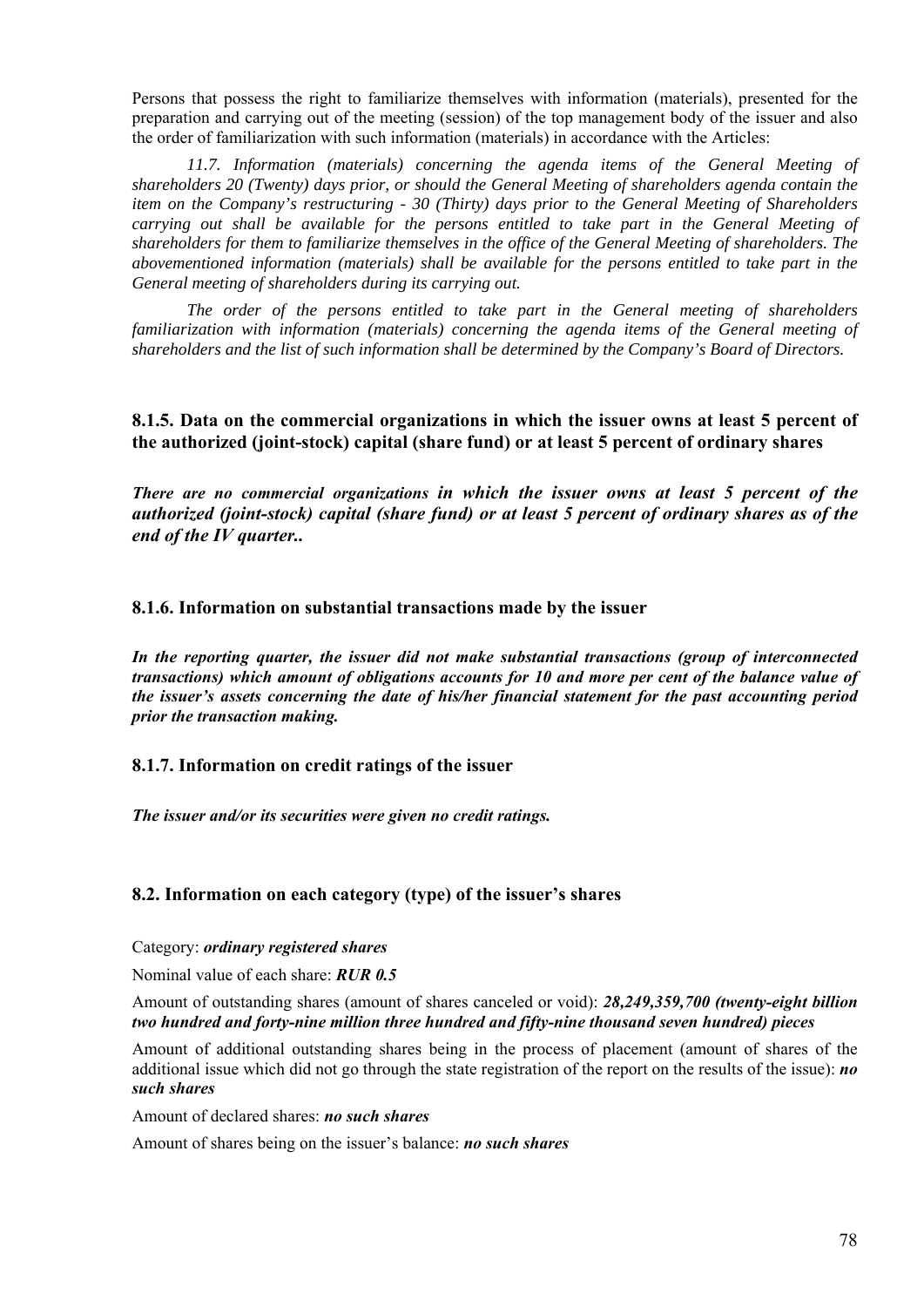Amount of the additional shares which can be placed as a result of conversion of the placed securities convertible into shares or as a result of the obligations carrying out concerning the issuer's option: *no such shares* 

State registration number and the date of the state registration of the issuer's shares:

## *1-01-65116-D as of May, 31, 2005,*

Rights the ordinary shares holders are entitled with:

*According to paragraph 6.2. of article 6 of the Issuer's Articles: "Each ordinary share entitles the shareholder – its owner with equal amount of rights.* 

*Shareholders – owners of the ordinary shares of the Company are entitled to:* 

- *1) take part personally or via representatives in the General meeting of Company's' shareholders with the right to give votes for all the questions concerning their scope of functions;*
- *2) introduce the suggestions to the agenda of the general meeting in the order determined by the Legislation of the Russian Federation and Articles;*
- *3) acquire information concerning the Company's activity and get acquainted with the documents of the Company in accordance with article 91 of the Federal law "On Joint-Stock Companies", other normative legal acts and the Article;*
- *4) receive dividends declared by the Company;*
- *5) primarily acquire additional shares and equity securities convertible into shares placed by means of open public subscription in the amount proportionate to the amount of ordinary shares belonging to them;*
- *6) get a part of its property in case of the Company's liquidation;*
- *7) carry out other rights determined by the legislation of the Russian Federation and the Articles"*

*Paragraph 13.1 of article 13 of the Charter: "Shareholders (shareholder) of the Company, possessing together with the owners at least 2 per cent of the voting shares of the Company are entitled to introduce items to the agenda of the Annual general meeting of shareholders and promote candidates to the Board of Directors of the Company and Checkup Committee of the Company. Their amount shall not exceed the quantitative structure amount of the correspondent body. Such proposals shall be presented to the Company not later than 60 (Sixty) days after the financial year end."* 

*Paragraph 14.2 of Article 14 of the Articles: "Extraordinary General meeting of shareholders shall be carried out by the Decision of the Company's Board of Directors on the basis of their own initiative, requirements of the Checkup committee of the Company, Auditor of the Company or shareholder (shareholders) of the company being the owners of at least 10 (Ten) per cent of the voting shares of the company for the date of the requirements presentation".* 

*Paragraph 21.7 of article 21 of the Articles: "Checkup (Audit) of the financial and industrial activity of the Company can be carried out each time by the initiative of the Checkup Committee of the Company, decision of the General meeting of shareholders, Company's Board of Directors or by the requirement of the shareholder (shareholders) of the Company possessing in total at least 10 per cent of the voting shares of the Company".* 

**8.3. Information on preliminary issues of the issuer's equity securities except for the issuer's shares** 

*The issuer did not carry out issue of equity securities except for the shares.* 

**8.3.1. Information on the issues where all equity securities are redeemed (cancelled)** 

*There are no issues where all equity securities were redeemed (cancelled).*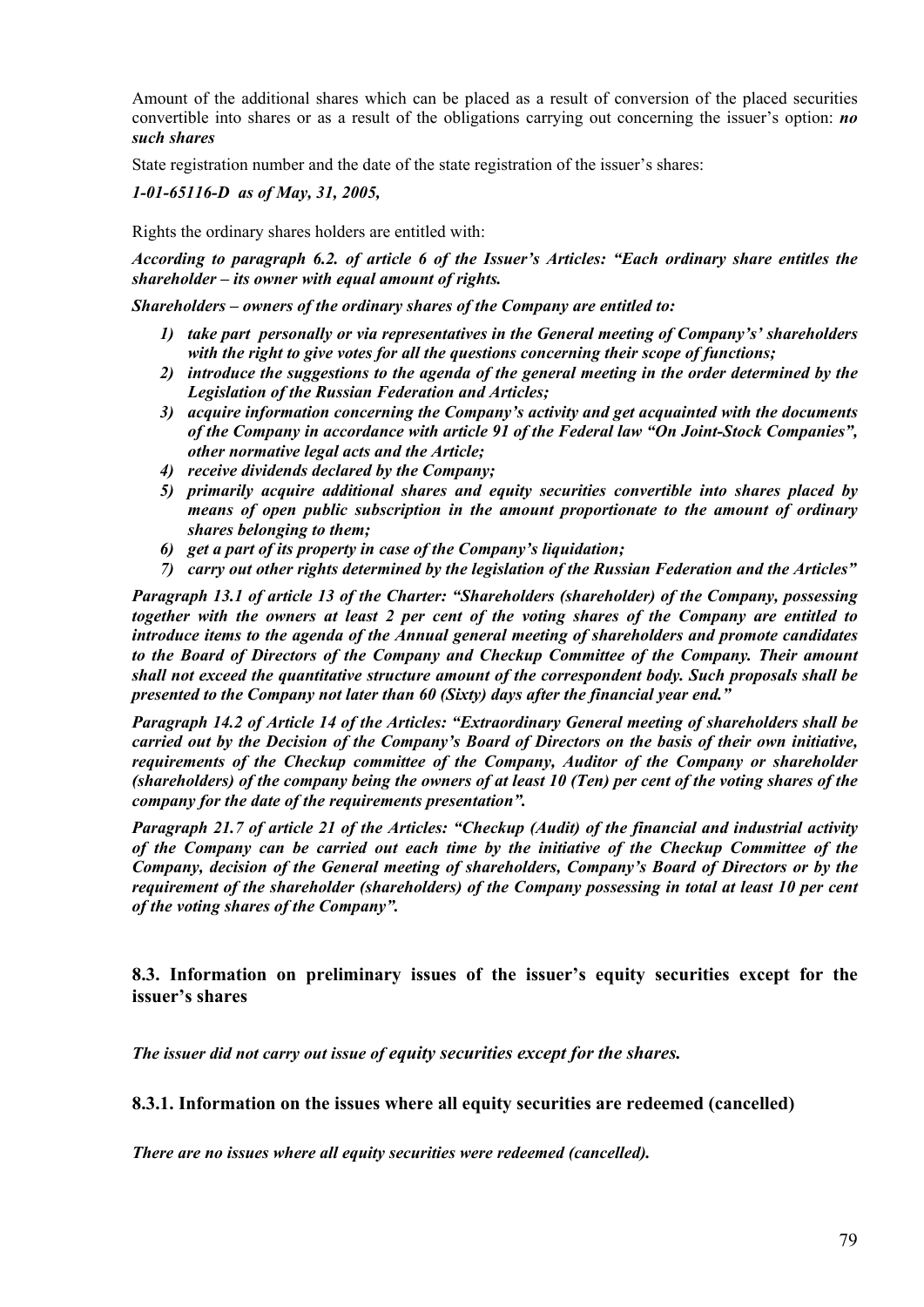## **8.3.2. Information of the issues which all securities are in turnover**

*There are no issues which all securities are in turnover except for the issuer's shares.* 

**8.3.3. Information on the issues where issuer/s securities obligations were not fulfilled (default)** 

*There were no securities issues which securities obligations were not fulfilled (default).* 

## **8.4. Information on the person (persons) who act as the guarantor**

*The issuer has not issued bonds before.* 

## **8.5.Conditions of the Bonds issue obligation fulfillment**

*The issuer has not issued bonds before.* 

## **8.6. Data on the organizations which carry out registration of the rights to the equity securities**

The person who keeps the register of owners of the issuer's nominal securities - *the registrar*.

Full company name: *"Reestr-Service Specialized Registrar" Closed Joint-Stock Company* 

Short company name: *"Reestr-Service Specialized Registrar" CJSC* 

Location of the registrar: *115035, Moscow, Sadovnicheskaya Street, 15* 

Number of the license: *10-000-1-00312* 

Date of license issuance: *30 March 2004* 

Validity of the registrar's license for carrying out the activities of keeping the register of securities owners: *for an indefinite time* 

The authority which issued the license: *Federal Commission for the Securities Market of the Russian Federation*

Other data on keeping of the register of owners of the issuer's nominal securities pointed by the issuer by its sole discretion: *no such data*

## **8.7. Data on the legislative acts regulating issues of import and export of the capital, which may influence payment of dividends, interest and other payments to non-residents**

*The Tax Code of the Russian Federation, part I, as of 31 July 1998 No. 146-FZ (146-ФЗ) (as amended as of, as follows: 30 March and 9 July 1999; 2 January, 5 August and 29 December 2000; 24 March, 30 May, 6,7 and 8 August, 27 and 29 November, 28, 29, 30 and 31 December 2001; 9 May, 24 and 25 July, 24, 27 and 31 December 2002; 6, 22 and 28 May, 6, 23 and 30 June, 7 Julym 11 November, 8 and 23 December 2003; 5 April, 29 and 30 June, 20, 28 and 29 July, 18, 20 and 22 August, 4 October, 2 November 2002);* 

*The Tax Code of the Russian Federation, part II, as of 5 August 2000 No. 117-FZ (117-ФЗ) (as amended as of, as follows: 29 December 2000; 30 May, 6, 7 and 8 August, 27 and 29 November, 28, 29 and 31 December 2001; 29 May, 24 and 25 July, 24, 27 and 31 December 2002; 6, 22 and 28 May, 6,*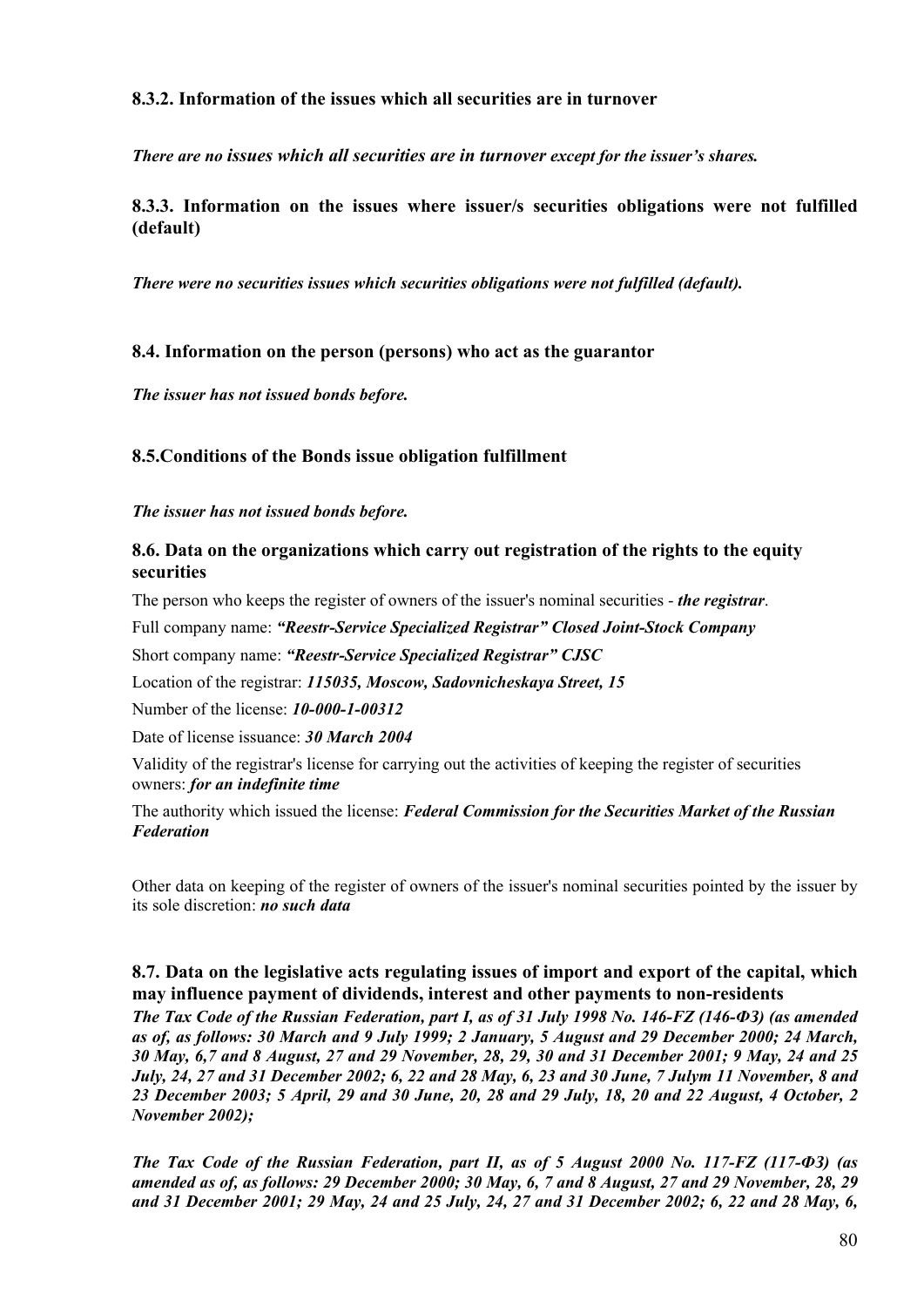*23 and 30 June, 7 July, 11 November, 8 and 23 December 2003; 5 April, 29 and 30 June, 20, 28 and 29 July, 18, 20 and 22 August, 4 October, 2 and 29 November, 28, 29 and 30 December 2004);*

*The Customs Code of the Russian Federation as of 28 May 2002 No.61-FZ (as amended as of 23 December 2003, as of 29 June 2004, as of 20 August 2004, as of 11 November 2004);* 

*Federal Law No. 173-FZ (173-ФЗ) as of 10 December 2003 "On foreign currency regulation and foreign currency control" (as amended as of 29 July 2004);*

*Federal Law No. 160-FZ (160-ФЗ) as of 9 July 1999 "On foreign investments in the Russian Federation" (as amended as of 21 March 2002, as of 25 July 2002, as of 8 December 2003);*

*Federal Law No. 39-FZ (39-ФЗ) as of 25 February 1999 "On investment activities in the Russian Federation in the form of capital foreign investments" (as amended as of 2 January 200 0, as of 22 August 2004);*

*Federal Law No. 115-FZ (115-ФЗ) as of 7 August 2001 " [On combating money laundering](http://multitran.ru/c/m.exe?t=4105324_1_2)  [and financing of terrorism"](http://multitran.ru/c/m.exe?t=4105324_1_2) (as amended as of 25 July 2002, as of 30 October 2002, as of 28 July 2004);* 

*Decree No.1184 of the President of the Russian Federation as of 10 June 1994 "On improvement of the Russian Federation bank system operation" (as amended as of 27 April 1995)* 

*The Regulations of the Central Bank of the Russian Federation No. 269-P (269-П) as of 4 May 2005 "On opening of non-residents' bank accounts by The Bank of Russia in the currency of the Russian Federation and carrying out of operations under the specified accounts".* 

*Instruction No. 117-I (117-И) of the Central Bank of the Russian Federation as of 15 June 2004 "On the procedure of representation by residents and non-residents of documents and information at realization of foreign currency transactions to the authorized banks; the procedure of the accounting by the authorized banks of foreign currency transactions and registration of transaction certificates";* 

*Instruction No. 96-I (96-И) of the Central Bank of the Russian Federation as of 28 December 2000 "n special accounts of the type "C" of non-residents" (as amended by the Decree No.1253-U as of 25 February, No.1319-U as of 13 August 2003 of the Central Bank);* 

*The circular No. 20 of the Central Bank of the Russian Federation as of 31 October 2002 "Generalization of the practice of implementation of regulatory acts of the Bank of Russia regarding the issues of exchange regulation";*

*The circular No.05-OV-03/5060 f the Federal Financial Markets Service (FFMS) of the Russian Federation as of 6 April 2005 "On payment for securities with foreign currency";* 

*The circular No. 31 of the Central Bank of the Russian Federation as of 31 March 2005 "Questions connected with application of the Federal Law No. 173-FZ (№173-ФЗ) as of 10 December 2003 "On foreign currency regulation and foreign currency control" and statutory acts of The Bank of Russia";*

*International agreements of the Russian Federation on issues of prevention of double taxation.* 

*Other regulatory legal acts of the Russian Federation.* 

#### **8.8. ОDescription of incomes taxation procedure of the issuer's floated equity securities and equity securities which are in the process of floatation**

*Taxation of income of physical persons (tax residents of the Russian Federation, and those who are not tax residents of the Russian Federation but who receive income from sources in the Russian Federation).*

In compliance with item 208 of the RF-TC, dividend and interest received from the Russian organization, income from selling the issuer's securities in the Russian Federation and beyond its bounds are the incomes which are subject to income taxation of physical persons.

If the source of the income in the form of the dividend is the Russian organization, the specified organization is recognized to be a tax agent and determines the amount of the tax separately for each tax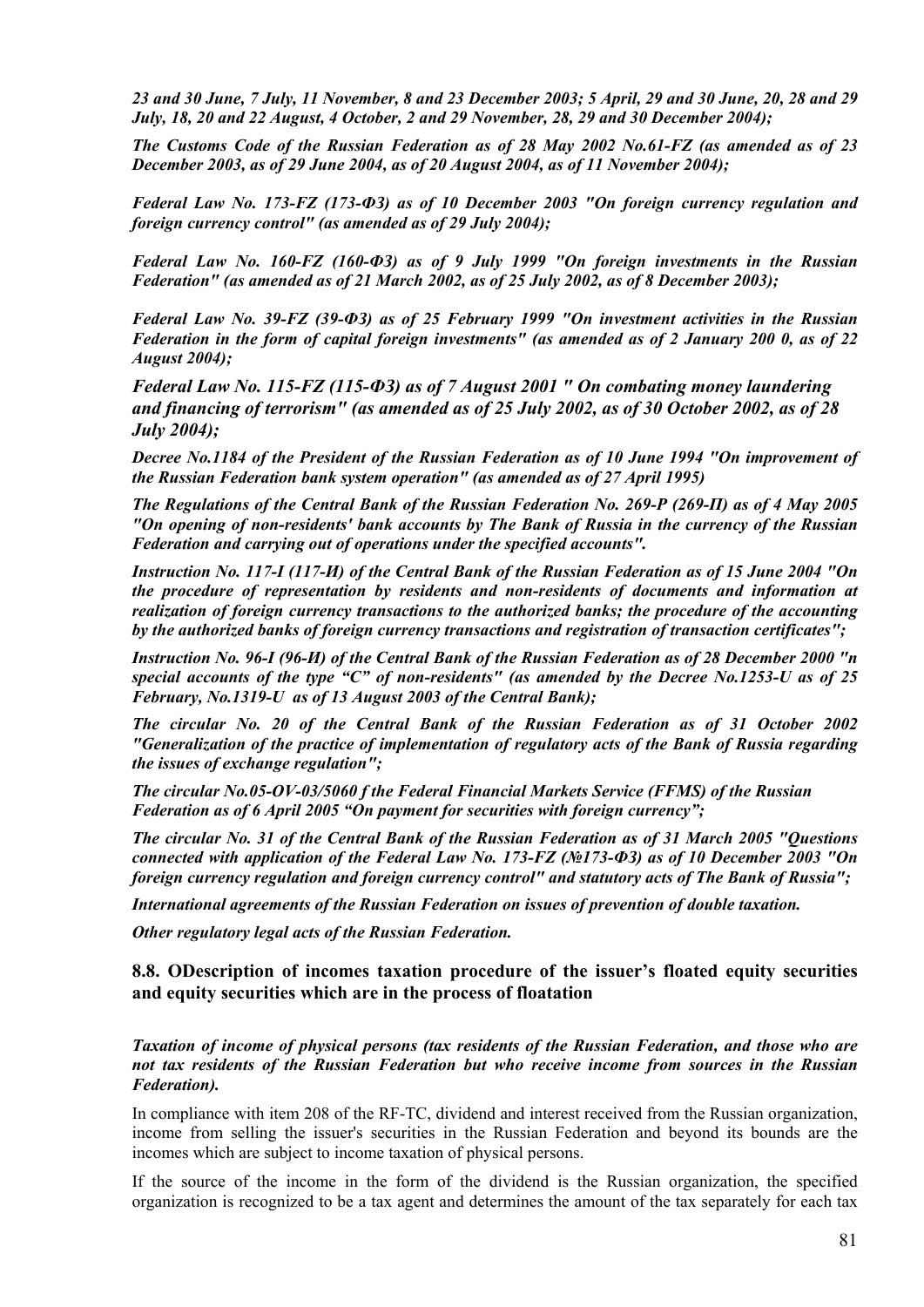payer with reference to each payment of the specified incomes under the 9% rate (item 224 of the RF-TC) in accordance with the procedure established by item 275 of the RF-TC.

The tax amount is calculated proceeding from the total amount of the tax and the share of each tax payer in the total amount of dividends. The total amount of the tax is determined as a product of the tax rate and the difference between the amount of the dividends to be distributed between shareholders (participants) in the current tax period reduced by the amounts of the dividends to be paid by the tax agent of the foreign organization and (or) to the physical person who is not a resident of the Russian Federation, in the current tax period, and the amount of the dividends received by the tax agent in the current reporting (tax) period.

If the Russian organization - the tax agent, pays dividends to the physical person - non-resident of the Russian Federation, the 30% tax rate is applied to these payments according to item 3, Article 224, the RF-TC.

In compliance with Article 214.1 of the RF-TC, the tax base under each operation with securities and operations with financial instruments of term transactions, the basic asset under which are securities (futures and option transactions at the stock exchange), is defined separately. Thus, the incomes received under the following operations are registered:

Sale and purchase of securities which are outstanding at the organized securities market;

Sale and purchase of the securities which are not outstanding at the organized securities market;

With financial instruments of term transactions, the basic asset under which is securities;

Sale and purchase of investment units of share investment funds, including their repayment;

With securities and financial instruments of term transactions, the basic asset under which is securities, which are carried out by a trustee in favour of the trustor that is a physical person.

According to item 3, Article 214.1, the RF-TC, the tax base - the income (loss) under operations of sale and purchase of securities, is defined as the amount of incomes under the total number of transactions with securities of the corresponding category completed during the tax period minus the amount of losses. The income (loss) is defined as a difference between the amounts received from securities selling and charges on purchase, selling and storage of securities, or the property deductions accepted in the part of reduction of incomes of the securities sale and purchase transaction.

The income under the transaction of sale and purchase of the securities outstanding on the organized securities market is reduced by an amount of interest for using of the involved money resources, but within the limits of the amounts calculated proceeding from the current rate of refinancing of the Central Bank of the Russian Federation. The amount of the loss under such transaction is defined in view of the limiting border of fluctuations of the market price of securities. Thus, the securities outstanding on the organized securities market include the securities admitted to the outstanding at trade organizers' who have the license of the federal authority for regulation of the securities market.

If charges may not be directly referred to charges on purchase, selling and storage of the specific securities, the specified charges are distributed proportionally to the value estimation of the securities, the specified charges are incurred in relations to. If it is impossible to confirm the charges documentary, the tax payer is entitled to use the property tax deduction stipulated by paragraph 1, subitem 1, item 1, Article 220, the RF-TC.

The property tax deduction or deduction in the amount of actually incurred and documentary confirmed charges is provided to the tax payer at calculation and payment of the tax to the budget from the source of income payment or upon termination of the tax period at submission of the tax declaration to the tax authority. If there are several sources of income payment, the property tax deduction is made only from one source of income payment at the tax payer's option.

At definition of tax base under operations of securities sale and purchase, it is necessary to take into consideration that the loss under operations with the securities outstanding on the organized securities market reduces the tax base under securities sale and purchase operation of this category. The income from operations of sale and purchase of securities which are not outstanding on the organized securities market, which at the moment of their purchase met the requirements established for the securities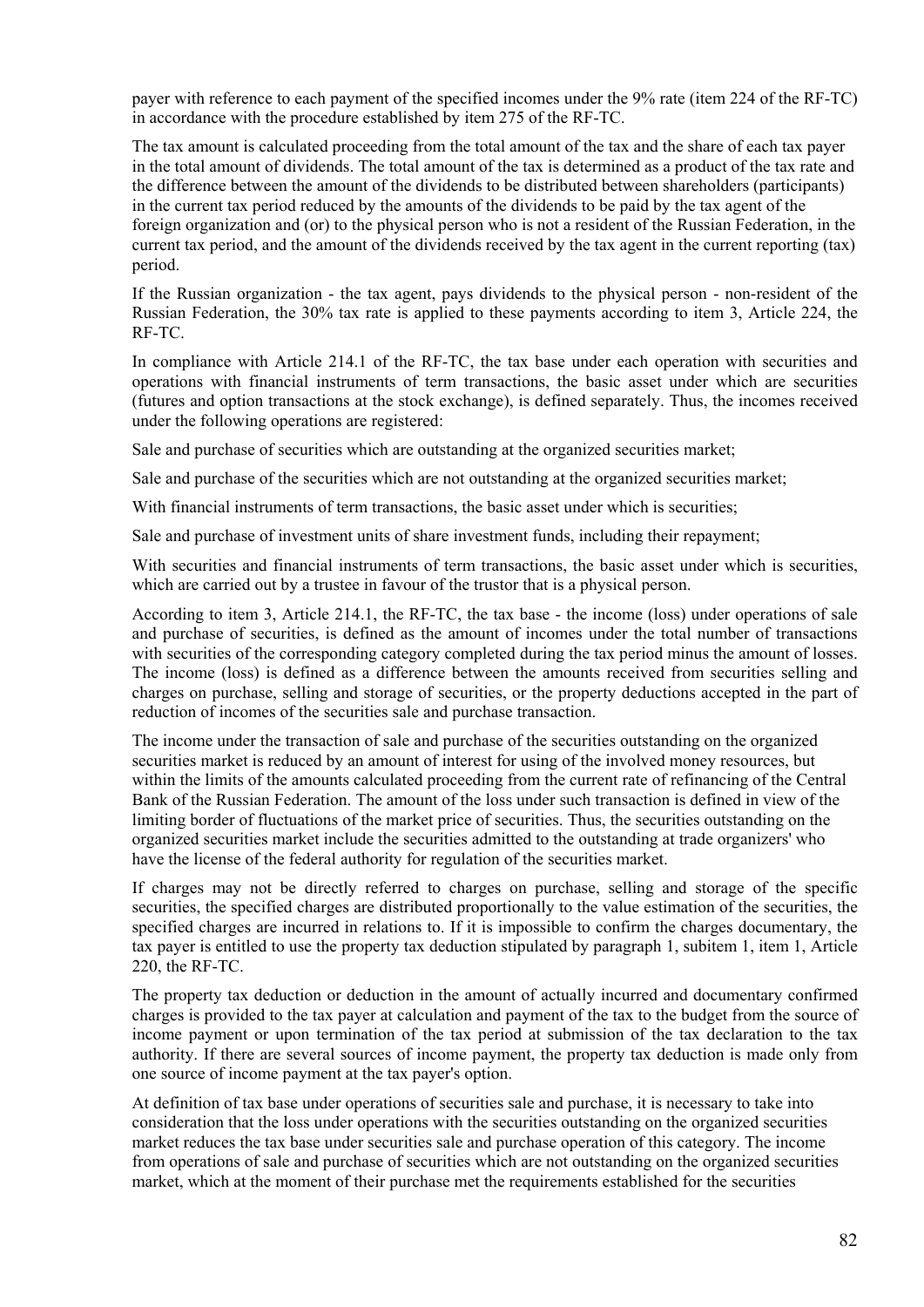outstanding on the organized securities market, may be reduced by an amount of the loss received from operations of sale and purchase of securities outstanding on the organized securities market.

The tax base under operations with financial instruments of term transactions is defined as a difference between the positive and negative results received based on the results of reassessment of obligations and rights of requirements under completed transactions and execution of financial instruments of term transactions, in view of payment of services of exchange intermediaries and stock exchange on opening of positions and keeping of the physical person's accounts. Thus, the tax base increases by an amount of the bonuses received under transactions with options, and decreases by an amount of the bonuses paid under the specified transactions.

At definition of the tax base under operations with the securities which are carried out by the trustee, charges of the tax payer also include the amounts paid to the trustee in the form of remuneration and compensation of the charges incurred by him/her under the operations with securities.

If at realization of trust management, transactions with securities of various categories are completed, and if there appear other types of income (dividend, interest), the tax base is defined separately for each category of securities and each type of income. Charges which cannot be directly referred to reduction of the income under transactions with securities of the corresponding category or to reduction of the corresponding type of income, are distributed proportionally to the share of each type of income.

The tax base under operations of sale and purchase of securities and operations with financial instruments of term transactions is defined upon termination of the tax period (i.e. year). Thus calculation and payment of the amount of the tax is performed by the tax agent upon termination of the tax period or at realization of payment of money resources by it to the tax payer before the expiration of the next tax period. In this case the tax should be paid from the share of the income which corresponds to the actual amount of paid money resources. At realization of payment more than once during the tax period, the calculation of the amount of the tax is made by an accruing result taking into account the tax amounts paid earlier.

The tax agent with respect to the incomes of operations with the securities referred to the trustees is the latter. The tax base under these operations is defined at the date of the end of the tax period or at the date of payment of money resources before the expiration of the tax period. The tax thus is subject to payment within one month from the date of the termination of the tax period or the date of payment of money resources (transfer of securities). At realization of payments from the funds which are in trust management before the expiration of the trust management contract or before the termination of the tax period, the tax is paid from the share of the income which corresponds to the actual amount of the funds which are paid to the trustor.

If it is impossible to deduct the computed tax from the tax payer by the income payment source, the tax agent within one month from the moment of occurrence of this circumstance notifies in writing the tax authority in the locality where it is registered on the impossibility to deduct the tax and on the amount of the tax payer's debt. Payment of the tax in this case is made by equal shares in two payments: the first is made not later than 30 days from the date of delivery by the tax authority of the notice on payment of the tax; the second is paid not later than 30 days after the first term of payment.

The order of the tax calculation under incomes of operations with securities is defined by item 1, Article 225, RF-TC, according to which the tax amount is estimated as a percentage share of the tax base complying with the tax rate (for physical persons - tax residents of the Russian Federation, it is 13%; for the physical persons, who are not tax residents of the Russian Federation, it amounts to 30%, in conformity with Article 224 of the RF-TC).

#### *Taxation of legal entities (of both the Russian organizations, and the foreign organizations which carry out their activities in the Russian Federation through permanent representative offices and/or receive income from the sources in the Russian Federation).*

According to item 1, Article 250, the RF-TC, the incomes from the individual shares in other organizations (in the form of dividend) and the incomes received from operations with financial instruments of term transactions are recognized to be extraordinary incomes which are taxable. Thus, the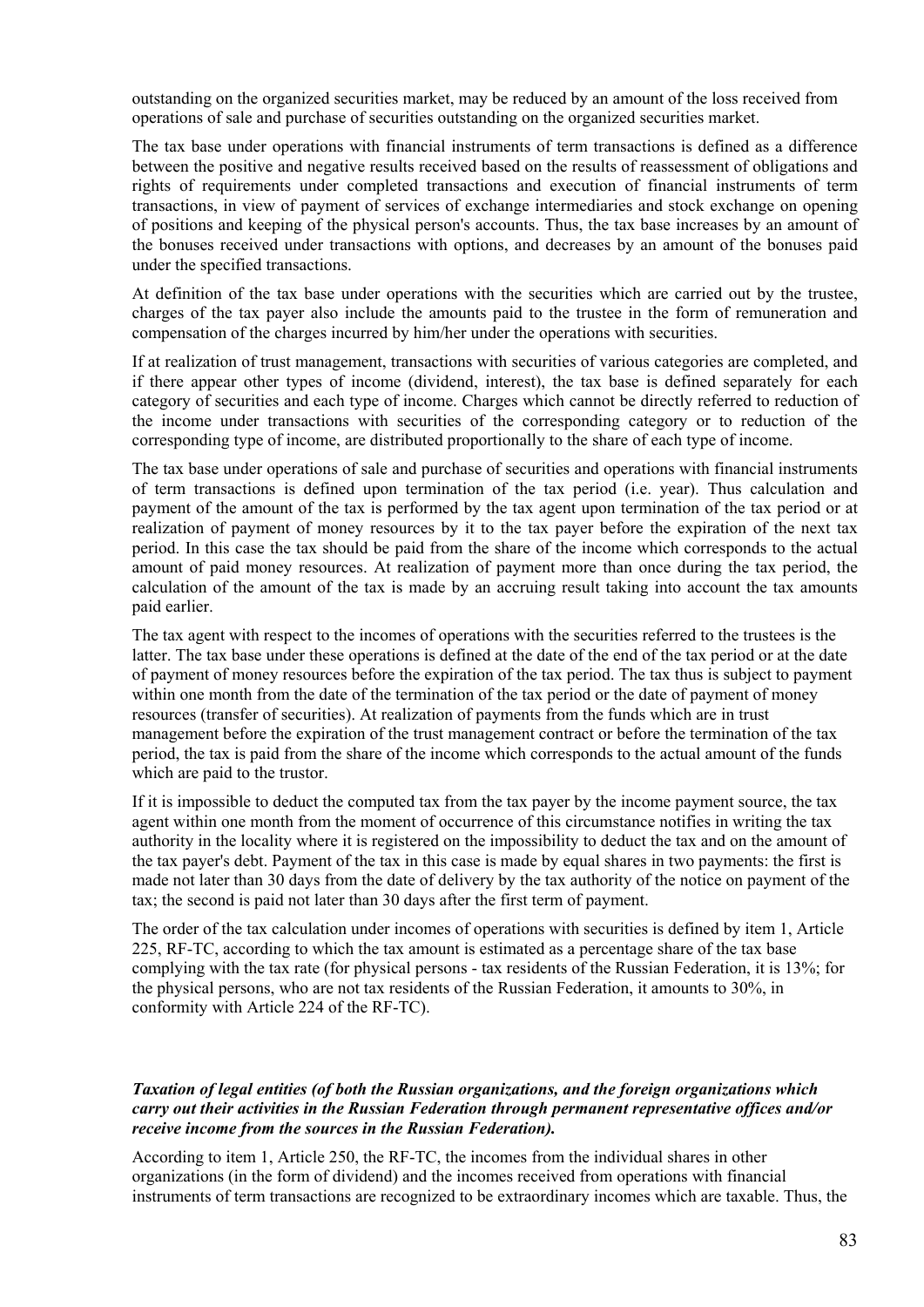date of reception of the income is the date of receipt of money resources on the settlement account (cash register) of the tax payer.

According to item 1, Article 265, the RF-TC, charges in the form of interest under debt instruments of any type (including under securities and other obligations which are issued by the tax payer, charges on the organization of issuance of own securities, servicing of own securities, granting of the information to shareholders, and the charges connected with service of securities acquired by the tax payer are extraordinary charges which reduce the tax base under the profit tax. The date of realization of the extraordinary charges connected with acquisition of securities is the date of realization or other retirement of securities.

The peculiarities of definition of the tax base under the incomes received from the individual share in other organizations (dividend) are established in Article 275 of the RF-TC.

If the source of the income is the Russian organization, the specified organization is recognized to be the tax agent and defines the amount of the tax. Thus, the amount of the tax to be deducted from incomes of the dividends' receiver is calculated by the tax agent proceeding from the total amount of the tax and the share of each tax payer in the total amount of the dividend. The total amount of the tax is defined as a product of the 9% tax rate (Article 284 of the RF-TC) and the difference between the amount of the dividend which are subject to distribution between shareholders in the current tax period reduced by the amounts of the dividends payable by the tax agent to the foreign organizations and/or the physical person who is not the RF resident, in the current tax period, and the amount of the dividend received by the tax agent in the current tax period. If the difference is negative, there is not an obligation to pay the tax, and the compensation from the budget is not made.

If the Russian organization - the tax agent, pays the dividend to the foreign organization and/or to the physical person who is not the RF resident, the tax base of the tax payer - the dividends' receiver, is defined as the sum of paid dividends, and the 15% tax rate (Article 284 of the RF-TC) or 30% (Article 224 of the RF-TC) are accordingly applied to it.

The peculiarities of definition of tax base under operations with securities are established in Article 280 of the RF-TC.

Incomes of the tax payer from operations on selling or another retirement of securities (including repayment) are defined proceeding from the price of selling or another retirement of the securities, and also the amount of the accumulated interest (coupon) income which was paid by the buyer to the tax payer, and the amount of the interest (coupon) income which was paid to the tax payer by the issuer (drawer of bill). Thus, the income does not include the amounts of the interest (coupon) income which were earlier registered at taxation.

Charges at selling/other retirement of securities are defined proceeding from the price of purchase of the securities, expenses for its selling, amount of the accumulated (coupon) income paid by the tax payer to the seller of the securities. Thus, the charges do not include the amounts of the interest (coupon) income which was earlier considered at taxation.

The actual price of selling or other retirement of the securities which are in the interval between the minimal and maximal prices of transactions with the specified securities registered by the securities market trade organizer at the date of fulfilment of the respective transaction is accepted for the purposes of taxation as a market price. In case of selling of the securities, which are outstanding on the securities market, at the price which is below the floor price of transactions on the organized securities market, the floor price of the transaction for the organized securities market is accepted at definition of the financial result.

With respect of the securities which are not outstanding on the organized securities market, the actual price of selling or other retirement of these securities is accepted for the purposes of the taxation at meeting at least even one of the following conditions:

If the actual price of the respective transaction is in the interval of the prices under similar securities registered by the trade organizer of the securities market at the date of completion of the respective transaction, in the even that these securities were traded at the trade organizer's at least once within the past 12 months;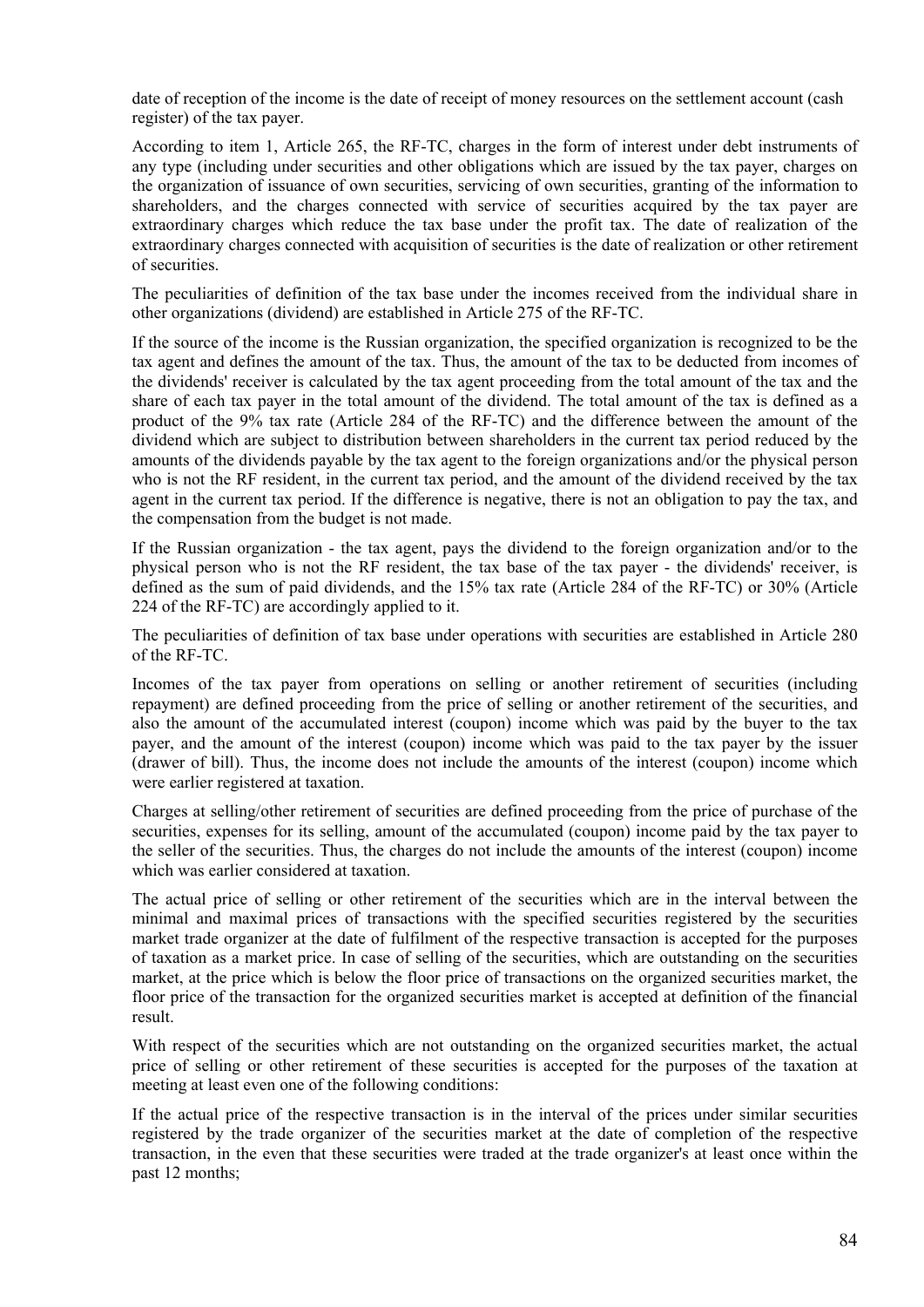If the deviation of the actual price of the respective transaction is within the limits of 20% aside an increase or downturn from the average weighted price of the similar securities calculated by the trade organizer of the securities market according to the rules established by it based on the trading results at the date of the completion of such a transaction or at the date of the nearest trading, which took place before the day of completion of the respective transaction, if the trading in these securities were held at the trade organizer even once within the past 12 months.

The tax base under the operations with securities is defined by the tax payer separately. Thus, the tax base under operations with the securities which are outstanding on the organized securities market is defined separately from the tax base under operations with the securities which are not outstanding on the organized securities market.

At selling or another retirement of securities, the tax payer independently according to the accounting policy accepted for the purpose of taxation defines one of the following methods of a write-off of the value of the retired securities to charges:

at the value of the first purchases;

at the value of the most recent purchases;

at the value of the unit.

The tax payers who received the loss from operations with securities in the previous tax period or during the previous tax periods, have the right to reduce the tax base received under operations with securities in the reporting (tax) period. Thus, losses from operations with the securities which are not outstanding on the organized securities market, received in the previous tax period, may be referred to reduction of the tax base from operations with such securities defined in the reporting (tax) period. Losses from operations with the securities outstanding on the organized securities market received in the previous tax period may be referred to reduction of the tax base from the operations on selling of this category of securities.

The incomes received from operations with securities which are outstanding on the organized securities market may not be reduced by charges or losses from operations with the securities which are not outstanding on the organized securities market. The incomes received from operations with securities, which are not outstanding on the organized securities market, may not be reduced by charges or losses from operations with the securities which are outstanding on the organized securities market.

In compliance with Article 286 of the RF-TC, the tax is defined as a percentage share of the tax base complying with the tax rate (for legal entities - tax residents of the Russian Federation, 24 %; for foreign legal entities-non-residents, 20 %; according to Article 284 of the RF-TC). The amount of the tax following the results of the tax period is defined by the tax payer independently.

Following the results of each reporting (tax) period, tax payers calculate the amount of advance payment proceeding from the tax rate and the taxable profit calculated as an accruing result from the beginning of the tax period to the end of the reporting (tax) period. During the accounting period, tax payers calculate the amount of monthly advance payment.

If the tax payer is the foreign organization receiving incomes from sources in the Russian Federation, which are not connected with permanent representative offices in the Russian Federation, the obligation on definition of the amount of the tax, deduction of this amount from incomes of the tax payer and transfer of the tax to the budget is assigned to the Russian organization, which pays the specified income to the tax payer. The tax agent defines the amount of the tax under each payment (transfer) of money resources or other reception of the income. If the source of incomes of the tax payer in the form of dividends is the Russian organization, the obligation to deduct the tax from incomes of the tax payer and to transfer it to the budget is assigned to this source of incomes. Thus, advance payments under the tax are withheld from incomes of the tax payer at each payment of such incomes. Under the incomes which are paid to the tax payers in the form of dividends, the tax withheld at payment of the income is transferred to the budget by the tax agent who has carried out the payment, within 10 days from the date of payment of the income.

The tax from the incomes received from operations of securities selling is taxable after the tax period and is payable not later than the time fixed for submission of tax declarations for the respective tax period (not later than on the 28<sup>th</sup> of March of the year following the expired tax period). Advance payments following the results of the reporting period are paid not later than the time for submission of tax declarations for the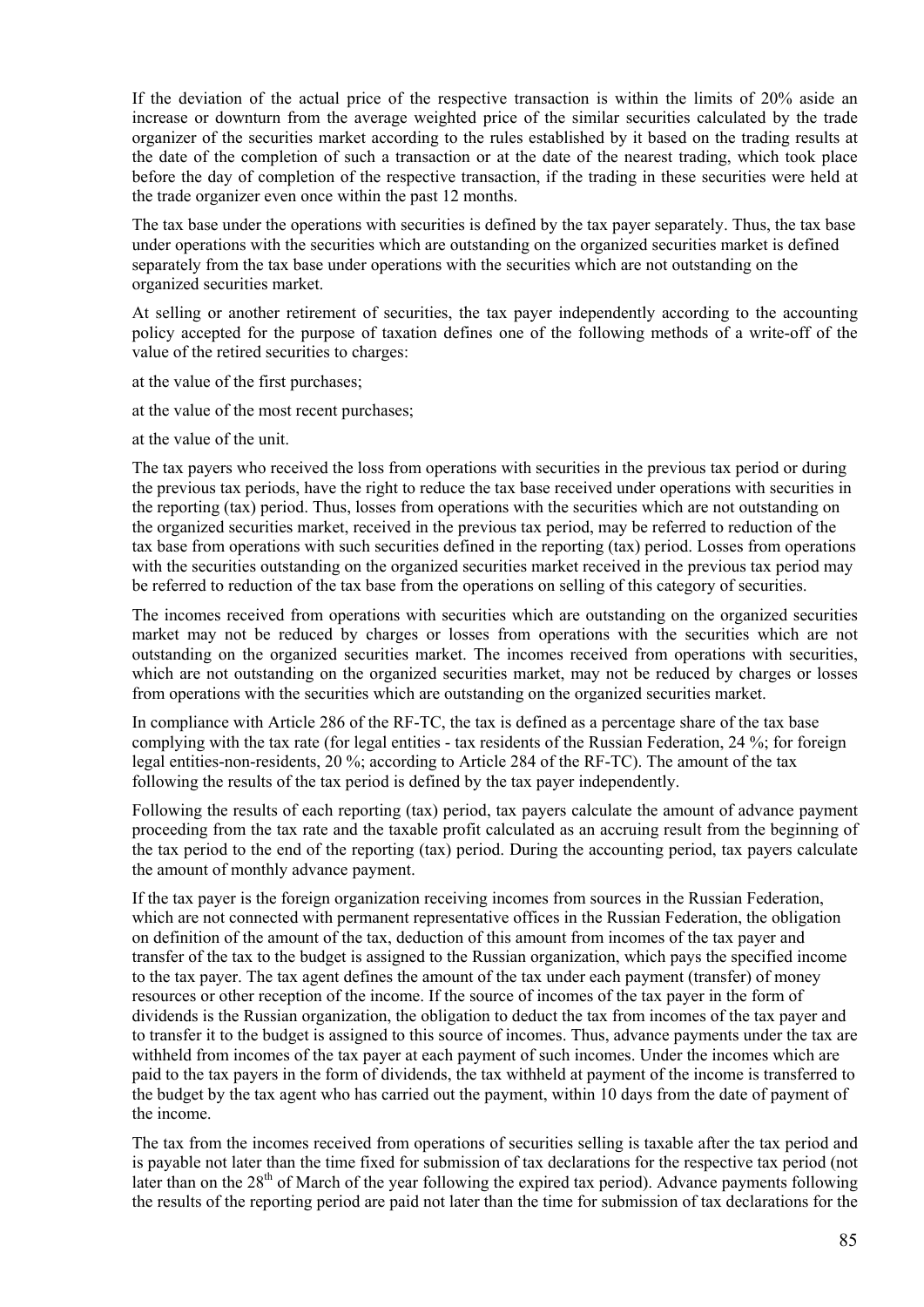respective reporting period (not later than 28 days from the date of the end of the respective reporting period).

The monthly advance payments which are subject to payment during the reporting period are paid in the time not later than on the  $28<sup>th</sup>$  day of each month of this reporting period. The tax payers calculating monthly advance payments under the actually received profit pay advance payments not later than on the 28<sup>th</sup> day of the month following the month, based on the results of which the calculation of the tax is made.

## **8.9. Data on declared (accrued) and paid dividends per the issuer's shares, and also on income from bonds of the issuer**

*Information is not specified as the issuer did not déclassé (accrue) and did not pay dividends per its shares, as well as it did not carry out issue of bonds.* 

**8.10. Other data** 

*No other data*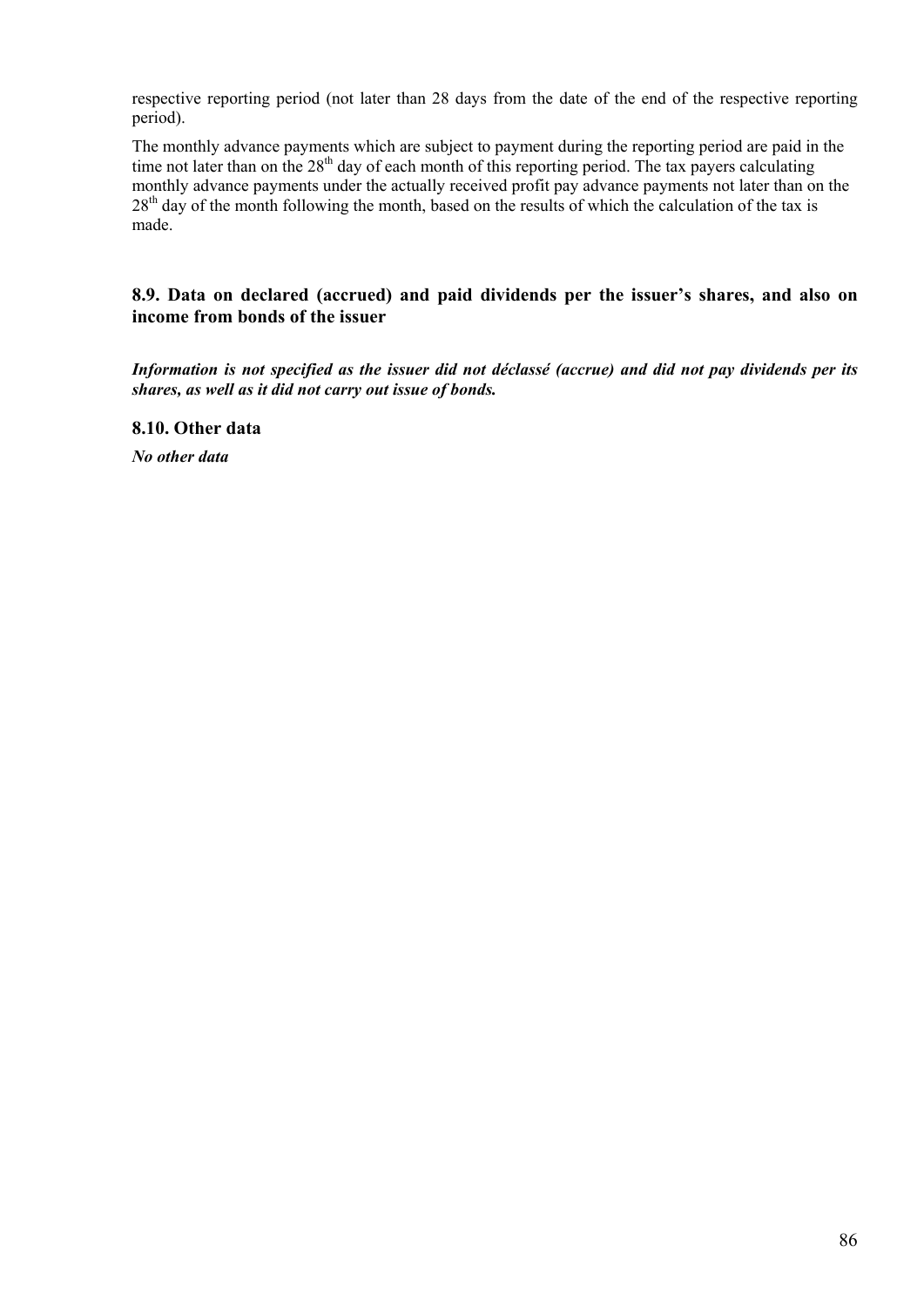**ATTACHMENT No. 1 Regulations on inside information of OJSC «Moscow Regional Electric Grid Company»**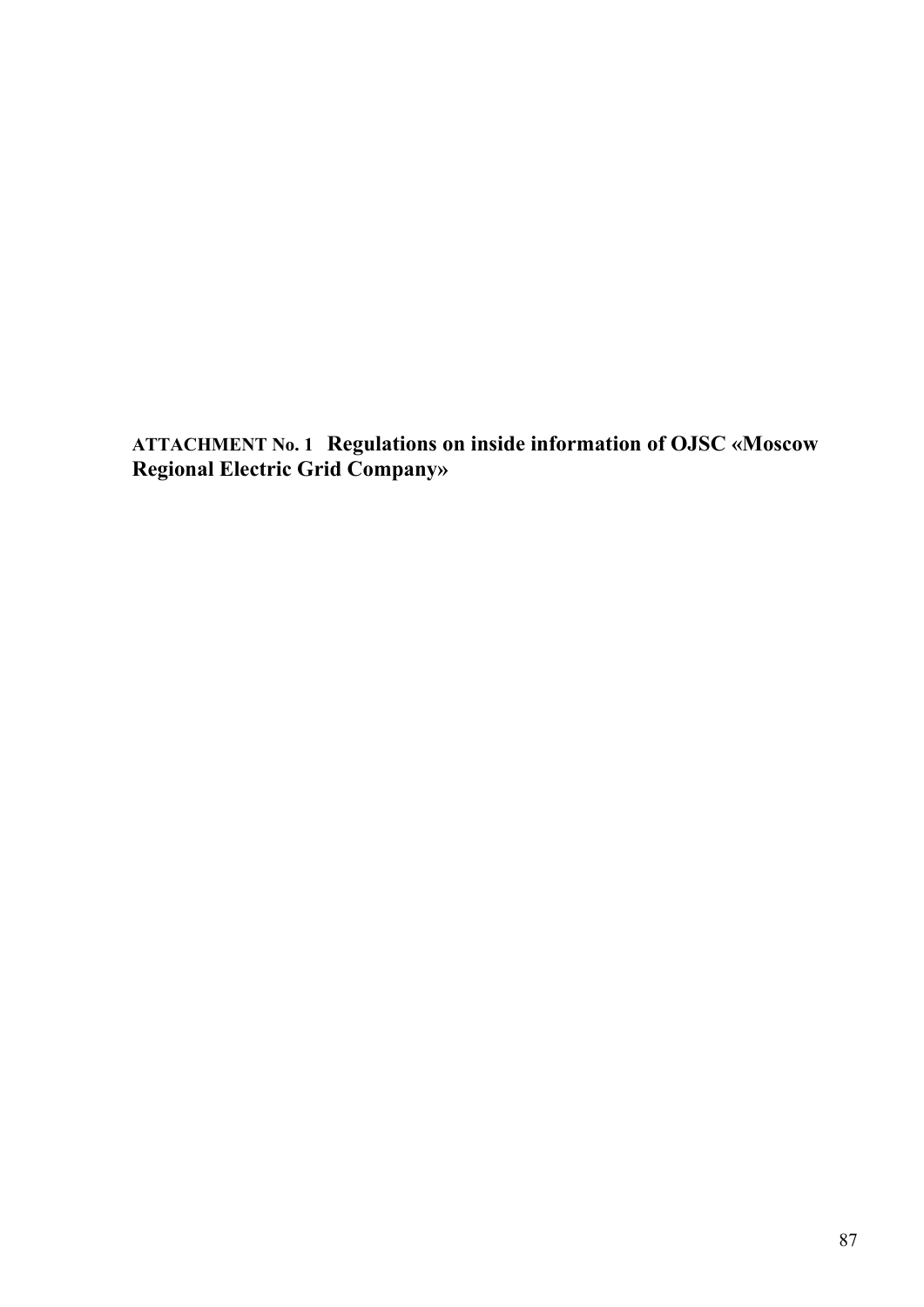## «APPROVED»

by decision of the Board of Directors

of OJSC «Moscow Regional Electric Grid Company»

(Minutes No.11 as of 3 November 2005)

Chairman of the Board of Directors

\_\_\_\_\_\_\_\_\_\_\_\_\_\_\_ Rappoport A.N.

# **Regulations**

## **on inside information**

**of JSC «Moscow Regional Electric Grid Company»** 

**1. Basic terms used in the Regulations**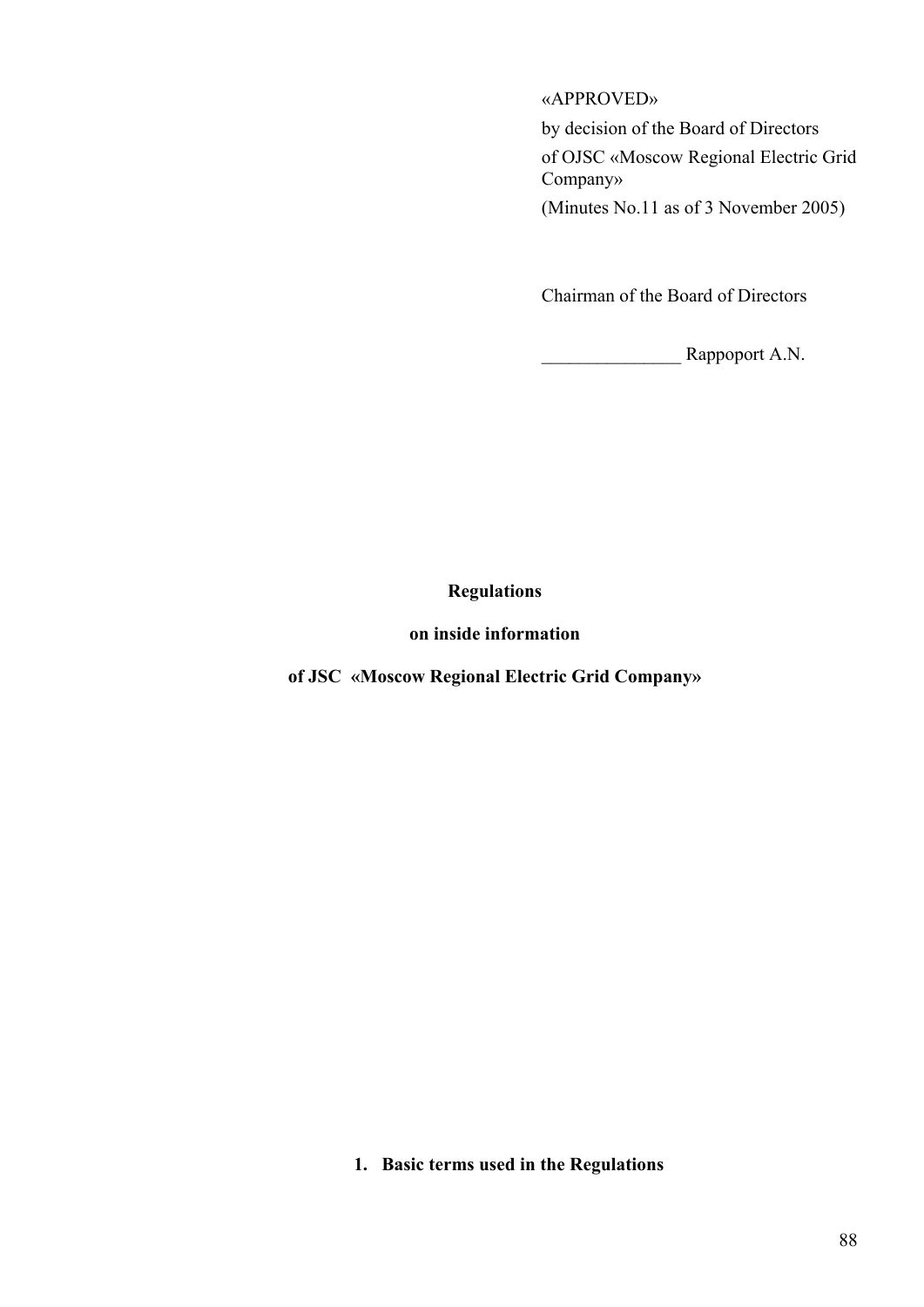Inside information is any data not disclosed by OJSC «Moscow Regional Electric Grid Company» (hereinafter referred to as "the Company") which refer to securities of the Company and its subsidiaries and dependent entities as well as issuers of the securities and activities they implement, provided that disclosure of the data may significantly influence market price of the above mentioned securities and which put owners of the securities at an advantage over other persons regarding decisionmaking on keeping and (or) purchase and (or) securities disposal.

1.1.1 Inside information may particularly include the following information:

– Data on decisions of the Company's collegial executive body;<br>
— Data on commercial intendments (prior to their realization) w

– Data on commercial intendments (prior to their realization) which disclose prospective of extension (scaling down) of production and other activities except for the case when the intendments are announced by the Company;

– Data on planned process activities of the Company and its SDEs as well as management of the Company and its SDEs (members of boards of directors, sole executive bodies, members of collegial executive bodes, chief accountants) during consideration of trials with their participation (including complaints and requests as well as provided evidences);

– Data on preparation for, and contents of sessions, meetings, business meetings, negotiations on issues of effectiveness of the Company's activities, provision of competitive abilities of activities;

– Data on reorganization or bankruptcy of the Company and its SDEs disclosed in the order set by the federal executive authorities executing the function on passage of regulatory legal acts, control and supervision in the field of financial markets up to the moment of disclosure, as well as data which is not subject to disclosure;

– Data on planned changes in management or management structure of the Company and its SDEs;

– Data on individual enabling legislation of state bodies directly relating to the Company and its SDE's which are not subject to public publishing or subject to public publishing prior to the date of the publishing;

– Information which is subject to disclosure in accordance with the Russian Federation legislation on securities market prior to the moment of its disclosure.

1.1.2 The information disclosed or published in mass media as well as data containing evaluation or cost of securities and (or) evaluation of property of the Company and its SDEs carried out on the base of public information shall not be considered insider information. Information shall be considered public provided that it is widespread by method which makes it accessible to any interested person.

Particularly, the following information may be considered public:

– Information disclosed in accordance with the Russian Federation legislation on securities market;

- Posted on the Company's corporate website;
- Disclosed by the Company's representatives at public press conferences;
- Published upon consent of the Company in mass media.

 Illegal usage of inside information shall be considered any actions concerning insider information carried out with aims which do not meet aims mentioned in paragraph 2.1 of the Regulations.

Illegal usage of inside information includes, among other, the following:

– Purchase and (or) disposal by insider of the Company's securities or securities of the Company's SDEs on the basis of insider information;

– Recommendations to third parties on purchase and (or) disposal and (or) keeping of securities of the Company or the Company's SDEs on the basis of insider information;

– Usanctioned transfer of inside information to third parties for fee or free.

 Insider shall be considered the person who has the access to insider information on the basis of law, another regulatory legal act, position description or the Company's internal document as well as on the basis of an agreement with the Company.

In any case, Insiders shall be considered, as followed:

– A person exercising the functions of the Company's sole executive bode or the sole executive body of the Company's SDEs as well as their deputies, and (or) management company and its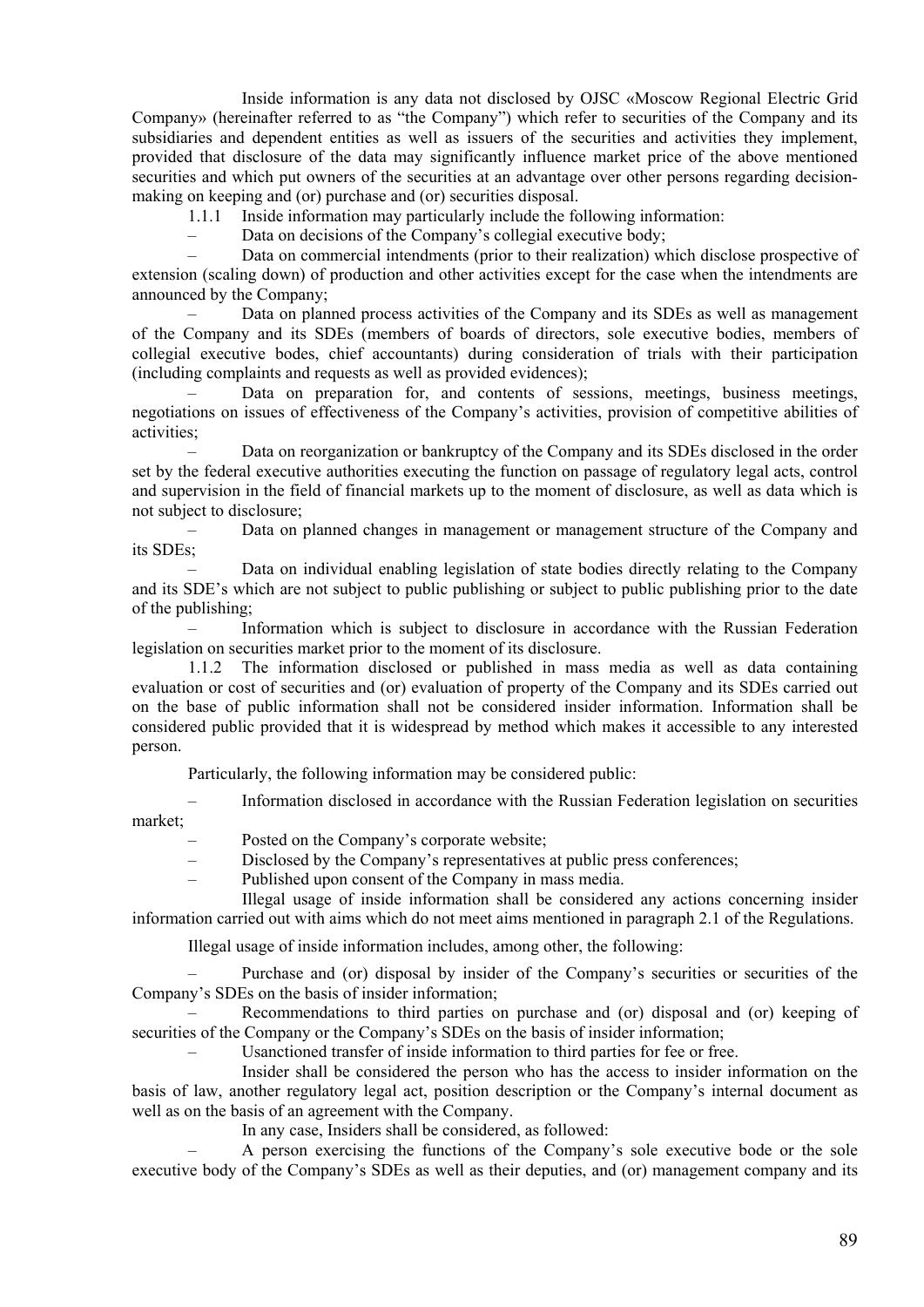<span id="page-89-0"></span>employers as well as persons rendering services to management company on the basis of civil and legal agreement having access to insider information due to the functions they exercise;

– Members of the Management board of the Company and management boards of the Company's SDEs;

– Members of the Board of Directors of the Company;

– Members of the Checkup Committee of the Company of the Company as well as the persons involved by checkup committees for implementation of supervision having access to insider information due to the functions they exercise;

Members of committees under the Company's Board of Directors;

– Company's Chief Accountant;

– Company's Chief Engineer;

– Directors of branches and representative offices of the Company;

– Employees of the Company having access to insider information due to the functions they exercise;

– Company's Registrar including its employees and persons rendering services to the Registrar on the basis of civil and legal agreement having access to insider information due to the functions they exercise;

– Company's Auditor including its employees and persons rendering services to the Auditor on the basis of civil and legal agreement having access to insider information due to the functions they exercise

– Company's Appraiser including its employees and persons rendering services to the Appraiser on the basis of civil and legal agreement having access to insider information due to the functions they exercise;

– Financial consultant and other persons rendering services to the Company and having access to insider information.

 A department carrying control over usage of insider information shall be a separate structural department providing for implementation of internal control over financial and business activities of the Company for implementation of listing, a securities department.<sup>[1](#page-89-0)</sup>

## **2. Purpose of the Regulations**

The Regulations has been worked out for, as follows:

– Protection of rights and legal interests of shareholders and persons who carry out transactions regarding securities of the Company and the Company's SDEs;

– Provision of the Company's economic security;

1

– Control over activities of Insiders on the basis of limitation of usage and disposal of insider information;

– Specification of general rules on protection of data which is the Company's insider information;

– Establishing of the order for periodical reporting of Insiders to the Company;

– Informing on responsibility in case of violation of requirements set by the Regulations.

The Company's sole executive body shall provide for achievement of purposes of the

Regulations at SDEs by provision of development and establishment of corresponding internal documents at SDEs.

## **3. Special requirements providing achievement of goal objectives of the Regulations**

 The Company's sole executive bodies, members of the Board of Directors, members of the Company's Checkup Commission shall have the right of access to any kind of insider information.

 Insiders not mentioned in paragraph 3.1 of the Regulations shall gave the right of access to insider information necessary for implementation of their duties explicitly provided by current

 $1$  Up to the moment of establishment of a separate structure department providing implementation of internal control for financial and business activities of the Company for implementation of listing – another department in accordance with the internal documents of the Company.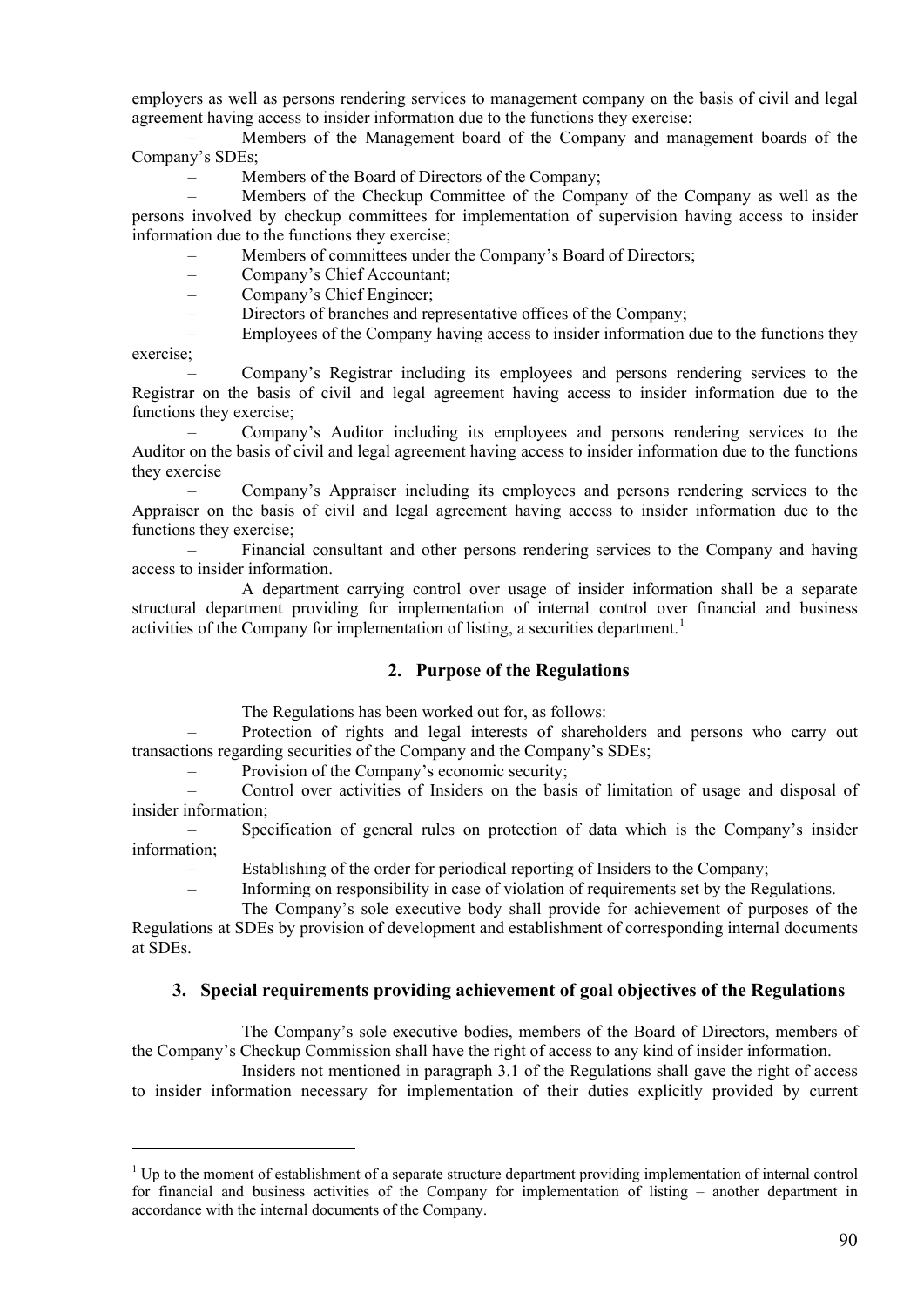legislation, other regulatory legal acts, labor, civil or legal agreements with the Company and the Company's internal documents.

 The Company as well as members of the Company's bodies of management and control, officials and employees of the Company shall be obliged to take all steps they can to protect and not allow to illegal usage and distribution of insider information.

 Insiders shall not have the right to transfer accessible inside information to other persons except for cases explicitly provided by current legislation, other regulatory legal acts, labor, civil or legal agreements with the Company and the Company's internal documents.

 Under conduction of legal, civil or legal agreements providing for the right of access to the Company's contractors to inside information, the agreement shall include conditions on nondisclosure and prohibition of illegal usage of inside information, on provision of the list of persons to receive access to the Company's inside information or inside information of the Company's SDEs due to implementation of the agreement, and also confirmation of the fact that the mentioned persons assumed liabilities on non-distribution of inside information and on prohibition of conduction of transactions with its usage (receipts) as well as on liability to declare transactions carried out by Insiders and their affiliates in accordance with requirements of the Regulations.

 Employees of the Company authorized to carry out public relations and relations with shareholders due to exercising of position liabilities, shall be obliged to provide for equal ability for all interested persons to get single access to disclosed significant information of the Company as well as to take steps on urgent disprove of unreliable information passed off as insider information.

 Insiders shall be recommended to abstain from conduction of transactions regarding the Company's securities during the period when they have access to inside information.

 Liabilities of Insiders provided for by the Regulations shall b in effect during the period not less than 6 months starting from the moment of elimination of the reason for the person to be considered Insider provided that a larger period is not provided by the agreement between the Insider and the Company or the Company's inside documents.

 A person aware of illegal usage of inside information shall notify the Department implementing control over usage of inside information within 3 (Three) working days starting from the date they become aware of illegal usage of inside information.

 The Department implementing control over usage of inside information shall form data base containing information on all Company's Insiders as well as persons on whom liabilities of Insiders are incumbent specifying the reasons for occurrence of the Insider status, or the person on whom liabilities of Insider are incumbent, and the date of cancellation of the status, and information on illegal usage of inside information by them (in case of its presence).

 In case of presence of information on illegal usage of inside information, the Department implementing control over usage of inside information shall raise the issue on implementation of discipline or civil and legal measures to the violator for the authorized body not later than within 3 (Three) working days starting from the moment of the data entry; in case of presence of elements of offence, the Department shall raise the issue on initiation of criminal case regarding the offender.

## **4. Information on transactions of insiders**

 Members of the Company's Board of Directors, the person exercising functions of the sole executive body including management organization and its officials shall be obliged to disclose information on owing of the Company's securities to the Audit Committee under the Company's Board of Directors.

No later than on the  $3<sup>rd</sup>$  day of a month next after the reporting one, Insiders shall be obliged to provide the Department implementing control over usage of insider information with a written statement on transactions regarding the Company's securities and (or) securities of the Company's SDEs carried out in the reporting month in the form according to the Appendix No.l to the Regulations.

 The requirements mentioned in paragraph 2.4 of the Regulations shall also cover Insiders provided that the Company's securities and (or) the securities of the Company's SDEs are transferred by them and (or) to them for trust management (except for cases when Insiders own investment units of investment funds assets of which include securities of the Company or the Company's SDEs).

 The Department implementing control over usage of inside information shall carry out analysis of possible usage of insider information under conduction of declared transactions within 15<sup>th</sup> day of a month next after the reporting one, and carry out revelation of not declared transactions by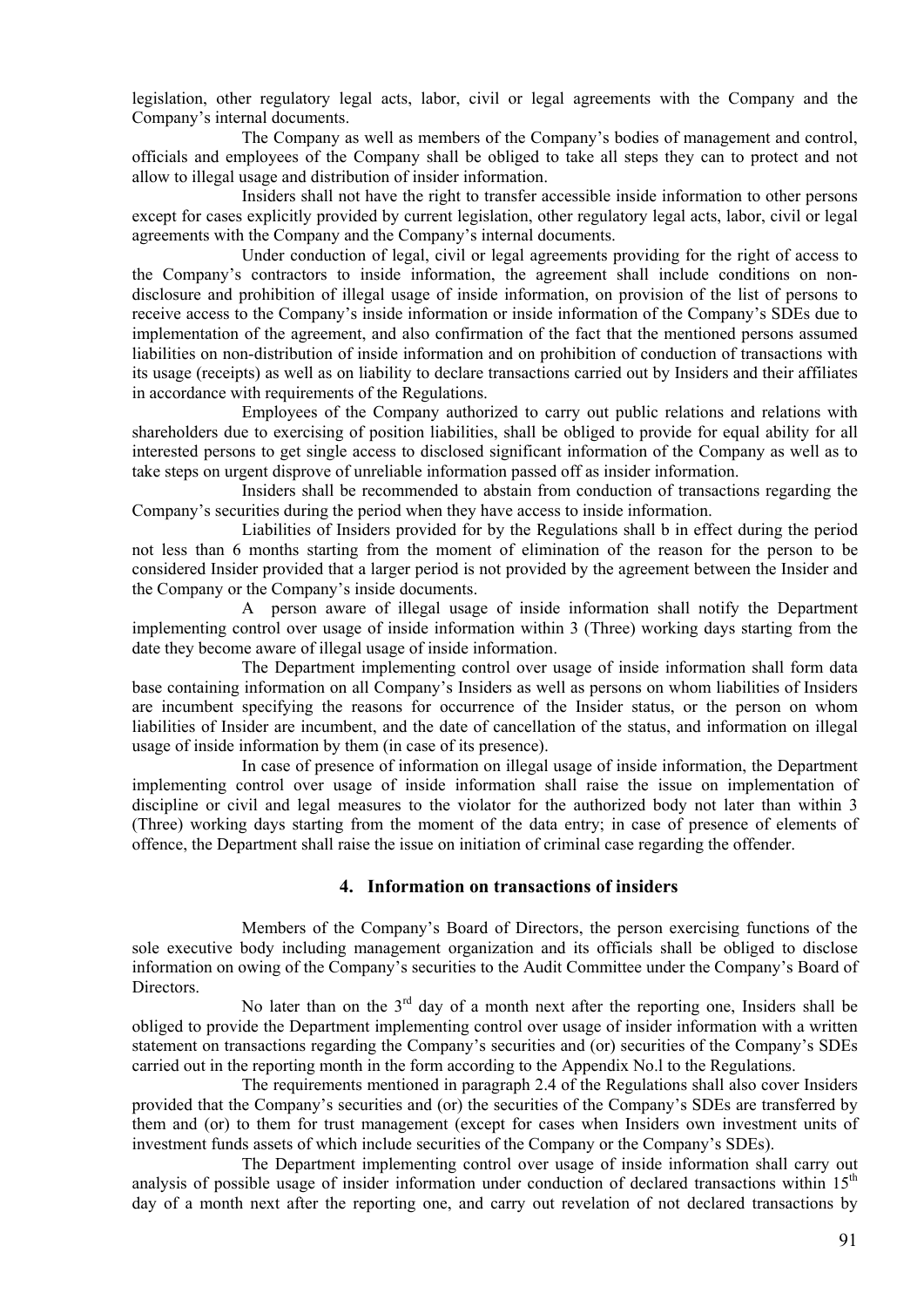Insiders a well, and shall provide the Audit Committee under the Company's Board of Directors with information on all transactions by Insiders regarding securities of the Company and the Company's SDEs.

 The Audit Committee under the Company's Board of Directors shall provide the Report on transactions regarding securities of the Company and the Company's SDEs to the Board of Directors of the Company before the  $20<sup>th</sup>$  day of the month next after the reporting one.

 The sole executive body shall report the Company's Board of Directors on measures carried out regarding Insiders violated requirement provided for by the Regulations.

 Declarations of Insiders and the Report formed in accordance with requirements of the Regulations, and also lists of Insiders are confidential. Officials of the Company and members of the Board of Directors shall bear responsibility in accordance with current legislation for illegal usage and distribution of the information by

#### **5. Liabilities**

5.1 The Company's Insiders may be made disciplinary, civilly or legally liable in accordance with conditions of agreements with the Company and current legislation, as well as administratively and criminally liable in accordance with current legislation for illegal distribution and (or) usage of inside information.

5.2 The Company shall require Insiders guilty for illegal usage of insider information for compensation of damage to the Company by the mentioned illegal activities.

5.3 The Company or a shareholder (shareholders) of the Company totally owing not less than 1 percent of placed shares of the Company shall have the right to file an action with the court against a members of the Company's Board of Directors, the Company's sole executive body, members of the Company's collegial executive body or either management organization or manager as well for compensation of damage to the Company as a result of illegal usage or distribution of inside information by the defendant.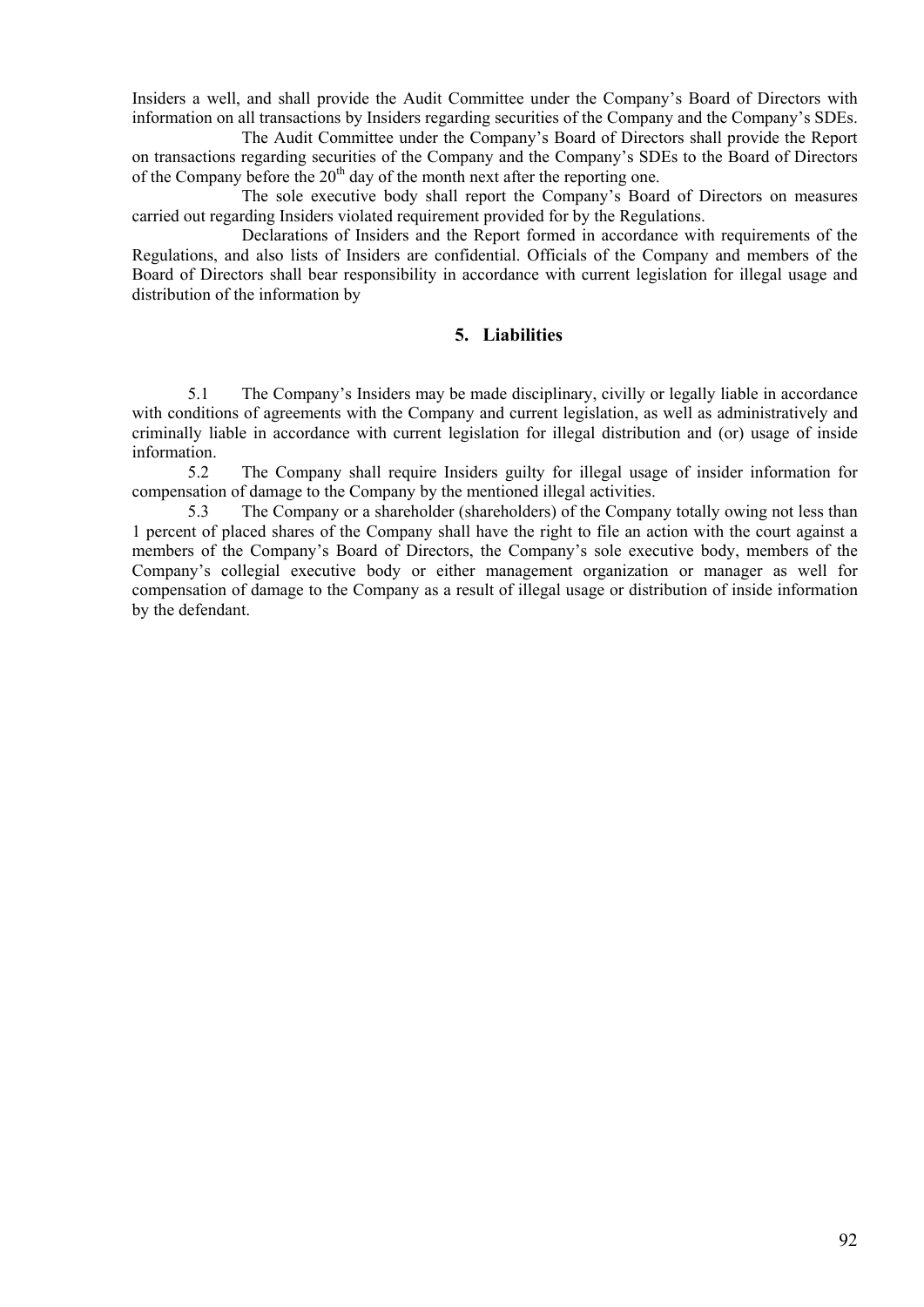**ATTACHMENT No. 2 Regulations on Accounting Policy of OJSC «Moscow Regional Electric Grid Company» in 2005**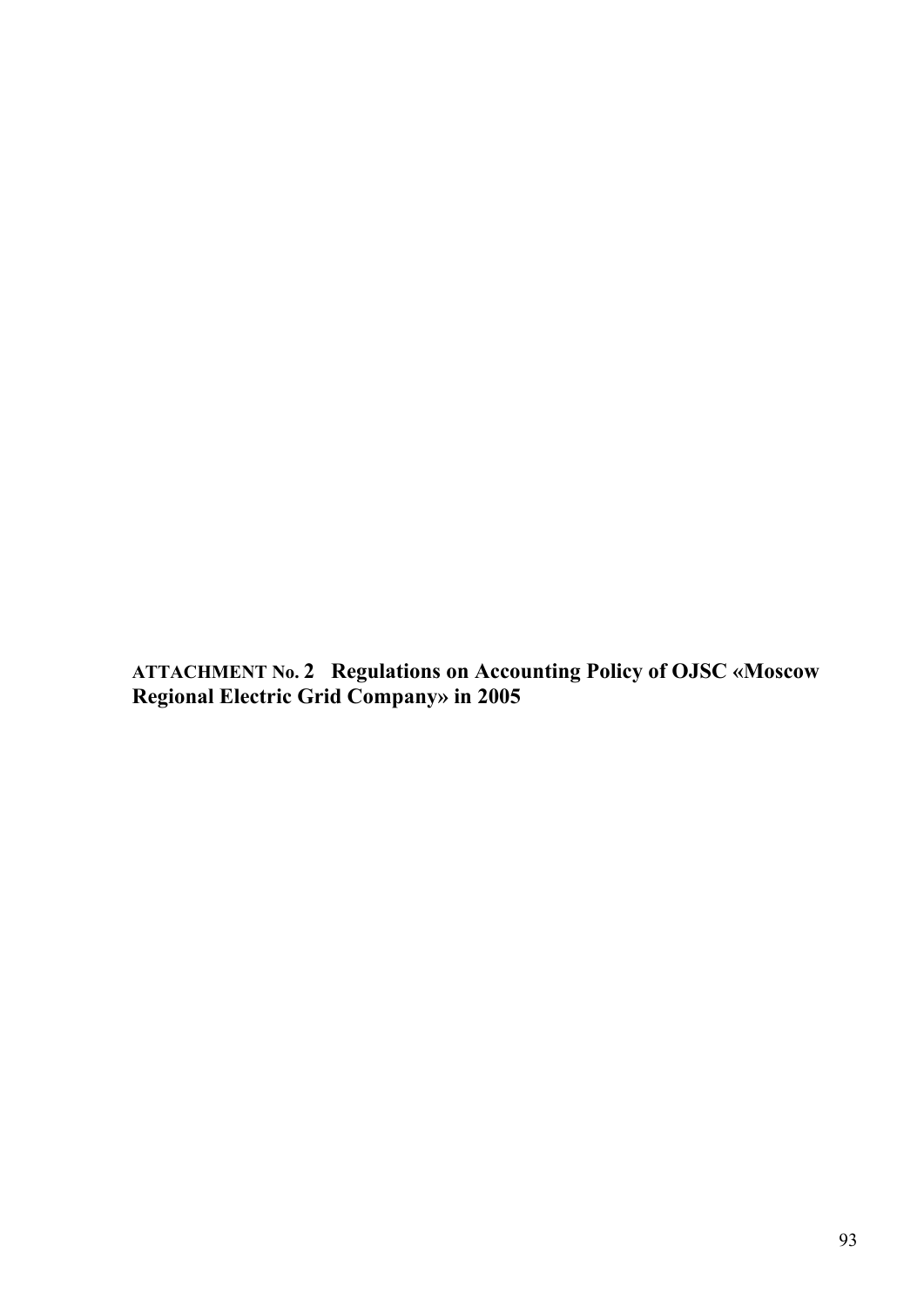OJSC «Moscow Regional Electric Grid Company»

#### ORDER

20.05.2005 No.409-48

Podolsk

On accounting policy in 2005

According to the Federal Law of 21 November 1996 No. 129 "On Accounting". Accounting Regulations and Reporting in the Russian Federation. Accounting Regulations "Accounts and Accounting Reports in the Russian Federation" (SAS 4/99), paragraph 2.1 of Accounting Regulations "Accounting Policy of a Company" (SAS 1/98), approved by Orders of RF Ministry of Finance on 29 July 1998 No.34n, on 06 July 1999 No.43n and on 09 December 1998 No.60n, to other standard acts and methodical instructions in field of accounting and tax legislation, ORDER:

1. To approve and implement the Attachment on accounting policy of OJSC «Moscow Regional Electric Grid Company» in 2005.

2. To entrust control over satisfaction of the Order to First Deputy Executive Director for Economy, Finance, Contractual Work and Accounting Raev A.I. and Acting Senior Accountant Dronov T.P. по принадлежности.

General Director **A.V.** Evstafyev

To send to: Senior Engineer, Deputies General Director, Directors of all branches, all services and departments of the General Management.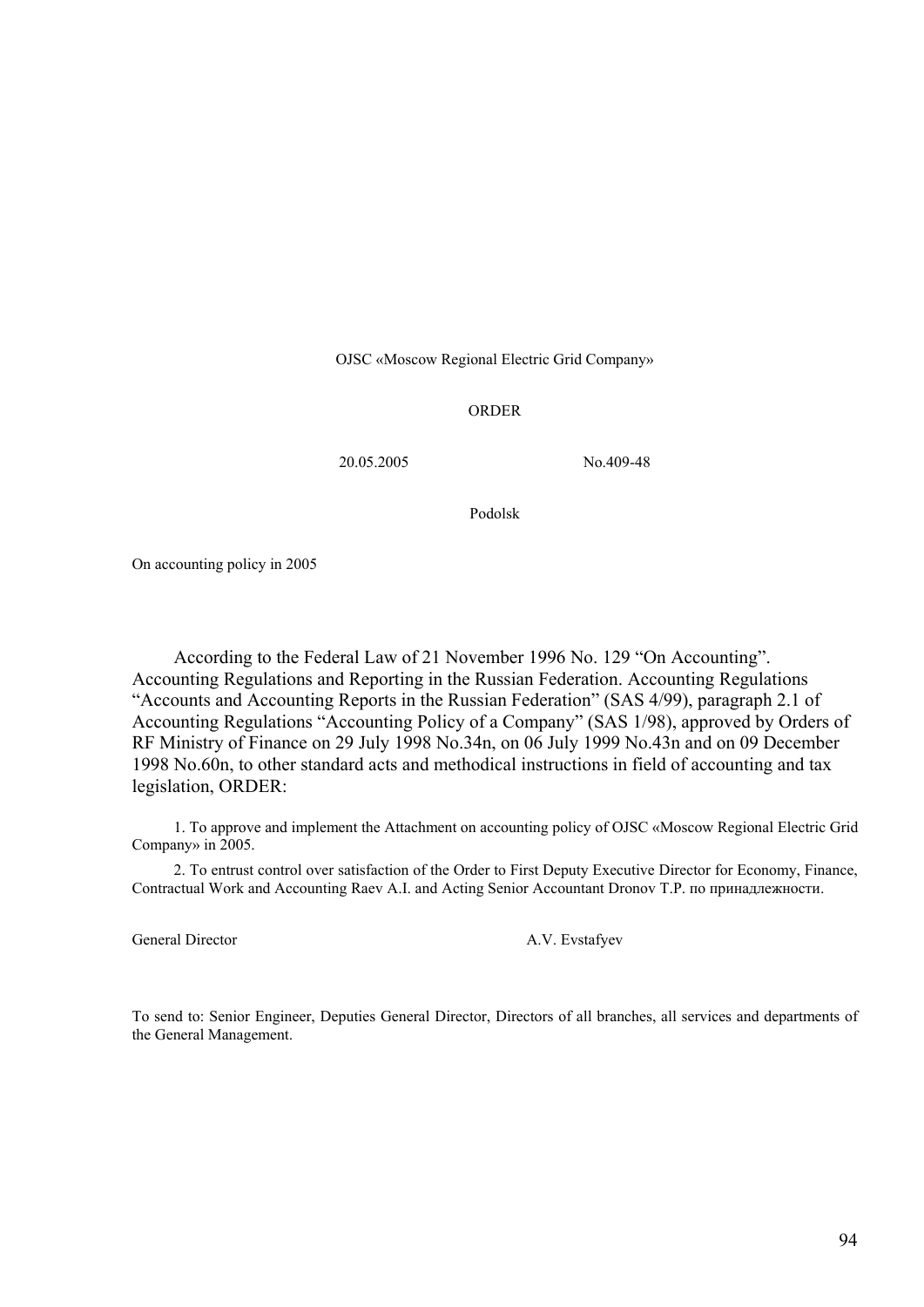#### REGULATIONS

#### on Accounting Policy

#### OJSC "Moscow Regional Electric Grid Company"

#### in 2005

Section 1. General Clauses

The Regulations establish structure, form and method of accounting in OJSC "Moscow Regional Electric Grid Company" under acting normative documents;

The Federal Law of 21 November 1996 No. 129 "On Accounting";

Accounting Regulations and Reporting in the Russian Federation approved by the Order of the RF Ministry of Finance of 19 July 1998 No.34n (as amended by the order of Russia's Ministry of Finance of 24 March 2000 No.31n, on 30 March 2001 No.27n);

Accounting Regulations No.1/98 "Accounting Policy of a Company" approved by the Order of the RF Ministry of Finance of 9 December 1998 No.60n (as amended by the order of Russia's Ministry of Finance от 30.12.1999 No. 107n);

Accounting Regulations No. 2/94 "Account of Agreements (Contracts) on Capital Construction" approved by the Order of the RF Ministry of Finance of 20 December 1994 No.167;

Accounting Regulations No. 3/2000 "Assets and Liabilities with Foreign Currency Representation of the Cost" approved by the Order of the RF Ministry of Finance of 10 January 2000 No.2n;

Accounting Regulations No. 4/99 "Organization's Accounting" approved by the Order of the RF Ministry of Finance of 6 July 1999 No.43n;

Accounting Regulations No. 5/01 "Material and Production Stocks Accounting" approved by the Order of the RF Ministry of Finance of 9 June 2001 No.44n;

Accounting Regulations No. 6/01 "Fixed Assets Accounting" approved by the Order of the RF Ministry of Finance of 30 March 2001 No.26n (as amended by the order of Russia's Ministry of Finance of 18.05.2002 No.45n)

Accounting Regulations No. 7/98 "Events After the Reporting Date" approved by the Order of the RF Ministry of Finance of 25 November 1998 No.56n;

Accounting Regulations No. 8/01 "Economic Contingencies" approved by the Order of the RF Ministry of Finance of 28 November 2001 No.96n;

Accounting Regulations No. 9/99 "Organization's Incomes" approved by the Order of the RF Ministry of Finance of 6 May 1999 No.32n (as amended by the orders of Russia's Ministry of Finance of 30.12.1999 No. Yu7n, of 30.03.2001 No.27n);

Accounting Regulations No. 10/99 "Costs of an Enterprise" approved by the Order of the RF Ministry of Finance of 6 May 1999 No.33n (as amended by the order of Russia's Ministry of Finance of 30.12.1999 No. 107n, от30.03.2001 No.27n);

Accounting Regulations No. 11/2000 "Information on Affiliated Parties" approved by the Order of the RF Ministry of Finance of 3 January 2000 No.5n (as amended by the order of Russia's Ministry of Finance of 30.12.1999 No. 107n, of 30.03.2001 No.27n);

Accounting Regulations No. 12/2000 "Information on Segments" approved by the Order of the RF Ministry of Finance of 21 January 2000 No.11n;

Accounting Regulations No. 13/2000 "State Support Accounting" approved by the Order of the RF Ministry of Finance of 16 October 2000 No.92n;

Accounting Regulations No. 14/2000 "Intangible Assets Accounting" approved by the Order of the RF Ministry of Finance of 16 October 2000 No.91n;

Accounting Regulations No. 15/01 "Accounting on Borrowed Loans and Credits Costs" approved by the Order of the RF Ministry of Finance of 2 August 2001No.60n;

Accounting Regulations No. 16/02 "Discounting Operations Information" approved by the Order of the RF Ministry of Finance of 2 July 2002 No.66n;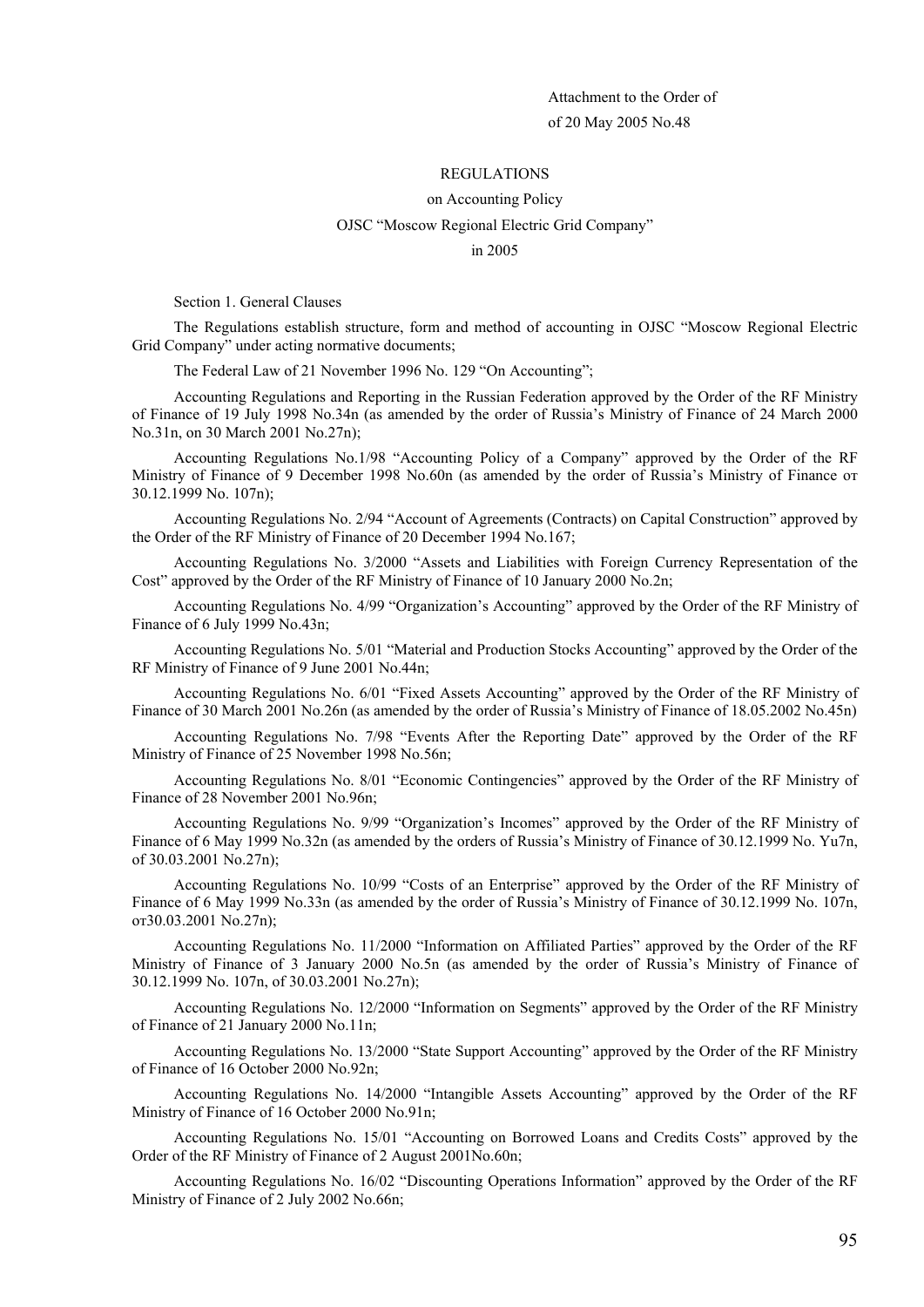Accounting Regulations No. 17/02 "Accounting for Research, Development and Technological Costs" approved by the Order of the RF Ministry of Finance of 19 November 2002 No.115n;

Accounting Regulations No. 18/02 "Accounting for Profit Tax Calculation" approved by the Order of the RF Ministry of Finance of 19 November 2002 No.114n;

Accounting Regulations No. 19/02 "Accounting for Financial Investments" approved by the Order of the RF Ministry of Finance of 10 December 2002 No.126n;

Accounting Regulations No. 20/03 "Accounting for Interest and Joint Ventures" approved by the Order of the RF Ministry of Finance of 24 November 2003 No.105n;

Accounting Plan for Financial and Business Activities of Enterprises and its Applications Instruction approved by the Order of the RF Ministry of Finance of 31 October 2000 No.94n;

Working Accounting Plan worked out by JSC "Moscow Regional Electric Grid Company" on basis of Accounting Plan for Financial and Business Activities of Enterprises and its Applications Instruction approved by the Order of the RF Ministry of Finance of 31 October 2000 No.94n;

The Order of the RF Ministry of Finance of 22 July 2003 No.67n "On Forms of Corporate Financial Statements";

Other acting Russian rules (standards) of accounting.

Section 2. Structure of Accounting and Tax Service

2.1. The General Director of OJSC «Moscow Regional Electric Grid Company» is responsible for organization of accounting in the Company and law observance during implementation of business operations.

2.2. Accounting and tax accounting are maintained by a structure division of OJSC «Moscow Regional Electric Grid Company» – The Accounting Department headed by Senior Accountant.

Senior Accountant of OJSC «Moscow Regional Electric Grid Company» reports directly to the General Director and is responsible for forming of accounting policy, accounting, and opportune delivering of full and reliable accounting report.

2.3. The Accounting Department of the Executive body carries out methodological management of Accounting Services of branches.

2.4. Branches of OJSC «Moscow Regional Electric Grid Company» have own Accounting Services which carry out accounting and tax accounting, make accounting and tax accounting in-house reporting and submit it in the Accounting Department of the Executive body of OJSC «Moscow Regional Electric Grid Company».

2.5. Heads of branches are appointed by the Order of the General Director of OJSC «Moscow Regional Electric Grid Company» and act by their power of attorney.

Senior Accountant of OJSC «Moscow Regional Electric Grid Company» is responsible for observance of approved accounting policy, accounting, and opportune submission of full and reliable accounting report in the Executive body of OJSC «Moscow Regional Electric Grid Company»

Section 3. Typical working plan of accounting, rules of documents calculation, technology of accounting information processing and reporting

3.1. The reporting year is the period from 1 April to 31 December 2005 inclusive.

3.2. According to demands of above-mentioned normative documents on accounting an policy of OJSC «Moscow Regional Electric Grid Company», structural divisions of the Company (branches) carry out accounting and tax accounting, make reports in the order established by the Executive body of OJSC «Moscow Regional Electric Grid Company», execute duties of tax discharge and collection according to demands of tax legislation, are responsible for timely presentation and correct calculation of tax base for taxes centrally paid, and organization of released assets accounting.

3.3. Forms of in-house reporting are worked out in OJSC «Moscow Regional Electric Grid Company» with a glance of classification, systematization and generalization of information.

Forms of interim and annual accounting in OJSC «Moscow Regional Electric Grid Company» are worked out at a basis of forms recommended by the RF Ministry of Finance with a glance of additional indicators introduced by RAO "UES of Russia" JSC.

Accounting reports of OJSC «Moscow Regional Electric Grid Company» are made in the order of, and within the period provided for by normative accounting documents. It is formed by the Accounting Department of the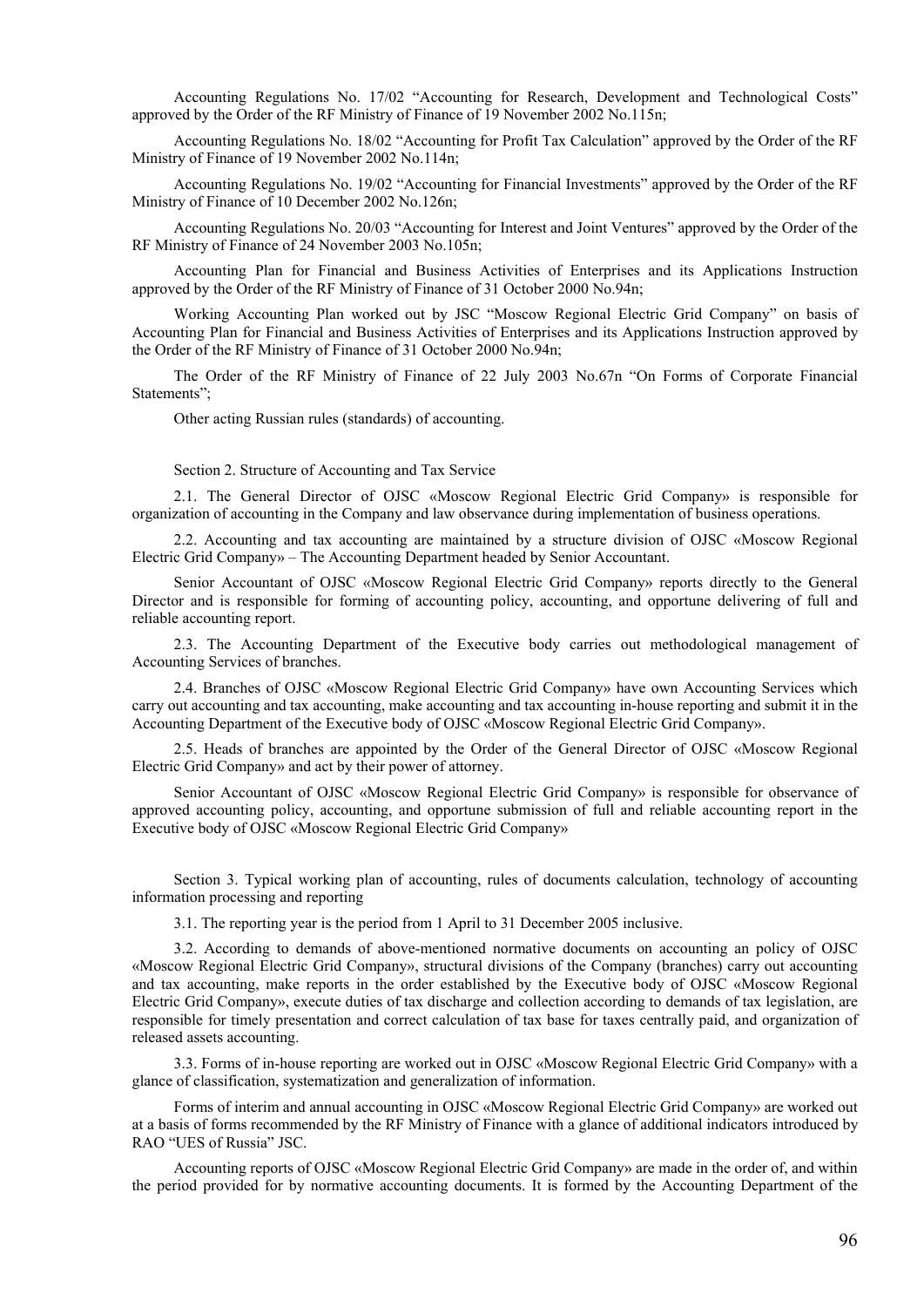Executive body under generalized information on properties, liabilities and activities results with a glance of information provided by Accounting Services of branches.

Accounting reports of OJSC «Moscow Regional Electric Grid Company» are made in rubles and submitted in the Department for Accounting and Reporting of RAO "UES of Russia", JSC for control, analysis and forming of recapitulative account in a general group according to paragraph 8 of Methodological Guidelines on Recapitulative Accounting Procedure and Submission (as amended as of 12 May 1999 in thousands of RUR).

To form consolidated statements according to International Financial Accounting Standards by RAO "UES of Russia" JSC OJSC «Moscow Regional Electric Grid Company» systematizes and submits in RAO "UES of Russia", JSC financial information in the form of consolidated tables – invoice breakdown worked out by RAO "UES of Russia", JSC.

3.4. Annual report, accounting balance and statement of incomes and losses of OJSC «Moscow Regional Electric Grid Company» is considered and approved by the General Shareholders Meeting. Accounting report of OJSC «Moscow Regional Electric Grid Company» is submitted in the order of, and within the period provided for by constituent documents, the RF Legislation and directive documents of RAO "UES of Russia" JSC,

Approved annual accounting report of OJSC «Moscow Regional Electric Grid Company» is published not late than on 1 June of the year nest after the reporting year (Articles 15 and 16 of the Law "On Accounting").

3.5. Structure divisions (branches) of OJSC «Moscow Regional Electric Grid Company» without independent balance are the following divisions with settlement account in CB "Transinvestbank": BIC 044579212, correspondent account 30101810500000000212:

| No.            | Name of the branch            | Legal Address                                                            | <b>Bank Details</b>  |
|----------------|-------------------------------|--------------------------------------------------------------------------|----------------------|
| $\mathbf{1}$   | $\mathcal{L}$                 | $\mathbf{a}$                                                             | $\Delta$             |
| 1              | South Electric Grids          | 115201, Moscow, Kashirskoe Shosse<br>Street, 18                          | 40702810600240600049 |
| $\overline{2}$ | <b>East Electric Grids</b>    | 107140, Moscow, Nizhnyaya<br>Krasnoselskaya Street, 6                    | 40702810100210600100 |
| 3              | October Electric Grids        | 127254, Moscow, Rustaveli Street, 2                                      | 40702810400210600101 |
| $\overline{4}$ | North Electric Grids          | 141070, Moscow Region., Korolev,<br>Gagarina Street, 4                   | 40702810200000600511 |
| 5              | Noginsk Electric Grids        | 142407, Moscow Region, Noginsk,<br>Radchenko Street, 13                  | 40702810800240600056 |
| 6              | Podolsk Electric Grids        | 142117, Moscow Region, Podolsk,<br>Kirova Street, 65                     | 40702810000240600047 |
| 7              | Kolomna Electric Grids        | 140408, Moscow Region., Kolomna,<br>Oktyabrskoy Revolyutsii Street, 381A | 40702810100240600057 |
| $\,$ 8 $\,$    | <b>Shatura Electric Grids</b> | 140700, Moscow Region, Shatura,<br>Sportivnaya Street, 12                | 40702810500240600055 |
| 9              | <b>Dmitrov Electric Grids</b> | 141800, Moscow Region, Dmitrov,<br>Kosmonavtov Street. 46                | 40702810600240600052 |
| 10             | West Electric Grids           | 121293, Moscow, 1812 Goda Street, 15                                     | 40702810400220602209 |
| 11             | Mozhaysk Electric Grids       | 143200, Moscow Region, Mozhaysk,<br>Mira Street, 107                     | 40702810500000600512 |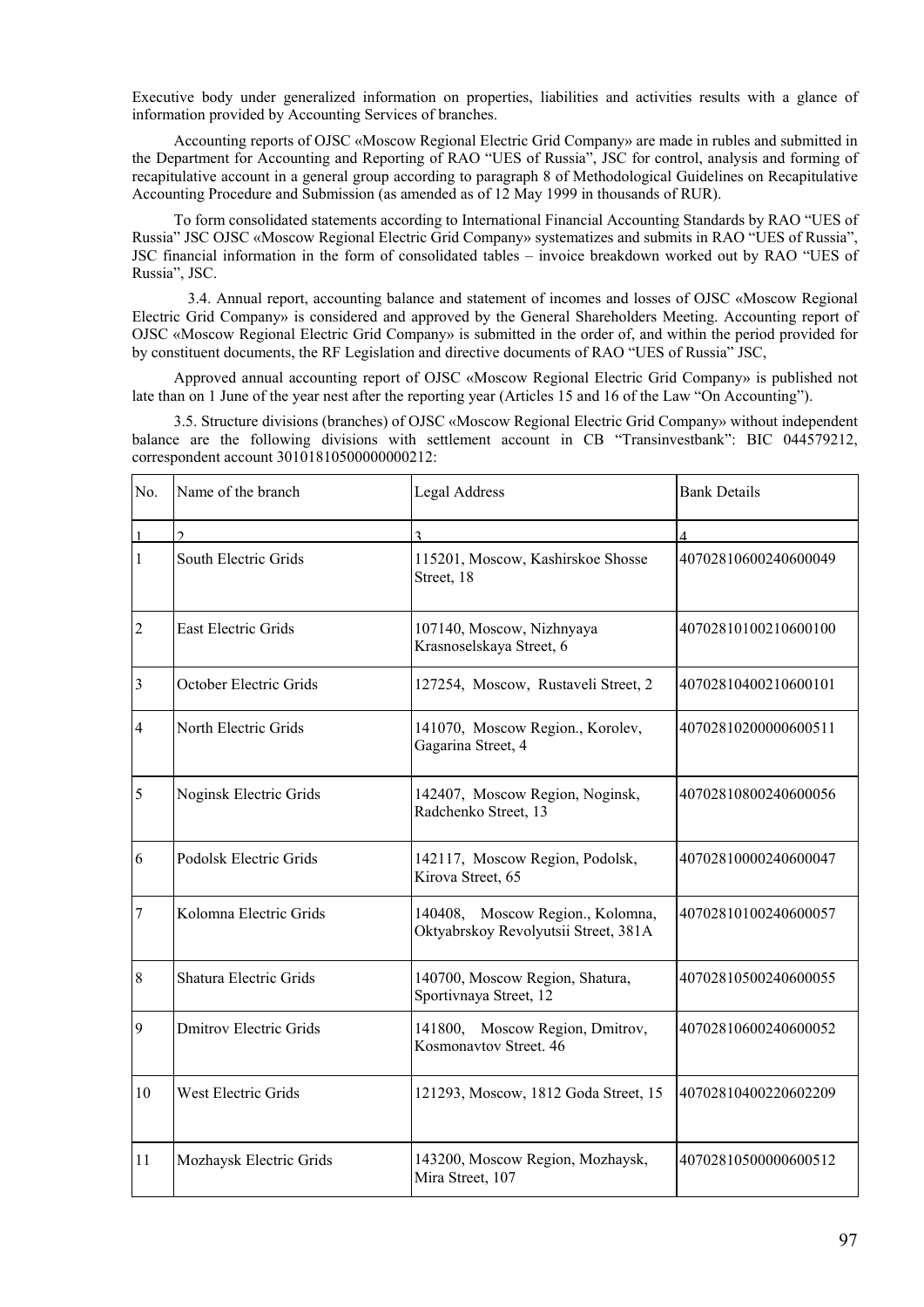| 12 | Volokolamsk Electric Grids                         | 143600, Moscow Region.,<br>Volokolamsk, Novosoldatskaya Street,<br>58 | 40702810400240600058 |
|----|----------------------------------------------------|-----------------------------------------------------------------------|----------------------|
| 13 | Kashira Electric Grids                             | 142900, Moscow Region., Kashira,<br>Klubnaya Street, 4                | 40702810000240600050 |
| 14 | High-voltage Cable Grids (HVCG)                    | 107140, Moscow, Nizhnyaya<br>Krasnoselskaya Street, 6                 | 40702810700210600102 |
| 15 | Plant for Repair of Electrical<br>Equipment (PREE) | 115201, Moscow, Starokashirskoe<br>Shosse Street, 4A                  | 40702810100220602211 |
| 16 | Moskabelenergoremont (MKER)                        | 115522, Moscow, Moskvorechie Street,<br>14B                           | 40702810800220602210 |
| 17 | Moskabelsetmontazh (MKSM)                          | 113114, Moscow, 2 <sup>nd</sup> Paveletsky<br>Passage, 4/B            | 40702810400220602212 |
| 18 | Backbone Electric Grids (BEG)                      | 115432, Moscow, 2 <sup>nd</sup> Kozhukhov<br>Passage, 29, building 6  | 40702810700220602213 |

Branches are vested property. Property of a branch consists of belongings (assets) assigned to it by the Company, and money and material funds gained during its business activities and including in consolidated balance of the company, reckoned at the balance of the branch, is in ownership of the Company.

3.6. Accounting is carried out on the ground of Working Card of Accounts acting since 1 April 2005.

Working Card of Accounts of the Company is implemented during accounting in subdivisions of the Company, branches and separate divisions. It is made according to Accounting Plan for Financial and Business Activities of Enterprises and its Applications Instruction approved by the Order of the RF Ministry of Finance of 31 October 2000 No.94n and with a glance of functionality of programs used for accounting by the Company.

Senior Accountant of the Company has the right to implement, specify and cancel sub accounts of synthetic accounts and implement additional systems of analytical account.

3.7. Accounting at OJSC «Moscow Regional Electric Grid Company» is carried out on the ground of journalorder form of accounting. At the same time, computer technologies of source accounting information proceedings using specialized accounting programs are implemented.

Records under automated method of accounting are monthly printed and signed by responsible people. They are endorsed by Senior Accountant or their deputies.

3.8. The following computer forms of cost records for internal accounting created in the system of accounting programs are established:

General ledger and (or) turnover balance under accounts

Register of balance turnover

Register of turnovers to balance under accounts;

General ledger of balance

Turnover register on book keeping;

Other registers necessary for analytic and synthetic accounting of business according to demands of normative documents and necessary for prompt receiving of information.

3.9. Reflection in the accounting of economic operations is made according to the working Plan of Accounts of OJSC "Moscow Regional Electric Grid Company". The Company carries out keeping property, obligations and economic operations as making double entries according to the Plan of Accounts of Book Keeping.

OJSC «Moscow Regional Electric Grid Company» and all its branches use typical interdepartmental forms of source cost records approved by Rosstat.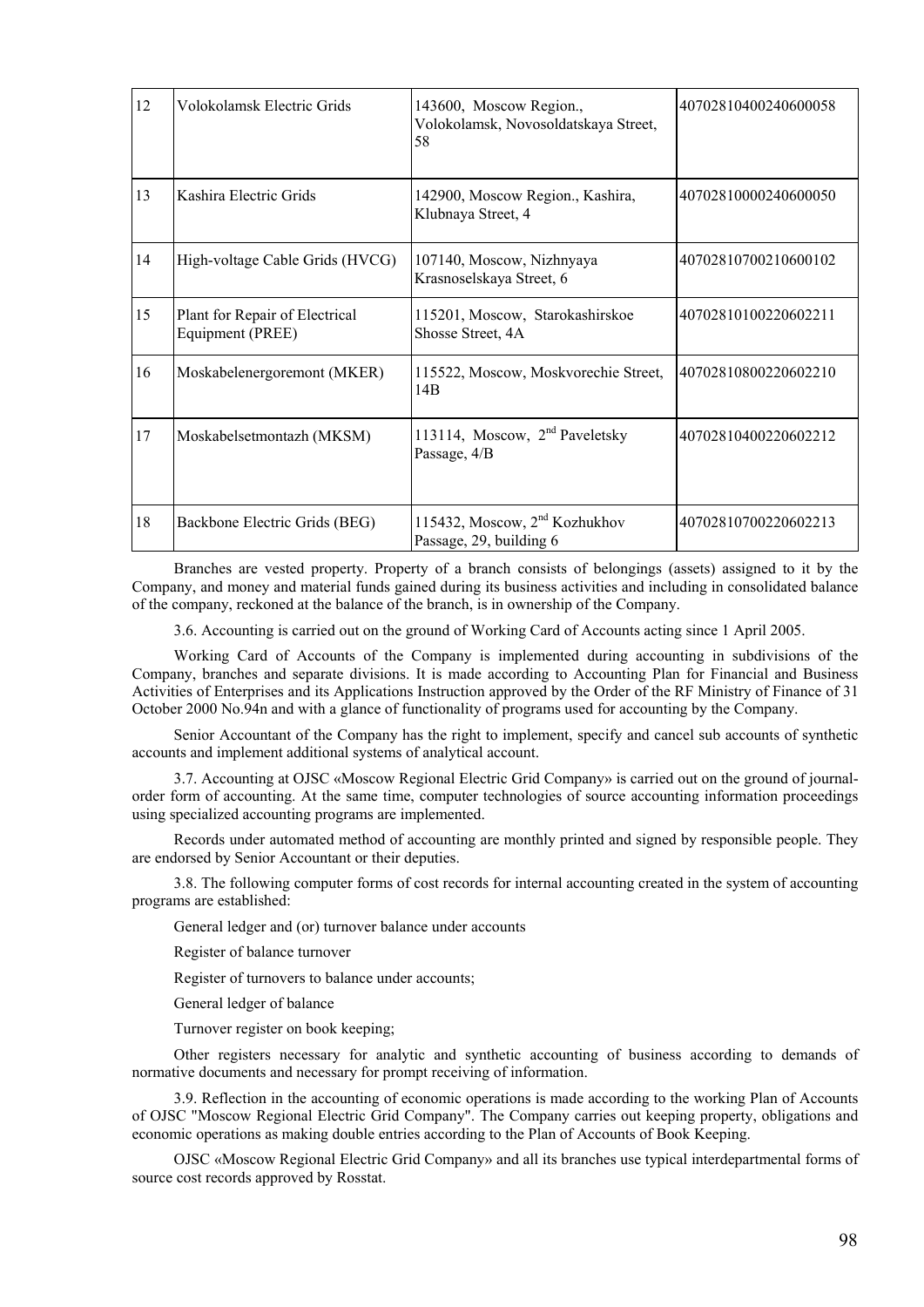To carry out financial and business operations for which typical forms of source cost records are not provided for, and internal accounting, forms of source cost records are approved for all branches according to the Attachment No.2.

Branches implementing additionally their internal forms of source cost records, approve them by the Order on recording policy observing demands of paragraph 13 of Accounting Regulations and Reporting No.1/98 "Accounting Policy of a Company" in the Russian Federation approved by the Order of the RF Ministry of Finance of 19 July 1998 No.34n. The forms are obligatory for endorsement with the Accounting Department under the General Direction.

Cost records in foreign languages shall have interlinear translation in Russian language.

Original copies of source cost records on business operations created in branches are taken into discount and kept at the place of their creation. Accounting Departments of branches are responsible for their keeping.

Rules of documents circulation in the Company for accounting and tax accounting and reporting are regulated by the schedule of documents circulation. The schedule of documents circulation sets terms for amount of source cost records and other documents submitted to the Accounting Department of the Executive body. The schedule of documents circulation put into operation on 1 April 2005 is a subject of amendment in 2005.

3.11. Accounting of properties (except fixed assets), liabilities and business operations is carried out in rubles and kopecks without rounding up and down. Fixed assets are accounted in rubles. Sum differences of rounding are concerned as financial results.

3.12. For reflection in accounts and reports, costs of assets and liabilities in foreign currency is to be converted into rubles according to

Demands of SAS 3/2000; at the same time, system accounting register information on costs of assets and liabilities in both rubles and relevant foreign currency).

3.13. The right of signing source costs records belongs to Directors of the Company acting at the base of power of attorney. Directors of branches have the right of signing source costs records at the base of power of attorney given by the Company.

The documents which reflect business operations and presuppose cash flow (at banking accounts, register office) are signed by Directors of the Company acting at the base of power of attorney and Senior Accountant, and authorized people. At branches the documents which reflect business operations and presuppose cash flow (at banking accounts, register office) are signed by Directors of branches acting at the base of power of attorney given by the Company, Senior Accountant and authorized people.

3.14. Inventory of property and liabilities is carried out according to the Federal Law of 21 November 1996 No. 129 "On Accounting" and Methodological Instructions on Inventory of Properties and Financial Liabilities approved by the Order on the RF Ministry of Finance of 13 June 1995 No.49.

Order, terms of planed inventory and structure of Central Inventory Commission are set by the order of the General Director of OJSC «Moscow Regional Electric Grid Company». In case inventory is obligatory, they are set on the basis of orders of Directors of branches OJSC «Moscow Regional Electric Grid Company» to the proper party. Approval and structure of local Inventory Commissions are set by orders of Directors of branches.

3.15. During forming of information on segments in the accounting of OJSC «Moscow Regional Electric Grid Company», information on operational segments is considered source, information on geography segments considered secondary. Order and rules of submitting of the information on segments in accounting reports are determined by SAS 12/2000 "Information on Segments".

3.16. Contents of registers of accounting and internal reports are a commercial secret, and in cases provided for by the RF Legislation are a state secret. People, who have obtained access to the information contained in registers of accounting and internal reports, are obliged to keep commercial secret. They are responsible for its disclosure which is determined by the RF Legislation.

3.17. Consolidated accounting statements including indicators of reports of daughter and subsidiary organizations in Russian Federation and outside the country, are carried out with a glance of significance of information including in the account statement in order determined by the RF Ministry of Finance. Consolidated accounting is made by the Accounting Department of Executive body of OJSC «Moscow Regional Electric Grid Company».

Section 4. Methodological aspects of account policy.

4.1. Intangible assets.

Accounting of intangible assets is carried out according to Accounting Regulations No. 14/2000 "Intangible Assets Accounting" approved by the Order of the RF Ministry of Finance of 16 October 2000 No.91n.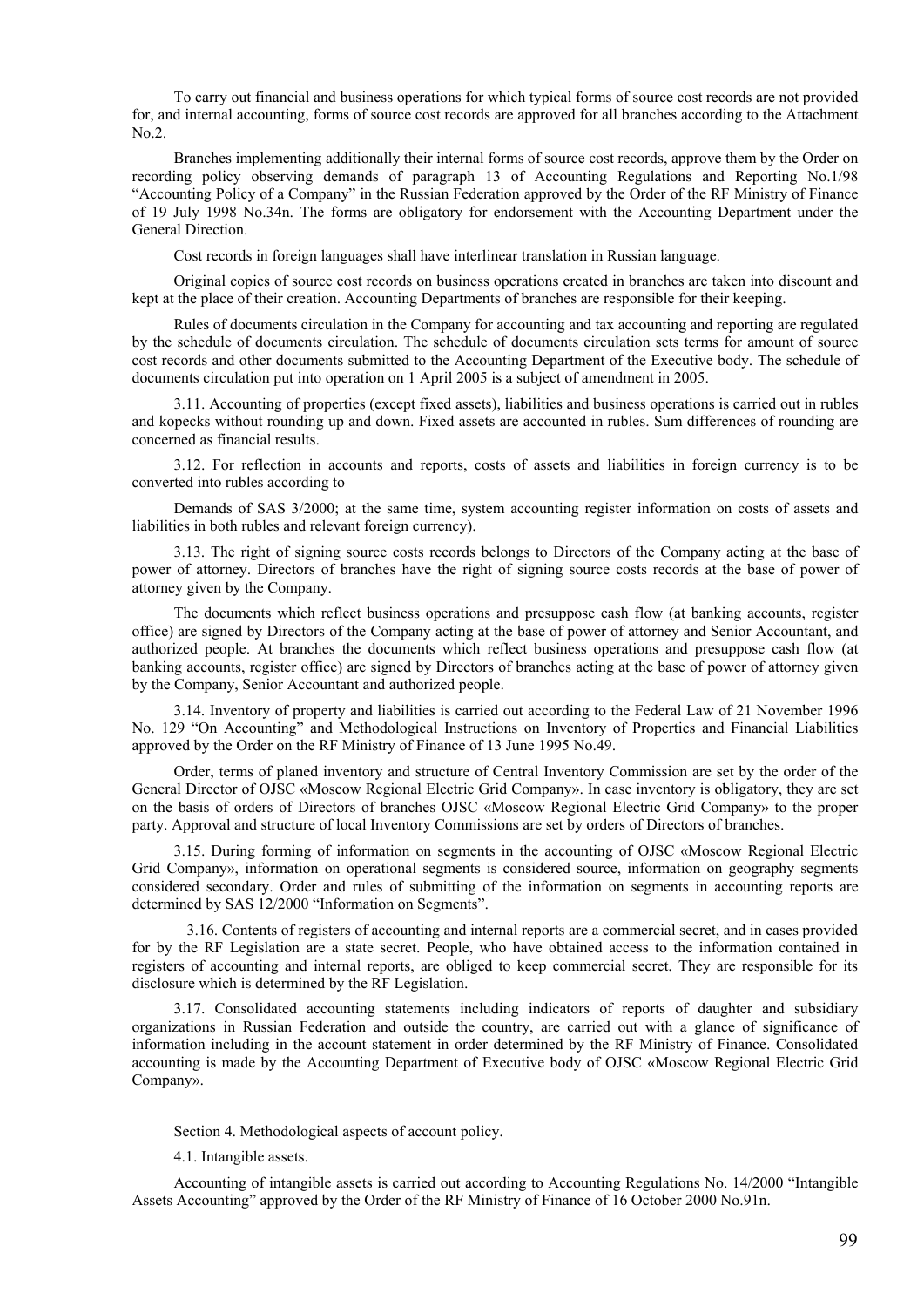4.1.1. Estimation of intangible assets.

Intangible assets purchased for money are estimated in the amount of actual expenses for purchase without compensative taxes (VAT).

Original cost of intangible assets received under agreements which provide for discharge of obligations (payment) with non-monetary funds is determined according to cost of products (assets) which were transferred or were subject of transference by the Company. Costs of products (assets) which were transferred or were subject of transference by the Company are determined according to the price at which in comparable circumstances the Company usually determines costs of similar products (assets).

In case determination of costs of products (assets) which were transferred or were subject of transference by the Company was impossible, the cost of intangible assets gained by the Company is determined according to the price at which in comparable circumstances the Company usually determines costs of similar intangible assets.

Intangible assets of OJSC «Moscow Regional Electric Grid Company» are estimated according to actual expenses without registration of general business expenses and except reimbursable tax for used materials and services of other organizations.

Intangible assets received under agreements of gift (free of charge) are estimated according to their market price at the date of acceptance for accounting. To determine market price, expert conclusion of an independent licensed appraiser is used.

Grounds: Section II SAS 14/2000.

4.1.2. Depreciation of intangible assets.

OJSC «Moscow Regional Electric Grid Company» implements line depreciation accrual method on the basis of original costs and depreciation rate, calculated on the basis of term of useful life of intangible assets object.

Grounds: Sections 15 and 16 SAS 14/2000.

4.1.3. Determination of terms of useful life.

OJSC «Moscow Regional Electric Grid Company» determines terms of useful life of every kind of depreciable intangible assets at the time of their registration on the basis of:

Period of validity of patent, license or other restrictions for use of intellectual property objects;

Expected period of use of the object while OJSC «Moscow Regional Electric Grid Company» can get gain (income). At the same time, the period of useful life of intangible assets object can be determined by specially created commission and approved by proper executive document.

The standard of depreciative deduction for intangible assets with indefinite term of useful life is determined in account for twenty years (but no longer than the period of activities of the Company).

Grounds: Section 17 SAS 14/2000.

4.1.4. Reflection of depreciation deduction in accounting statement.

Depreciation deduction of intangible assets is included in account 05 "Depreciation of intangible assets" except for organizational expenses.

Depreciation deduction of organization expenses are reflected in accounting statement by even reduction of original cost during the period of twenty years (but no longer than the period of activities of the Company).

Grounds: Section 21 SAS 14/2000.

4.2. Fixed assets.

Accounting of fixed assets is carried out according to Accounting Regulations "Fixed Assets Accounting" approved by the Order of the RF Ministry of Finance of 30 March 2001 No.26n; Methodological Instructions on Fixed Assets Accounting approved by the Order on the RF Ministry of Finance of 13 October 2003 No.91n.

4.2.1. Account of fixed assets gained at separation balance sheet after reorganization of JSC "Mosenergo".

Fixed assets gained at separation balance sheet after reorganization of JSC "Mosenergo" are taken for account at replacement cost which is equal to depreciated cost of the objects of fixed assets at the transmitting side at of the date of reorganization.

The term of useful life of fixed assets objects gained as a result of reorganization is determined on the basis of previous determined terms of use minus the period of actual exploitation of the objects by JSC "Mosenergo".

4.2.2. The order of rating labor means as fixed assets.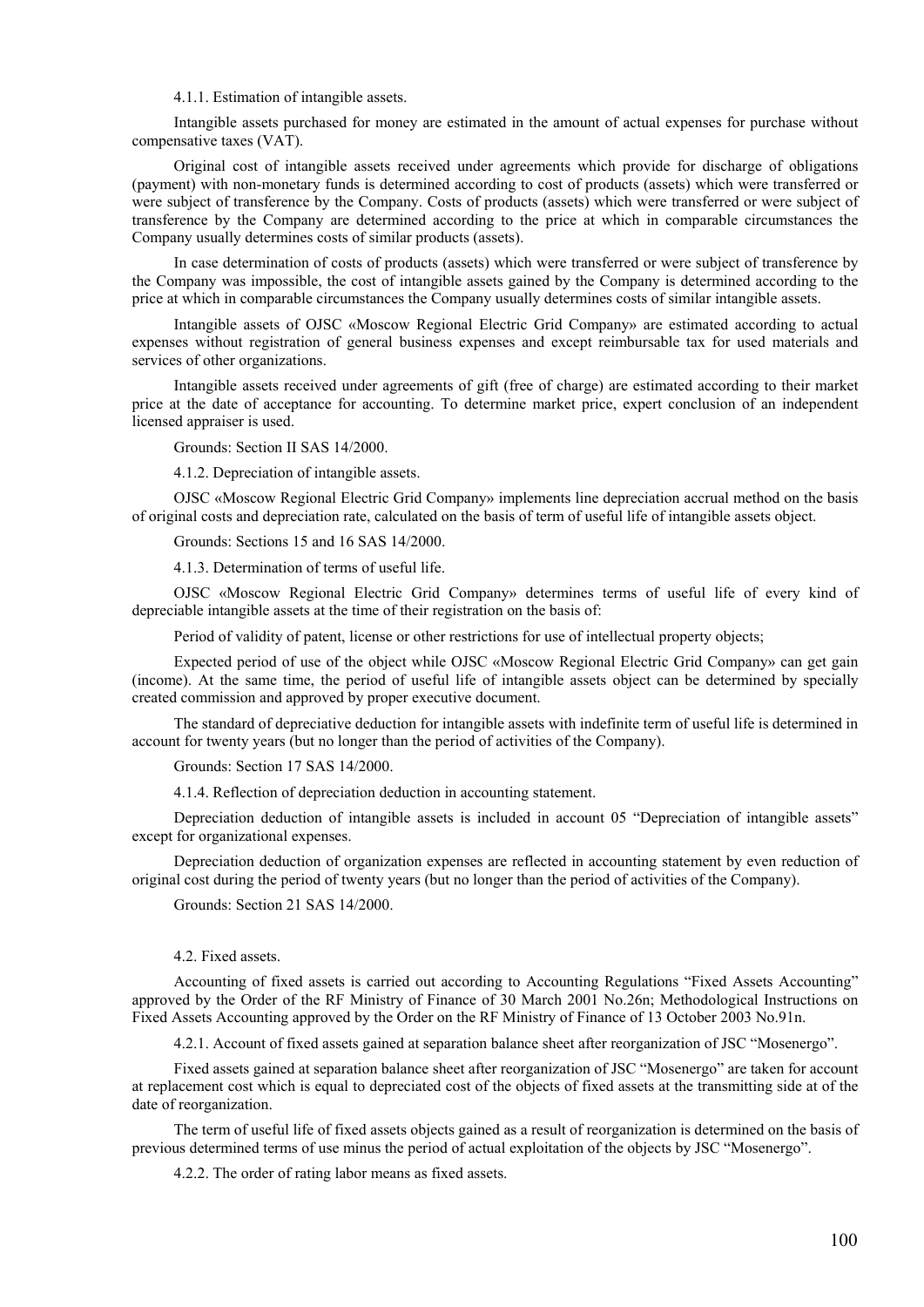Fixed assets are the assets used either in production, working, servicing or for managerial needs of OJSC «Moscow Regional Electric Grid Company» pending the term of useful use longer than twelve months.

The objects included in the structure of fixed assets which are the subject of obligatory state registration are considered solitary in the structure of fixed assets till the state registration takes place.

In the presence of library stock, cost of the fund printings is added to the structure of fixed assets to the debit of the account 01 "Fixed Assets" from the correspondence of credit of the account 08 "Investment in Fixed Assets".

Grounds: 1. Paragraph 4 of Section 1 SAS 6/01.

2. Decree of the RF Government of 1 January 2002 No.1 "On Classification of Fixed Assets Included in Depreciation Groups".

3. The Letter of the RF Ministry of Finance of 12 May 2004 No.16-00-14/159.

4.2.3. Inventory object of fixed assets.

Inventory object of fixed assets is a separate constructively detached object intended to carry out certain independent functions or detached complex of constructively coupled objects which are incorporated and intended to carry out certain work.

In case an object consists of several parts with different terms of useful life, each part is accounted as an independent inventory object.

Grounds: Paragraph 6 of Section 1 SAS 6/01.

4.2.4. Estimation of fixed assets.

Fixed assets are taken on account at original cost. At purchase of paid fixed assets, original cost is determined as sum of actual expenses for purchase, construction and production except for VAT and other compensatory taxes.

Percents for borrowed current assets accrued before taking the fixed assets object on account, in case they are attracted for purchase, construction and production of the object are included in the structure of accrual expenses for purchase, construction and production of fixed assets.

General business and similar expenses are not included in actual expenses for purchase and creation of fixed assets except for the cases when they are directly connected with assets purchase.

In case fixed assets are received as contribution to statutory capital, original cost is considered as endorsed by Directors (participants) pecuniary valuation of fixed assets. In case fixed assets are received under the deed of gift and in other gratuitous cases, original cost in considered their current market cost at of the date of registration.

In case fixed assets are received under agreements which provide for commitments (non-monetary payment), original cost is considered cost of assets passed or the subject of passing from the Company. Cost of assets passed of which are the subject to pass from the Company is determined on the basis of cost of similar fixed assets objects which OJSC «Moscow Regional Electric Grid Company» usually determine in similar conditions.

In case it is impossible to determine cost of assets which were passed or were to be passed, cost of fixed assets received by the Company under agreements providing for commitments (non-monetary payment) is determined on the basis of cost of similar fixed assets objects in similar conditions.

In case fixed assets are received in return for retired property within the limits of agreements on compensation of losses, original cost is considered cost of actual expenses for building of the object of transmitting side fixed in the act of transfer and reception of property.

Original cost of fixes assets objects independent of way of purchase includes also actual expenses for delivery of objects and bringing into state suitable to use. Estimation of fixed assets object cost of which is represented in foreign currency is carried out in terms of rubles according to the rate set by the RF Central Bank acting at the date of taking the object on account 01 "Fixed assets". The occurring difference between estimation of fixed assets at account of fixed assets and estimation at the account of investment in fixed assets is written off the account of incomes and losses as operational incomes (loses) and is not included in difference of exchange.

Grounds: Paragraphs 7-13 of Section II SAS 6/01.

4.2.5. Change of fixed assets cost.

Change of fixed assets original cost with which they were taken on account is conceded in case of completion, additional equipment, reconstruction, modernization, partial liquidation and revaluation of fixed assets objects.

Revaluation of fixed assets is carried out in order provided for by legislation on the basis of existing executive document of the Company's Director.

Sum of revaluation of fixed assets object is reflected in debit of fixed assets account in correspondence with credit of surplus account. Sum of revaluation of fixed assets object equal to sum of its discount in previous reporting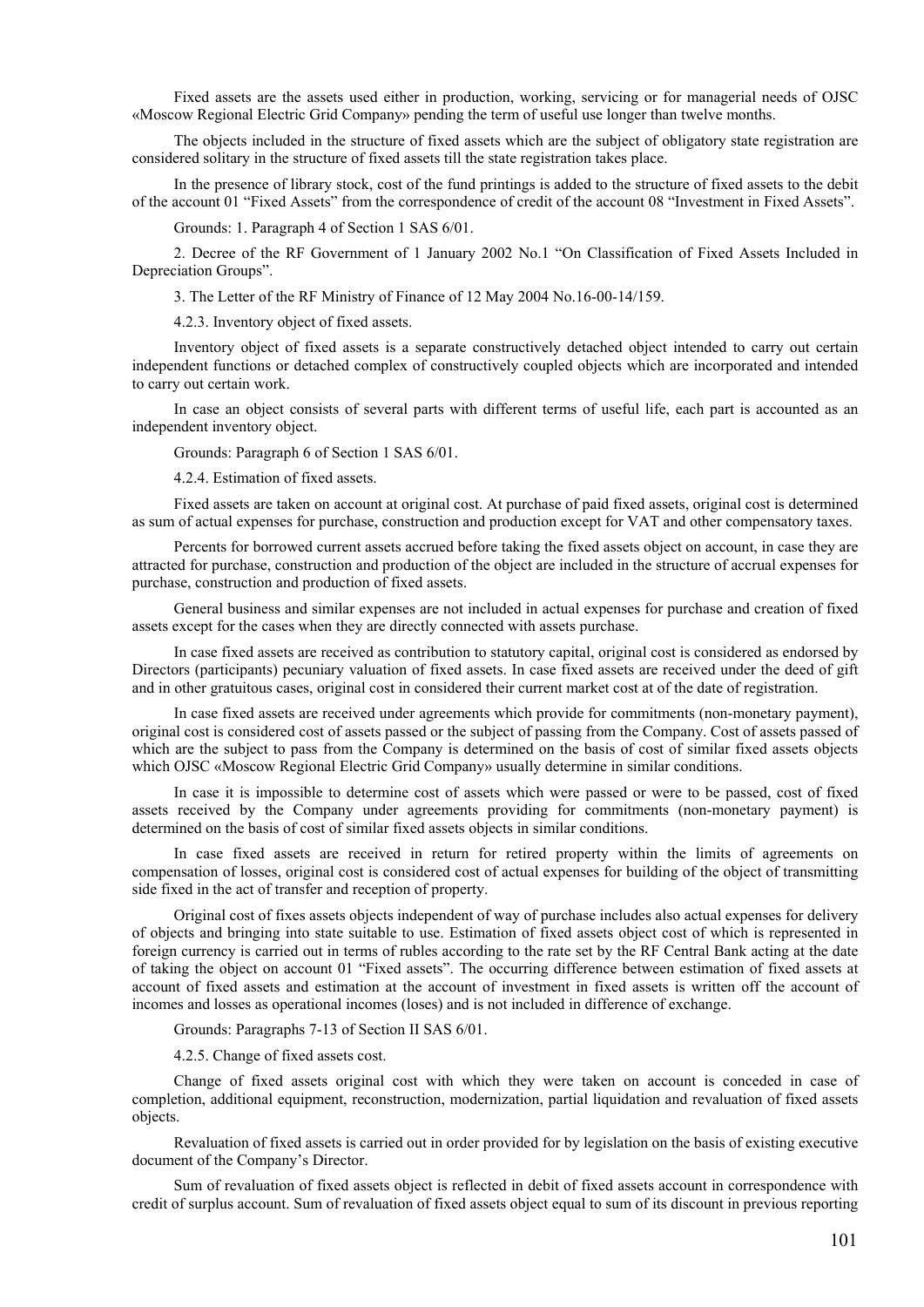periods and included in retained income (losses) account is included in credit of retained income (losses) account in correspondence with debit of fixed assets account.

Sum of revaluation of fixed assets object as a result of revaluation in reflected in debit of retained income (losses) account in correspondence with credit of fixed assets account. Sum of discount of fixed assets object is referred to decrease of surplus of the Company formed at the expense of sum of revaluation of the object carried out in previous reporting periods and is reflected in debit of surplus account and credit of fixed assets account. Exceeding of sum of discount of the object over sum of revaluation included in surplus of the Company as a result of revaluation carried out in previous reporting periods, is reflected in debit of retained income(losses) in correspondence with credit of fixed assets account.

In case of retirement of fixed assets object the sum of its revaluation is written off debit of surplus account in correspondence with credit of retained income account of the Company.

In case of change of original cost of fixed assets object in case of its completion, additional equipment during improvement, flow of own sources of accounting is reflected.

Grounds: 1. Paragraphs 14 and 15 of Section II SAS 6/01.

2. Paragraph 48 of Methodological Instructions on Fixed Assets Accounting approved by the Order on the RF Ministry of Finance of 13 October 2003 No.91n.

4.2.6. Depreciation of fixed assets.

Accrual of depreciation of fixed assets objects is carried out by line method on the basis of original or current (replacement) cost (in case of revaluation) of the fixed assets object and standard of depreciation calculated on the basis of useful use of the object.

Accrual of depreciation of fixed assets passed in leasing is carried out with the concurrence of parties with use of special coefficient to major standard of depreciation.

Cost of housing objects (dwelling houses, halls of residence, flats, etc.), objects equipped with services and utilities and other similar objects, perennial planting and library stock is not repaid which means that depreciation is not accrued. Accrual of depreciation of mentioned objects is carried out in the end of reporting year under set standards of depreciation deduction. Flow of depreciation sum of the objects is taken on separate off-balance account. Fixed assets objects which obtain not changeable in time consumer characteristics are not a subject of depreciation (land and nature objects).

Depreciation deduction of fixed assets objects starts from the first day of the month which follows the month of its taking on account and is carried out up to either full repay of its cost or writing off.

Depreciation deduction of fixed assets objects finishes at the first day of the month which follows the month of either full repay of its cost or writing off.

Depreciation deduction lasts during the period of useful life of fixed assets object except for the cases of its conservation for more than three months according to the decision of the Director of the Company and during the period of its renewal which exceeds twelve months.

For purposes of accounting, accrual of depreciation of fixed assets is carried out on the basis of depreciation standards which are determined according to Decree of the RF Government of 1 January 2002 No.1 "On Classification of Fixed Assets Included in Depreciation Groups" by the commission which is specially created by the Director of a branch and by the commission created by the director of the Company in case for the Executive body.

Grounds: 1.Paragraphs 17, 18, 21, 22, 23 of Section III SAS 6/01.

2. The Letter of the RF Ministry of Finance of 12 May 2004 No.16-00-14/159.

4.2.7. Determination of useful life.

Determination of useful life of fixed assets object is carried out at the time of taking it on account on the basis of expected term of its use according to the Order of the RF Ministry of Finance of 1 January 2002 No.1.

Useful life is determined on the basis of:

Expected term of use of the object according to expected productivity or capacity;

Expected physical depreciation which depends on exploitation regime, natural conditions and influence of hostile environment, repair system;

Regulatory, legal and other limitations on use of the object (for example, term of lease).

Taking of fixed assets objects on account is carried out on the basis of act of transfer and reception of fixed assets which was approved by the Director of the branch OJSC «Moscow Regional Electric Grid Company» and which is made for each separate inventory object or group of objects in provided cases, and other documents.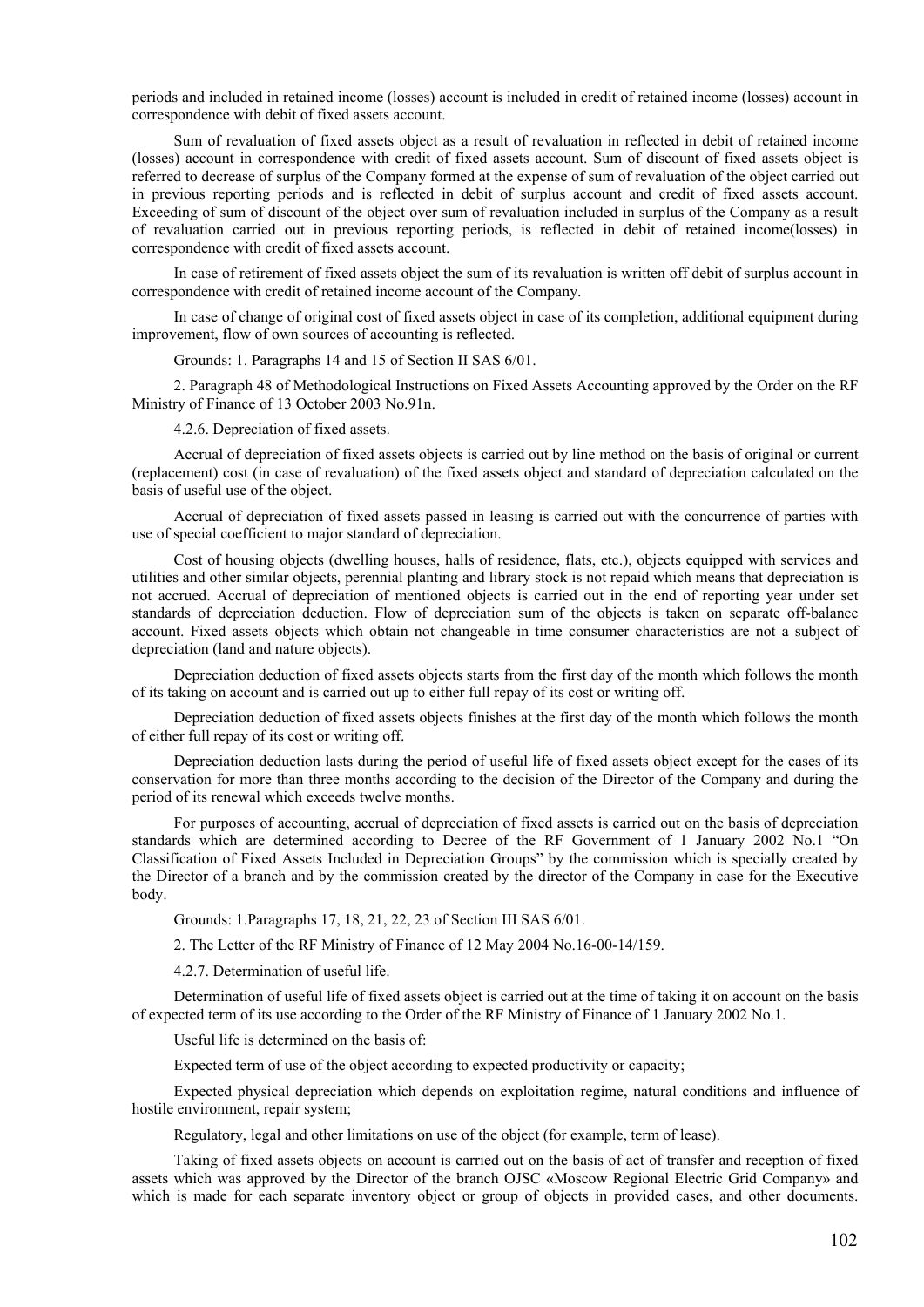Actually exploiting objects which are the subject of state registration are also taken on account 01 "Fixed assets" since the time of passing for state registration.

Depreciation of fixed assets objects leased from or to is accrued by the Lessor.

The mentioned point is not implemented towards assets transferred or accepted for leasing. Depreciation of fixed assets objects transferred for leasing is carried out by the Lessor or the Lessee depending on the fact at which balance the objects are according to lease contract.

When purchasing exploited fixed assets object, its original cost is determined on the basis of contract cost of purchase and expenses connected with purchase.

Useful life of exploited fixed assets object is determined by formula evaluation: useful life of a new fixed assets object minus the period of actual exploitation of the object by previous owner.

Useful life of exploited fixed assets object is determined by special commission according to expected useful life or capacity with a glance of real physical and moral depreciation at the time of purchase.

In case if purchased exploited fixed assets object has completely worked out its term according to the information of the supplier and technical passport, its useful life is determined by the branch's commission which has taken the object on discount.

Grounds: 1. Paragraphs 1 and 8 of Article 258 of Chapter 25 of Part 2 of the RF Arbitration Code of Practice.

2. Paragraph 20 of Section Ш SAS 6/01.

3. Federal Law of 29 October 1998 No.164 "On Leasing".

4. The Order of the RF Ministry of Finance of 1 January 2002 No.1.

5. Paragraph 38 of the Order of the RF Ministry of Finance of 13 October 2003 No.91n.

4.2.8. Retirement of fixed assets separate objects cost.

Fixed assets objects at the cost of not more than ten thousand rubles for a unit and purchased books, brochures and similar publications are written off to expenses by their production or exploitation without reflection at account 02 "Depreciation of Fixed Assets". For safekeeping of the objects during production or exploitation, OJSC «Moscow Regional Electric Grid Company» organizes control over their movement and presence in term of quantity.

To reflect enter and flow of assets accounted according to rules of accounting in the structure of fixed assets and passed from the category of not valuable and high-wearing items, unified forms No. MB-2, MB-4, MB-7, MB-8 are used.

Grounds: 1. Paragraph 18 of Section III SAS 6/01.

2. Order of State Statistics Committee of the Russian Federation of 30 October 1997 No.71a.

3. Order of State Statistics Committee of the Russian Federation of 28 October 2002 No.5.

4.2.9. Expenses for repairs of fixed assets.

Expenses for all types of repair (current, average and capital) are included in costs of the reporting period in which they were carried out. Reserve for future expenses for repairs of fixed assets is not created.

Grounds: Paragraph 72 of Statement No.34n.

4.2.10. Fixed assets retirement.

Profits and losses connected with sales, retirement and other kinds of fixed assets accounting retirement are the subject of placing to profits and losses account as operational profits and losses.

In case of fixed assets and other assets retirement because of inavailability due to inoperability, depreciation and other kinds of retirement, losses are the subject of placing to operational costs.

Grounds: 1. Paragraphs 12, 31 of Section III SAS 6/01.

2. Paragraph 11 of Section III SAS 10/99.

3. Paragraphs 7, 8 of Section III SAS 9/99.

4. Paragraph 82 of Statement No.34n.

4.3. Capital investment account.

Unfinished capital investments include costs for building and assembly works which are not structured by fixed assets handover statements and other documents (including documents which confirm state registration of real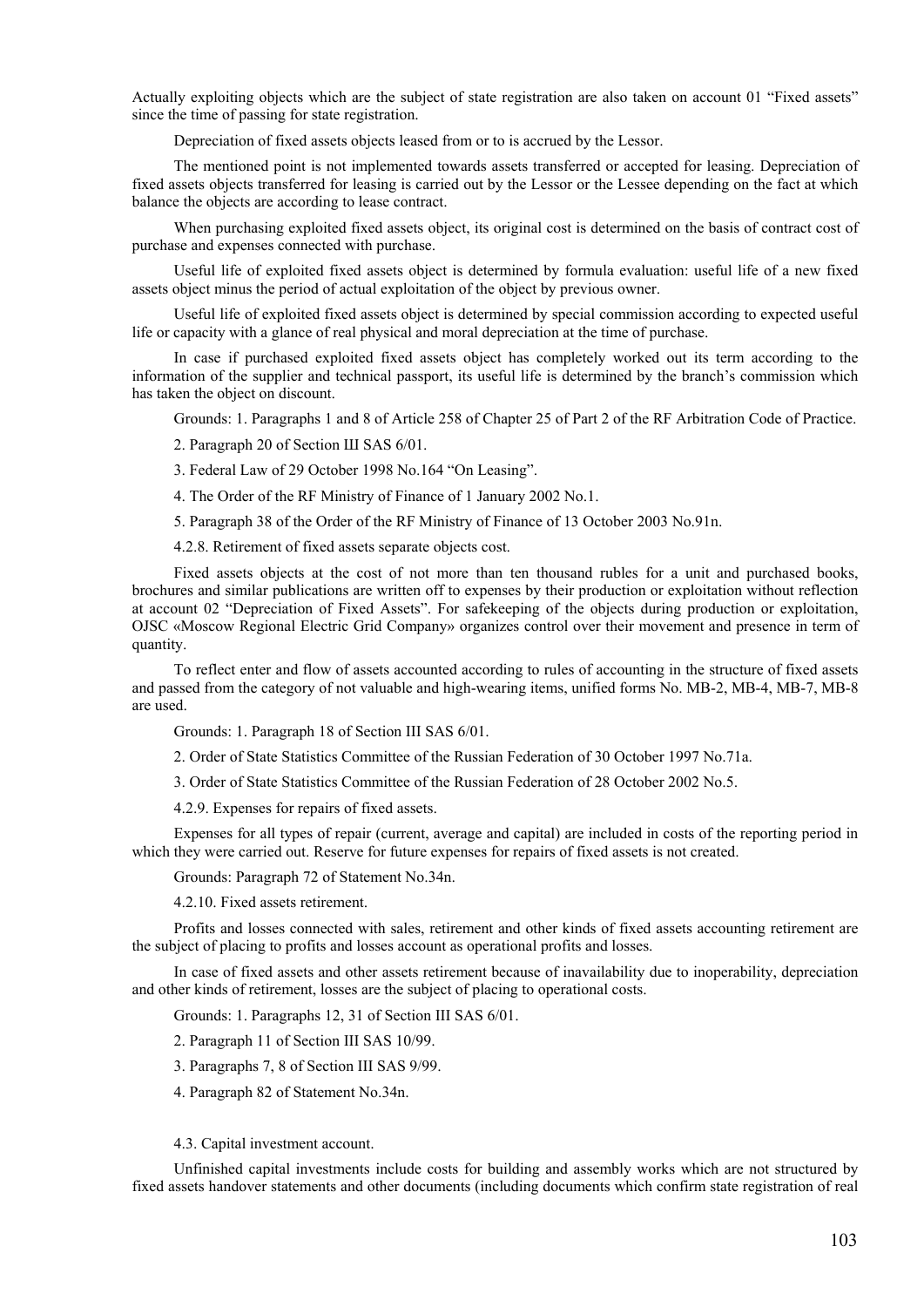property in cases provided for by legislation), purchase of buildings, equipment, transport, tools, devices, survey work, geological exploration, drilling operations, costs for land allotment and others.

Expenses accounting and calculation of finished capital investments costs are carried out by external method on actual costs that is for each real property object, purchase of land, natural resources separate fixed assets objects, intangible assets, etc.

Capital building objects in temporary service are reflected as unfinished capital investments up to putting into permanent operation.

Unfinished capital investments are reflected in accounting sheet as actual costs.

Objects of finished capital building are included in the structure of fixed assets according to inventory value which is determined separately for each object put into operation.

4.4. Material and production stocks.

Accounting of inventories is carried out according to Accounting Regulations No. 5/01 "Material and Production Stocks Accounting" approved by the Order of the RF Ministry of Finance of 9 June 2001 No.44n.

4.4.1. Structure of material and production stocks

Material and production stocks include assets which meet requirements set by SAS 5/01.

Equipment, tools and maintenance accessories with operating life less than one year are reflected on the structure of material and production stocks at the account 10 "Materials".

Structure of material and production stocks also provides for special tools, devices, equipment (special mountings) and work clothes regardless of productive use term.

Grounds: 1. Paragraph 2 of Section I SAS 5/01.

2. Paragraph 13 of Section 2 of the Order of the RF Ministry of Finance on 26 December 2002 No.135n.

4.4.2. Estimation of material and production stocks.

Material and production stocks are taken into accounting according to their actual cost of acquisition or production.

General business expenses and other similar expenses are not included in actual expenses for purchase of material and production stocks except for the cases when they are directly connected with purchase of material and productive stocks.

Actual cost of material and productive stocks the company got due to gift agreement or without consideration and left after fixed assets and other assets retirement, is determined according to their market price as of the date of taking into accounting.

Actual cost of material and productive stocks passed into deposit in authorized capital stock (share capital) of the Company is determined according to their apprised monetary value concerted by founders (members) of the Company unless otherwise is stipulated by the RF legislation.

Actual cost of material and productive stocks the company got due to agreements which provide for performance of obligations (payment) by non-monetary assets is considered expenses of assets which were passed or were the subject to pass by the Company.

Actual expenses of OJSC «Moscow Regional Electric Grid Company» for delivery of material and production stocks including commodities for selling before their passing to sale, are included in material and production stocks actual cost.

Estimation of material and production stocks the Company got due to unbilled deliveries including often used for repair and reconstruction and capital building is carried out according to similar material and production stocks average cost in previous month.

Unbilled deliveries enter material assets accounts (depends on purpose of material assets being delivered).

At the same time, material assets enter and are taken into account in analytical and synthetic accounting according to prices established in the Company.

Commodities purchased by branches of OJSC «Moscow Regional Electric Grid Company» are reflected at the account 41 "Commodities".

Material and production stocks which belong to OJSC «Moscow Regional Electric Grid Company» but are in passing or passed on security are reflected in accounting according to accounting prices.

The following prices are used as accounting prices of materials:

а) Transaction prices. In this case, other expenses which enter materials actual cost are accounted separately in the structure of ordering costs;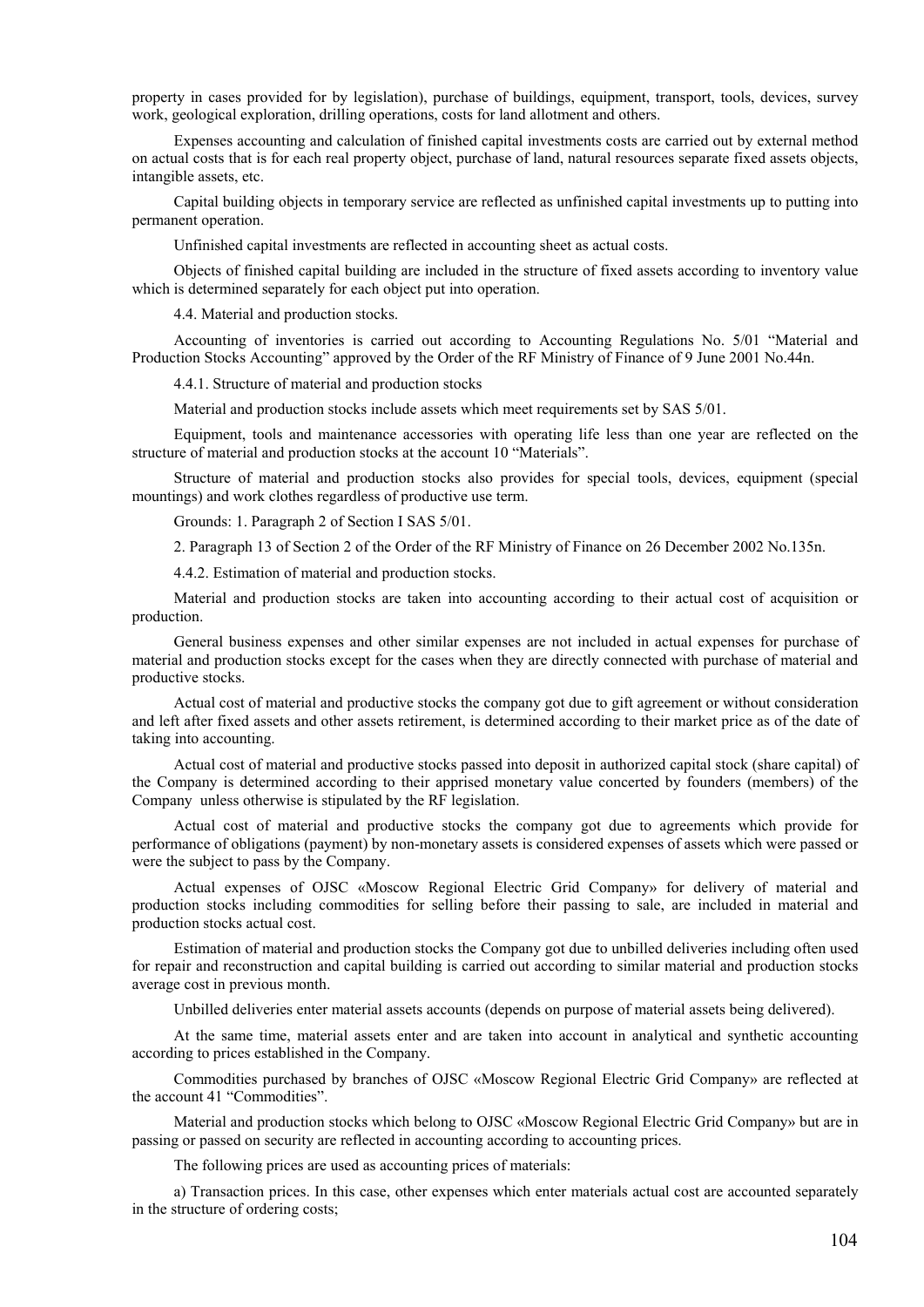б) Materials actual cost according to data of either previous month or previous reporting period (reporting year). In this case, fluctuation between materials actual cost of current month and their accounting price are accounted in the structure of ordering costs.

Final product is reflected in accounting sheet according to actual production cost which includes expenses connected with use of fixed assets, raw materials, materials, fuel, energy, labor resources during production and other expenses for production.

Grounds: 1. Paragraphs 6, 13 and 26 of Section II SAS 5/01.

2. Paragraph 59 of Statement No.34n.

3. Paragraph 30 of the Order of the RF Ministry of Finance of 28 December 2001 No.119n.

4.4.3. Accounting of material assets actual cost forming.

Forming of material assets actual cost is carried out by implementation of accounts 15 "Procurement and acquisition of material assets" and 16 "Material assets price difference". Accounting due to actual cost is carried out at account 10 "Materials".

Ordering costs of the Company are taken into account by their direction to separate account "Procurement and acquisition of materials" according to accounting documents of the supplier.

Expenses connected with purchase, keeping and sale of material assets (including ordering costs) incurred since the moment of their putting into sale are reflected at account 44 "Expenses for sales". In this case, material assets include:

а) final production passed for selling to subdivision of the Company which carries out selling activities and is not a legal entity;

б) Overmuch and unnecessary assets (including waste products) taken into account at production stocks and intangible assets passed for selling to subdivision of the Company which carries out selling activities and is not a legal entity;

в) Products purchased by the Company specially for sale.

Grounds: 1. Chart of account No.94n, Section II.

2. Paragraphs 11 and 13 of SAS 5/01.

3. Paragraphs 83, 218, 227 and 228 of the Order of the RF Ministry of Finance of 28 December 2001 No.119n.

4.4.4. Depreciation of material assets.

In case of putting material and production stocks into production and other typed of retirement, their estimation is carried out according to groups of homogeneous material and production stocks average cost due to places of keeping.

Depreciation of differences accounted at account 16 "Material assets price difference" is carried out proportionally with cost of materials put into production depending on aim of expenses.

Percentage of differences of the kind or group of material and production stocks is determined according to proportion of summed up divergence remainder as of beginning of the month and current divergences of the month, to summed up material and production stocks remainder as of beginning of the month and entered material and production stocks for current month, multiplied by 100. According to percentage calculated by this method, divergences are written off (reversed in case of negative gap) to the debit of production costs accounts expenses for sale) or other corresponding accounts.

Cost of tools, equipment and maintenance accessories is written off to expenses to the whole extent in case of their putting into operation. To provide safety, proper control in quantitative terms is organized.

Special tools, devices, equipment (special mountings) writing off is carried out by line method according to productive use term.

Selling of material assets to individuals and side enterprises is carried out according to agreement and market prices which include retail margin to clear transport and ordering costs of the branch.

Special working clothes which has the operating term of more than 12 months according to allowance, is written off to expenses by line method according to terms of productive use of special working clothes which are provided for by type industry standards for pay-free outgiving of special working clothes, shoes and other personal protection means.

Ordering costs and other similar costs which are not included in the cost of inventory stocks are written off to expenses in the amount determined as the current month coefficient from depreciated materials and raw materials cost. The coefficient is determined as proportion of summed up ordering costs with a glance of ending inventory by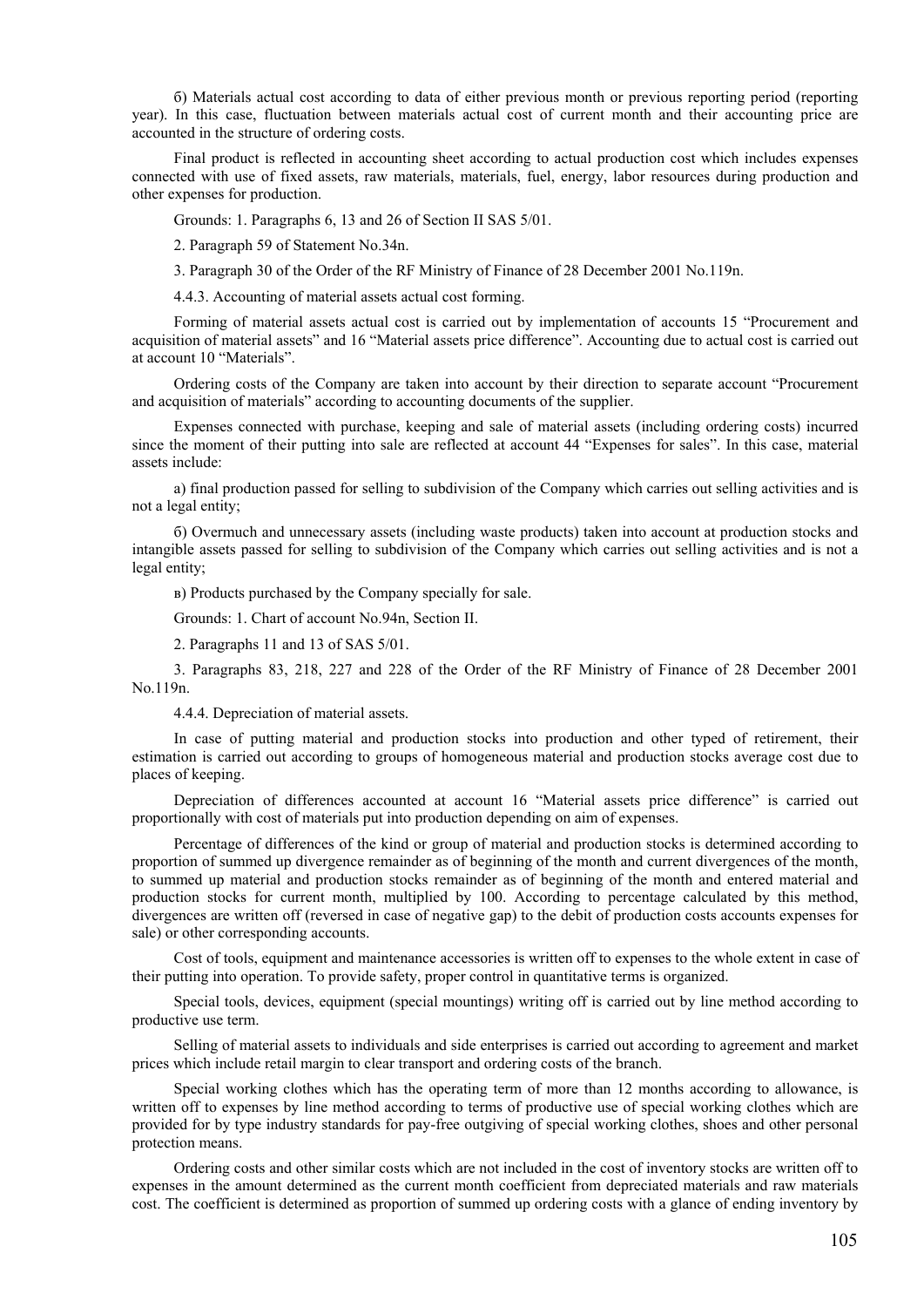the beginning of the month to expenses for raw materials and materials purchase with a glance of ending inventory by the beginning of the month

Special working clothes which has the operating term of less than 12 months according to allowance, is written off simultaneously and is accounted at quantitative accounting separately.

The list of the clothes is determined according to order of the Director of the branch.

Grounds: 1. Paragraphs 16 and 18 of SAS 5/01.

2. Chart of account No.94n, Section II.

3. Paragraphs 21, 24, 26 of the Order of the RF Ministry of Finance of 26 December 2002 No.135n.

4.4.5. Method of material and production stocks analytical accounting.

Analytical accounting of material and production stocks is carried out by cash method.

Grounds: the Letter of the USSR Ministry of Finance of 30 April 1974 No.103 "On Major Statements on Material Accounting at Enterprises and Building Area".

4.5. Prepayments.

4.5.1. Structure of prepayments.

Expenses of the reporting period which are referred to following reporting periods are reflected in the accounting at separate entry as prepayments.

Structure of prepayments include particularly:

Expenses connected with expansion of new territories, installations and aggregates;

Expenses connected with land recultivation and implementation of other environmental measures;

Expenses connected with purchase of software production and data bases according to sale and purchase agreements or swap contracts is case the assets do not meet conditions set for intangible assets (p.3 of SAS 14/2000);

Expenses for purchase of certificates or user licenses, etc.

Prepayments do not include retirement of assets in the order of advance payment of material and production stocks and other assets. According to business conduct traditions, return of paid cash assets is possible including early termination of the contract. These payments are classified as advances (preliminary payment) and are reflected at the accounts of suppliers and contractors payments separately.

Grounds: 1. Paragraph 65 of the Statement No.34n.

2. Chart of account No.94, Sections VI and VIII.

4.5.2. Retirement of prepayments.

Prepayments are subject of retirement by expenses during the period they refer to which is set at special calculations at the moment of the expenses' origin.

Grounds: Paragraph 65 of the Statement No.34n.

4.5.3. Prepayment accounting.

Analytical accounting of prepayments is carried out by expenses at the account 97 "Prepayments".

Grounds: Chart of account No.94, Section III, Account "Prepayments".

4.6. Financial investments.

4.6.1. Estimation of financial investments (initial and the subsequent).

Financial investments are accepted to book keeping at initial value. The initial value of the financial investments acquired for payment is the sum of actual expenses for their purchase, except for the value added tax and other compensated taxes.

The actual expenses for purchase of financial investments do not include common economic and other similar charges, except for the cases when they are directly connected with purchase of financial investments.

Before accepting assets as financial investments to book keeping, the actual expenses for their purchase are determined in view of sum differences arising in the cases when payment is made in rubles in the sum equivalent to the sum in the foreign currency.

In case of insignificance (in the amount of up to 0.05%) of the size of expenses (except for the sums paid according to the contract to the seller) for purchase of such financial investments as securities in comparison with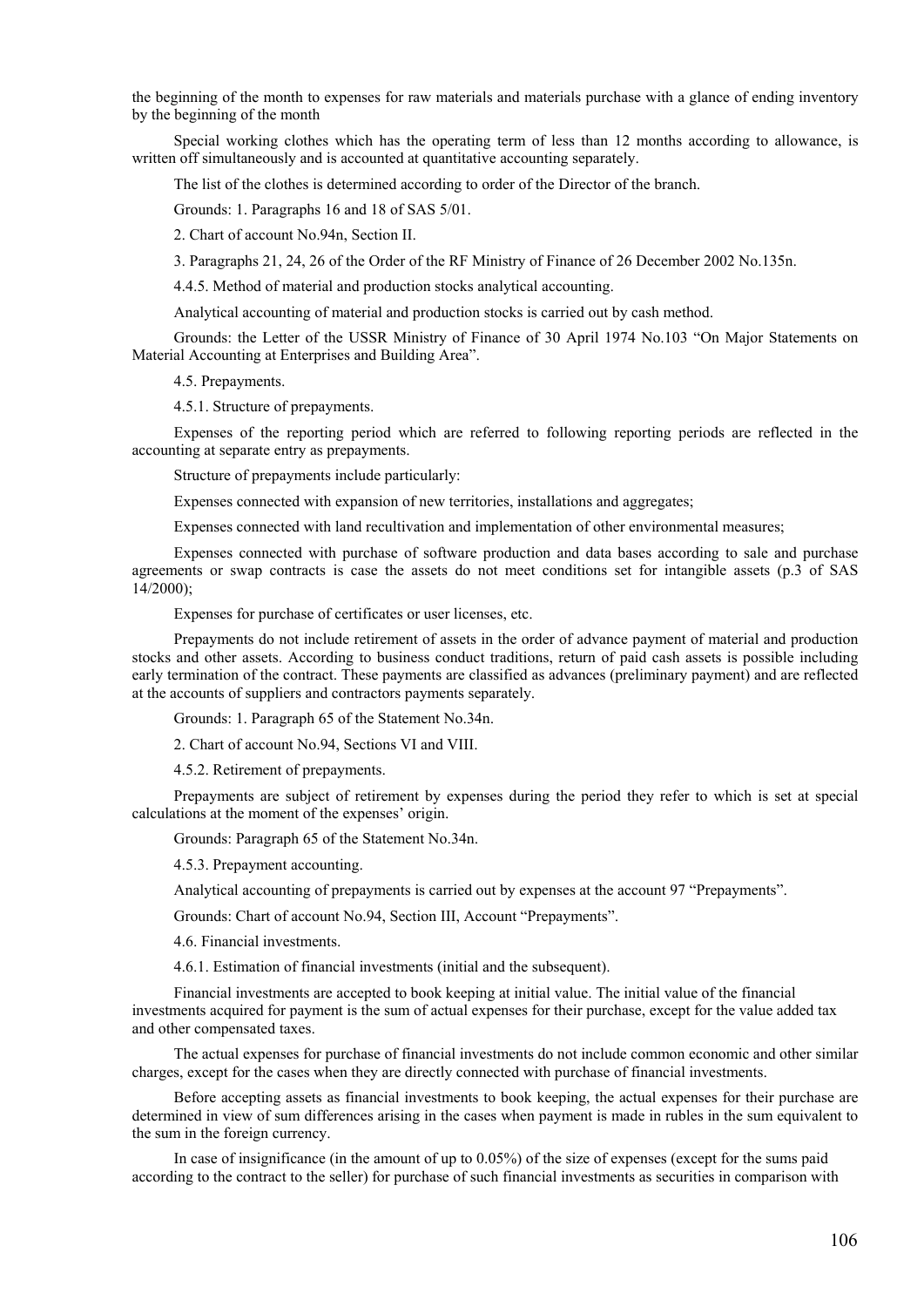their par value, such charges are not included in the initial value of financial investments, and are related to the operational charges in the reporting period, in which the specified securities were accepted to book keeping.

Financial investments sold and bought at the stock exchange, under which it is possible to determine the current market value, are reflected in book keeping at the current market value by quarterly updating of their estimation for the previous reporting date. The difference between the estimation of financial investments at the current market value for the reporting date and the previous estimation of financial investments is related to the financial results in the structure of operational incomes and charges.

Financial investments, under which the current market value is not determined, are subject to reflection in book keeping at the initial value.

Grounds: Items 8, 10,11, 19, 20, 21 and 22 - AR 19/02.

4.6.2. Retirement of financial investments.

At retirement of financial investments, under which the current market value is not determined, their value is determined as follows:

Contributions to authorized capitals of other organizations (except for shares of the joint-stock companies, the loans given to other organizations, depositary contributions to the credit organizations, debt receivable acquired on the basis of the concession of the right of demand, are estimated at the initial value of each retiring unit of financial investments;

Securities (shares and bonds) are estimated at retirement at average initial value;

Purchased bills are estimated at retirement (payment for performed works (goods, services) at the price of purchase;

At retirement of assets accepted to book keeping as financial investments, under which the current market value is determined, their value is determined proceeding from their last estimation.

Grounds: Items 26, 27, 28, 30 - AR 19/02.

4.6.3. Creation of the provision for depreciation of financial investments.

The provision is formed for the financial investments, under which the current market value is not determined and steady essential depreciation is observed. This provision is created for depreciation of financial investments for the size of the difference between accounting and settlement cost. Check for depreciation of financial investments is held once a year as 31 December of the financial year, provided attributes of depreciation are present. The specified reserve is formed due to financial results in the structure of operational charges.

Grounds: Items 37-40 - AR 19/02.

4.6.4. Classification of financial investments, proceeding from the term of their use.

Depending on the term of the circulation (repayment), the financial investments are subdivided into shortterm and long-term.

Grounds: Items 41, 42 - AR 19/02.

4.7. Settlements with debtors and creditors.

4.7.1. Estimation of debt receivable of buyers.

The debt receivable of buyers as to services on electric energy transmission is considered according to the sum invoiced to buyers for reasonable prices and tariffs approved by authorized bodies in the field of regulation of tariffs.

Grounds: Item 73 of the Provision No.34n.

4.7.2. Estimation of other debt receivables.

Settlement of accounts with other debtors and under claims is reflected in the accounting and reporting proceeding from the prices stipulated by contracts, and the developed balances under calculations.

Grounds: Item 73 of the Provision No.34n.

4.7.3. Provision for doubtful debts.

OJSC "Moscow Regional Electric Grid Company" forms a reserve for doubtful debts for settlement of accounts with the organizations for products, goods, works and services, with attributing the sums of the provision to the financial performance.

The size of the provision is determined separately on each doubtful debt depending on the financial position (solvency) of the debtor and evaluation of probability of repayment of the debt in full or in part.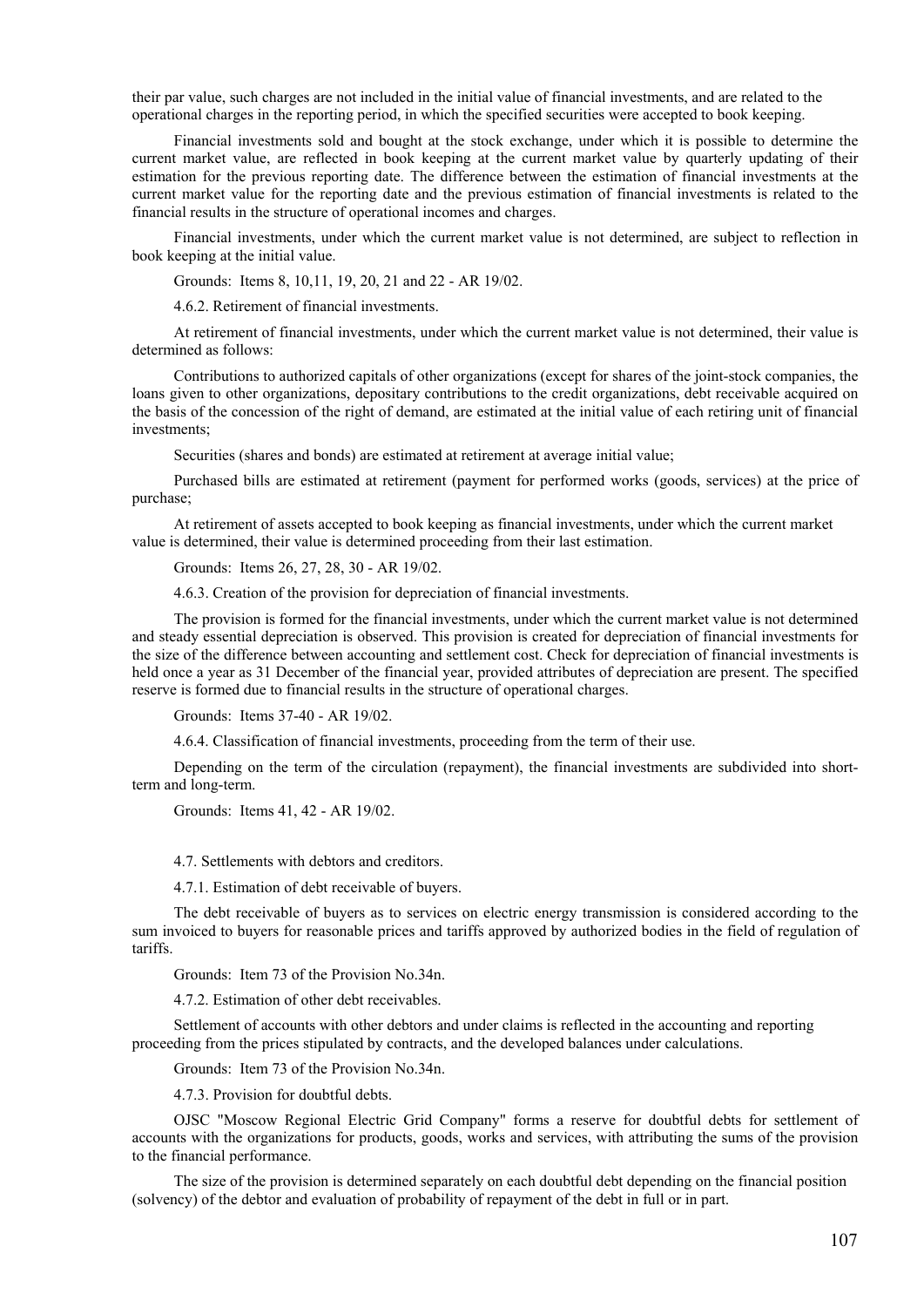When estimating the financial position (solvency) of the debtor, the attributes of insolvency (bankruptcy) specified in article 3 of the Law of the Russian Federation "On insolvency (bankruptcy)" as of 8 January 1998 No.6-FL may be used: inability of a legal entity to meet the requirement of creditors under money liabilities and (or) to perform obligatory payments if the corresponding obligations and (or) duties are not executed by them within three months from the moment of an approach of the date of their performance.

The provision for doubtful debts is created quarterly on the basis of the results of debt receivable inventory held.

If up to the end of the financial year following the year of creation of the provision for doubtful debts this reserve in any of its parts is not used, the unspent amounts are included in the financial performance accounting to the balance at the end of the financial year financial results.

Grounds: 1. The plan of accounts 94n, section VI, account "Provision for doubtful debts". 2. Item 70 of the Provision 34n.

4.7.4. Estimation of accounts payable.

The accounts payable to suppliers and other creditors is registered in the sum of the accounts accepted for payment and size of accrued obligations according to settlement documents.

The accounts payable under the uninvoiced deliveries are registered in the amount of received values defined proceeding from the price and conditions stipulated in contracts.

Grounds: 1. Item 73 of the Provision 34n. 2. The plan of accounts No.94n, section VI.

4.7.5. The order of writing off debts receivable and accounts payable.

The debt receivable with the expired limitation period, other uncollectable debts are written off under each obligation on the basis of data of the inventory, written substantiation and the order of the head of OJSC "Moscow Regional Electric Grid Company" and are charged to the reserve of doubtful debts or to the financial results if during the period previous to accounting, the sums of these debts were not reserved.

Writing off of a debt to loss owing to insolvency of the debtor is not cancellation of the debt. This debt is reflected in the accounting balance within five years from the moment of writing off in order to observe an opportunity of its collecting in case of change of the property status of the debtor.

The sums of accounts payable and accounts receivable, under which the period of limitation expired, are written off under each obligation on the basis of data of the held inventory, written substantiation and the order of the head of OJSC "Moscow Regional Electric Grid Company" and are related to the financial performance.

Grounds: Items 77 and 78 of the Provision No.34n.

4.8. Distribution and use of profit.

4.8.1. Authorization.

Use of profit of OJSC "Moscow Regional Electric Grid Company", remaining at its disposal after the accrual of the profit tax and other similar obligatory payments, including authorization for non-observance of rules of the taxation, is approved by the general meeting of shareholders.

Grounds: the Federal law as of 26 December 1995 No.208-FL "On joint-stock companies".

4.8.2. Creation of funds.

OJSC "Moscow Regional Electric Grid Company" does not create any funds due to the profit remaining at its disposal, except for cases when creation of such funds is stipulated by constituent documents. In this case the order of their creation and use is determined on basis of decisions of the general meeting of shareholders.

Flow of free cash of financing capital investments is reflected in the system of book keeping on accounts "Accumulation fund" and "Accumulation fund used for financing capital investments".

OJSC "Moscow Regional Electric Grid Company" creates a reserve fund in the amount of 5 five percent from the Company's authorized capital.

The amount of obligatory annual contributions to the Company's reserve fund is at least 5 (five) percent of the Company's net profit up to achievement by the reserve fund of the established amount.

The Company's reserve fund is intended for covering of the Company's losses, and also for repayment of the Company's bonds, as well as repayment of the Company's shares in case of absence of other means.

OJSC "Moscow Regional Electric Grid Company" carries out centralization of depreciation charges which are distributed between branches of OJSC "Moscow Regional Electric Grid Company" according to the plan of long-term capital investments.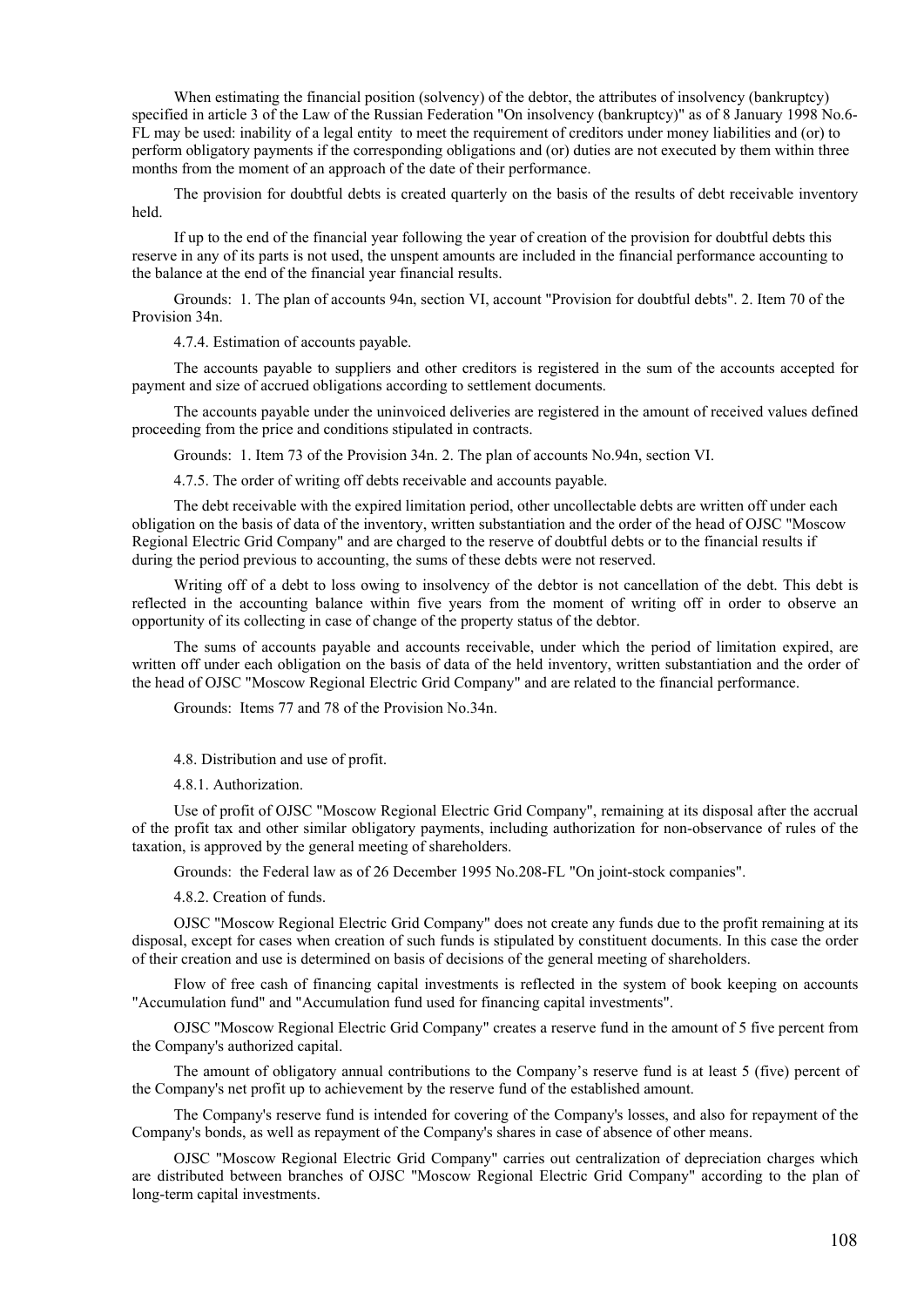The basis: 1. The Federal Law as of 26 December 1995 No.208-FL "On joint-stock companies". 2. The plan of accounts 94n, section VII.

4.8.3 Presentation of information in the reporting.

The profit and loss statement presents the financial performance of the reporting period as net profit, i.e. the final financial result revealed for the reporting period less taxes due at the expense of profit and other similar obligatory payments, including authorizations for non-observance of rules of taxation, and taking into account deferred tax assets and deferred tax liabilities.

Grounds: the Order of the Ministry of Finance of Russia as of 22 July 2003 No.67n.

4.9. Credits and loans.

4.9.1. The order of accounting of debts under the received loans and credits.

The main amount of debt under the loan or credit granted by the creditor is registered at OJSC "Moscow Regional Electric Grid Company" according to the contract provisions in the amount of actually received monetary funds or in the valuation base of other things stipulated by the contract.

Grounds: Item 3 - AR 15/01.

4.9.2. Translation of long-term debts into short-term debts.

OJSC "Moscow Regional Electric Grid Company" performs translation of long-term debts into short-term debts.

Grounds: Items b and 32 - AR 15/01.

4.9.3. Estimation of debts under the received credits and loans.

The accounts payable under the received credits and loans is registered and reflected in the reporting taking into account the interest payable as of the end of the reporting period according to the contract terms.

The accrued amounts of interest are registered separately.

Grounds: 1. Item 73 of the Provision 34n. 2. The plan of accounts 94n, section VI. 3. Items 16, 17 - AR 15/01.

4.9.4. Accounting of the operations connected with issue of bonds.

Book keeping of the operations connected with issue of bonds is conducted on account 67 "Calculations under long-term credits and loans". The amount of the coupon income in percent and the price of selling (distribution) is determined by the decision of the Board of Directors of OJSC "Moscow Regional Electric Grid Company".

Charge of a due income (interests or discount) under the placed bonds is made according to the contract provisions and is reflected by OJSC "Moscow Regional Electric Grid Company" in operational charges of those accounting periods these charges are related to.

The organization-issue does not consider preliminarily the income amounts payable to the creditor under the sold bonds as charges of the future periods.

Grounds: 1. The plan of accounts 94н, section VI. 2. Item 18 AR 15/01.

4.9.5. Structure and order of recognition of expenses under loans and credits

The expenses connected with reception and use of loans and credits, include:

The interests payable to creditors and loan granting persons under loans received from them and credits;

Interests, discount under bills payable and bonds;

The additional expenses made in connection with reception of loans and credits, issue and placement of borrowed obligations.

The additional expenses made by OJSC "Moscow Regional Electric Grid Company" in connection with reception of loans and credits, issue and placement of borrowed Obligations, include the expenses connected with:

Rendering by OJSC "Moscow Regional Electric Grid Company" of legal and consulting services;

Realization of copying works;

Payment of taxes and tax collections (in the cases stipulated by the legislation);

Other expenses directly connected with reception of loans and credits, placement of borrowed obligations.

Inclusion of the additional expenses connected with reception of loans and credits, placement of borrowed obligations, is made in that reporting period, in which the specified expenses were made.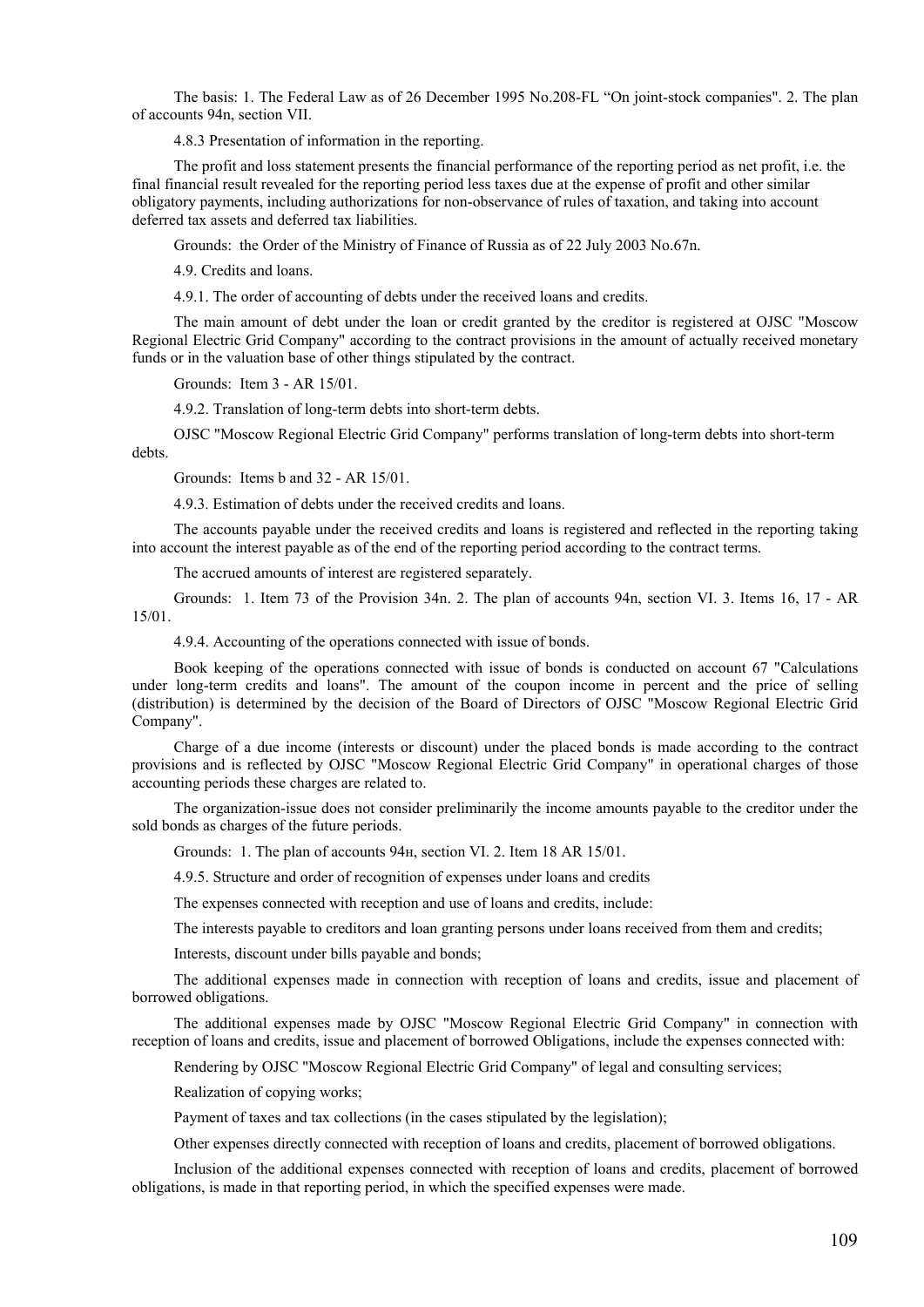Writing off of the additional expenses connected with reception of loans is carried out due to charges of OJSC "Moscow Regional Electric Grid Company".

The expenses under the received loans and credits directly relating to purchase and (or) building of the investment asset, are included in the value of this asset and are repaid by means of accruing of amortization, except for cases when accrual of amortization of the asset is not stipulated by rules of book keeping.

The expenses under the received loans and credits connected with formation of the investment asset, under which according to the rules of book keeping the amortization is not charged, is not included in the value of this asset, and is related to the operational expenses of the organization.

Inclusion of expenses under the received loans and credits at the initial value of the investment asset is carried out provided the following conditions are complied with:

a) Occurrence of charges on purchase and (or) construction of the investment asset;

b) Actual beginning of the works connected with formation of the investment asset;

c) Presence of actual expenses for loans and credits or obligations for their realization.

If the investment asset is not accepted to book keeping as an object of fixed assets or a property complex (under corresponding articles of the assets), but it has been engaged for actual output, performance of works, rendering of services, in this case the inclusion of expenses for these loans and credits at the initial value of the investment assets terminates from the first date after the month of the actual beginning of the operation.

The basis; Items 11, 19, 20, 23, 27, 31 - AR 15/01.

4.9.6. Reception of loans, provision with own bill.

The debts of OJSC "Moscow Regional Electric Grid Company" to creditors secured by issued own bills is considered separately on account 66 "Calculations under short-term credits and loans" - short-term, on account 67 "Calculations under long-term credits and loans" - long-term. Simultaneously own bills which were issued with securing loans, are considered separately on the off-balance account 009 "Liabilities payable" at the par value.

Grounds: the plan of accounts 94n, section VI, of-balance accounts.

4.9.7. The order of accounting of incomes from temporary investment of borrowed funds.

In OJSC "Moscow Regional Electric Grid Company", expenses under the received loans and credits connected with purchase of the investment assets decrease by amount of the income of temporary use of borrowed means as long-term and short-term financial investments.

Grounds: Item 2b - AR 15/01.

4.10. Accounting of assets and obligations, the value of which is expressed in the foreign currency.

4.10.1. Book keeping of assets and obligations, the cost of which is expressed in the foreign currency is carried out in accordance with the Statement on Accounting Standards AR 3/00", approved by the order of the Ministry of Finance of Russia as of 10 January 2000 No. 2n.

The value of assets and obligations expressed in a foreign currency is subject to recalculation into rubles for their reflecting in book keeping and accounting reporting.

The recalculation of the value of assets and obligations expressed in a foreign currency, into rubles is made at the rate of the Central Bank of the Russian Federation for this foreign currency in relation to the ruble acting at the date of fulfillment of the operation in the foreign currency.

To draw up the accounting reporting, the recalculation of value of assets and obligations (bank notes in cash department of the organization, funds on accounts of the organization, monetary and payment documents, short-term securities, means in settlements (including under borrowed obligations with legal entities into rubles, is made at the rate of the Central Bank of the Russian Federation, acting for the reporting date.

Grounds: Items 4, 5, 6, 7, 8, 9, 10 - AR З/2000,

4.10.2 Accounting of the difference in rate of exchange.

The difference of the rate of exchange is reflected in book keeping and accounting reports in that reporting period, to which the date of execution of obligations for payment is related, or for which the accounting reports are drawn up.

Recalculation of the value of bank notes in cash department of the organizations and funds on accounts in credit organizations, expressed in a foreign currency, in the process of change of rates of the foreign currencies quoted by the Central Bank of the Russian Federation is not performed.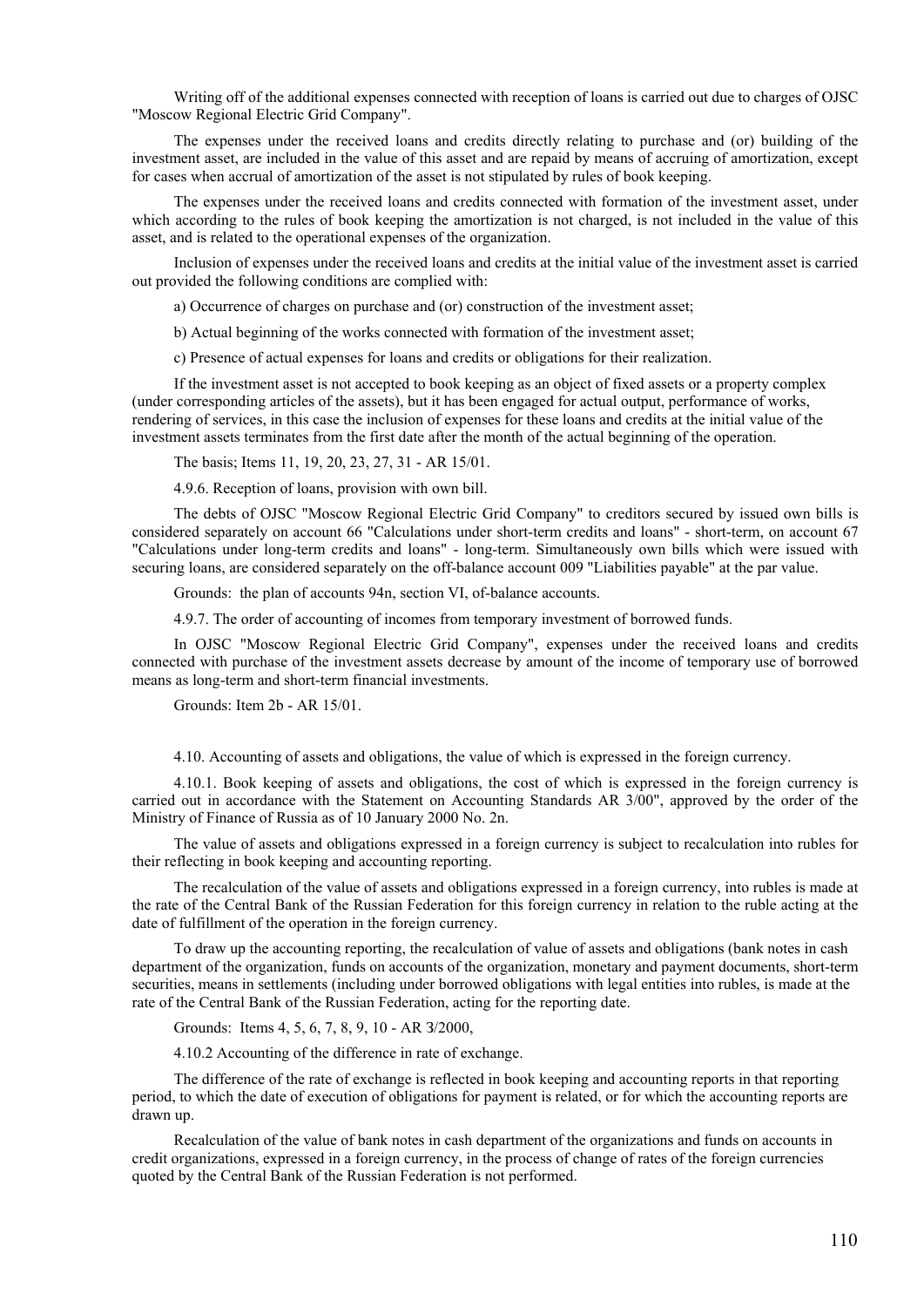The difference of the rate of exchange is subject to transfer to the financial results as extraordinary incomes and extraordinary charges.

Grounds: Items 12, 13 - AR 3/2000.

4.11. Provisions of future charges and payments.

OJSC "Moscow Regional Electric Grid Company" does not create provisions for forthcoming charges and payments.

Grounds: Item 72 of the Provision 34n.

4.12. The earnings from goods, products, works and services.

Book keeping of earnings of products and goods, and earnings connected with performing works and rendering services, is carried out according to the Statements for Accounting Standards "Incomes of the organization", AR 9/99, approved by order of the Ministry of Finance of Russia as of 6 May 1999 No. 32n.

4.12.2. A method of earnings accounting.

The earnings from selling products and goods, and earnings connected with performing works and rendering services, are recognized according to the assumption of temporary definiteness of the facts of economic activities (on shipment) and presentation of settlement documents for payment.

Grounds: Item 12, section IV - AR 9/99.

The accounting of the receipt of products and goods, and the receipts connected with performing works and rendering services is conducted by kinds of activity:

1. Earnings from rendering services on electric energy transmission.

2. Earnings from selling other goods, works and services of industrial nature by their kinds.

3. Earnings from selling of other goods, works and services of non-productive nature and other kinds of activities which are usual for OJSC "Moscow Regional Electric Grid Company", by their kinds.

The revenues which are distinct from usual kinds of activity, are recognized other earnings.

Volumes executed construction and installation works at performing construction by the organization are not recognized incomes and are not registered in earnings from selling.

Grounds: 1. Items 4 and 18L - AR 9/99.

2. The plan of accounts 94n, balance account 90.

4.13. Peculiarities of accounting of expenses for production and sale of products, goods, works and services, and of production cost of sales.

Book keeping of charges under usual kinds of activity is carried out according to the Statements on Accounting Standards "Charges of the organization", AR 10/99, approved by order of the Ministry of Finance of Russia as of 6 May 1999 No.33n taking into account sector features.

4.13.1. Separate accounting of expenses.

The accounting of expenses from selling products and goods, and the earnings connected with performing works and rendering services, is conducted by kinds of activity:

1. The production cost from rendering services on electric energy transmission.

2. The production cost from sales of other goods, works and services of industrial nature by their kinds.

3. The production cost from selling other goods, works and services of non-industrial nature and other kinds of activity which are usual for OJSC "Moscow Regional Electric Grid Company", by their kinds.

4.13.2. Method of the industrial accounting.

OJSC "Moscow Regional Electric Grid Company" applies process-by-process method of expenses and calculation of production costs. The main way of the industrial accounting is the way of summing up the expenses. The expenses of branches for electric energy transmission are transferred to the executive body of OJSC "Moscow Regional Electric Grid Company" under the advice note for definition of the full production cost for electric energy transmission till the 8th day of the month following the reporting, with the application of calculations for energy transmission.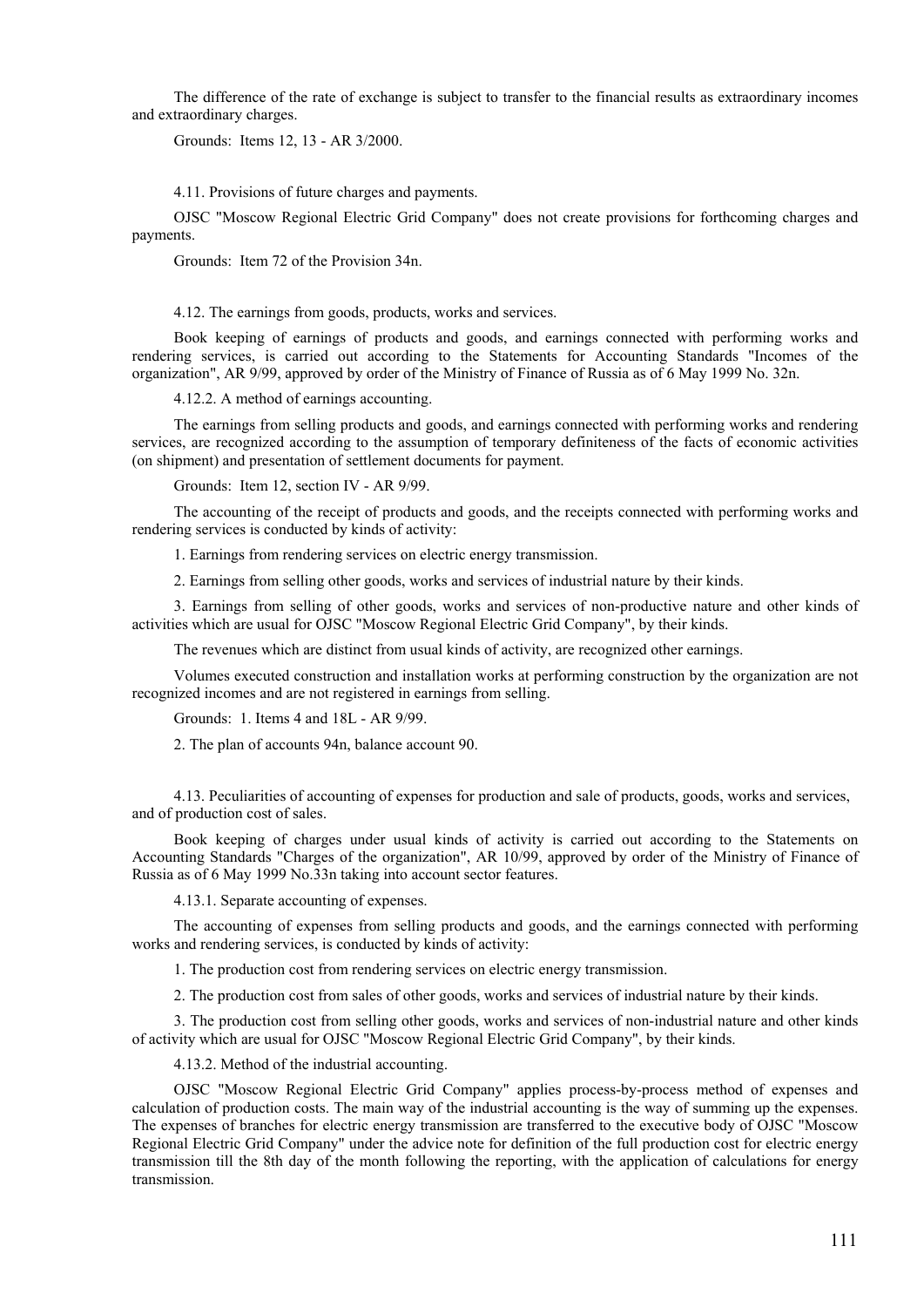Electric energy transmission coincides with its selling as to time period; there cannot be the rests of production-in-process in the main production of electric energy transmission.

The earnings and expenses of branches by other kinds of activities are registered by them independently with definition of the result on a specific kind of activity.

The final balance of profits and losses is monthly transferred to branches under the letter of advice to the executive body of OJSC "Moscow Regional Electric Grid Company".

Grounds: the Instructions for planning, accounting and calculation of production cost.

Electric and thermal energy, approved by the Ministry of power industry and electrification of the USSR as of the year 1970.

4.13.3. The full production cost on transfer of electric energy.

The full production cost for electric energy transmission is formed in the executive body of OJSC "Moscow Regional Electric Grid Company" and determined as a whole in the Company as value estimation used during manufacture and sale of kinds of products of natural resources, raw material, other materials, energy, fixed assets and manpower, and other expenses for electric energy transmission made by all divisions of "Moscow Regional Electric Grid Company".

Incomes from distributing products, performing works, rendering services with a long cycle of manufacturing of products (manufacture of works), performed for outside organizations are recognized in the process of readiness of specific products, works, services with reflection of earnings on account 46 "Executed stages on incomplete works". The long cycle of manufacturing is a period of at least one-year period of manufacturing.

4.13.4. Distribution of common production charges and common economic charges.

The grouping and writing off of expenses for electric energy transmission is made by division of expenses into direct and indirect together with calculation of the full production cost of products (works, services). Distribution of indirect charges between objects of calculation is made in proportion to the main wages of industrial workers.

Charges for maintenance of industrial services in the executive body of OJSC "Moscow Regional Electric Grid Company" are considered as production costs, are registered on accounts 25 "Common charges" and are included in the production cost of the electric power transmission in the reporting period.

Expenses for rendering services on connection of capacity are defined by "uniform tariff" method, are registered separately on a separate account, written off to charges in the same reporting period and are not included in the production cost of electric energy transmission.

Grounds: 1. Item 64 of the Provision 34n. 2. Item 9 of AR 10/99.

4.13.5. The accounting of expenses of auxiliary divisions of branches.

Expenses of auxiliary (not main manufacture) divisions are transferred to divisions of core and non-core business. The specified expenses are reflected in book keeping as subject to compensation under actual expenses at recognition by their divisions (branches) of core and non-core business on the basis of:

Agreements on works, services;

Certificates of the executed works or shipping documentation signed by the accepting party.

4.13.6. The accounting of repairs of fixed assets in the structure of the production cost.

The structure of charges for repair of fixed assets of industrial divisions included in the production cost, has the following groups: charges for the repair which is carried out by a contract way; charges for wages of employees engaged in repairs performed by the Company without conclusion of a contract; other expenses for repair.

Charges for the repair which is carried out by divisions of auxiliary manufacture are also divided into charges for wages in the structure of the production cost of repair work and miscellaneous costs.

4.13.7. Accounting of charges for scientific researches and (or) design and experimental developments.

Charges for scientific researches and (or) developmental works are charges for scientific researches, development of a new product and design documentation on a new product or new technology. Scientific researches are experimental or theoretical activities aimed at reception or application of new knowledge.

Scientific researches and (or) design and experimental developments can be carried out by OJSC "Moscow Regional Electric Grid Company" independently or together with other organizations (in the amount corresponding to its share of charges) as a customer of such researches or developments on the basis of contracts.

The charges for research, developmental and technological works include all the charges connected with performance of specified works.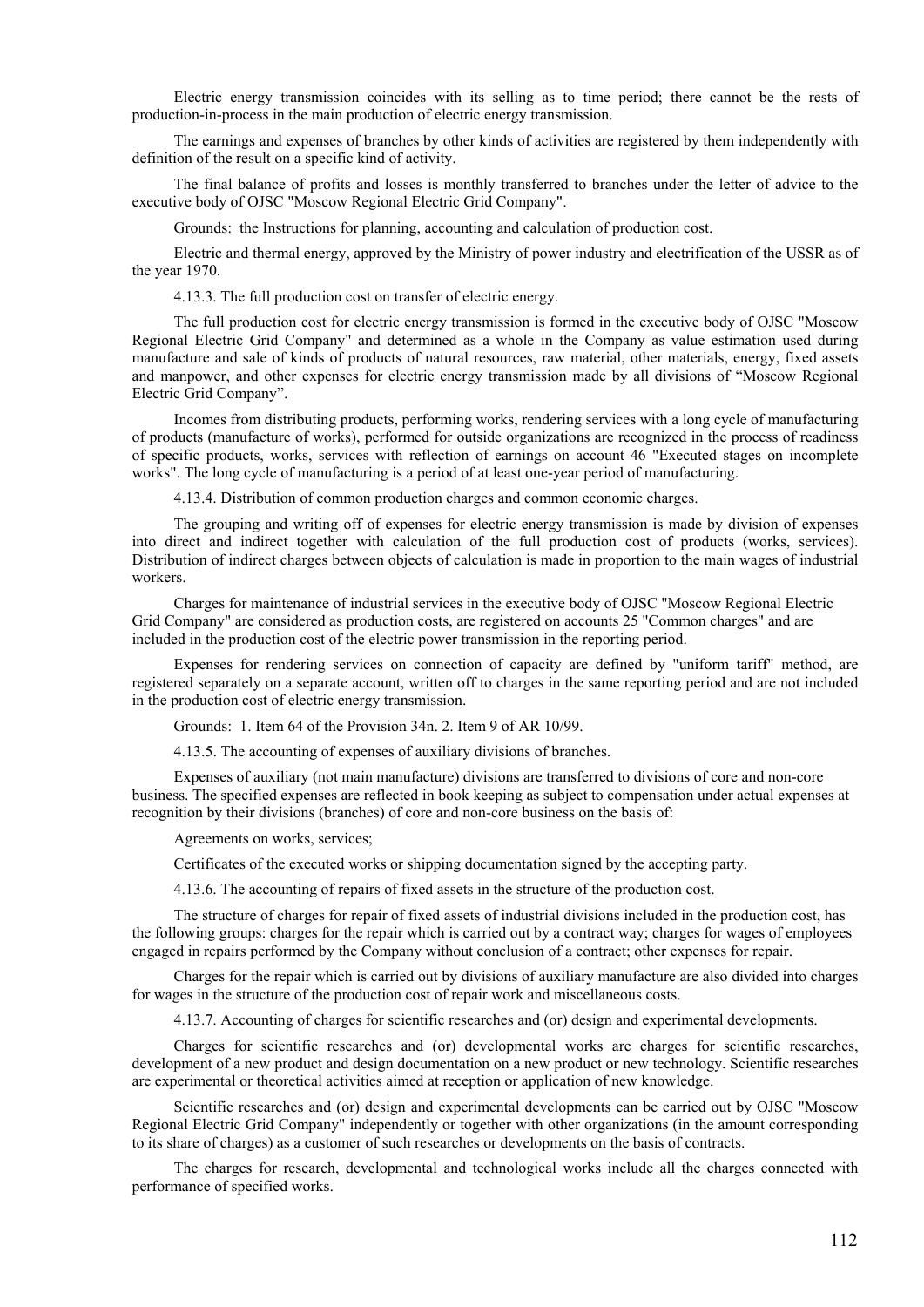The information on charges for research, developmental and technological works is reflected in book keeping as investments into non-current assets.

The analytical accounting of charges for research, developmental and technological works is conducted separately by kinds of works, contracts (orders).

Charges on scientific researches and (or) design and experimental developments are written off to expenses after the end of these researches or developments (end of separate stages of work) and signing by the parties of the completion certificate, including intermediate ones. Branches of OJSC "Moscow Regional Electric Grid Company" creating R&D by own forces, quarterly transfer the information on expenses for them to the accounts department of the Company's executive body on each subject.

Upon termination of the works and registration of the certificate of implementation, these expenses are written off to the charges of the enterprise.

Write-off of charges to each of executed scientific and research, design and experimental and technological work is made by a linear way.

The term of writing off of charges for research, developmental and technological works is determined by the organization independently proceeding from the expected term of use of the received results of the research, design and technological works, during which the organization can receive economic gains (income), but no more than 5 years.

The reason: 1. Items 2. 5, 7, 9, 10, 11 AR 17/02.

4.13.8. Accounting of charges for obligatory and voluntary insurance of property.

OJSC "Moscow Regional Electric Grid Company" on behalf of the executive body is a central organ as to concluding contracts on all kinds of obligatory insurance of property, and under the following kinds of voluntary insurance:

Voluntary insurance of vehicles, including rented, used during manufacturing and selling of goods (works, services);

Voluntary insurance of cargoes;

Voluntary insurance of fixed assets intended for industrial purposes (including the rented), intangible assets, incomplete capital construction (including the rented);

Voluntary insurance of the risks connected with performance of civil and erection works;

Voluntary insurance of inventories;

Voluntary insurance of other property used at realization of activity directed to profit making;

Voluntary insurance of the responsibility for causing harm in the cases stipulated by the legislation of the Russian Federation, or standard international requirements.

Expenses under obligatory kinds of insurance and voluntary insurance are included in the structure of charges of branches in the amount of actual expenses. The accounting of expenses under contracts of insurance is carried out on balance account 97 "Charges of future periods" with their uniform monthly attributing to the expenses in the term according to contract conditions.

4.13.9. Estimation of production-in-progress.

The production-in-progress is estimated in book keeping under the actual production cost.

The reason: Item 64 of the Provision No.34n.

4.13.10. The general requirements to the analytical accounting of expenses.

Book keeping of the production cost of sales is conducted by kinds of products, works and services. The accounting of expenses is conducted by kinds of products (works, services), technological processes, types of manufacture, types of activities, nomenclature articles of expenses, and elements of expenses.

The reason: 1. The plan of accounts No.94n. Section III, section VIII, account "Sale". 2. Item 8 of section II - AR 10/99.

4.13.11. The accounting of labor payment and settlement of accounts with personnel.

The accounting of labor payment and settlement of accounts with personnel of OJSC "Moscow Regional Electric Grid Company" is carried out on the basis of the guide "Types of accruals and retention in OJSC "Moscow Regional Electric Grid Company" (Application No.1 to the Regulations for the accounting policy in OJSC "Moscow Regional Electric Grid Company") which changes in the process of change of the Regulations for labor payment in the Company and legislative documents.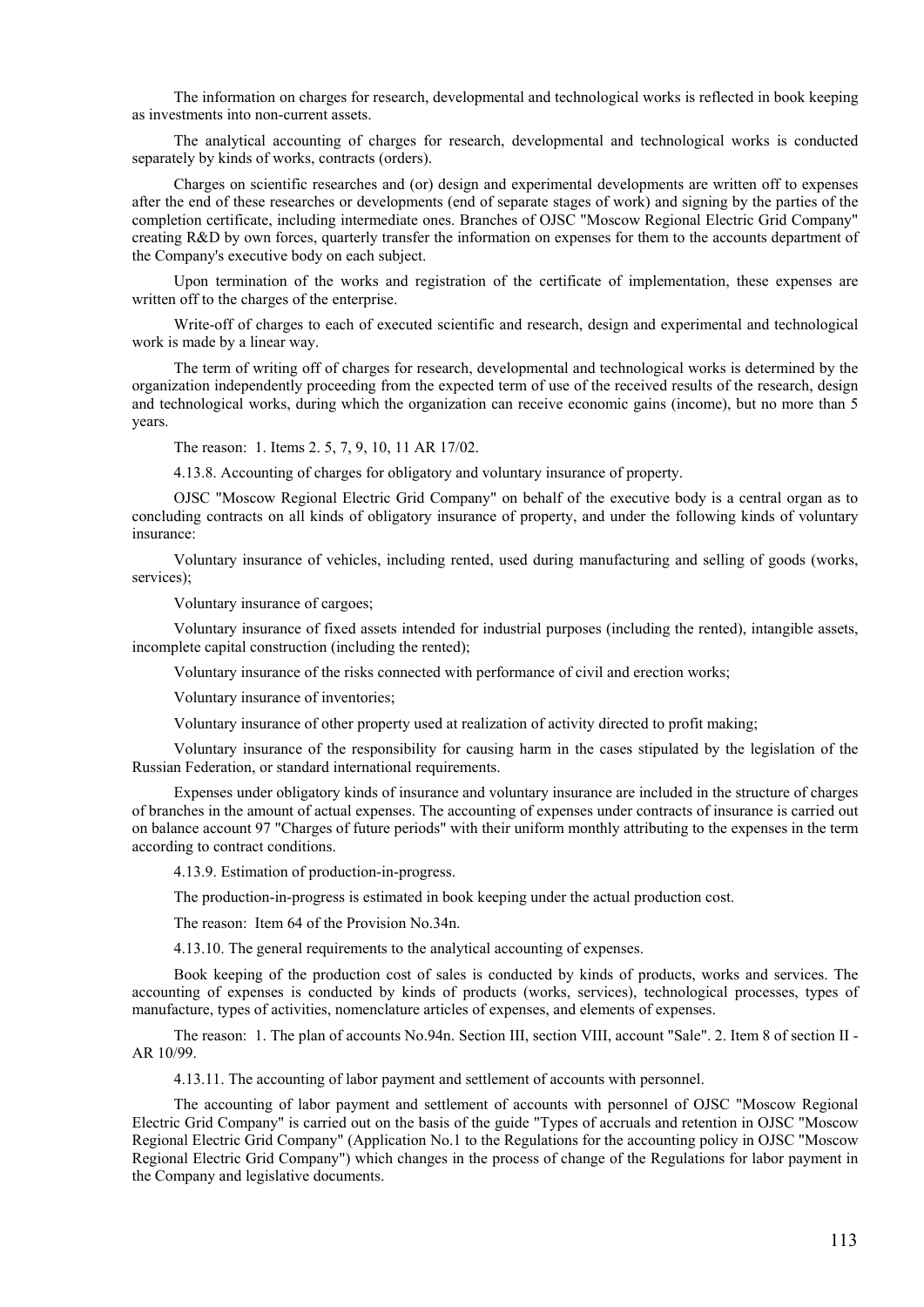4.14. Other incomes and charges.

Book keeping of other incomes and charges is carried out according to the accounting regulations "Incomes of an organization", AR 9/99 and "Charges of an organization", AR 10/99. approved accordingly by orders of the Ministry of Finance of Russia as of 6 May 1999 No.32niNo.33n.

4.14.1. Structure of operational incomes.

Operational incomes are:

The receipts connected with participation in authorized capitals of other organizations (including interests and other incomes on securities);

Receipts from selling fixed assets and other assets; products and goods which are different from bank notes (except for foreign currency);

The profit received under the contract of simple partnership, and other receipts.

The interests received for granting of money resources of OJSC "Moscow Regional Electric Grid Company" for use, and interests for use by bank of the money resources which are on the Company's account in this bank.

The reason: Item 7 of section II - AR 9/99.

4.14.2. Structure of extraordinary incomes.

Extraordinary incomes are:

Penalties, fines, forfeits for infringement of conditions of contracts;

Receipts of compensation of losses caused to OJSC "Moscow Regional Electric Grid Company";

Gratuitous reception of assets;

The profit of the last years revealed in reporting year;

The amounts of accounts payable and receivable, under which the limitation period has expired;

The sum of increase in the value of assets;

Exchange rate differences;

Other extraordinary incomes.

The reason: Item 8 of section II - AR 9/99.

4.14.3. The accounting of sum differences.

The amount of proceeds from selling and amount of charges for purchase of goods, works, and services is determined taking into account sum differences arising in the current reporting period. The structure of other incomes and charges includes sum differences arising under incomes and charges of the last reporting periods;

After putting in operation of the fixed assets and intangible assets; after writing-off to production and other retirement of inventories.

Updating of the value of assets in the form of the fixed assets by the amount of sum differences is carried out before the moment of accepting these assets to accounting. The sum difference on calculations for these assets which arise in the further are related to the structure of other incomes and charges.

The sum differences arising in connection with calculations for consumed inventories are reflected on account 15 "Preparation and purchases of inventories" and thus form the production cost of goods (works, services).

The reason: Items 6, 8 AR - 9/99, items 6, 12 - AR 10/99, item 8 - AR 6/01, item - AR 5/01.

4.14.4. Separate kinds of operational charges.

The charges connected with granting the organization's assets in temporary use for a payment, charges connected with sale, retirement and other write-off of fixed and other non-monetary resources, goods, products and other operational charges corresponding to AR 10/99 are included in operational charges and are related to account 91 "Other incomes and charges".

The reason: Item II of section III - AR 10/99.

4.14.5. Separate kinds of extraordinary charges.

Charges of social nature: material aid, health improving actions, losses from maintenance of housing and public services, financing of objects of social sphere and other social charges corresponding to AR 10/99 are included in extraordinary charges and are related to account 91 "Other incomes and charges". Transfer of means (contributions, payments, etc.), connected with charities, charges for realization of sports actions of cultural and educational nature and other similar actions are also included in the structure extraordinary charges.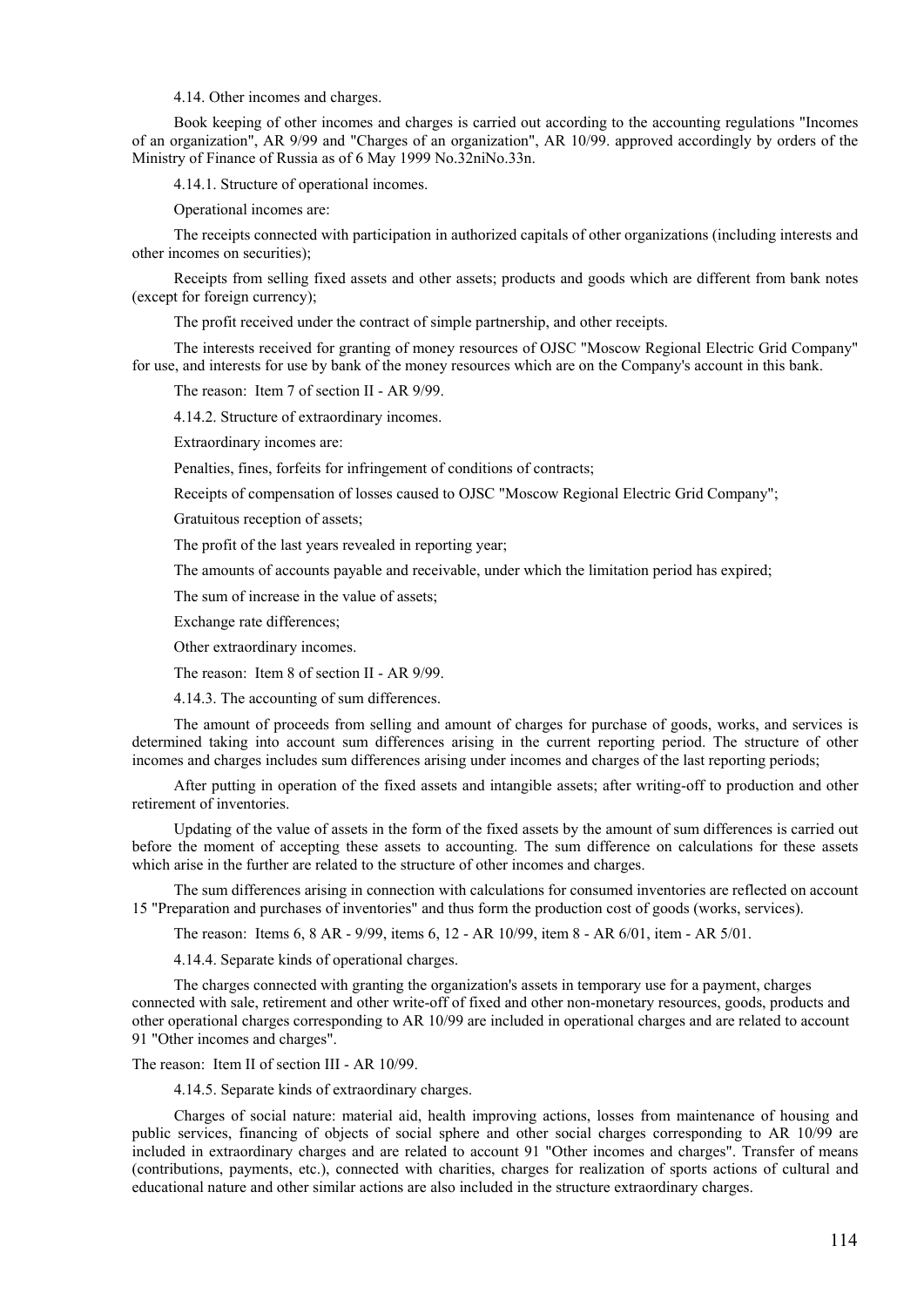The reason: Item 12 - AR 10/99.

4.15. The capital.

The structure of the Company's equity capital includes the authorized, additional and reserve capital, undistributed profit and other reserves.

The balance sheet shows the amount of the authorized capital registered in constituent documents.

The sum of the increase in the value of fixed assets, objects of capital construction and other material objects of property with the useful life exceeding 12 months held in accordance with the established procedure, and other similar amounts are registered as the additional capital.

In the process of forming the additional capital, accounting of the means under the fixed capital put in operation, aimed at financing capital investments, the source of formation of which was the Company's profit, is carried out.

The undistributed profit is accounted as:

undistributed profit of past years - unpaid, which is debt receivable;

undistributed profit of past years paid;

undistributed profit used for capital investments, under which the putting of fixed assets into operation is not carried out;

undistributed profit received at reorganization (spin-off);

undistributed profit of the current year.

The target financing includes receipt of budgetary funds within the limits of the program of target financing and financing of target investment programs according to contracts of equity contribution and individual contribution.

The reason: Items 66, 67, 68 of the Provision No.34n.

4.16 Accounting of calculations under the profit tax.

4.16.1. Concept of constant differences, time differences, constant tax liabilities.

Constant differences are incomes and charges forming the accounting profit (loss) of the reporting period and excluded from the tax base under the profit tax of both the reporting and the subsequent periods.

Time differences are understood as incomes and charges forming the accounting profit (loss) in one reporting period; tax base under the profit tax - in the other reporting period or periods.

The constant tax liability is the sum of the tax which leads to an increase in tax payments under the profit tax in the reporting period

The information on constant and time differences is formed on the basis of primary registration documents in registers of the book keeping and tax accounting.

The reason: Items 4, 5, 7, 8, 13 - AR 18/02.

4.16.2. The order of the accounting of the deferred tax assets.

OJSC "Moscow Regional Electric Grid Company" recognizes the deferred tax assets in that reporting period, in which the subtracted time differences; arise, provided there is a probability that the Company will receive taxable profit in the subsequent reporting periods. The deferred tax assets are reflected in book keeping of the executive body of OJSC "Moscow Regional Electric Grid Company" on a separate synthetic account 09 "Deferred tax assets". In the analytical accounting, the deferred tax assets are registered in a differentiated manner by kinds of assets, in the estimation of which there appeared the subtracted time difference. The reason: Item 14 - AR 18/02.

*4.16.3. The* order of accounting of the deferred tax liabilities.

The deferred tax liabilities are recognized in the reporting period having taxable time differences. The deferred tax liabilities are reflected in book keeping of the executive body of OJSC "Moscow Regional Electric Grid Company" in separate synthetic aсcount 77 "Deferred tax liabilities". Thus in analytical accounting, the deferred tax liabilities are accounted differentially by kinds of actives and obligations, in the estimation of which there occurred a taxable time difference.

The reason: Item 15 - AR 18/02.

4.16.4. The order of reflecting deferred tax assets and liabilities in the reporting.

The deferred tax assets and deferred tax liabilities are reflected in the balance sheet of the executive body of OJSC "Moscow Regional Electric Grid Company" accordingly as noncurrent assets and long-term liabilities.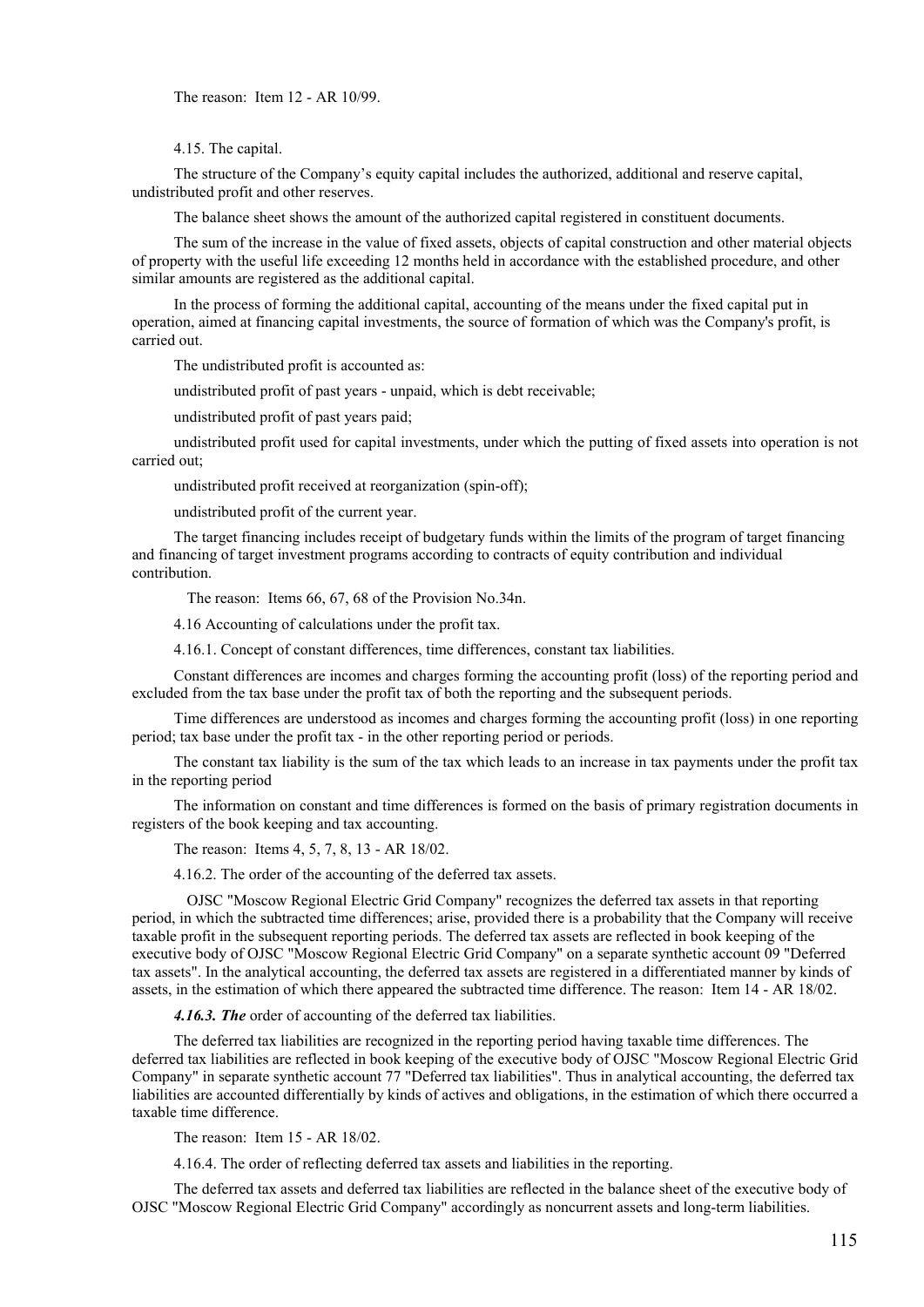The reason: Item 23 - AR 18/02.

4.16.5. The order of reflecting in the reporting.

The constant tax liabilities, the deferred tax assets, the deferred tax liabilities are reflected in the profit and loss statement. The reason: Items 24, 19 - AR 18/02.

4.17. Events after the reporting date.

Reflection in the accounting reporting of events after the reporting date is carried out according to the Accounting Regulations "Events after the reporting date" AR 7/98, approved by the order of the Ministry of Finance of Russia No. 56n as of 25 November 1998.

4.17.1. The recognition of the event after the reporting date of the accounting reports.

The event after the reporting date is the fact of economic operations which has rendered or can render influence on the financial position, cash flow or on performance of OJSC "Moscow Regional Electric Grid Company" and which took place in the period between the reporting date and the date of signing the accounting reports for the financial year.

The event after the reporting date is also announcement of annual dividends in accordance with the established procedure following the financial year's performance.

The reason: Item 3 of section II - AR 7/98.

4.17.2. The estimation of consequences of the event after the reporting date.

In order to estimate in money terms the consequences of the event after the reporting date, the corresponding calculation is made and confirmation of this calculation is provided. The calculation is made by a service this events relates to, according to the functions exercised by it.

The reason: Item 8 of section III - AR 7/98.

4.17.3. Disclosing of events after the reciprocal date in the reporting.

The events after the reporting date are reflected in the accounting reporting by specification of data about the corresponding actives, obligations, capital, incomes and charges of OJSC "Moscow Regional Electric Grid Company" or by disclosing the corresponding information in explanatory notes to the balance sheet and profit and loss statement. The announcement of dividends is disclosed in explanatory notes to the balance sheet and profit and loss statement.

The reason: Items 7, 9, 10 of section III - AR 7/98.

4.18. The conditional facts of economic activities.

Reflection in the accounting reporting of the conditional facts of economic activities is carried out according to the Accounting Regulations "Conditional facts of economic activities", AR 8/01, approved by the order No.X°96n of the Ministry of Finance of Russia as of 28 November 2001.

4.18.1. The recognition of the conditional facts in the accounting reporting.

The accounting reporting of OJSC "Moscow Regional Electric Grid Company" reflects all material conditional facts of economic activities, if there is uncertainty concerning their consequences and probability of their occurrence in the future, that is the end result of which will be confirmed only at occurrence(or non-occurrence) of one or several uncertain events in the future.

The reason: Item 3 of section I and item 7 of section II - AR 8/01.

4.18.2. The structure of the conditional facts of economic activities.

The conditional facts include:

Trials-in-process as of the reporting date, in which OJSC "Moscow Regional Electric Grid Company" acts as a claimant or respondent, and the decisions on which can be made only during the subsequent reporting periods;

The disagreements connected with payments to budgets, which were not settled as of the reporting date with tax bodies;

Guarantees and other kinds of security of the obligations, given out in favour of third parties, the term of execution of which have not been matured;

Discounted bills, the term of repayment of which has not been matured;

Sale or discontinuance of some activity of OJSC "Moscow Regional Electric Grid Company", closing of branches or their transferring;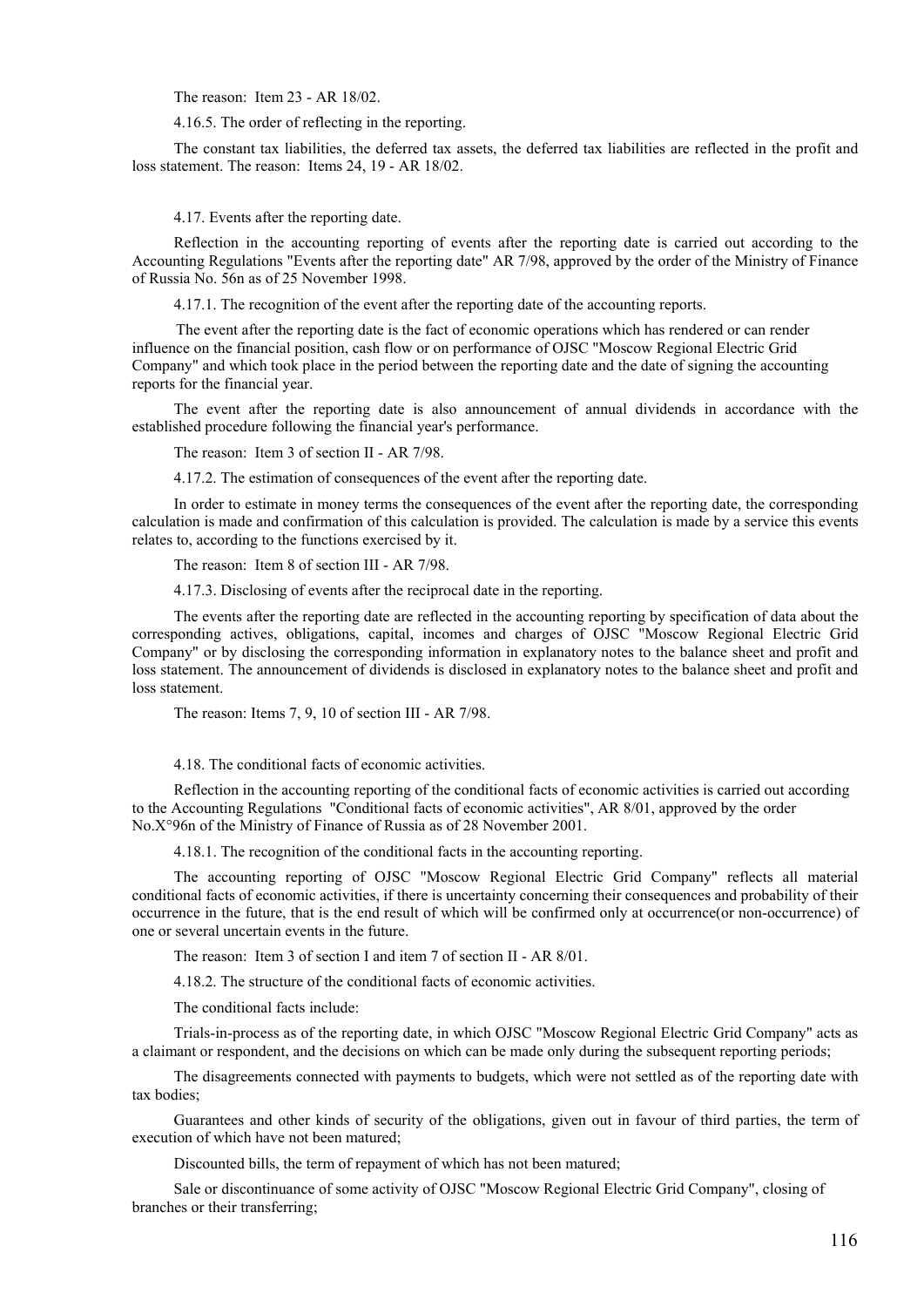Discontinuance of some activity of OJSC "Moscow Regional Electric Grid Company", liquidation of branches;

Other similar facts.

The reason: Item 3 of section I - AR 8/01.

4.18.3. The order of reflection in the reporting of the conditional facts.

OJSC "Moscow Regional Electric Grid Company" creates reserves in connection with obligations existing as of the reporting date, concerning the size or the term of execution of which there is an uncertainty. The created reserve is related to charges of the organization.

Conditional assets are not reflected in accounts of book keeping of OJSC "Moscow Regional Electric Grid Company".

The information on the conditional obligation is opened in the explanatory note to the accounting reports of OJSC "Moscow Regional Electric Grid Company".

The reason: Items 7, 8, 9, 13 section II - AR 8/01.

4.18.4. The estimation of consequences of the conditional facts of economic activities.

OJSC "Moscow Regional Electric Grid Company" estimates conditional obligations in money terms. The calculation of the conditional obligation (assets) is carried out in the event that this size can be estimated on a level sufficiently grounded.

The calculation is made by a service, the responsibility of which includes issues of the conditional fact of economic activities. The conditional assets are not subject to estimation in money terms.

The reason: Section III - AR 8/01.

4.19. The information on affiliated persons.

Reflection in the accounting reporting of the information about affiliated persons is carried out according to the Accounting Regulations "Information about affiliated persons", AR 11/2000, approved by the order of the Ministry of Finance of Russia No. 5n as of 13 January 2000.

4.19.1. Disclosing of the information about affiliated persons in the reporting.

OJSC "Moscow Regional Electric Grid Company" includes information on affiliated persons in the explanatory note, which is a part of the accounting reports, in the form of a separate section. Thus, the specified data are not applied at formation of the reporting for internal purposes and the reporting made for a state statistical supervision body, for a credit organization or for other special purposes.

The information on affiliated persons in the accounting reports includes operations between OJSC "Moscow Regional Electric Grid Company" and an affiliated person.

Thus, an operation between OJSC "Moscow Regional Electric Grid Company" and an affiliated person is any operation on transfer of any assets or liabilities between OJSC "Moscow Regional Electric Grid Company" and an affiliated person.

The accounting reports of OJSC "Moscow Regional Electric Grid Company" opens the information on operations between JSC RAO UES of Russia and OJSC "Moscow Regional Electric Grid Company", OJSC "Moscow Regional Electric Grid Company" and other companies included in the group.

The reason: Items 2, 5 of section I and item 14 of section II - AR 11/2000.

4.19.2. The list of affiliated persons

The list of affiliated persons, the information about which is disclosed in the accounting reports, is fixed by OJSC "Moscow Regional Electric Grid Company" independently, proceeding from the content of relations between OJSC "Moscow Regional Electric Grid Company" and an affiliated person, in view of observance of the requirement of priority of the content over the form.

The reason: Item 10 - AR 11/2000.

4.20. The accounting of the state assistance.

Reflection in the accounting reports of the information on reception and use of the state assistance is carried out according to the Regulations on book keeping "Accounting of the state assistance", AR 13/2000, approved by the order of the Ministry of Finance of Russia No. 92n as of 16 October 2000.

4.20.1. Classification of budgetary funds.

For the purposes of book keeping, the budgetary funds are subdivided into: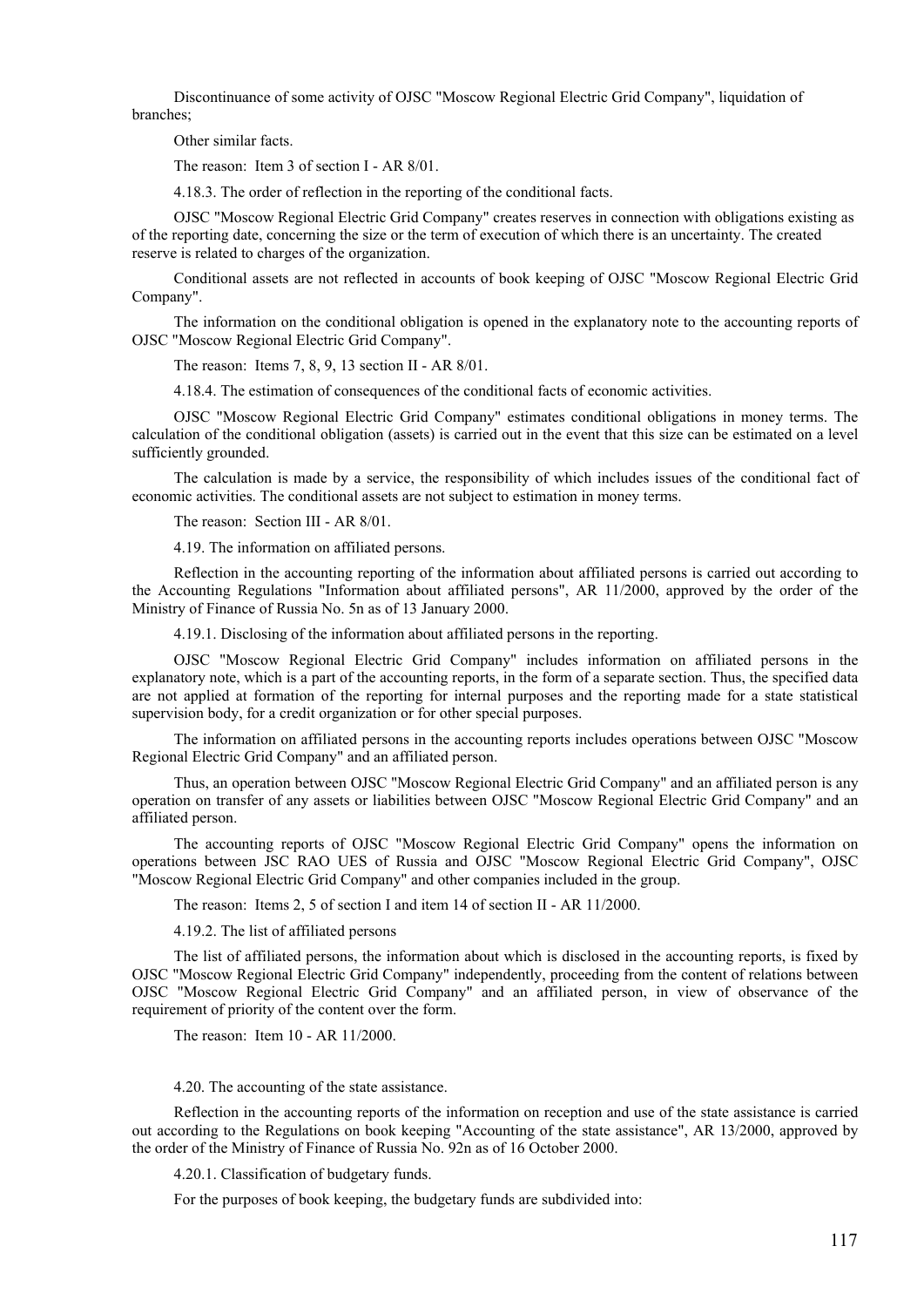Means for financing the capital charges connected with purchase, construction or other acquisition of noncurrent assets (fixed assets, etc.);

Means for financing the operational expenditure. They include budgetary funds which are different from the capital funds intended for financing.

The reason: Item 4 of section I - AR 13/2000.

4.20.2. The order of reflection of budgetary funds in book keeping.

The budgetary funds accepted to book keeping are reflected in book keeping as occurrence of target financing and debts under these funds.

Budgetary funds are recognized in accounting: in process of actual reception of resources.

Budgetary funds are written off from the account of target financing as an increase in financial results.

Depreciation charges are in a general manner accrued simultaneously on noncurrent assets purchased due to budgetary funds and subject to operating rules of amortization.

Write-off of budgetary funds from the account of the target financing is made on a regular basis:

The sums of budgetary funds for financing of capital charges - during the term of useful life of noncurrent assets subject to operating rules of amortization. Thus target financing is accounted as incomes of the future periods at putting of noncurrent assets into operation with the subsequent referring during the term of useful life of noncurrent assets in the amount of the added amortization on financial results of OJSC "Moscow Regional Electric Grid Company" as extraordinary incomes;

The sums of budgetary funds for financing of the operational expenditure - during the periods of recognition of charges, for financing of which they are intended.

Budgetary credits are reflected in book keeping in the general order accepted for the accounting of borrowed funds.

The rest of means under the account of the target financing means regarding the budgetary funds granted by OJSC "Moscow Regional Electric Grid Company" is reflected in the balance sheet under article "Incomes of the future periods".

The reason: Items 7-9 of section II, item 16 of section III, item 20 of section IV - AR 13/2000.

4.21. The information on discontinued activities.

Reflection in the accounting reporting of the information on discontinued activity is carried out according to the Accounting Regulations "Information on discontinued activity", AR 16/02, approved by the order No. 66n of the Ministry of Finance of Russia as of 2 July 2002.

Disclosing of the information on discontinued activity.

OJSC "Moscow Regional Electric Grid Company" includes in the explanatory note which is a part of the accounting reports, the following information on discontinued activity:

description of discontinued activity;

value of assets and liabilities of OJSC "Moscow Regional Electric Grid Company" assumed for retirement or repayment within the limits of discontinued activity;

sums of incomes, charges, profits or losses before taxation, and the sum of the accrued profit tax on discontinued activity;

cash flow concerning the discontinued activity, with a breakdown into current, investment and financial activity during the current reporting period.

The reason: Item 11 of section III - AR 16/02,

4.22. The information on participation in joint activity.

Reflection in the accounting reporting of the information on participation in joint activity is carried out according to the Accounting Regulations "Information on participation in joint activity", AR 20/03, approved by the order No. 105n of the Ministry of Finance of Russia as of 24 November 2003.

4.22.1. Jointly performed operations.

Jointly performed operations are performance by each participant of the contract of a certain production phase (implementation of works, rendering of service with use of own assets. Thus each participant of the contract in book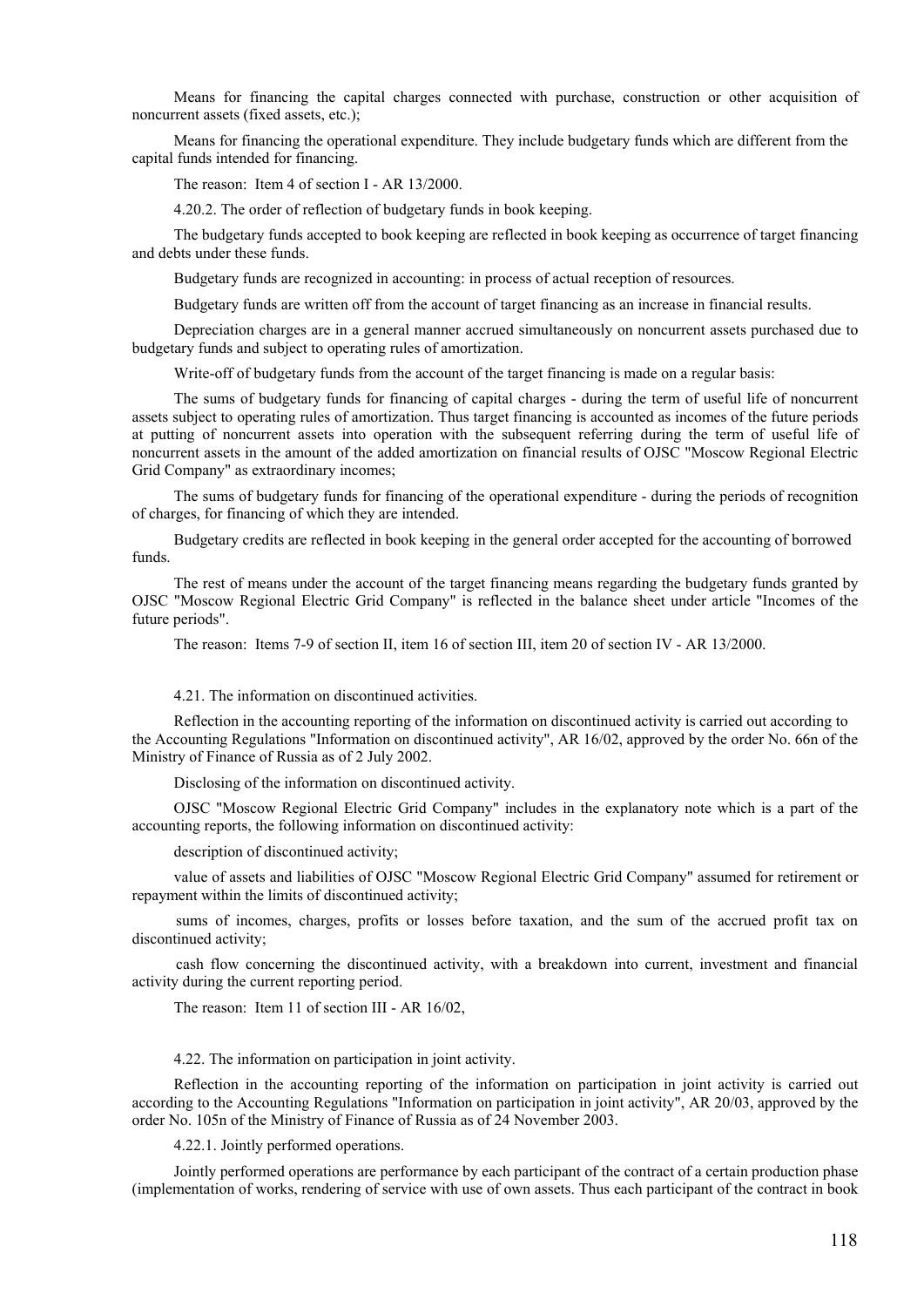keeping reflects the part of charges and obligations, and also the share of economic gains due to it or the income according to contract provisions.

Incomes, charges, liabilities and assets under jointly carried out operations by each participant of the contract are considered separately in the share related to the participant, in the analytical accounting under the corresponding synthetic accounts of the accounting of incomes, charges, obligations and assets.

Each participant of the contract reflects in book keeping the share of production due to it and (or) the income from sale of products (performance of works, rendering of services) for the reporting period according to contract provisions. Thus, the participant who carries out the final stage of joint production, registered the share of products due to other participants of the contract off the balance, and if the contract stipulates sale of products (works, services) - the incomes which are subject to reception by other participants of the contract are reflected by it in book keeping as a liability to them.

The reason: Items 6, 7 of section II - AR 20/03.

4.22.2. Shared assets.

The assets are considered shared, in the property is in the general property of participants of the contract with determination of a share of each of proprietors in the property right (the shared property), and proprietors conclude the contract for the purpose of sharing of such property for reception of economic gains or income. Thus, each of participants of the contract reflects in book keeping a share of charges and obligations, and a share of incomes due to it from sharing assets according to contract provisions.

Incomes, charges, obligations received as a result of sharing assets, are considered by each participant of the contract separately in the analytical account under the corresponding synthetic accounts of the incomes, charges, obligations. The assets belonging to the participant of the contract under the right of the shared property and contributed by it, continue to be registered by it on corresponding accounts of book keeping and are not translated into the structure of financial investments. Thus, the contribution of the participant of the contract, the economic operations connected with performance of such contract, and financial results received from sharing assets are not allocated to a separate balance sheet.

Each participant of the contract in book keeping for the reporting period reflects its share of the incomes received from sharing assets, and obligations and charges incurred by it in connection with performance of the contract.

The obligations occurred directly at the participant in connection with participation in the contract, and also its share in joint obligations with other participants of the contract are subject to reflection in the book keeping of the participant.

The book keeping of the participant reflects the charges made directly by the participant in connection with participation in the contract, and its share in joint charges with other participants of the specified contract,

The reason: Items 9, 10 of section III - AR 20/03.

4.22.3. Joint activity.

According to article 1041 of the Civil Code of the Russian Federation under the contract about joint activity (the contract of simple partnership) two or several persons (partners) undertake to unite their contributions and in common to operate without establishment of a legal entity to gain profit.

In conformity with article 1043 of the Civil Code of the Russian Federation, conducting book keeping of the common property can be entrusted to one of participants in the contract of simple partnership of legal entities.

The assets included as the contribution under the contract about joint activity, are added by the partner organization to the structure of financial investments at the value equal to that reflected in the balance sheet for the date of the contract.

At forming the financial result, each partner organization includes profit or loss on the joint activity subject to reception or distributed between the partners, into the structure of operational incomes or charges.

The reason: Items 12, 13, 14 of section IV - AR 20/03.

4.22.4. Disclosing of the information in the accounting reports.

The organization which is the participant of the contract about joint activity, discloses in the accounting reports the following information on participation in joint activity:

a) goal of joint activity (production, performance of works, rendering of services, etc.) and contribution to it;

b) way of receiving an economic gain or income (jointly performed operations, shared assets, joint activity);

c) classification of an accounting segment (operational or geographical);

d) cost of assets and obligations related to joint activity;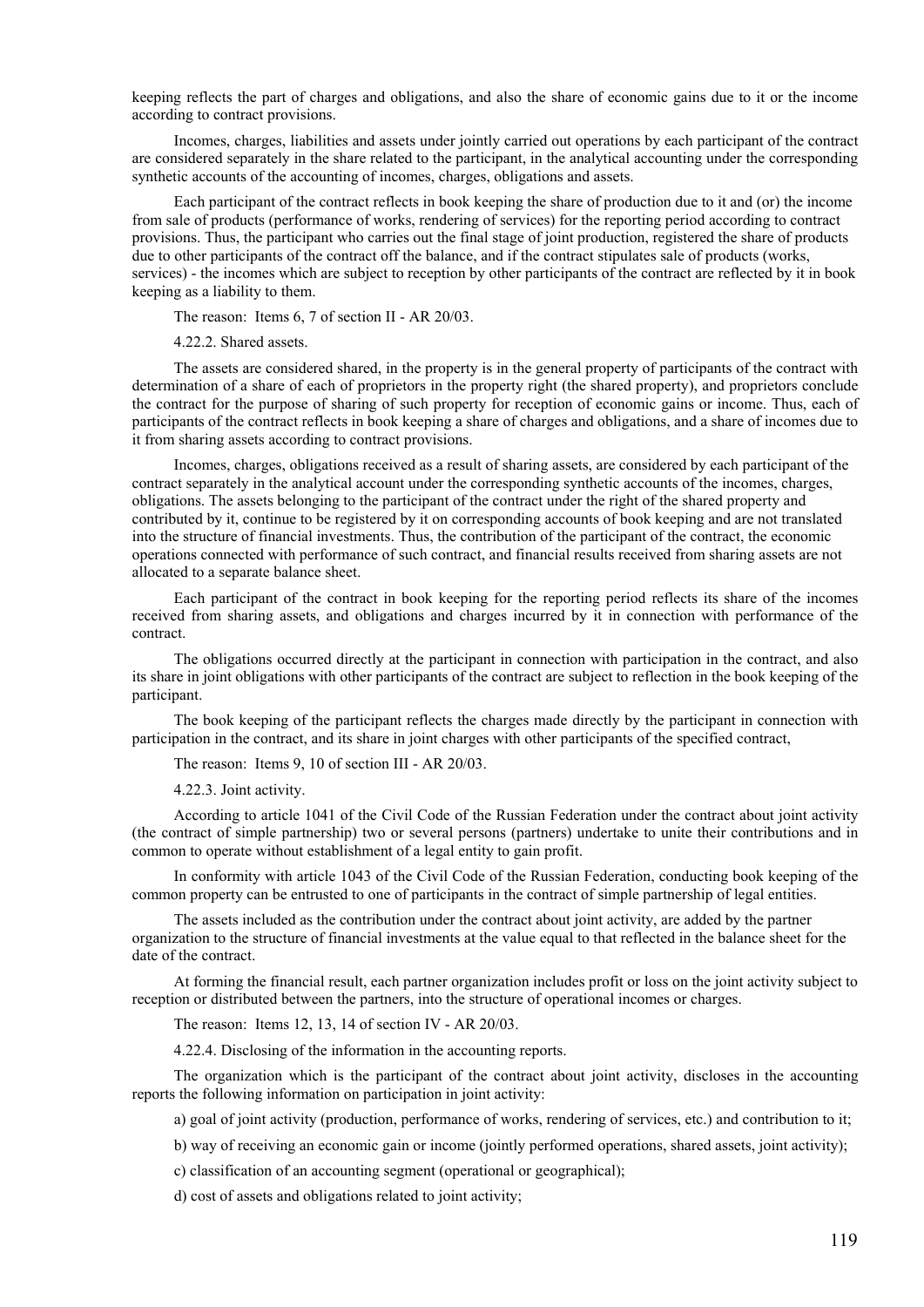e) amounts of incomes, charges, profits or loss related to joint activity.

The information in the accounting reports of the organization about participation in joint activity is presented in an explanatory note according to the rules established by the Accounting Regulations "Information by segments" AR 12/2000.

The reason: Items 22 of section V - AR 20/03.

Chief Accountant T.P. Dronova

## **ORDER**

04.10.2005 No.409-179

Podolsk

**On amendments in accounting policy for purposes of taxation in 2005** 

Due to approval of the Federal Law No.58-FZ as of 6 June 2005 and amendments to Article 25 "Tax on Income" of the Russian Federation Tax Code, **TO ORDER:** 

1. To make additions to accounting policy for purposes of taxation in 2005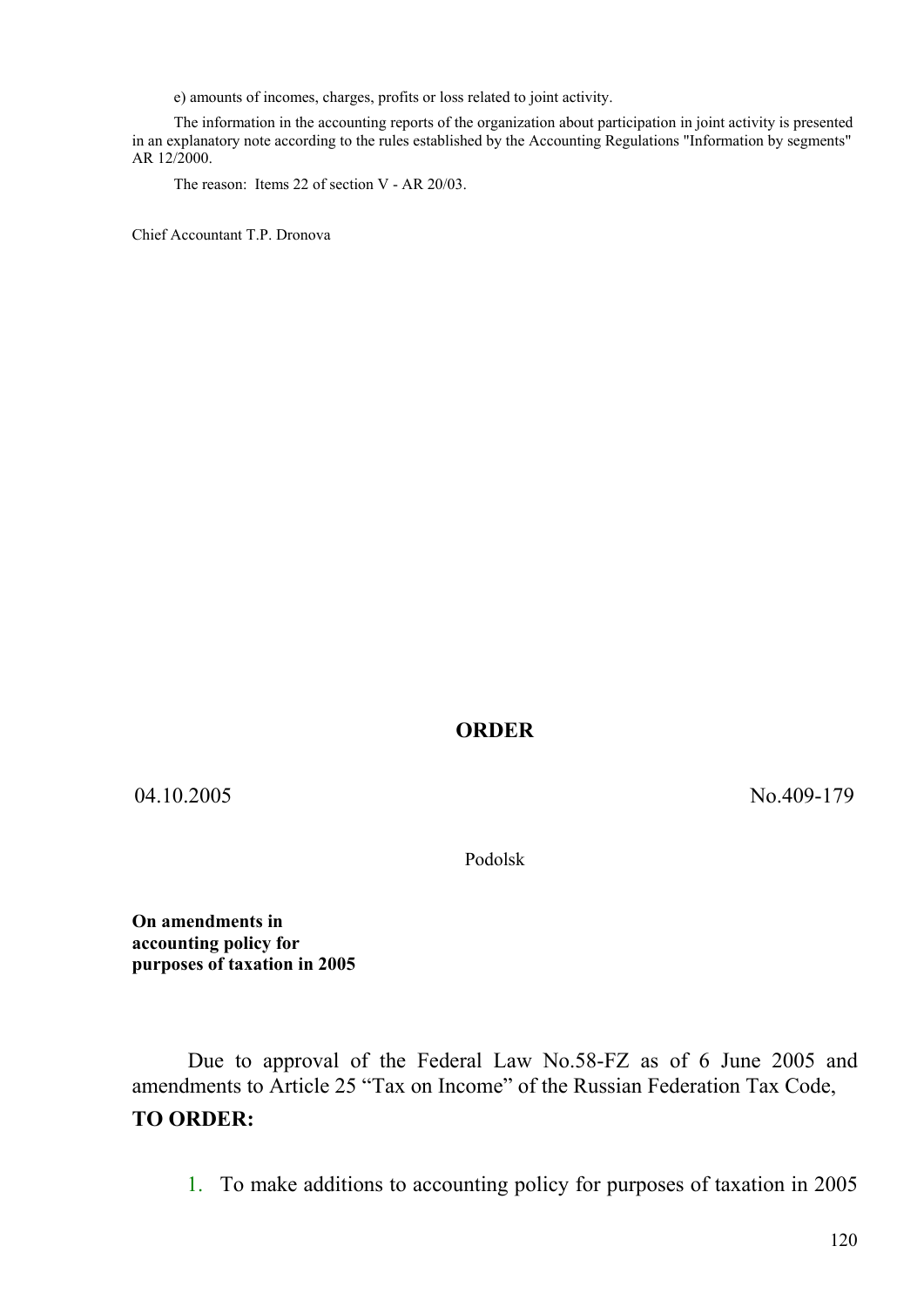in accordance to the Appendix.

2. To change the Regulations mentioned in paragraphs 3,4 and 5 for purposes of taxation of income in 2005

Appendix: on two pages

## **General Director Y.I. Trofimov**

Dispatched to: Deputies General Director, Deputies Senior Engineer, Deputy Management Director, directors of all branches, all services and departments of the executive body.

L.A. Sklyarova 980-12-94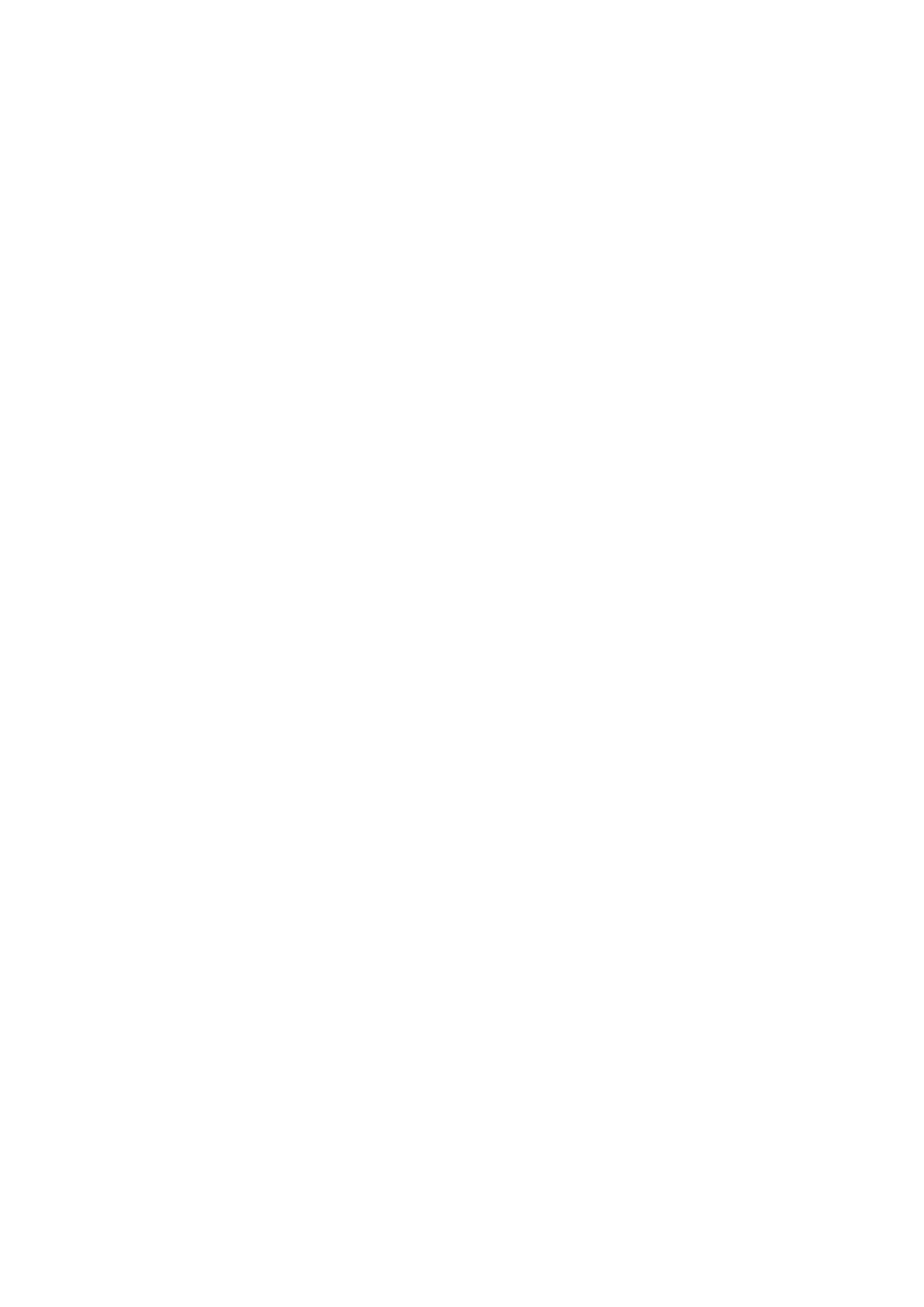## Attachment to the Order OJSC «Moscow Regional Electric Grid Company» No. 409-179 as of 4 October 2005

| Regulations on<br>accounting policy                                                                   | Contents of the Regulations                                                                                                                                                                                                                                                                                                                                                                                                                             | Reason                                                                       | To come into<br>force (come<br>into<br>operation)         |
|-------------------------------------------------------------------------------------------------------|---------------------------------------------------------------------------------------------------------------------------------------------------------------------------------------------------------------------------------------------------------------------------------------------------------------------------------------------------------------------------------------------------------------------------------------------------------|------------------------------------------------------------------------------|-----------------------------------------------------------|
| $\mathbf{1}$                                                                                          | $\overline{2}$                                                                                                                                                                                                                                                                                                                                                                                                                                          | 3                                                                            | 4                                                         |
| 1.Depreciated<br>properties                                                                           | An organization gained properties from the owner Paragraph 1<br>with the Russian Federation of Article<br>accordance<br>1n<br>legislation on investment agreements in the field of $256$ of the RF<br>activities on rendering communal services or the Tax Code<br>Russian Federation legislation on concession<br>agreements shall depreciate the properties within<br>the validity period of the investment agreement or<br>the concession agreement. |                                                                              | Starting from<br>15 July 2005                             |
| 2. Definition of<br>doubtful debt                                                                     | Doubtful debt shall be considered any debt occurred Paragraph 1<br>due to selling of products, implementation of of Article<br>works, rendering services provided that the debt 266 of the RF<br>was not paid within the term specified by the Tax Code<br>agreement. Before, doubtful debt was not strictly<br>connected with selling of products (works, services)                                                                                    |                                                                              | Covers<br>relations<br>occurred<br>from 1<br>January 2005 |
| 3. Specifics of<br>definition of<br>expenses under<br>selling of<br>properties and<br>property rights | Under determination of tax base, the taxpayer shall Subparagraph Covers<br>have the right to reduce incomes from selling of 2 of<br>other property to the price<br>of<br>(establishment) of the property.                                                                                                                                                                                                                                               | purchase Paragraph 1<br>of Article<br>268 of the RF January 2005<br>Tax Code | relations<br>occurred<br>from 1                           |
|                                                                                                       | Under selling of stakes (shares) received by Section 2 of<br>participants (shareholders) due to reorganization of Subparagraph relations<br>enterprises, the price of purchase of stakes )shares) [2.1 of<br>shall be determined in accordance with paragraphs Paragraph 1<br>4-6 of Article 277 of the RF Tax Code                                                                                                                                     | of Article<br>268 of the RF<br>Tax Code                                      | Covers<br>occurred<br>from 1<br>January 2005              |